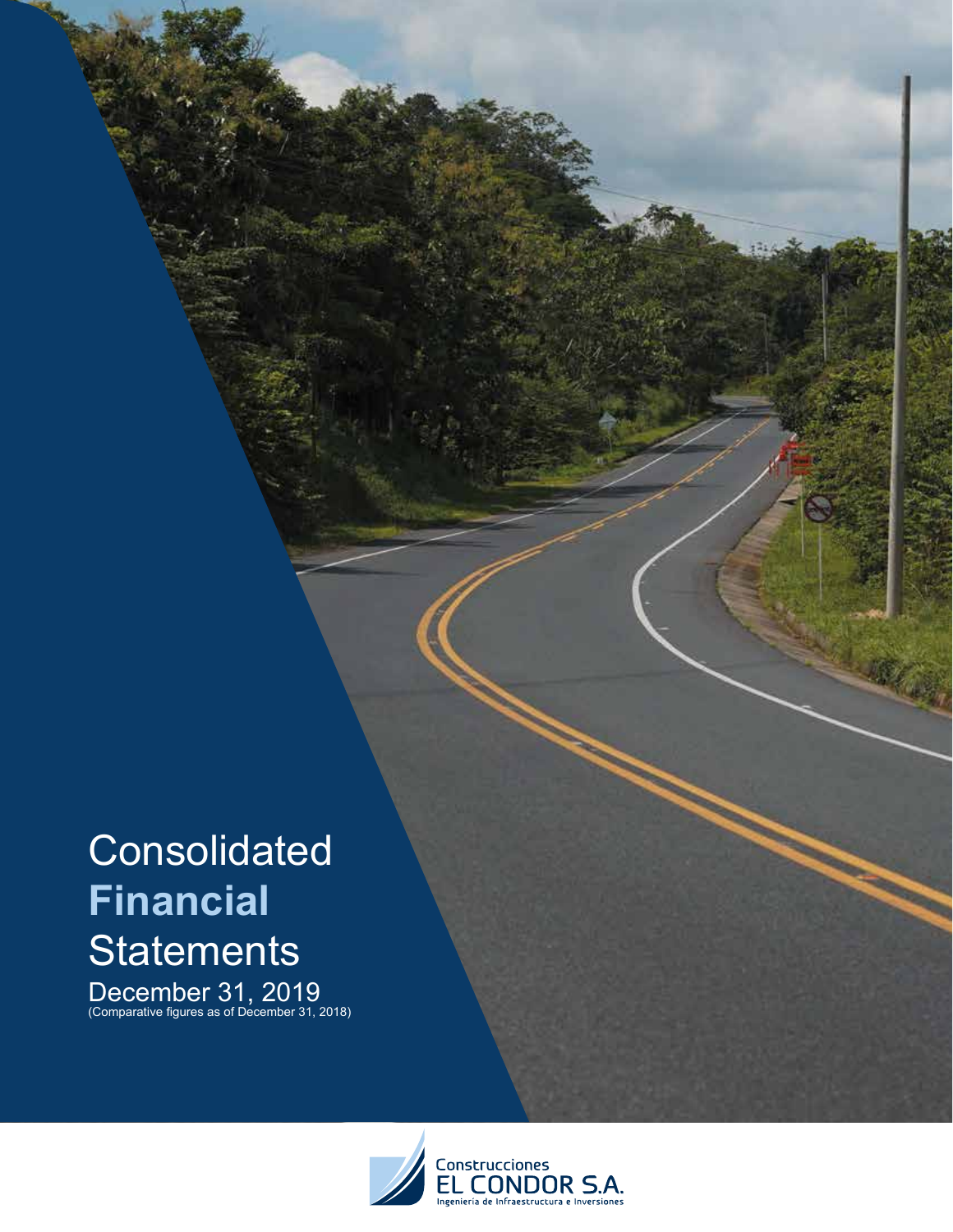

Av. Las Palmas Nº 15B-143 Of 501 Edificio 35 Palms Medellín, Colombia NIT 830.000.818-9 57.4.479.66.06 MAIN www.crowe.com.co medellin@crowe.com.co

#### **STATUTORY AUDITOR'S REPORT**

#### **To the Shareholders of CONSTRUCCIONES EL CÓNDOR S.A. Audit Report of Separate Financial Statements Report**

#### **Opinión**

I have audited the financial statements of CONSTRUCCIONES EL CONDOR S.A. and its subsidiaries at December 31, 2019, which comprise the separate financial situation statement, the results per duty and other integrated results, the changes in separate equity, and the separate cash flow statement ended on that date and the corresponding notes, including a summary of the significant accounting policies

In my opinion, the separate financial statements I audited were truthfully taken from the books, exhibit, in all significant and reasonable manner, the separate financial situation of CONSTRUCCIONES EL CONDOR S.A. and its subsidiaries at December 31, 2019, the results of their operations and separate cash flows for the year ended on that date, in accordance with the Accounting and Financial Information Standards accepted in Colombia.

#### **Basis for My Opinion**

I have conducted the audit in accordance with the International Audit Standards (IAS) accepted in Colombia. My responsibility, according to these standards, is described ahead in the section of responsibilities of the Statutory Auditor in terms of auditing separate financial statements. I am independent from the Company and its subsidiaries pursuant to the Code of Ethics for Accounting Professionals through the International Auditing and Assurance Standards Board (Code of Ethics of the IAASB) and I have met the other ethic responsibilities in accordance with the Code of Ethics of the IAASB and with Law 43 of 1990. I deem that the evidence from the audit I have gathered provided a sufficient and proper basis for my opinion.

#### **Key Matters of the Audit**

The key matters of the audit comprise those which, in my professional opinion, have been highly significant during the audit I conducted of the separate financial statements of the period aforementioned. These matters have been addressed in the context of my audit of the separate financial statements in their entirety and to provide my opinion thereof, and I do not state an opinion separate from those matters.

| <b>Key Matters</b>                                                                                                                                                              | <b>Reply From the Statutory Auditor</b>                                                                                                                                                                  |
|---------------------------------------------------------------------------------------------------------------------------------------------------------------------------------|----------------------------------------------------------------------------------------------------------------------------------------------------------------------------------------------------------|
| 1. Acknowledgement of joint operations                                                                                                                                          |                                                                                                                                                                                                          |
| The financial statements of the holding acknowledge - in addition to its<br>assets, liabilities, revenues and expenditures - the items that rise from the                       | My audit procedures pertaining to the joint operations included:                                                                                                                                         |
| contractual agreements of its joint operations, presenting on the separate<br>financial statements its share in the joint assets, liabilities, revenues, costs<br>and expenses. | Conduct a financial audit of the consortiums with the largest share in the result,<br>based on the material level of the balance sheets incorporated in the accounting<br>system of the holding company. |
|                                                                                                                                                                                 | • Verify the proper incorporation of the balance sheets of the consortiums in which                                                                                                                      |
| I have considered the joint operations of the separate financial statements                                                                                                     | there is a share and their timely accounting.                                                                                                                                                            |
| as a key matter of the audit given the material effect there is from<br>integrating the items from these operations.                                                            | Review the proper acknowledgement of the consortium certificates.                                                                                                                                        |
| 2. Acknowledgement of revenue in contracts                                                                                                                                      |                                                                                                                                                                                                          |
| Revenue from construction contracts is recognized in accordance with the<br>performance obligations set forth by Management, keeping in mind the                                | My audit procedures pertaining to revenue from contracts included:                                                                                                                                       |
| processes established in the contracts and the application of further stages<br>of IFRS-15.                                                                                     | Verify the proper accounting acknowledgement of the revenue base don every<br>performance obligation set forth by the Company and further stages established in<br><b>IFR-15.</b>                        |
| Acknowledging the revenue from constructions contracts generates<br>material financial assets (accounts receivable). Therefore, I have                                          | • Review the existence and term of the contracts and their corresponding extensions.<br>Verify the existing invoicing and control procedures.<br>٠                                                       |
| considered that the revenue from contracts with clients is a key matter of<br>the audit.                                                                                        | • Verify that the sales are recorded in the proper period and the completion of<br>operations is accordingly made.                                                                                       |
|                                                                                                                                                                                 | Conduct balance sheet confirmation procedures with clients, and analytical<br>proceedings.                                                                                                               |
|                                                                                                                                                                                 | Validate the integrity of the accounts receivable acknowledged and their valuation<br>based on work progress made.                                                                                       |

• Verify the misstatement analysis acknowledged of the accounts receivable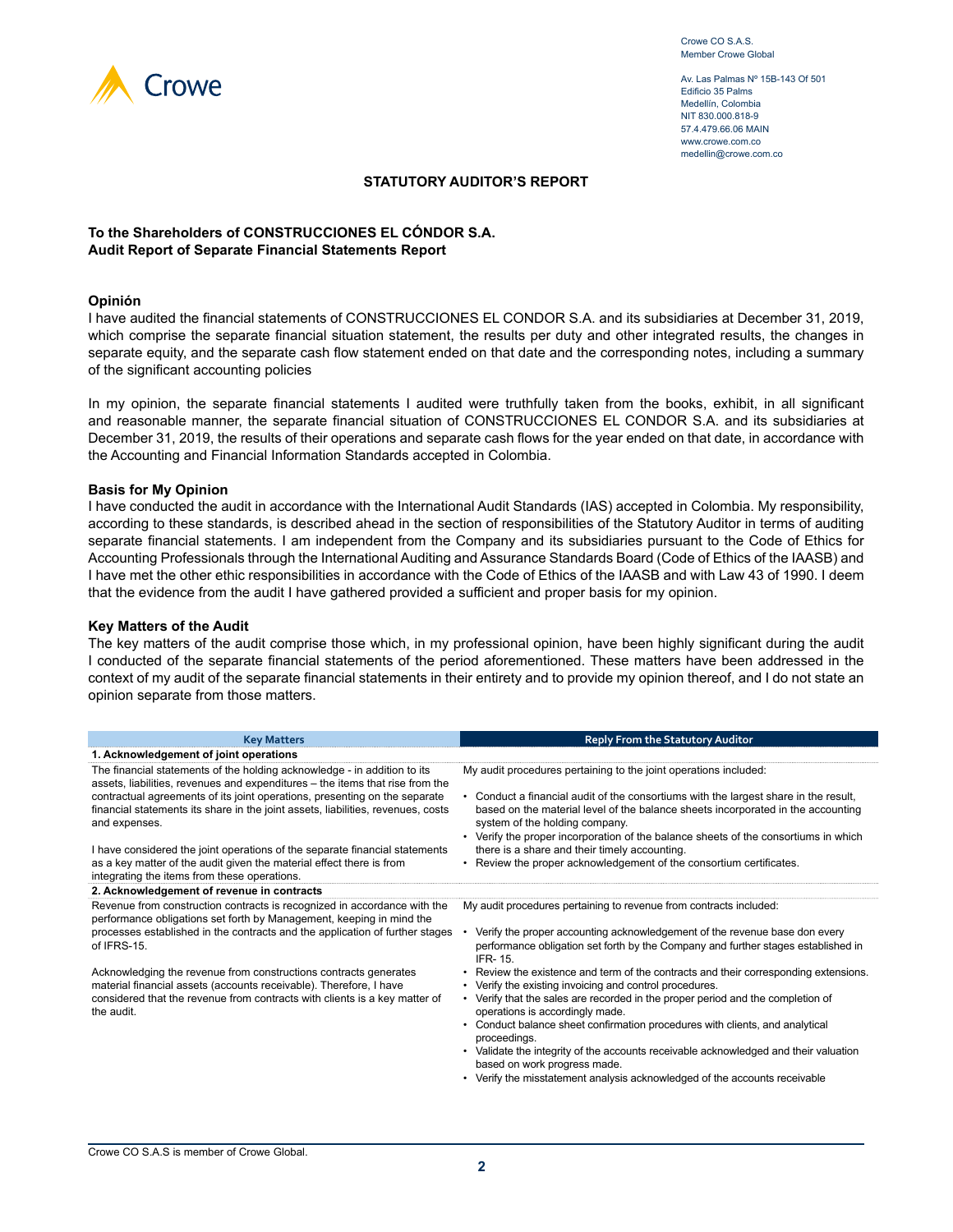|  | Crowe |
|--|-------|
|--|-------|

Av. Las Palmas Nº 15B-143 Of 501 Edificio 35 Palms Medellín, Colombia NIT 830.000.818-9 57.4.479.66.06 MAIN www.crowe.com.co medellin@crowe.com.co

| <b>Key Matters</b>                                                                                                                                                                                                                                          | <b>Reply From the Statutory Auditor</b>                                                                                                                                     |
|-------------------------------------------------------------------------------------------------------------------------------------------------------------------------------------------------------------------------------------------------------------|-----------------------------------------------------------------------------------------------------------------------------------------------------------------------------|
| 3. Property, Plant and Equipment                                                                                                                                                                                                                            |                                                                                                                                                                             |
| The Group owns different types of significant productive goods on the<br>financial statements. Certain types of goods used are presented with a                                                                                                             | My audit procedures related to Property, plant and equipment included:                                                                                                      |
| reasonable market price.                                                                                                                                                                                                                                    | • Verify compliance with regulations of the Company's management over managing<br>property, plant and equipment.                                                            |
| This represents a key audit matter due to the judgements, significant<br>opinions and estimates made of calculations used to determine the life,<br>depreciation and depletion methods, residual value of certain type of<br>Property, plant and equipment. | Calculate again the expenditure-cost for depreciation of property, plant and<br>equipment (including equipment leased) based on the policies and estimated life of<br>each. |

#### **Responsibility of Management pertaining to separate financial statements**

Management is responsible for the preparation and fair presentation of these separate financial statements in accordance with the Accounting and Financial Information Standards generally accepted in Colombia; this includes the design, implementation and maintenance of internal control relevant to the preparation of separate financial statements free from material misstatement, whether due to fraud or error.

To prepare the separate financial statements, Management is responsible for the assessment of the Group's capacity to continue disclosing, properly, the matters related to the business in operation, following the accounting principle of business in operation except if Management's intent is to liquidate the Group or cease its operations, or there is no other realistic alternative.

Those responsible for the entity's governance are responsible for the supervision of the financial information process thereof.

#### **Responsibility of the Statutory Auditor pertaining to auditing the consolidating financial statements**

My purpose is to obtain reasonable assurance about whether the separate financial statements are free of misstatements, due to fraud or error, and to issue an audit report with my opinion. Reasonable assurance is a high degree of certainty but does not guarantee that the audit made in accordance with IAS always detects misstatements. Misstatements may be due to fraud or error, and considered material if, individually or collectively, they may be foreseen to influence the economic decisions made by the users based on the separate financial statements.

As part of the audit conducted in accordance with IAS, I used by professional judgement and maintained an attitude of professional skepticism during the entire process. I also:

- Identified and assessed the risks of material misstatement in the separate financial statements whether due to fraud or error, designed and implemented audited procedures to meet those risks, and obtained evidence sufficient and proper to provide my opinion. The risk of not detecting a material misstatement whether due to fraud is higher than in the case of a material misstatement due to error, since the fraud may imply collusion, forgery, deliberate omissions, statements intentionally erroneous or evasion of the internal control.
- Obtained knowledge of the internal control relevant for the audit with the purpose of designing audit procedures proper in view of the circumstances.
- Assessed the appropriateness of the accounting policies used and the reasonable accounting estimates made, and the applicable information disclosed by Management.
- Concluded that Management properly uses the accounting principle of the business in operation, and based on the evidenced obtained from the audit, the existence or not of a material misstatement related to events or conditions that may lead to significant doubts about the corporation's capability to continue as a business in operation. If I conclude that there is a material uncertainty, attention must be drawn in my audit report to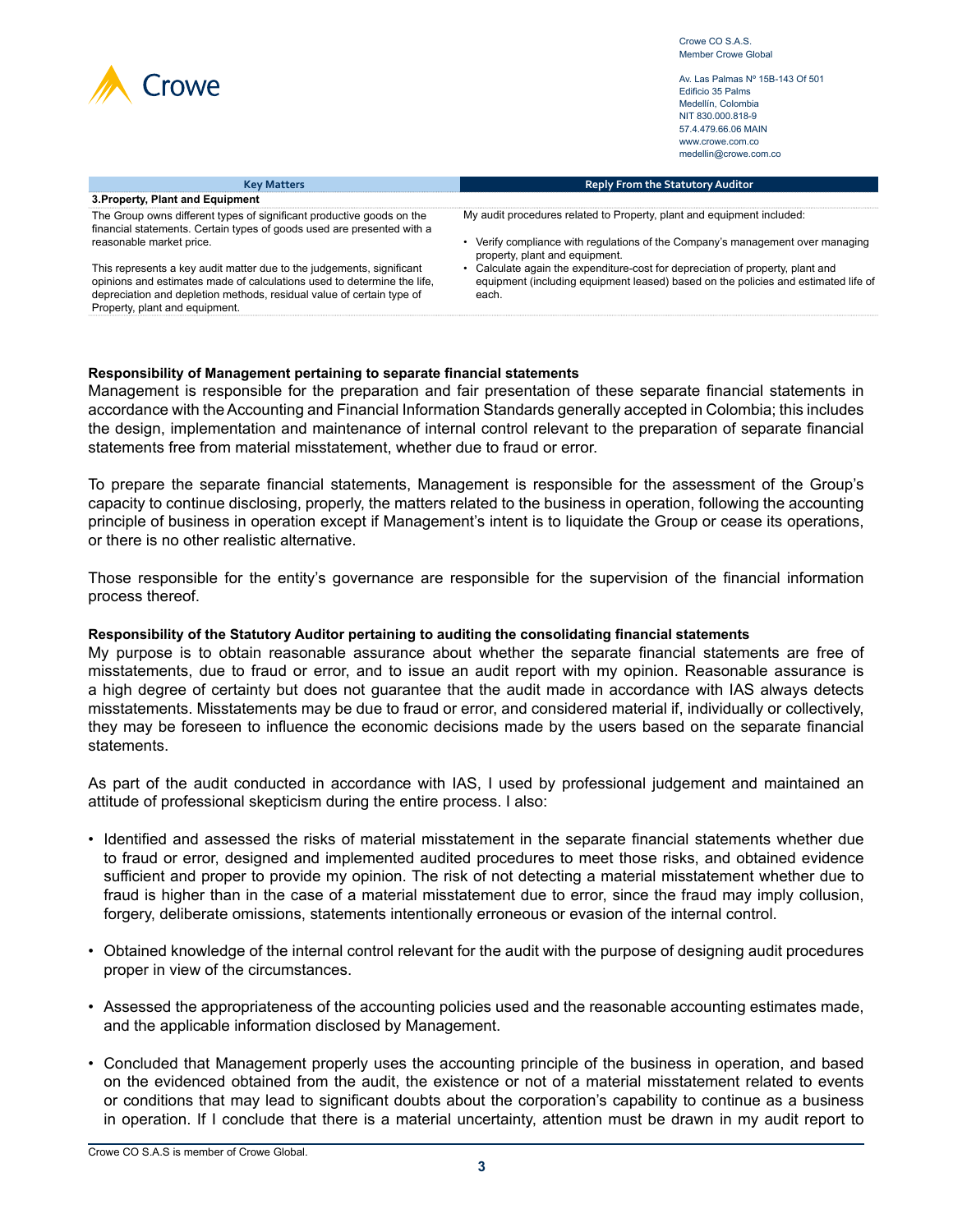

Crowe CO S.A.S. Member Crowe Global

Av. Las Palmas Nº 15B-143 Of 501 Edificio 35 Palms Medellín, Colombia NIT 830.000.818-9 57.4.479.66.06 MAIN www.crowe.com.co medellin@crowe.com.co

the information disclosed on the separate financial statement or, if said disclosures are not proper, a modified opinion should be given. My conclusions are based on the evidence obtained from the audit up to the date of my report. However, future events or conditions may be causes for the corporation to stop being a business in operation.

• Assessed the overall presentation, structure and contents of the separate financial statements, including the information disclosed, and if the separate financial statements represent the transactions and underlying facts in a manner the reaches reasonable assurance.

I contacted Management pertaining to, among other matters, the scope and timing of the planned audit, and the significant findings of the audit alongside any significant impairment of the internal control I identified during the course of the audit.

I also handed to Management a statement in which I have met the ethical requirements applicable pertaining to my independence; and stated as well to this body every relation and matters which can reasonably be expected to affect my independence, and if any, the respective safeguards implemented.

Among the matters object of discussion with Management, I determined those which have been of most significance in auditing the financial statements of the current period, which are, consequently, key matters of the audit. I described these matters in my audit report except when the legal or regulatory provisions prohibit the public disclosure of a matter or, though extremely unfrequently, I determined that a matter should not be disclosed in my report because it is reasonable to expect that the adverse consequences if so may surpass the benefits of the public interest in it.

#### **Other matters**

The separate financial statements of CONSTRUCCIONES EL CONDOR S.A., at December 31, 2018, which are part of the information on the financial statements attached, were audited by another public accountant assigned to Crowe Horwath, in accordance with the international audit standards accepted in Colombia. The foregoing unqualified opinion was provided on February 25, 2019.

benertains

JAVIER EMILIO TÁMARA TORRES Statutory Auditor Professional Card No. 208.595-T Appointed by Crowe Co. S.A.S.

February 24, 2020

24 de febrero de 2020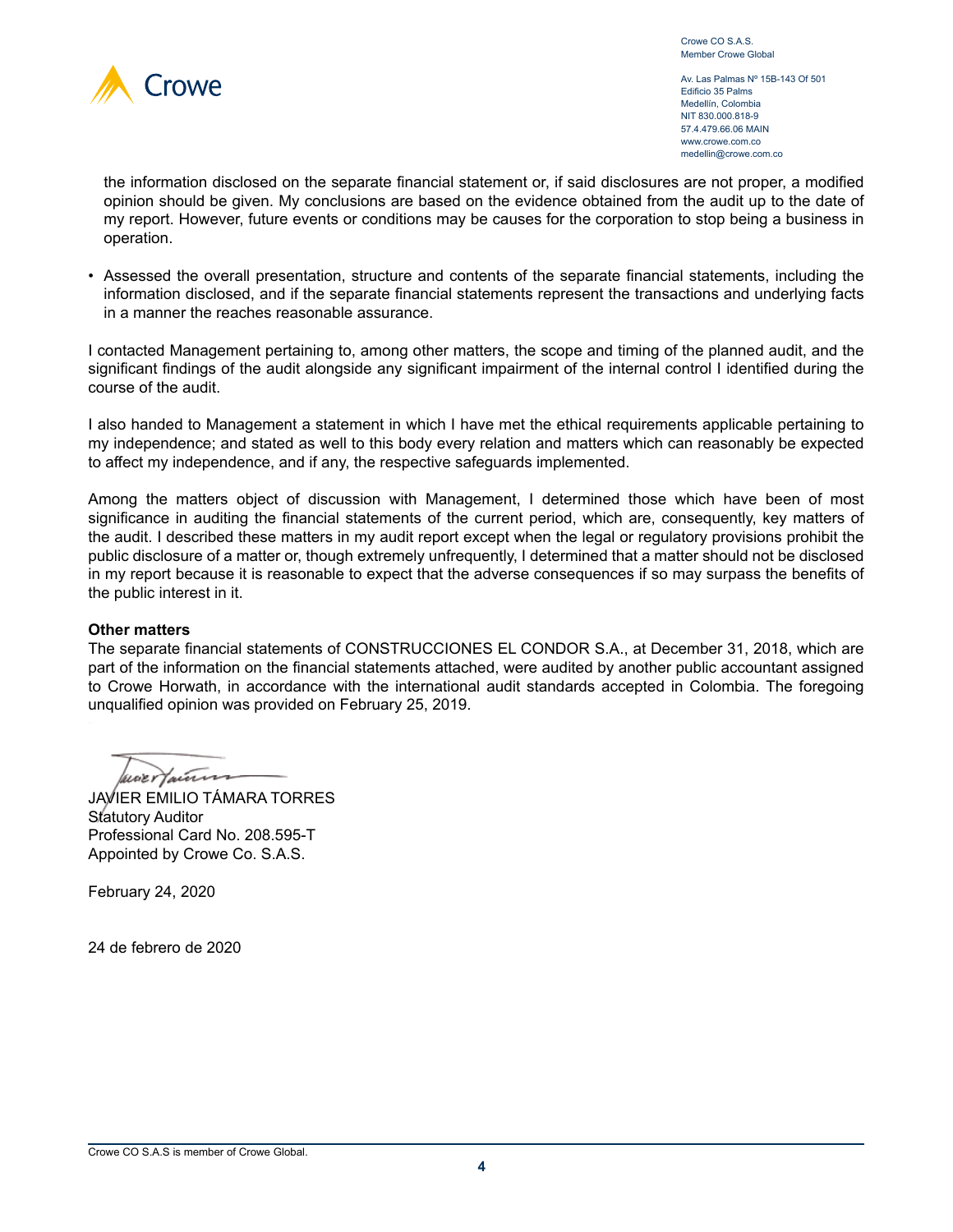# **CONSTRUCCIONES EL CÓNDOR S.A. CERTIFICATION OF FINANCIAL STATEMENTS**

Medellín, February 24, 2020

**Gentlemen SHAREHOLDERS CONSTRUCCIONES EL CÓNDOR S.A. Medellín**

Greetings,

Pursuant to article 47 of Law 964 of 2005, the Legal Representative of Construcciones El Cóndor S.A. informs the shareholders that the operational efficiency of the controls established by the Company were been verified by the undersigned, and that the existing systems have been satisfactorily assessed in terms of financial information disclosure and control. All controls and systems above mentioned were found in proper operation.

Sincerely,

Janley (

**ANA MARÍA JAILLIER CORRE A** Legal Representative C.C. 42.895.563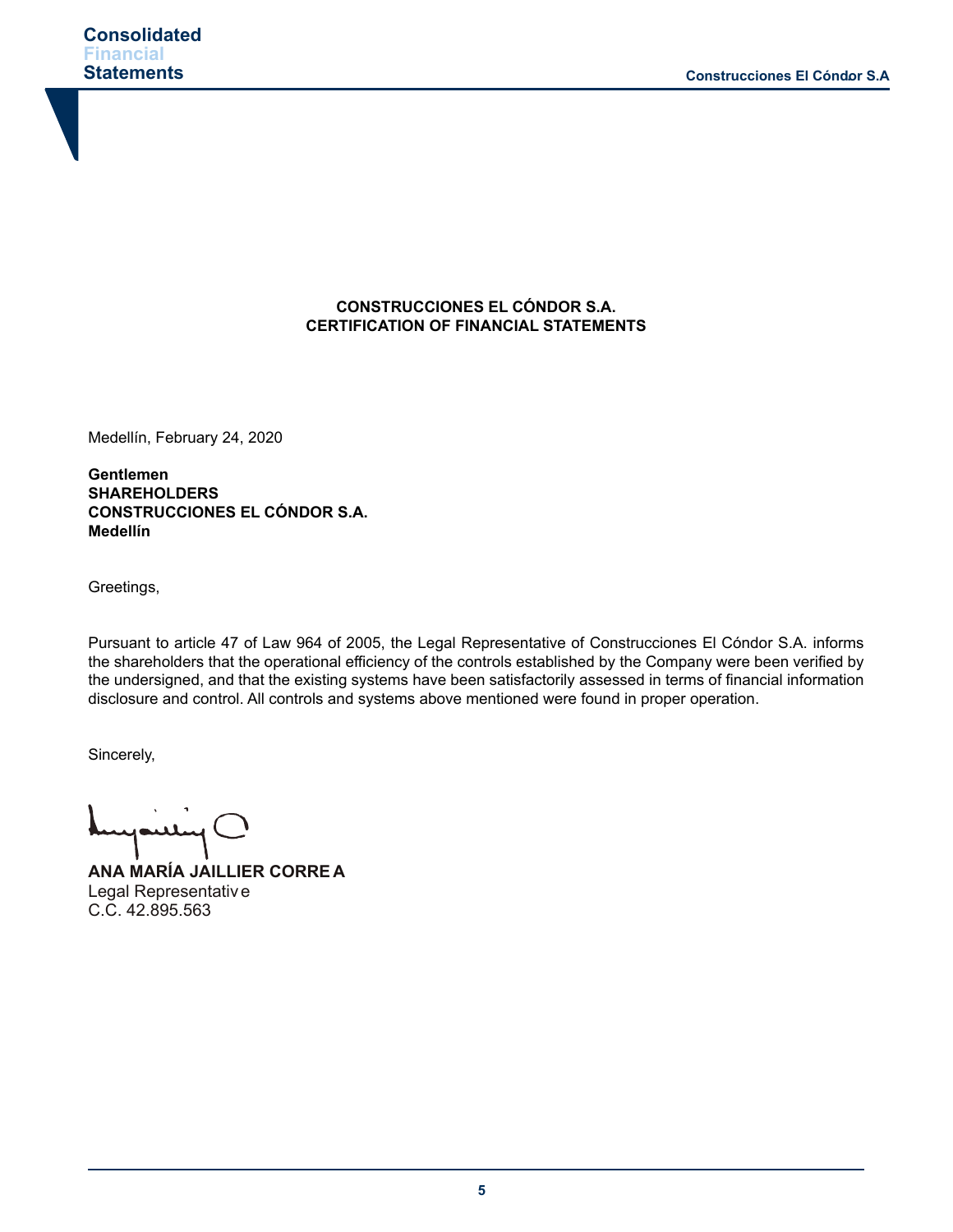# **CONSTRUCCIONES EL CÓNDOR S.A. CERTIFICATION OF FINANCIAL STATEMENTS**

Medellín, February 24, 2020

**Gentlemen SHAREHOLDERS CONSTRUCCIONES EL CÓNDOR S.A. Medellín**

#### The undersigned Legal Representative and the Accountant of CONSTRUCCIONES EL CÓNDOR S.A.

**CERTIFY** 

That the Consolidated Financial Statements and other reports relevant to the public and the operations of the Company as of December 31, 2019, do not contain any inaccuracies or errors which restrain from knowing its true equity condition.

The above is to comply with Article 46 of Law 964 of 2005.

mpuling

**ANA MARÍA JAILLIER CORRE A** Legal Representative C.C. 42.895.563

Anal González V

**ANA ISABEL GONZÁLEZ VAHOS Accountant** Professional Card No. 47345-T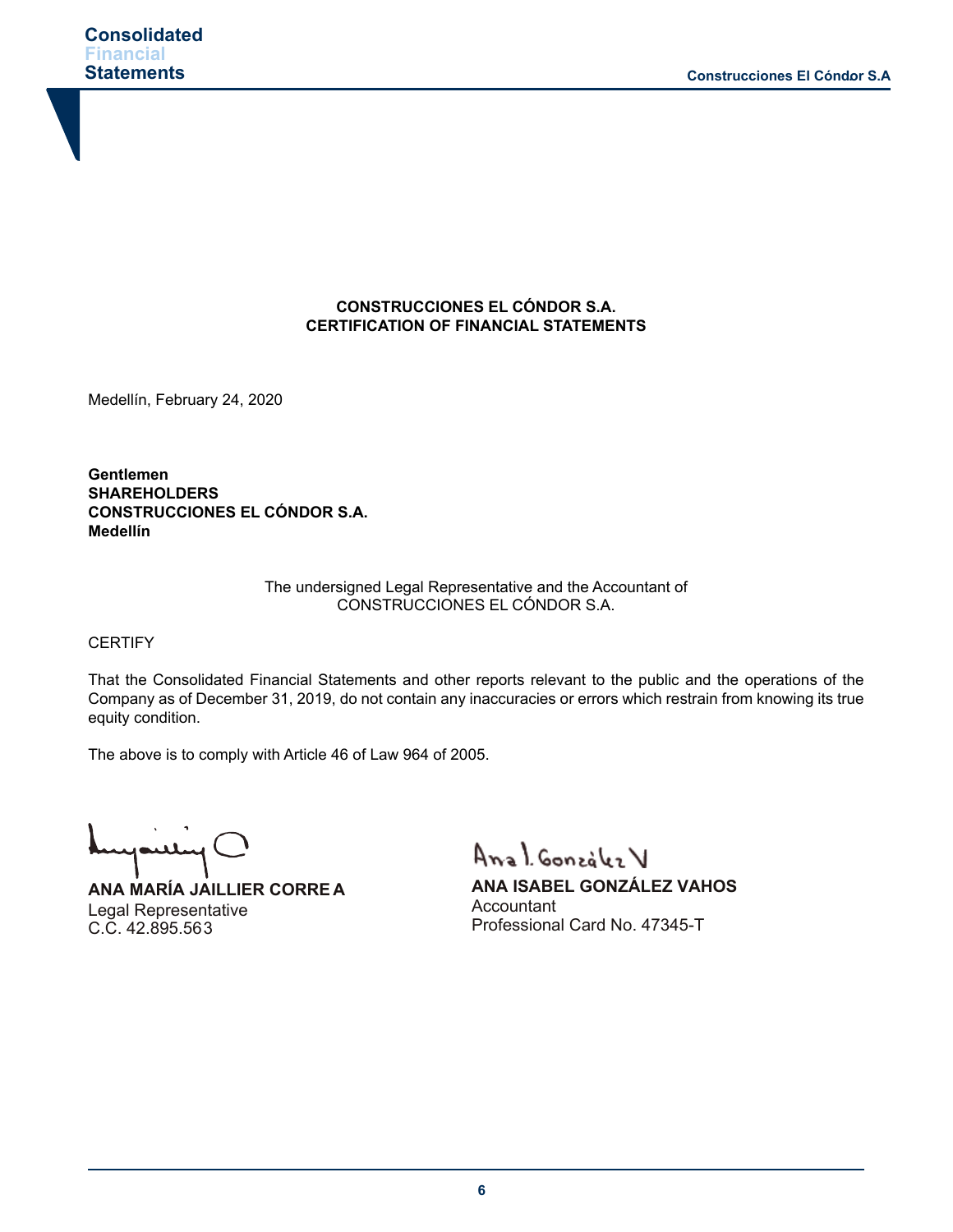#### **CERTIFICATION OF FINANCIAL STATEMENTS**

We, ANA MARIA JAILLIER CORREA, acting as the Legal Representative, and ANA ISABEL GONZALEZ VAHOS, acting as the Accountant, hereby state that we have prepared the consolidated statements of financial position, comprehensive income, changes in consolidated equity and cash flows as of December 31, 2019 of CONSTRUCCIONES EL CÓNDOR S.A. with Tax I.D. No. 890.922.447- 4. This task was prepared applying the International Financial Reporting Standards applicable in Colombia affirming that they reasonably present the financial standing as of December 31, 2019, and furthermore:

- 1. We are responsible for the reasonable preparation and presentation of the financial statements of the Corporation, and hereby state that the figures were truly taken from the official accounting books and their corresponding complementary documents.
- 2. We are not aware in any way of:
- Irregularities involving members of the administration or employees, which may hinder the financial statements of the Corporation.
- Communications from regulators which by law should exercise control over the corporation, due to the breach of legal provisions in force or to the improper presentation of the information requested.
- Possible breach of laws or regulations that may create lawsuits or taxes, with effects that should be deemed worth disclosing on the financial statements or taken as a foundation to estimate contingent liabilities.
- Assets or liabilities other than those registered in the books, or revenues or costs that hurt the results and that should be disclosed in accordance with the International Financial Reporting Standards of Colombia.
- 3. The Corporation has satisfactorily protected all of the assets it owns as well as those of third parties in its power; there are no pledges or liens on said assets.
- 4. The Corporation has fully met all contractual agreements which if breached could have an effect on its financial information.
- 5. No events subsequent to the statement of financial position have taken place that could require an adjustment or disclosure on the financial statements as of December 31, 2019.

**ANA MARÍA JAILLIER CORRE A** Legal Representative C.C. 42.895.563

Anal González V

**ANA ISABEL GONZÁLEZ VAHOS Accountant** Professional Card No. 47345-T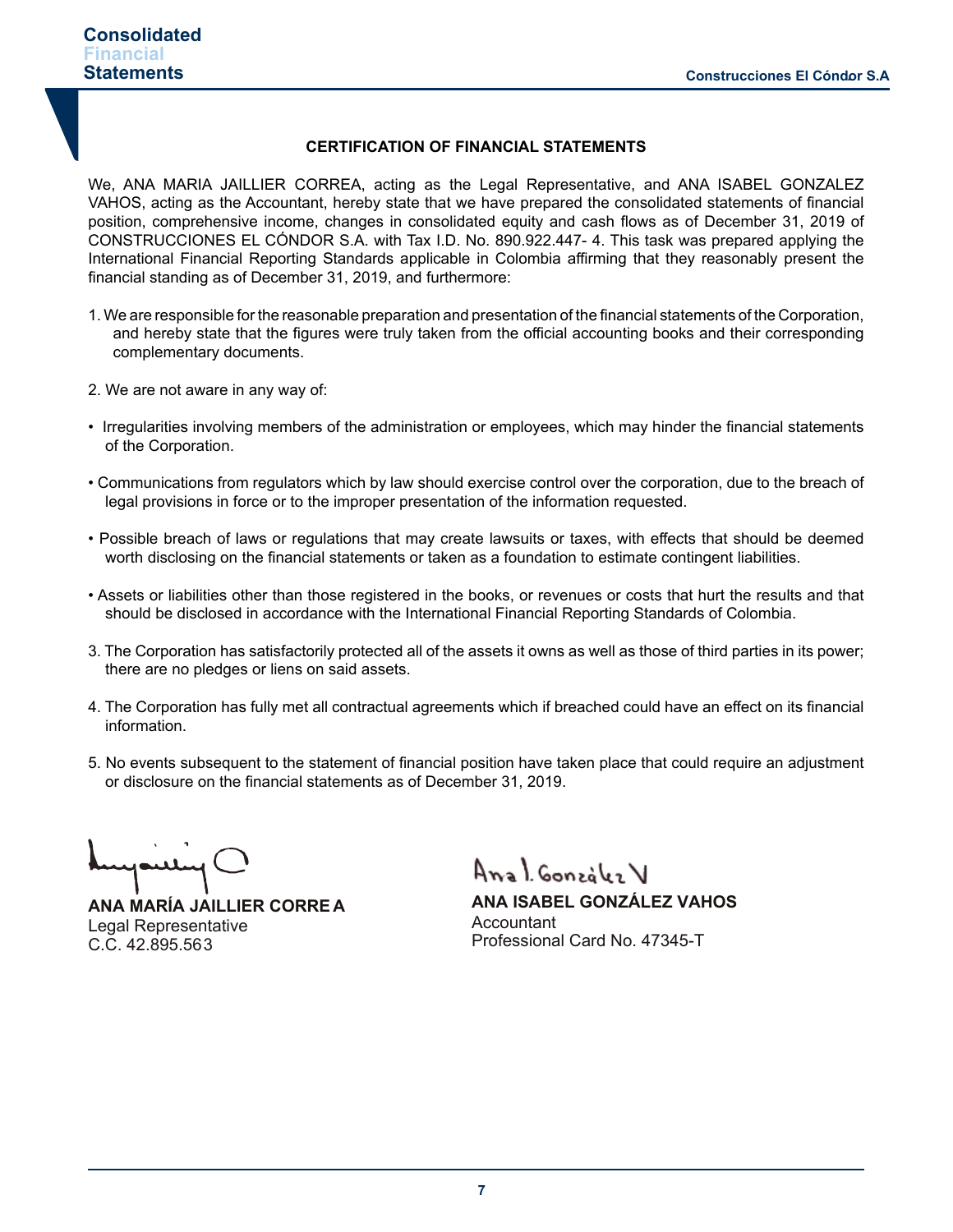# **Financial situation statement - consolidated**

| <b>ASSETS</b><br><b>Note</b><br>2019<br>2018<br>35.939.247<br>3<br>43.094.638<br>Cash and cash equivalents<br><b>Current investments</b><br>4<br>43.938.769<br>11.791.043<br>Commercial accounts receivable and other accounts receivable<br>5<br>741.450.361<br>1.002.794.058<br>5<br>255.087.707<br>198.573.067<br>Accounts receivable, related parties<br>5<br>5.892.539<br>Asset for current taxes<br>5.726.767<br>6<br>104.307.222<br>122.702.729<br>Inventory<br>$\overline{7}$<br>4.692.925<br>5.581.356<br>Prepaid expenses<br>Non-current assets maintained for sale<br>8<br>2.530.363<br>879.172<br><b>CURRENT ASSET</b><br>1.384.153.211<br>1.200.828.751<br>Investments in financial instruments<br>4<br>947.224<br>947.224<br>Investments in associates and joint businesses<br>4<br>142.532.902<br>123.866.022<br>Commercial accounts receivable and other accounts receivable<br>5<br>5.958.629<br>89.246.904<br>5<br>575.104.918<br>501.958.026<br>Accounts receivable, related parties<br>$\overline{7}$<br>628.196<br>Prepaid expenses<br>31.848<br>$\overline{7}$<br>Intangible assets other than capital gain<br>20.415.936<br>4.862.892<br>$\overline{7}$<br>Assets for deferred taxes<br>14.801.477<br>26.841.945<br>9<br>410.616.395<br>410.285.782<br>Properties, plant and equipment<br>10<br>6.408.048<br>Investment properties<br>5.735.876<br><b>NON-CURRENT ASSETS</b><br>1.160.592.161<br>1.180.598.083<br><b>TOTAL ASSETS</b><br>2.361.420.912<br>2.564.751.294<br><b>LIABILITIES</b><br>11<br>470.143.602<br>Financial obligations<br>259.612.867<br>Commercial financing companies<br>11<br>65.121.669<br>42.378.237<br>12<br>Commercial accounts receivable and other accounts receivable<br>232.925.717<br>373.901.476<br>12<br>387.454<br>3.861.082<br>Accounts payable with current related parties<br><b>Current taxes</b><br>13<br>5.376.076<br>11.129.883<br>12.547.098<br>Labor obligations<br>13.819.891<br>Other liabilities<br>14<br>93.398.351<br>126.912.580<br>Prepayments and advances received<br>15<br>46.968.088<br>76.439.440<br>Prepaid revenues received<br>16<br>71.802.521<br>43.315.534<br>Income received for third parties<br>386.928<br>$\Omega$<br><b>CURRENT LIABILITY</b><br>1.211.859.351<br>738.569.143<br>Financial obligations<br>35.515.637<br>11<br>284.366.667<br>Commercial financing companies<br>11<br>131.379.220<br>122.923.330<br>Commercial Accounts payable and accounts payable<br>12<br>1.522.759<br>4.893.617<br>Accounts payable with non current related parties<br>12<br>12.441.878<br>Other accounts payable<br>14<br>1.176.349<br>3.253.678<br>15<br>Prepayments and advances received<br>20.500.750<br>12.497.693<br>Liabilities for deferred taxes<br>80.609.592<br>88.624.346<br>17<br><b>NON-CURRENT LIABILITY</b><br>534.074.544<br>265.630.973<br><b>TOTAL LIABILITY</b><br>1.477.490.324<br>1.272.643.687<br><b>EQUITY</b><br>Stock capital<br>15.701.606<br>15.701.606<br>Premium in share placement<br>159.711.695<br>159.711.695<br>Reserves<br>718.587.481<br>632.794.173<br>Result of the period<br>73.103.484<br>115.155.365<br>Other integral result<br>80.623.149<br>98.929.177<br>Retained earnings<br>21.291.412<br>34.518.301<br><b>EQUITY ATTRIBUTED TO CONTROLLERS</b><br>18<br>1.082.245.717<br>1.043.583.428<br><b>NON-CONTROLLING INTERESTS</b><br>6.531.508<br>43.677.542<br><b>TOTAL EQUITY</b><br>1.088.777.225<br>1.087.260.970<br><b>TOTAL LIABILITY AND EQUITY</b><br>2.361.420.912<br>2.564.751.294 | Figures in thousands of Colombian pesos | As of Dec 31 | As of Dec 31 |
|-------------------------------------------------------------------------------------------------------------------------------------------------------------------------------------------------------------------------------------------------------------------------------------------------------------------------------------------------------------------------------------------------------------------------------------------------------------------------------------------------------------------------------------------------------------------------------------------------------------------------------------------------------------------------------------------------------------------------------------------------------------------------------------------------------------------------------------------------------------------------------------------------------------------------------------------------------------------------------------------------------------------------------------------------------------------------------------------------------------------------------------------------------------------------------------------------------------------------------------------------------------------------------------------------------------------------------------------------------------------------------------------------------------------------------------------------------------------------------------------------------------------------------------------------------------------------------------------------------------------------------------------------------------------------------------------------------------------------------------------------------------------------------------------------------------------------------------------------------------------------------------------------------------------------------------------------------------------------------------------------------------------------------------------------------------------------------------------------------------------------------------------------------------------------------------------------------------------------------------------------------------------------------------------------------------------------------------------------------------------------------------------------------------------------------------------------------------------------------------------------------------------------------------------------------------------------------------------------------------------------------------------------------------------------------------------------------------------------------------------------------------------------------------------------------------------------------------------------------------------------------------------------------------------------------------------------------------------------------------------------------------------------------------------------------------------------------------------------------------------------------------------------------------------------------------------------------------------------------------------------------------------------------------------------------------------------------------------------------------------------------------------------------------------------------------------------------------------------------------------------------------------------|-----------------------------------------|--------------|--------------|
|                                                                                                                                                                                                                                                                                                                                                                                                                                                                                                                                                                                                                                                                                                                                                                                                                                                                                                                                                                                                                                                                                                                                                                                                                                                                                                                                                                                                                                                                                                                                                                                                                                                                                                                                                                                                                                                                                                                                                                                                                                                                                                                                                                                                                                                                                                                                                                                                                                                                                                                                                                                                                                                                                                                                                                                                                                                                                                                                                                                                                                                                                                                                                                                                                                                                                                                                                                                                                                                                                                                         |                                         |              |              |
|                                                                                                                                                                                                                                                                                                                                                                                                                                                                                                                                                                                                                                                                                                                                                                                                                                                                                                                                                                                                                                                                                                                                                                                                                                                                                                                                                                                                                                                                                                                                                                                                                                                                                                                                                                                                                                                                                                                                                                                                                                                                                                                                                                                                                                                                                                                                                                                                                                                                                                                                                                                                                                                                                                                                                                                                                                                                                                                                                                                                                                                                                                                                                                                                                                                                                                                                                                                                                                                                                                                         |                                         |              |              |
|                                                                                                                                                                                                                                                                                                                                                                                                                                                                                                                                                                                                                                                                                                                                                                                                                                                                                                                                                                                                                                                                                                                                                                                                                                                                                                                                                                                                                                                                                                                                                                                                                                                                                                                                                                                                                                                                                                                                                                                                                                                                                                                                                                                                                                                                                                                                                                                                                                                                                                                                                                                                                                                                                                                                                                                                                                                                                                                                                                                                                                                                                                                                                                                                                                                                                                                                                                                                                                                                                                                         |                                         |              |              |
|                                                                                                                                                                                                                                                                                                                                                                                                                                                                                                                                                                                                                                                                                                                                                                                                                                                                                                                                                                                                                                                                                                                                                                                                                                                                                                                                                                                                                                                                                                                                                                                                                                                                                                                                                                                                                                                                                                                                                                                                                                                                                                                                                                                                                                                                                                                                                                                                                                                                                                                                                                                                                                                                                                                                                                                                                                                                                                                                                                                                                                                                                                                                                                                                                                                                                                                                                                                                                                                                                                                         |                                         |              |              |
|                                                                                                                                                                                                                                                                                                                                                                                                                                                                                                                                                                                                                                                                                                                                                                                                                                                                                                                                                                                                                                                                                                                                                                                                                                                                                                                                                                                                                                                                                                                                                                                                                                                                                                                                                                                                                                                                                                                                                                                                                                                                                                                                                                                                                                                                                                                                                                                                                                                                                                                                                                                                                                                                                                                                                                                                                                                                                                                                                                                                                                                                                                                                                                                                                                                                                                                                                                                                                                                                                                                         |                                         |              |              |
|                                                                                                                                                                                                                                                                                                                                                                                                                                                                                                                                                                                                                                                                                                                                                                                                                                                                                                                                                                                                                                                                                                                                                                                                                                                                                                                                                                                                                                                                                                                                                                                                                                                                                                                                                                                                                                                                                                                                                                                                                                                                                                                                                                                                                                                                                                                                                                                                                                                                                                                                                                                                                                                                                                                                                                                                                                                                                                                                                                                                                                                                                                                                                                                                                                                                                                                                                                                                                                                                                                                         |                                         |              |              |
|                                                                                                                                                                                                                                                                                                                                                                                                                                                                                                                                                                                                                                                                                                                                                                                                                                                                                                                                                                                                                                                                                                                                                                                                                                                                                                                                                                                                                                                                                                                                                                                                                                                                                                                                                                                                                                                                                                                                                                                                                                                                                                                                                                                                                                                                                                                                                                                                                                                                                                                                                                                                                                                                                                                                                                                                                                                                                                                                                                                                                                                                                                                                                                                                                                                                                                                                                                                                                                                                                                                         |                                         |              |              |
|                                                                                                                                                                                                                                                                                                                                                                                                                                                                                                                                                                                                                                                                                                                                                                                                                                                                                                                                                                                                                                                                                                                                                                                                                                                                                                                                                                                                                                                                                                                                                                                                                                                                                                                                                                                                                                                                                                                                                                                                                                                                                                                                                                                                                                                                                                                                                                                                                                                                                                                                                                                                                                                                                                                                                                                                                                                                                                                                                                                                                                                                                                                                                                                                                                                                                                                                                                                                                                                                                                                         |                                         |              |              |
|                                                                                                                                                                                                                                                                                                                                                                                                                                                                                                                                                                                                                                                                                                                                                                                                                                                                                                                                                                                                                                                                                                                                                                                                                                                                                                                                                                                                                                                                                                                                                                                                                                                                                                                                                                                                                                                                                                                                                                                                                                                                                                                                                                                                                                                                                                                                                                                                                                                                                                                                                                                                                                                                                                                                                                                                                                                                                                                                                                                                                                                                                                                                                                                                                                                                                                                                                                                                                                                                                                                         |                                         |              |              |
|                                                                                                                                                                                                                                                                                                                                                                                                                                                                                                                                                                                                                                                                                                                                                                                                                                                                                                                                                                                                                                                                                                                                                                                                                                                                                                                                                                                                                                                                                                                                                                                                                                                                                                                                                                                                                                                                                                                                                                                                                                                                                                                                                                                                                                                                                                                                                                                                                                                                                                                                                                                                                                                                                                                                                                                                                                                                                                                                                                                                                                                                                                                                                                                                                                                                                                                                                                                                                                                                                                                         |                                         |              |              |
|                                                                                                                                                                                                                                                                                                                                                                                                                                                                                                                                                                                                                                                                                                                                                                                                                                                                                                                                                                                                                                                                                                                                                                                                                                                                                                                                                                                                                                                                                                                                                                                                                                                                                                                                                                                                                                                                                                                                                                                                                                                                                                                                                                                                                                                                                                                                                                                                                                                                                                                                                                                                                                                                                                                                                                                                                                                                                                                                                                                                                                                                                                                                                                                                                                                                                                                                                                                                                                                                                                                         |                                         |              |              |
|                                                                                                                                                                                                                                                                                                                                                                                                                                                                                                                                                                                                                                                                                                                                                                                                                                                                                                                                                                                                                                                                                                                                                                                                                                                                                                                                                                                                                                                                                                                                                                                                                                                                                                                                                                                                                                                                                                                                                                                                                                                                                                                                                                                                                                                                                                                                                                                                                                                                                                                                                                                                                                                                                                                                                                                                                                                                                                                                                                                                                                                                                                                                                                                                                                                                                                                                                                                                                                                                                                                         |                                         |              |              |
|                                                                                                                                                                                                                                                                                                                                                                                                                                                                                                                                                                                                                                                                                                                                                                                                                                                                                                                                                                                                                                                                                                                                                                                                                                                                                                                                                                                                                                                                                                                                                                                                                                                                                                                                                                                                                                                                                                                                                                                                                                                                                                                                                                                                                                                                                                                                                                                                                                                                                                                                                                                                                                                                                                                                                                                                                                                                                                                                                                                                                                                                                                                                                                                                                                                                                                                                                                                                                                                                                                                         |                                         |              |              |
|                                                                                                                                                                                                                                                                                                                                                                                                                                                                                                                                                                                                                                                                                                                                                                                                                                                                                                                                                                                                                                                                                                                                                                                                                                                                                                                                                                                                                                                                                                                                                                                                                                                                                                                                                                                                                                                                                                                                                                                                                                                                                                                                                                                                                                                                                                                                                                                                                                                                                                                                                                                                                                                                                                                                                                                                                                                                                                                                                                                                                                                                                                                                                                                                                                                                                                                                                                                                                                                                                                                         |                                         |              |              |
|                                                                                                                                                                                                                                                                                                                                                                                                                                                                                                                                                                                                                                                                                                                                                                                                                                                                                                                                                                                                                                                                                                                                                                                                                                                                                                                                                                                                                                                                                                                                                                                                                                                                                                                                                                                                                                                                                                                                                                                                                                                                                                                                                                                                                                                                                                                                                                                                                                                                                                                                                                                                                                                                                                                                                                                                                                                                                                                                                                                                                                                                                                                                                                                                                                                                                                                                                                                                                                                                                                                         |                                         |              |              |
|                                                                                                                                                                                                                                                                                                                                                                                                                                                                                                                                                                                                                                                                                                                                                                                                                                                                                                                                                                                                                                                                                                                                                                                                                                                                                                                                                                                                                                                                                                                                                                                                                                                                                                                                                                                                                                                                                                                                                                                                                                                                                                                                                                                                                                                                                                                                                                                                                                                                                                                                                                                                                                                                                                                                                                                                                                                                                                                                                                                                                                                                                                                                                                                                                                                                                                                                                                                                                                                                                                                         |                                         |              |              |
|                                                                                                                                                                                                                                                                                                                                                                                                                                                                                                                                                                                                                                                                                                                                                                                                                                                                                                                                                                                                                                                                                                                                                                                                                                                                                                                                                                                                                                                                                                                                                                                                                                                                                                                                                                                                                                                                                                                                                                                                                                                                                                                                                                                                                                                                                                                                                                                                                                                                                                                                                                                                                                                                                                                                                                                                                                                                                                                                                                                                                                                                                                                                                                                                                                                                                                                                                                                                                                                                                                                         |                                         |              |              |
|                                                                                                                                                                                                                                                                                                                                                                                                                                                                                                                                                                                                                                                                                                                                                                                                                                                                                                                                                                                                                                                                                                                                                                                                                                                                                                                                                                                                                                                                                                                                                                                                                                                                                                                                                                                                                                                                                                                                                                                                                                                                                                                                                                                                                                                                                                                                                                                                                                                                                                                                                                                                                                                                                                                                                                                                                                                                                                                                                                                                                                                                                                                                                                                                                                                                                                                                                                                                                                                                                                                         |                                         |              |              |
|                                                                                                                                                                                                                                                                                                                                                                                                                                                                                                                                                                                                                                                                                                                                                                                                                                                                                                                                                                                                                                                                                                                                                                                                                                                                                                                                                                                                                                                                                                                                                                                                                                                                                                                                                                                                                                                                                                                                                                                                                                                                                                                                                                                                                                                                                                                                                                                                                                                                                                                                                                                                                                                                                                                                                                                                                                                                                                                                                                                                                                                                                                                                                                                                                                                                                                                                                                                                                                                                                                                         |                                         |              |              |
|                                                                                                                                                                                                                                                                                                                                                                                                                                                                                                                                                                                                                                                                                                                                                                                                                                                                                                                                                                                                                                                                                                                                                                                                                                                                                                                                                                                                                                                                                                                                                                                                                                                                                                                                                                                                                                                                                                                                                                                                                                                                                                                                                                                                                                                                                                                                                                                                                                                                                                                                                                                                                                                                                                                                                                                                                                                                                                                                                                                                                                                                                                                                                                                                                                                                                                                                                                                                                                                                                                                         |                                         |              |              |
|                                                                                                                                                                                                                                                                                                                                                                                                                                                                                                                                                                                                                                                                                                                                                                                                                                                                                                                                                                                                                                                                                                                                                                                                                                                                                                                                                                                                                                                                                                                                                                                                                                                                                                                                                                                                                                                                                                                                                                                                                                                                                                                                                                                                                                                                                                                                                                                                                                                                                                                                                                                                                                                                                                                                                                                                                                                                                                                                                                                                                                                                                                                                                                                                                                                                                                                                                                                                                                                                                                                         |                                         |              |              |
|                                                                                                                                                                                                                                                                                                                                                                                                                                                                                                                                                                                                                                                                                                                                                                                                                                                                                                                                                                                                                                                                                                                                                                                                                                                                                                                                                                                                                                                                                                                                                                                                                                                                                                                                                                                                                                                                                                                                                                                                                                                                                                                                                                                                                                                                                                                                                                                                                                                                                                                                                                                                                                                                                                                                                                                                                                                                                                                                                                                                                                                                                                                                                                                                                                                                                                                                                                                                                                                                                                                         |                                         |              |              |
|                                                                                                                                                                                                                                                                                                                                                                                                                                                                                                                                                                                                                                                                                                                                                                                                                                                                                                                                                                                                                                                                                                                                                                                                                                                                                                                                                                                                                                                                                                                                                                                                                                                                                                                                                                                                                                                                                                                                                                                                                                                                                                                                                                                                                                                                                                                                                                                                                                                                                                                                                                                                                                                                                                                                                                                                                                                                                                                                                                                                                                                                                                                                                                                                                                                                                                                                                                                                                                                                                                                         |                                         |              |              |
|                                                                                                                                                                                                                                                                                                                                                                                                                                                                                                                                                                                                                                                                                                                                                                                                                                                                                                                                                                                                                                                                                                                                                                                                                                                                                                                                                                                                                                                                                                                                                                                                                                                                                                                                                                                                                                                                                                                                                                                                                                                                                                                                                                                                                                                                                                                                                                                                                                                                                                                                                                                                                                                                                                                                                                                                                                                                                                                                                                                                                                                                                                                                                                                                                                                                                                                                                                                                                                                                                                                         |                                         |              |              |
|                                                                                                                                                                                                                                                                                                                                                                                                                                                                                                                                                                                                                                                                                                                                                                                                                                                                                                                                                                                                                                                                                                                                                                                                                                                                                                                                                                                                                                                                                                                                                                                                                                                                                                                                                                                                                                                                                                                                                                                                                                                                                                                                                                                                                                                                                                                                                                                                                                                                                                                                                                                                                                                                                                                                                                                                                                                                                                                                                                                                                                                                                                                                                                                                                                                                                                                                                                                                                                                                                                                         |                                         |              |              |
|                                                                                                                                                                                                                                                                                                                                                                                                                                                                                                                                                                                                                                                                                                                                                                                                                                                                                                                                                                                                                                                                                                                                                                                                                                                                                                                                                                                                                                                                                                                                                                                                                                                                                                                                                                                                                                                                                                                                                                                                                                                                                                                                                                                                                                                                                                                                                                                                                                                                                                                                                                                                                                                                                                                                                                                                                                                                                                                                                                                                                                                                                                                                                                                                                                                                                                                                                                                                                                                                                                                         |                                         |              |              |
|                                                                                                                                                                                                                                                                                                                                                                                                                                                                                                                                                                                                                                                                                                                                                                                                                                                                                                                                                                                                                                                                                                                                                                                                                                                                                                                                                                                                                                                                                                                                                                                                                                                                                                                                                                                                                                                                                                                                                                                                                                                                                                                                                                                                                                                                                                                                                                                                                                                                                                                                                                                                                                                                                                                                                                                                                                                                                                                                                                                                                                                                                                                                                                                                                                                                                                                                                                                                                                                                                                                         |                                         |              |              |
|                                                                                                                                                                                                                                                                                                                                                                                                                                                                                                                                                                                                                                                                                                                                                                                                                                                                                                                                                                                                                                                                                                                                                                                                                                                                                                                                                                                                                                                                                                                                                                                                                                                                                                                                                                                                                                                                                                                                                                                                                                                                                                                                                                                                                                                                                                                                                                                                                                                                                                                                                                                                                                                                                                                                                                                                                                                                                                                                                                                                                                                                                                                                                                                                                                                                                                                                                                                                                                                                                                                         |                                         |              |              |
|                                                                                                                                                                                                                                                                                                                                                                                                                                                                                                                                                                                                                                                                                                                                                                                                                                                                                                                                                                                                                                                                                                                                                                                                                                                                                                                                                                                                                                                                                                                                                                                                                                                                                                                                                                                                                                                                                                                                                                                                                                                                                                                                                                                                                                                                                                                                                                                                                                                                                                                                                                                                                                                                                                                                                                                                                                                                                                                                                                                                                                                                                                                                                                                                                                                                                                                                                                                                                                                                                                                         |                                         |              |              |
|                                                                                                                                                                                                                                                                                                                                                                                                                                                                                                                                                                                                                                                                                                                                                                                                                                                                                                                                                                                                                                                                                                                                                                                                                                                                                                                                                                                                                                                                                                                                                                                                                                                                                                                                                                                                                                                                                                                                                                                                                                                                                                                                                                                                                                                                                                                                                                                                                                                                                                                                                                                                                                                                                                                                                                                                                                                                                                                                                                                                                                                                                                                                                                                                                                                                                                                                                                                                                                                                                                                         |                                         |              |              |
|                                                                                                                                                                                                                                                                                                                                                                                                                                                                                                                                                                                                                                                                                                                                                                                                                                                                                                                                                                                                                                                                                                                                                                                                                                                                                                                                                                                                                                                                                                                                                                                                                                                                                                                                                                                                                                                                                                                                                                                                                                                                                                                                                                                                                                                                                                                                                                                                                                                                                                                                                                                                                                                                                                                                                                                                                                                                                                                                                                                                                                                                                                                                                                                                                                                                                                                                                                                                                                                                                                                         |                                         |              |              |
|                                                                                                                                                                                                                                                                                                                                                                                                                                                                                                                                                                                                                                                                                                                                                                                                                                                                                                                                                                                                                                                                                                                                                                                                                                                                                                                                                                                                                                                                                                                                                                                                                                                                                                                                                                                                                                                                                                                                                                                                                                                                                                                                                                                                                                                                                                                                                                                                                                                                                                                                                                                                                                                                                                                                                                                                                                                                                                                                                                                                                                                                                                                                                                                                                                                                                                                                                                                                                                                                                                                         |                                         |              |              |
|                                                                                                                                                                                                                                                                                                                                                                                                                                                                                                                                                                                                                                                                                                                                                                                                                                                                                                                                                                                                                                                                                                                                                                                                                                                                                                                                                                                                                                                                                                                                                                                                                                                                                                                                                                                                                                                                                                                                                                                                                                                                                                                                                                                                                                                                                                                                                                                                                                                                                                                                                                                                                                                                                                                                                                                                                                                                                                                                                                                                                                                                                                                                                                                                                                                                                                                                                                                                                                                                                                                         |                                         |              |              |
|                                                                                                                                                                                                                                                                                                                                                                                                                                                                                                                                                                                                                                                                                                                                                                                                                                                                                                                                                                                                                                                                                                                                                                                                                                                                                                                                                                                                                                                                                                                                                                                                                                                                                                                                                                                                                                                                                                                                                                                                                                                                                                                                                                                                                                                                                                                                                                                                                                                                                                                                                                                                                                                                                                                                                                                                                                                                                                                                                                                                                                                                                                                                                                                                                                                                                                                                                                                                                                                                                                                         |                                         |              |              |
|                                                                                                                                                                                                                                                                                                                                                                                                                                                                                                                                                                                                                                                                                                                                                                                                                                                                                                                                                                                                                                                                                                                                                                                                                                                                                                                                                                                                                                                                                                                                                                                                                                                                                                                                                                                                                                                                                                                                                                                                                                                                                                                                                                                                                                                                                                                                                                                                                                                                                                                                                                                                                                                                                                                                                                                                                                                                                                                                                                                                                                                                                                                                                                                                                                                                                                                                                                                                                                                                                                                         |                                         |              |              |
|                                                                                                                                                                                                                                                                                                                                                                                                                                                                                                                                                                                                                                                                                                                                                                                                                                                                                                                                                                                                                                                                                                                                                                                                                                                                                                                                                                                                                                                                                                                                                                                                                                                                                                                                                                                                                                                                                                                                                                                                                                                                                                                                                                                                                                                                                                                                                                                                                                                                                                                                                                                                                                                                                                                                                                                                                                                                                                                                                                                                                                                                                                                                                                                                                                                                                                                                                                                                                                                                                                                         |                                         |              |              |
|                                                                                                                                                                                                                                                                                                                                                                                                                                                                                                                                                                                                                                                                                                                                                                                                                                                                                                                                                                                                                                                                                                                                                                                                                                                                                                                                                                                                                                                                                                                                                                                                                                                                                                                                                                                                                                                                                                                                                                                                                                                                                                                                                                                                                                                                                                                                                                                                                                                                                                                                                                                                                                                                                                                                                                                                                                                                                                                                                                                                                                                                                                                                                                                                                                                                                                                                                                                                                                                                                                                         |                                         |              |              |
|                                                                                                                                                                                                                                                                                                                                                                                                                                                                                                                                                                                                                                                                                                                                                                                                                                                                                                                                                                                                                                                                                                                                                                                                                                                                                                                                                                                                                                                                                                                                                                                                                                                                                                                                                                                                                                                                                                                                                                                                                                                                                                                                                                                                                                                                                                                                                                                                                                                                                                                                                                                                                                                                                                                                                                                                                                                                                                                                                                                                                                                                                                                                                                                                                                                                                                                                                                                                                                                                                                                         |                                         |              |              |
|                                                                                                                                                                                                                                                                                                                                                                                                                                                                                                                                                                                                                                                                                                                                                                                                                                                                                                                                                                                                                                                                                                                                                                                                                                                                                                                                                                                                                                                                                                                                                                                                                                                                                                                                                                                                                                                                                                                                                                                                                                                                                                                                                                                                                                                                                                                                                                                                                                                                                                                                                                                                                                                                                                                                                                                                                                                                                                                                                                                                                                                                                                                                                                                                                                                                                                                                                                                                                                                                                                                         |                                         |              |              |
|                                                                                                                                                                                                                                                                                                                                                                                                                                                                                                                                                                                                                                                                                                                                                                                                                                                                                                                                                                                                                                                                                                                                                                                                                                                                                                                                                                                                                                                                                                                                                                                                                                                                                                                                                                                                                                                                                                                                                                                                                                                                                                                                                                                                                                                                                                                                                                                                                                                                                                                                                                                                                                                                                                                                                                                                                                                                                                                                                                                                                                                                                                                                                                                                                                                                                                                                                                                                                                                                                                                         |                                         |              |              |
|                                                                                                                                                                                                                                                                                                                                                                                                                                                                                                                                                                                                                                                                                                                                                                                                                                                                                                                                                                                                                                                                                                                                                                                                                                                                                                                                                                                                                                                                                                                                                                                                                                                                                                                                                                                                                                                                                                                                                                                                                                                                                                                                                                                                                                                                                                                                                                                                                                                                                                                                                                                                                                                                                                                                                                                                                                                                                                                                                                                                                                                                                                                                                                                                                                                                                                                                                                                                                                                                                                                         |                                         |              |              |
|                                                                                                                                                                                                                                                                                                                                                                                                                                                                                                                                                                                                                                                                                                                                                                                                                                                                                                                                                                                                                                                                                                                                                                                                                                                                                                                                                                                                                                                                                                                                                                                                                                                                                                                                                                                                                                                                                                                                                                                                                                                                                                                                                                                                                                                                                                                                                                                                                                                                                                                                                                                                                                                                                                                                                                                                                                                                                                                                                                                                                                                                                                                                                                                                                                                                                                                                                                                                                                                                                                                         |                                         |              |              |
|                                                                                                                                                                                                                                                                                                                                                                                                                                                                                                                                                                                                                                                                                                                                                                                                                                                                                                                                                                                                                                                                                                                                                                                                                                                                                                                                                                                                                                                                                                                                                                                                                                                                                                                                                                                                                                                                                                                                                                                                                                                                                                                                                                                                                                                                                                                                                                                                                                                                                                                                                                                                                                                                                                                                                                                                                                                                                                                                                                                                                                                                                                                                                                                                                                                                                                                                                                                                                                                                                                                         |                                         |              |              |
|                                                                                                                                                                                                                                                                                                                                                                                                                                                                                                                                                                                                                                                                                                                                                                                                                                                                                                                                                                                                                                                                                                                                                                                                                                                                                                                                                                                                                                                                                                                                                                                                                                                                                                                                                                                                                                                                                                                                                                                                                                                                                                                                                                                                                                                                                                                                                                                                                                                                                                                                                                                                                                                                                                                                                                                                                                                                                                                                                                                                                                                                                                                                                                                                                                                                                                                                                                                                                                                                                                                         |                                         |              |              |
|                                                                                                                                                                                                                                                                                                                                                                                                                                                                                                                                                                                                                                                                                                                                                                                                                                                                                                                                                                                                                                                                                                                                                                                                                                                                                                                                                                                                                                                                                                                                                                                                                                                                                                                                                                                                                                                                                                                                                                                                                                                                                                                                                                                                                                                                                                                                                                                                                                                                                                                                                                                                                                                                                                                                                                                                                                                                                                                                                                                                                                                                                                                                                                                                                                                                                                                                                                                                                                                                                                                         |                                         |              |              |
|                                                                                                                                                                                                                                                                                                                                                                                                                                                                                                                                                                                                                                                                                                                                                                                                                                                                                                                                                                                                                                                                                                                                                                                                                                                                                                                                                                                                                                                                                                                                                                                                                                                                                                                                                                                                                                                                                                                                                                                                                                                                                                                                                                                                                                                                                                                                                                                                                                                                                                                                                                                                                                                                                                                                                                                                                                                                                                                                                                                                                                                                                                                                                                                                                                                                                                                                                                                                                                                                                                                         |                                         |              |              |
|                                                                                                                                                                                                                                                                                                                                                                                                                                                                                                                                                                                                                                                                                                                                                                                                                                                                                                                                                                                                                                                                                                                                                                                                                                                                                                                                                                                                                                                                                                                                                                                                                                                                                                                                                                                                                                                                                                                                                                                                                                                                                                                                                                                                                                                                                                                                                                                                                                                                                                                                                                                                                                                                                                                                                                                                                                                                                                                                                                                                                                                                                                                                                                                                                                                                                                                                                                                                                                                                                                                         |                                         |              |              |
|                                                                                                                                                                                                                                                                                                                                                                                                                                                                                                                                                                                                                                                                                                                                                                                                                                                                                                                                                                                                                                                                                                                                                                                                                                                                                                                                                                                                                                                                                                                                                                                                                                                                                                                                                                                                                                                                                                                                                                                                                                                                                                                                                                                                                                                                                                                                                                                                                                                                                                                                                                                                                                                                                                                                                                                                                                                                                                                                                                                                                                                                                                                                                                                                                                                                                                                                                                                                                                                                                                                         |                                         |              |              |
|                                                                                                                                                                                                                                                                                                                                                                                                                                                                                                                                                                                                                                                                                                                                                                                                                                                                                                                                                                                                                                                                                                                                                                                                                                                                                                                                                                                                                                                                                                                                                                                                                                                                                                                                                                                                                                                                                                                                                                                                                                                                                                                                                                                                                                                                                                                                                                                                                                                                                                                                                                                                                                                                                                                                                                                                                                                                                                                                                                                                                                                                                                                                                                                                                                                                                                                                                                                                                                                                                                                         |                                         |              |              |
|                                                                                                                                                                                                                                                                                                                                                                                                                                                                                                                                                                                                                                                                                                                                                                                                                                                                                                                                                                                                                                                                                                                                                                                                                                                                                                                                                                                                                                                                                                                                                                                                                                                                                                                                                                                                                                                                                                                                                                                                                                                                                                                                                                                                                                                                                                                                                                                                                                                                                                                                                                                                                                                                                                                                                                                                                                                                                                                                                                                                                                                                                                                                                                                                                                                                                                                                                                                                                                                                                                                         |                                         |              |              |
|                                                                                                                                                                                                                                                                                                                                                                                                                                                                                                                                                                                                                                                                                                                                                                                                                                                                                                                                                                                                                                                                                                                                                                                                                                                                                                                                                                                                                                                                                                                                                                                                                                                                                                                                                                                                                                                                                                                                                                                                                                                                                                                                                                                                                                                                                                                                                                                                                                                                                                                                                                                                                                                                                                                                                                                                                                                                                                                                                                                                                                                                                                                                                                                                                                                                                                                                                                                                                                                                                                                         |                                         |              |              |
|                                                                                                                                                                                                                                                                                                                                                                                                                                                                                                                                                                                                                                                                                                                                                                                                                                                                                                                                                                                                                                                                                                                                                                                                                                                                                                                                                                                                                                                                                                                                                                                                                                                                                                                                                                                                                                                                                                                                                                                                                                                                                                                                                                                                                                                                                                                                                                                                                                                                                                                                                                                                                                                                                                                                                                                                                                                                                                                                                                                                                                                                                                                                                                                                                                                                                                                                                                                                                                                                                                                         |                                         |              |              |
|                                                                                                                                                                                                                                                                                                                                                                                                                                                                                                                                                                                                                                                                                                                                                                                                                                                                                                                                                                                                                                                                                                                                                                                                                                                                                                                                                                                                                                                                                                                                                                                                                                                                                                                                                                                                                                                                                                                                                                                                                                                                                                                                                                                                                                                                                                                                                                                                                                                                                                                                                                                                                                                                                                                                                                                                                                                                                                                                                                                                                                                                                                                                                                                                                                                                                                                                                                                                                                                                                                                         |                                         |              |              |
|                                                                                                                                                                                                                                                                                                                                                                                                                                                                                                                                                                                                                                                                                                                                                                                                                                                                                                                                                                                                                                                                                                                                                                                                                                                                                                                                                                                                                                                                                                                                                                                                                                                                                                                                                                                                                                                                                                                                                                                                                                                                                                                                                                                                                                                                                                                                                                                                                                                                                                                                                                                                                                                                                                                                                                                                                                                                                                                                                                                                                                                                                                                                                                                                                                                                                                                                                                                                                                                                                                                         |                                         |              |              |

The notes attached are an integral part of the financial statements

ANA MARÍA JAILLIER CORREA Legal Representative C.C. 42.895.563 See certification attached

ý

 $\mathcal{A}$ 

# Anal Goneauz V

ANA ISABEL GONZÁLEZ VAHOS Accountant Professional Card No. 47345-T See certification attached



See opinion attached JAVIER EMILIO TÁMARA TORRES External Auditor (Crowe) Professional Card No. 208595 – T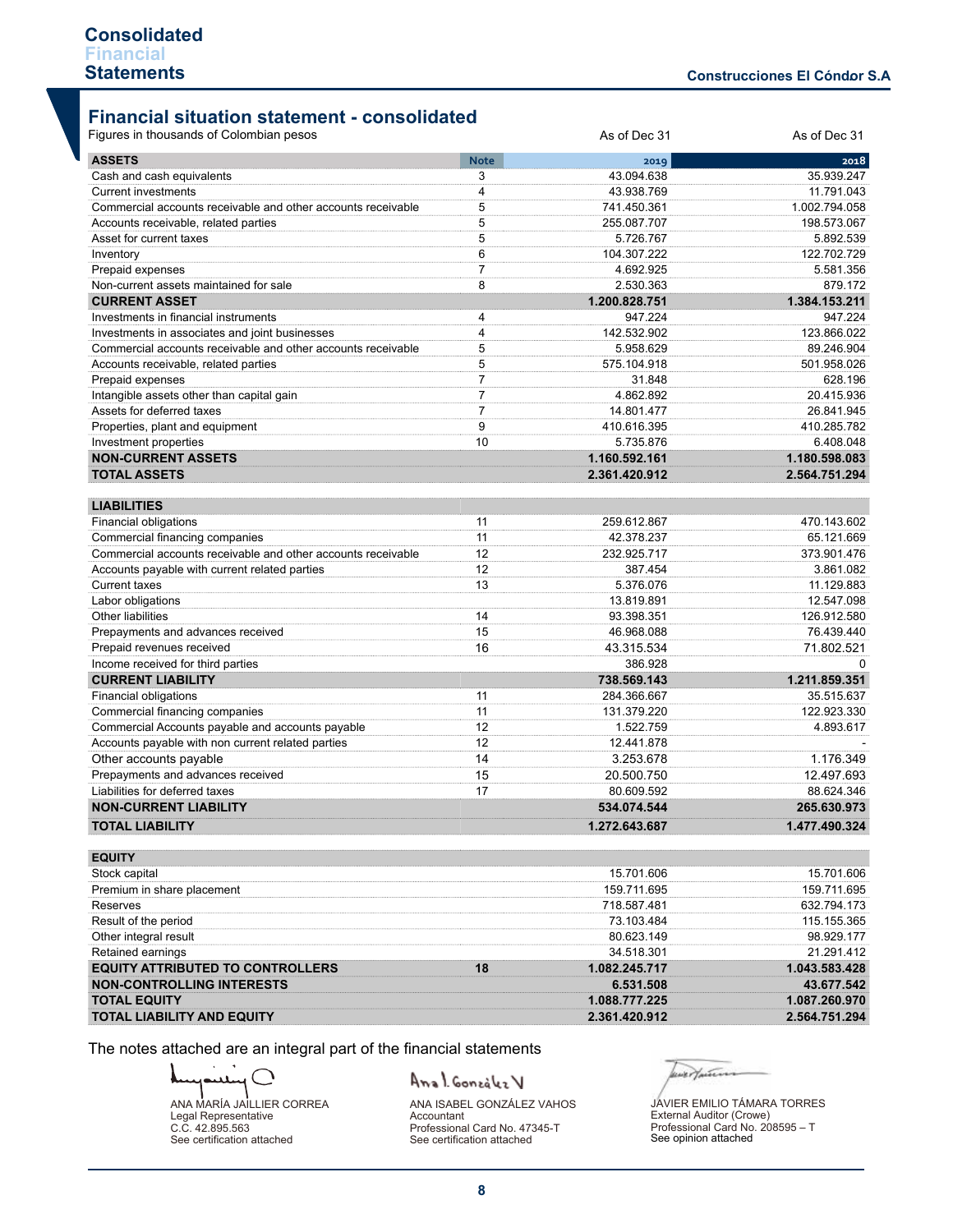# **Income per function statement - consolidated**

Figures in thousands of Colombian pesos,

|                                                                                |             |               | From January 1 to December 31 |               | From October 1 to December 31 |  |  |
|--------------------------------------------------------------------------------|-------------|---------------|-------------------------------|---------------|-------------------------------|--|--|
| <b>REVENUES FROM NORMAL ACTIVITIES</b>                                         | <b>Note</b> | 2019          | 2018                          | 2019          | 2018                          |  |  |
| Sale of good                                                                   |             | 4.103.950     | 11.410.725                    | 71.000        | 5.446.070                     |  |  |
| Services provided                                                              |             | 882.184.784   | 1.056.069.779                 | 236.288.195   | 278.305.529                   |  |  |
| <b>TOTAL REVENUES FROM NORMAL ACTIVITIES</b>                                   | 19          | 886.288.734   | 1.067.480.504                 | 236.359.195   | 283.751.599                   |  |  |
| Operating costs                                                                | 20          | (827.895.643) | (894.382.178)                 | (177.075.375) | (244.395.231)                 |  |  |
| <b>GROSS PROFIT</b>                                                            |             | 58.393.092    | 173.098.326                   | 59.283.820    | 39.356.368                    |  |  |
| Administration expenses                                                        | 21          | (38.520.246)  | (43.522.798)                  | (10.367.170)  | (15.333.022)                  |  |  |
| Other revenues                                                                 | 22          | 6.760.945     | 9.770.525                     | 975.960       | 2.332.533                     |  |  |
| Other expenses                                                                 | 23          | (5.663.559)   | (8.418.297)                   | (646.710)     | 4.162.938                     |  |  |
| Other gains or losses                                                          | 24          | 40.605.697    | (1.671.005)                   | 40.772.198    | (76.401)                      |  |  |
| <b>OPERATING PROFIT</b>                                                        |             | 61.575.929    | 129.256.751                   | 90.018.098    | 30.442.416                    |  |  |
| <b>Financial revenues</b>                                                      | 25          | 43.377.214    | 35.395.564                    | 10.850.391    | 7.435.262                     |  |  |
| <b>Financial expenses</b>                                                      | 26          | (79.689.426)  | (64.994.156)                  | (21.542.146)  | (19.758.126)                  |  |  |
| Net participation in results of subsidiaries, associates and<br>joint business | 27          | 57.887.976    | 50.755.571                    | 20.694.888    | 16.398.666                    |  |  |
| <b>PROFIT BEFORE TAXES</b>                                                     |             | 83.151.693    | 150.413.730                   | 100.021.231   | 34.518.218                    |  |  |
| Income tax                                                                     | 28          | (47.194.242)  | (37.836.817)                  | (22.614.949)  | (4.617.772)                   |  |  |
| ET PROFIT OF THE PERIOD                                                        |             | 35.957.451    | 112.576.913                   | 77.406.283    | 29.900.446                    |  |  |
| Attributed to:                                                                 |             |               |                               |               |                               |  |  |
| Owners of the controlling company                                              |             | 73.103.484    | 115.155.365                   | 78.170.316    | 31.371.758                    |  |  |
| Non-controlling interests                                                      |             | (37.146.033)  | (2.578.452)                   | (764.033)     | (1.471.312)                   |  |  |
|                                                                                |             | 35.957.451    | 112.576.913                   | 77.406.283    | 29.900.446                    |  |  |

The notes attached are an integral part of the financial statements

C

ANA MARÍA JAILLIER CORREA Legal Representative C.C. 42.895.563 See certification attached

# Anal Gonzalez V

ANA ISABEL GONZÁLEZ VAHOS Accountant Professional Card No. 47345-T See certification attached

lever putin

Professional Card No. 208595 – T<br>See opinion attached JAVIER EMILIO TÁMARA TORRES External Auditor (Crowe)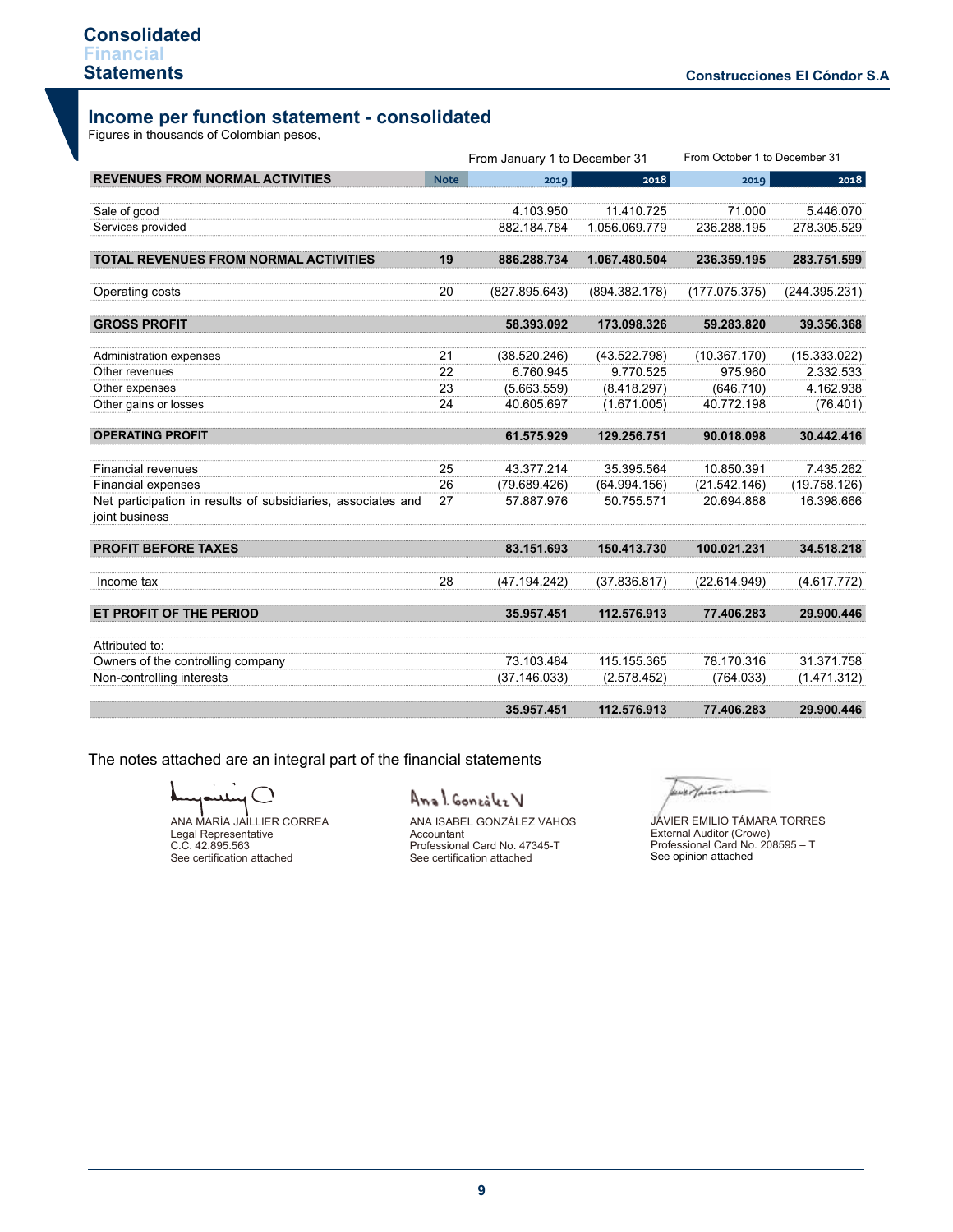# **Other integral results of the period consolidated statement**

Figures in thousands of Colombian pesos

|                                                                                   |              | From January 1 to December 31 |             | From October 1 to December 31 |
|-----------------------------------------------------------------------------------|--------------|-------------------------------|-------------|-------------------------------|
|                                                                                   | 2019         | 2018                          | 2019        | 2018                          |
| NET PROFIT OF THE PERIOD                                                          | 35.957.451   | 112.576.913                   | 77.406.283  | 29.900.446                    |
| <b>OTHER INTEGRAL RESULT</b>                                                      |              |                               |             |                               |
| Items that will not be reclassified after the period result:                      |              |                               |             |                               |
| Gain (loss) from valuations in investments and properties, plant and<br>equipment | (12.979.165) | 55.484.051                    | (3.740.800) | 57.455.262                    |
| Effect of tax on gains                                                            | 3.921.676    | (10.946.359)                  | 1.097.410   | (14.438.017)                  |
| Gain (loss) for actuaries for employee benefit plans                              | (20.819)     | 14.785                        | (20.819)    | 14.785                        |
| Items that will be reclassified after the period result:                          |              |                               |             |                               |
| Gain (loss) from exchange difference from investment conversion<br>overseas       | 535.294      | 0                             | 0           | 0                             |
| Participation in associates and joint business                                    | (10.966.209) | (30.844.847)                  | (1.919.283) | (20.531.533)                  |
| Effect of tax on gains                                                            | 1.203.196    | 4.665.045                     | 275.430     | 1.920.633                     |
| OTHER INTEGRAL RESULT OF THE PERIOD                                               | (18.306.028) | 18.372.675                    | (4.308.062) | 24.421.130                    |
| TOTAL INTEGRAL RESULT OF THE PERIOD                                               | 17.651.423   | 130.949.588                   | 73.098.220  | 54.321.576                    |
| Attributed to:                                                                    |              |                               |             |                               |
| Owners of the controlling company                                                 | 54.797.456   | 133.528.040                   | 73.862.255  | 55.792.890                    |
| Non-controlling interests                                                         | (37.146.033) | (2.578.452)                   | (764.034)   | (1.471.312)                   |
|                                                                                   | 17.651.423   | 130.949.588                   | 73.098.220  | 54.321.578                    |

The notes attached are an integral part of the financial statements

℩ ANA MARÍA JAILLIER CORREA

Legal Representative C.C. 42.895.563 See certification attached

Anal González V

ANA ISABEL GONZÁLEZ VAHOS Accountant Professional Card No. 47345-T See certification attached

wertann

See opinion attached JAVIER EMILIO TÁMARA TORRES External Auditor (Crowe) Professional Card No. 208595 – T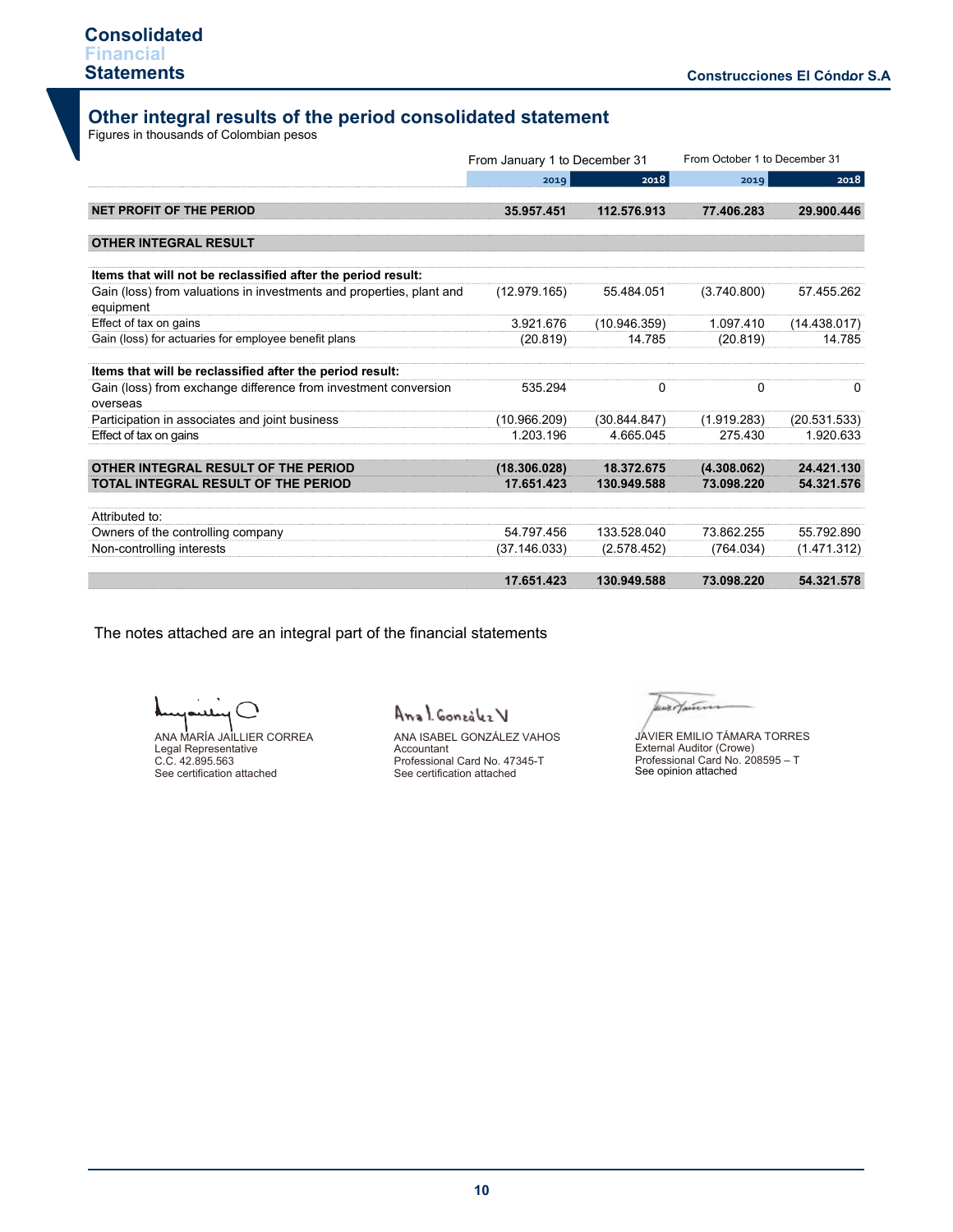# **Cash flow consolidated statement**

| <b>OPERATING ACTIVITIES</b><br>2018<br>2019<br>Profit attributed to:<br>73.103.484<br>115.155.365<br>Owners of the controlling company<br>Non-controlling interest<br>(37.146.033)<br>(2.578.452)<br>Items not affecting cash:<br>29.645.650<br>Depreciation and impairment of properties, plant and equipment and inventories<br>33.561.724<br>17.045.084<br>Amortizations and impairment<br>6.869.420<br>Exchange difference (net))<br>28.514<br>1.161.840<br>Provision for costs (works, dismantling, accounts receivable, investments, contingencies)<br>(33.869.700)<br>(1.861.177)<br>Recovery from reimbursement of costs and expenses<br>(288.278)<br>(1.863.322)<br>Net loss (gain) on sale of property, plant and equipment<br>(133.505)<br>1.730.291<br>Net loss (gain) on sale of investments<br>(40.702.233)<br>0<br>(50.755.571)<br>Net participation in the loss (Gain) of subsidiaries, associates and joint business<br>(57.887.976)<br>Income tax<br>47.194.242<br>37.836.815<br><b>CASH GENERATED IN OPERATION</b><br>(9.270.340)<br>145.516.523<br><b>CHANGE IN OPERATING ITEMS</b><br>241.630.092<br>408.749.151<br>Plus: increased liabilities and decreased operating assets<br>Decrease of inventories<br>18.395.507<br>2.592.063<br>Decrease of rights - intangibles<br>$\Omega$<br>321.899.087<br>Decrease of assets for deferred taxes<br>165.773<br>$\mathbf 0$<br>Increase in deferred tax liabilities<br>4.846.613<br>4.025.715<br>Increase in labor obligations<br>1.272.792<br>2.755.486<br>Decrease of commercial accounts receivable and other accounts<br>214.480.421<br>0<br>Increase of other liabilities<br>9.266.054<br>2.902.955<br>Increase of revenues received in advance<br>386.928<br>46.311.488<br>Increase of prepayments and advances received<br>$\mathbf 0$<br>21.078.360<br>Minus: increased assets and decreased operating liabilities<br>243.367.745<br>555.329.343<br>Increase of commercial accounts receivable and other accounts receivable<br>469.024.893<br>0<br>Increase of prepaid expenses<br>5.374.325<br>573.595<br>Decrease of accounts payable<br>135.090.088<br>13.579.951<br>Decrease of accounts payable and other accounts<br>28.486.987<br>$\Omega$<br>72.150.904<br>Decrease of payment of tax<br>52.948.050<br>Decrease of of prepayments and advances received<br>21.468.295<br>0<br><b>NET CASH FOR OPERATING ACTIVITIES</b><br>(1.063.669)<br>(11.007.993)<br><b>CASH FLOWS IN INVESTMENT ACTIVITIES</b><br>803.177<br>Plus: decrease in investment activities<br>63.981.850<br>Non-current assets maintained for sale<br>$\mathbf 0$<br>803.177<br>Investment properties<br>672.172<br>0<br>47.766.950<br>Investments<br>0<br>Intangible assets other than appreciation<br>15.542.728<br>$\Omega$<br>Minus: increases in investment activities<br>114.524.592<br>35.410.023<br>Current assets maintained for sale<br>1.651.191<br>0<br>Investments<br>0<br>1.371.923<br>Properties, plant and equipmento<br>33.758.832<br>111.234.995<br>$\mathbf 0$<br>1.917.674<br>Investment properties<br>NET CASH FOR INVESTMENT ACTIVITIES<br>28.571.827<br>(113.721.415)<br><b>NET CASH FOR FINANCING ACTIVITIES</b><br>60.462.136<br>Plus: increase for financing activities<br>38.051.791<br>792 149<br>7.851<br>Reserves<br>Financial obligations<br>24.032.753<br>0<br>Increase of retained earnings<br>13.226.889<br>17.866.079<br>Surplus from revaluations<br>42.588.206<br>0<br>48.460.234<br>Minus: decreases in financing activities<br>337.958.288<br>Financial obligations<br>282.343.336<br>0<br>Other integral result<br>6.200.629<br>24.215.528<br>Surplus from revaluations<br>12.105.399<br>0<br>29.292.657<br>Dividends decreed<br>30.154.206<br>Non-controlling participation<br>0<br>2.106.767<br><b>NET CASH FOR FINANCING ACTIVITIES</b><br>(10.408.442)<br>(277.496.152)<br>Cash increase-decrease<br>7.155.391<br>(392.281.236)<br>428.220.483<br>Cash beginning the period<br>35.939.247<br>CASH AND CASH EQUIVALENTS AS OF DECEMBER 31<br>35.939.247<br>43.094.638 | Figures in throusands of Colombian pesos | As of Dec 31 | As of Dec 31 |
|------------------------------------------------------------------------------------------------------------------------------------------------------------------------------------------------------------------------------------------------------------------------------------------------------------------------------------------------------------------------------------------------------------------------------------------------------------------------------------------------------------------------------------------------------------------------------------------------------------------------------------------------------------------------------------------------------------------------------------------------------------------------------------------------------------------------------------------------------------------------------------------------------------------------------------------------------------------------------------------------------------------------------------------------------------------------------------------------------------------------------------------------------------------------------------------------------------------------------------------------------------------------------------------------------------------------------------------------------------------------------------------------------------------------------------------------------------------------------------------------------------------------------------------------------------------------------------------------------------------------------------------------------------------------------------------------------------------------------------------------------------------------------------------------------------------------------------------------------------------------------------------------------------------------------------------------------------------------------------------------------------------------------------------------------------------------------------------------------------------------------------------------------------------------------------------------------------------------------------------------------------------------------------------------------------------------------------------------------------------------------------------------------------------------------------------------------------------------------------------------------------------------------------------------------------------------------------------------------------------------------------------------------------------------------------------------------------------------------------------------------------------------------------------------------------------------------------------------------------------------------------------------------------------------------------------------------------------------------------------------------------------------------------------------------------------------------------------------------------------------------------------------------------------------------------------------------------------------------------------------------------------------------------------------------------------------------------------------------------------------------------------------------------------------------------------------------------------------------------------------------------------------------------------------------------------------------------------------------------------------------------------------------------------------------------------------------------------------------------------------------------------------------------------------------------------------------------------------------------------------------------------------------------------------------------------------------------------------------------------------------------------------------------------------------------------|------------------------------------------|--------------|--------------|
|                                                                                                                                                                                                                                                                                                                                                                                                                                                                                                                                                                                                                                                                                                                                                                                                                                                                                                                                                                                                                                                                                                                                                                                                                                                                                                                                                                                                                                                                                                                                                                                                                                                                                                                                                                                                                                                                                                                                                                                                                                                                                                                                                                                                                                                                                                                                                                                                                                                                                                                                                                                                                                                                                                                                                                                                                                                                                                                                                                                                                                                                                                                                                                                                                                                                                                                                                                                                                                                                                                                                                                                                                                                                                                                                                                                                                                                                                                                                                                                                                                                                  |                                          |              |              |
|                                                                                                                                                                                                                                                                                                                                                                                                                                                                                                                                                                                                                                                                                                                                                                                                                                                                                                                                                                                                                                                                                                                                                                                                                                                                                                                                                                                                                                                                                                                                                                                                                                                                                                                                                                                                                                                                                                                                                                                                                                                                                                                                                                                                                                                                                                                                                                                                                                                                                                                                                                                                                                                                                                                                                                                                                                                                                                                                                                                                                                                                                                                                                                                                                                                                                                                                                                                                                                                                                                                                                                                                                                                                                                                                                                                                                                                                                                                                                                                                                                                                  |                                          |              |              |
|                                                                                                                                                                                                                                                                                                                                                                                                                                                                                                                                                                                                                                                                                                                                                                                                                                                                                                                                                                                                                                                                                                                                                                                                                                                                                                                                                                                                                                                                                                                                                                                                                                                                                                                                                                                                                                                                                                                                                                                                                                                                                                                                                                                                                                                                                                                                                                                                                                                                                                                                                                                                                                                                                                                                                                                                                                                                                                                                                                                                                                                                                                                                                                                                                                                                                                                                                                                                                                                                                                                                                                                                                                                                                                                                                                                                                                                                                                                                                                                                                                                                  |                                          |              |              |
|                                                                                                                                                                                                                                                                                                                                                                                                                                                                                                                                                                                                                                                                                                                                                                                                                                                                                                                                                                                                                                                                                                                                                                                                                                                                                                                                                                                                                                                                                                                                                                                                                                                                                                                                                                                                                                                                                                                                                                                                                                                                                                                                                                                                                                                                                                                                                                                                                                                                                                                                                                                                                                                                                                                                                                                                                                                                                                                                                                                                                                                                                                                                                                                                                                                                                                                                                                                                                                                                                                                                                                                                                                                                                                                                                                                                                                                                                                                                                                                                                                                                  |                                          |              |              |
|                                                                                                                                                                                                                                                                                                                                                                                                                                                                                                                                                                                                                                                                                                                                                                                                                                                                                                                                                                                                                                                                                                                                                                                                                                                                                                                                                                                                                                                                                                                                                                                                                                                                                                                                                                                                                                                                                                                                                                                                                                                                                                                                                                                                                                                                                                                                                                                                                                                                                                                                                                                                                                                                                                                                                                                                                                                                                                                                                                                                                                                                                                                                                                                                                                                                                                                                                                                                                                                                                                                                                                                                                                                                                                                                                                                                                                                                                                                                                                                                                                                                  |                                          |              |              |
|                                                                                                                                                                                                                                                                                                                                                                                                                                                                                                                                                                                                                                                                                                                                                                                                                                                                                                                                                                                                                                                                                                                                                                                                                                                                                                                                                                                                                                                                                                                                                                                                                                                                                                                                                                                                                                                                                                                                                                                                                                                                                                                                                                                                                                                                                                                                                                                                                                                                                                                                                                                                                                                                                                                                                                                                                                                                                                                                                                                                                                                                                                                                                                                                                                                                                                                                                                                                                                                                                                                                                                                                                                                                                                                                                                                                                                                                                                                                                                                                                                                                  |                                          |              |              |
|                                                                                                                                                                                                                                                                                                                                                                                                                                                                                                                                                                                                                                                                                                                                                                                                                                                                                                                                                                                                                                                                                                                                                                                                                                                                                                                                                                                                                                                                                                                                                                                                                                                                                                                                                                                                                                                                                                                                                                                                                                                                                                                                                                                                                                                                                                                                                                                                                                                                                                                                                                                                                                                                                                                                                                                                                                                                                                                                                                                                                                                                                                                                                                                                                                                                                                                                                                                                                                                                                                                                                                                                                                                                                                                                                                                                                                                                                                                                                                                                                                                                  |                                          |              |              |
|                                                                                                                                                                                                                                                                                                                                                                                                                                                                                                                                                                                                                                                                                                                                                                                                                                                                                                                                                                                                                                                                                                                                                                                                                                                                                                                                                                                                                                                                                                                                                                                                                                                                                                                                                                                                                                                                                                                                                                                                                                                                                                                                                                                                                                                                                                                                                                                                                                                                                                                                                                                                                                                                                                                                                                                                                                                                                                                                                                                                                                                                                                                                                                                                                                                                                                                                                                                                                                                                                                                                                                                                                                                                                                                                                                                                                                                                                                                                                                                                                                                                  |                                          |              |              |
|                                                                                                                                                                                                                                                                                                                                                                                                                                                                                                                                                                                                                                                                                                                                                                                                                                                                                                                                                                                                                                                                                                                                                                                                                                                                                                                                                                                                                                                                                                                                                                                                                                                                                                                                                                                                                                                                                                                                                                                                                                                                                                                                                                                                                                                                                                                                                                                                                                                                                                                                                                                                                                                                                                                                                                                                                                                                                                                                                                                                                                                                                                                                                                                                                                                                                                                                                                                                                                                                                                                                                                                                                                                                                                                                                                                                                                                                                                                                                                                                                                                                  |                                          |              |              |
|                                                                                                                                                                                                                                                                                                                                                                                                                                                                                                                                                                                                                                                                                                                                                                                                                                                                                                                                                                                                                                                                                                                                                                                                                                                                                                                                                                                                                                                                                                                                                                                                                                                                                                                                                                                                                                                                                                                                                                                                                                                                                                                                                                                                                                                                                                                                                                                                                                                                                                                                                                                                                                                                                                                                                                                                                                                                                                                                                                                                                                                                                                                                                                                                                                                                                                                                                                                                                                                                                                                                                                                                                                                                                                                                                                                                                                                                                                                                                                                                                                                                  |                                          |              |              |
|                                                                                                                                                                                                                                                                                                                                                                                                                                                                                                                                                                                                                                                                                                                                                                                                                                                                                                                                                                                                                                                                                                                                                                                                                                                                                                                                                                                                                                                                                                                                                                                                                                                                                                                                                                                                                                                                                                                                                                                                                                                                                                                                                                                                                                                                                                                                                                                                                                                                                                                                                                                                                                                                                                                                                                                                                                                                                                                                                                                                                                                                                                                                                                                                                                                                                                                                                                                                                                                                                                                                                                                                                                                                                                                                                                                                                                                                                                                                                                                                                                                                  |                                          |              |              |
|                                                                                                                                                                                                                                                                                                                                                                                                                                                                                                                                                                                                                                                                                                                                                                                                                                                                                                                                                                                                                                                                                                                                                                                                                                                                                                                                                                                                                                                                                                                                                                                                                                                                                                                                                                                                                                                                                                                                                                                                                                                                                                                                                                                                                                                                                                                                                                                                                                                                                                                                                                                                                                                                                                                                                                                                                                                                                                                                                                                                                                                                                                                                                                                                                                                                                                                                                                                                                                                                                                                                                                                                                                                                                                                                                                                                                                                                                                                                                                                                                                                                  |                                          |              |              |
|                                                                                                                                                                                                                                                                                                                                                                                                                                                                                                                                                                                                                                                                                                                                                                                                                                                                                                                                                                                                                                                                                                                                                                                                                                                                                                                                                                                                                                                                                                                                                                                                                                                                                                                                                                                                                                                                                                                                                                                                                                                                                                                                                                                                                                                                                                                                                                                                                                                                                                                                                                                                                                                                                                                                                                                                                                                                                                                                                                                                                                                                                                                                                                                                                                                                                                                                                                                                                                                                                                                                                                                                                                                                                                                                                                                                                                                                                                                                                                                                                                                                  |                                          |              |              |
|                                                                                                                                                                                                                                                                                                                                                                                                                                                                                                                                                                                                                                                                                                                                                                                                                                                                                                                                                                                                                                                                                                                                                                                                                                                                                                                                                                                                                                                                                                                                                                                                                                                                                                                                                                                                                                                                                                                                                                                                                                                                                                                                                                                                                                                                                                                                                                                                                                                                                                                                                                                                                                                                                                                                                                                                                                                                                                                                                                                                                                                                                                                                                                                                                                                                                                                                                                                                                                                                                                                                                                                                                                                                                                                                                                                                                                                                                                                                                                                                                                                                  |                                          |              |              |
|                                                                                                                                                                                                                                                                                                                                                                                                                                                                                                                                                                                                                                                                                                                                                                                                                                                                                                                                                                                                                                                                                                                                                                                                                                                                                                                                                                                                                                                                                                                                                                                                                                                                                                                                                                                                                                                                                                                                                                                                                                                                                                                                                                                                                                                                                                                                                                                                                                                                                                                                                                                                                                                                                                                                                                                                                                                                                                                                                                                                                                                                                                                                                                                                                                                                                                                                                                                                                                                                                                                                                                                                                                                                                                                                                                                                                                                                                                                                                                                                                                                                  |                                          |              |              |
|                                                                                                                                                                                                                                                                                                                                                                                                                                                                                                                                                                                                                                                                                                                                                                                                                                                                                                                                                                                                                                                                                                                                                                                                                                                                                                                                                                                                                                                                                                                                                                                                                                                                                                                                                                                                                                                                                                                                                                                                                                                                                                                                                                                                                                                                                                                                                                                                                                                                                                                                                                                                                                                                                                                                                                                                                                                                                                                                                                                                                                                                                                                                                                                                                                                                                                                                                                                                                                                                                                                                                                                                                                                                                                                                                                                                                                                                                                                                                                                                                                                                  |                                          |              |              |
|                                                                                                                                                                                                                                                                                                                                                                                                                                                                                                                                                                                                                                                                                                                                                                                                                                                                                                                                                                                                                                                                                                                                                                                                                                                                                                                                                                                                                                                                                                                                                                                                                                                                                                                                                                                                                                                                                                                                                                                                                                                                                                                                                                                                                                                                                                                                                                                                                                                                                                                                                                                                                                                                                                                                                                                                                                                                                                                                                                                                                                                                                                                                                                                                                                                                                                                                                                                                                                                                                                                                                                                                                                                                                                                                                                                                                                                                                                                                                                                                                                                                  |                                          |              |              |
|                                                                                                                                                                                                                                                                                                                                                                                                                                                                                                                                                                                                                                                                                                                                                                                                                                                                                                                                                                                                                                                                                                                                                                                                                                                                                                                                                                                                                                                                                                                                                                                                                                                                                                                                                                                                                                                                                                                                                                                                                                                                                                                                                                                                                                                                                                                                                                                                                                                                                                                                                                                                                                                                                                                                                                                                                                                                                                                                                                                                                                                                                                                                                                                                                                                                                                                                                                                                                                                                                                                                                                                                                                                                                                                                                                                                                                                                                                                                                                                                                                                                  |                                          |              |              |
|                                                                                                                                                                                                                                                                                                                                                                                                                                                                                                                                                                                                                                                                                                                                                                                                                                                                                                                                                                                                                                                                                                                                                                                                                                                                                                                                                                                                                                                                                                                                                                                                                                                                                                                                                                                                                                                                                                                                                                                                                                                                                                                                                                                                                                                                                                                                                                                                                                                                                                                                                                                                                                                                                                                                                                                                                                                                                                                                                                                                                                                                                                                                                                                                                                                                                                                                                                                                                                                                                                                                                                                                                                                                                                                                                                                                                                                                                                                                                                                                                                                                  |                                          |              |              |
|                                                                                                                                                                                                                                                                                                                                                                                                                                                                                                                                                                                                                                                                                                                                                                                                                                                                                                                                                                                                                                                                                                                                                                                                                                                                                                                                                                                                                                                                                                                                                                                                                                                                                                                                                                                                                                                                                                                                                                                                                                                                                                                                                                                                                                                                                                                                                                                                                                                                                                                                                                                                                                                                                                                                                                                                                                                                                                                                                                                                                                                                                                                                                                                                                                                                                                                                                                                                                                                                                                                                                                                                                                                                                                                                                                                                                                                                                                                                                                                                                                                                  |                                          |              |              |
|                                                                                                                                                                                                                                                                                                                                                                                                                                                                                                                                                                                                                                                                                                                                                                                                                                                                                                                                                                                                                                                                                                                                                                                                                                                                                                                                                                                                                                                                                                                                                                                                                                                                                                                                                                                                                                                                                                                                                                                                                                                                                                                                                                                                                                                                                                                                                                                                                                                                                                                                                                                                                                                                                                                                                                                                                                                                                                                                                                                                                                                                                                                                                                                                                                                                                                                                                                                                                                                                                                                                                                                                                                                                                                                                                                                                                                                                                                                                                                                                                                                                  |                                          |              |              |
|                                                                                                                                                                                                                                                                                                                                                                                                                                                                                                                                                                                                                                                                                                                                                                                                                                                                                                                                                                                                                                                                                                                                                                                                                                                                                                                                                                                                                                                                                                                                                                                                                                                                                                                                                                                                                                                                                                                                                                                                                                                                                                                                                                                                                                                                                                                                                                                                                                                                                                                                                                                                                                                                                                                                                                                                                                                                                                                                                                                                                                                                                                                                                                                                                                                                                                                                                                                                                                                                                                                                                                                                                                                                                                                                                                                                                                                                                                                                                                                                                                                                  |                                          |              |              |
|                                                                                                                                                                                                                                                                                                                                                                                                                                                                                                                                                                                                                                                                                                                                                                                                                                                                                                                                                                                                                                                                                                                                                                                                                                                                                                                                                                                                                                                                                                                                                                                                                                                                                                                                                                                                                                                                                                                                                                                                                                                                                                                                                                                                                                                                                                                                                                                                                                                                                                                                                                                                                                                                                                                                                                                                                                                                                                                                                                                                                                                                                                                                                                                                                                                                                                                                                                                                                                                                                                                                                                                                                                                                                                                                                                                                                                                                                                                                                                                                                                                                  |                                          |              |              |
|                                                                                                                                                                                                                                                                                                                                                                                                                                                                                                                                                                                                                                                                                                                                                                                                                                                                                                                                                                                                                                                                                                                                                                                                                                                                                                                                                                                                                                                                                                                                                                                                                                                                                                                                                                                                                                                                                                                                                                                                                                                                                                                                                                                                                                                                                                                                                                                                                                                                                                                                                                                                                                                                                                                                                                                                                                                                                                                                                                                                                                                                                                                                                                                                                                                                                                                                                                                                                                                                                                                                                                                                                                                                                                                                                                                                                                                                                                                                                                                                                                                                  |                                          |              |              |
|                                                                                                                                                                                                                                                                                                                                                                                                                                                                                                                                                                                                                                                                                                                                                                                                                                                                                                                                                                                                                                                                                                                                                                                                                                                                                                                                                                                                                                                                                                                                                                                                                                                                                                                                                                                                                                                                                                                                                                                                                                                                                                                                                                                                                                                                                                                                                                                                                                                                                                                                                                                                                                                                                                                                                                                                                                                                                                                                                                                                                                                                                                                                                                                                                                                                                                                                                                                                                                                                                                                                                                                                                                                                                                                                                                                                                                                                                                                                                                                                                                                                  |                                          |              |              |
|                                                                                                                                                                                                                                                                                                                                                                                                                                                                                                                                                                                                                                                                                                                                                                                                                                                                                                                                                                                                                                                                                                                                                                                                                                                                                                                                                                                                                                                                                                                                                                                                                                                                                                                                                                                                                                                                                                                                                                                                                                                                                                                                                                                                                                                                                                                                                                                                                                                                                                                                                                                                                                                                                                                                                                                                                                                                                                                                                                                                                                                                                                                                                                                                                                                                                                                                                                                                                                                                                                                                                                                                                                                                                                                                                                                                                                                                                                                                                                                                                                                                  |                                          |              |              |
|                                                                                                                                                                                                                                                                                                                                                                                                                                                                                                                                                                                                                                                                                                                                                                                                                                                                                                                                                                                                                                                                                                                                                                                                                                                                                                                                                                                                                                                                                                                                                                                                                                                                                                                                                                                                                                                                                                                                                                                                                                                                                                                                                                                                                                                                                                                                                                                                                                                                                                                                                                                                                                                                                                                                                                                                                                                                                                                                                                                                                                                                                                                                                                                                                                                                                                                                                                                                                                                                                                                                                                                                                                                                                                                                                                                                                                                                                                                                                                                                                                                                  |                                          |              |              |
|                                                                                                                                                                                                                                                                                                                                                                                                                                                                                                                                                                                                                                                                                                                                                                                                                                                                                                                                                                                                                                                                                                                                                                                                                                                                                                                                                                                                                                                                                                                                                                                                                                                                                                                                                                                                                                                                                                                                                                                                                                                                                                                                                                                                                                                                                                                                                                                                                                                                                                                                                                                                                                                                                                                                                                                                                                                                                                                                                                                                                                                                                                                                                                                                                                                                                                                                                                                                                                                                                                                                                                                                                                                                                                                                                                                                                                                                                                                                                                                                                                                                  |                                          |              |              |
|                                                                                                                                                                                                                                                                                                                                                                                                                                                                                                                                                                                                                                                                                                                                                                                                                                                                                                                                                                                                                                                                                                                                                                                                                                                                                                                                                                                                                                                                                                                                                                                                                                                                                                                                                                                                                                                                                                                                                                                                                                                                                                                                                                                                                                                                                                                                                                                                                                                                                                                                                                                                                                                                                                                                                                                                                                                                                                                                                                                                                                                                                                                                                                                                                                                                                                                                                                                                                                                                                                                                                                                                                                                                                                                                                                                                                                                                                                                                                                                                                                                                  |                                          |              |              |
|                                                                                                                                                                                                                                                                                                                                                                                                                                                                                                                                                                                                                                                                                                                                                                                                                                                                                                                                                                                                                                                                                                                                                                                                                                                                                                                                                                                                                                                                                                                                                                                                                                                                                                                                                                                                                                                                                                                                                                                                                                                                                                                                                                                                                                                                                                                                                                                                                                                                                                                                                                                                                                                                                                                                                                                                                                                                                                                                                                                                                                                                                                                                                                                                                                                                                                                                                                                                                                                                                                                                                                                                                                                                                                                                                                                                                                                                                                                                                                                                                                                                  |                                          |              |              |
|                                                                                                                                                                                                                                                                                                                                                                                                                                                                                                                                                                                                                                                                                                                                                                                                                                                                                                                                                                                                                                                                                                                                                                                                                                                                                                                                                                                                                                                                                                                                                                                                                                                                                                                                                                                                                                                                                                                                                                                                                                                                                                                                                                                                                                                                                                                                                                                                                                                                                                                                                                                                                                                                                                                                                                                                                                                                                                                                                                                                                                                                                                                                                                                                                                                                                                                                                                                                                                                                                                                                                                                                                                                                                                                                                                                                                                                                                                                                                                                                                                                                  |                                          |              |              |
|                                                                                                                                                                                                                                                                                                                                                                                                                                                                                                                                                                                                                                                                                                                                                                                                                                                                                                                                                                                                                                                                                                                                                                                                                                                                                                                                                                                                                                                                                                                                                                                                                                                                                                                                                                                                                                                                                                                                                                                                                                                                                                                                                                                                                                                                                                                                                                                                                                                                                                                                                                                                                                                                                                                                                                                                                                                                                                                                                                                                                                                                                                                                                                                                                                                                                                                                                                                                                                                                                                                                                                                                                                                                                                                                                                                                                                                                                                                                                                                                                                                                  |                                          |              |              |
|                                                                                                                                                                                                                                                                                                                                                                                                                                                                                                                                                                                                                                                                                                                                                                                                                                                                                                                                                                                                                                                                                                                                                                                                                                                                                                                                                                                                                                                                                                                                                                                                                                                                                                                                                                                                                                                                                                                                                                                                                                                                                                                                                                                                                                                                                                                                                                                                                                                                                                                                                                                                                                                                                                                                                                                                                                                                                                                                                                                                                                                                                                                                                                                                                                                                                                                                                                                                                                                                                                                                                                                                                                                                                                                                                                                                                                                                                                                                                                                                                                                                  |                                          |              |              |
|                                                                                                                                                                                                                                                                                                                                                                                                                                                                                                                                                                                                                                                                                                                                                                                                                                                                                                                                                                                                                                                                                                                                                                                                                                                                                                                                                                                                                                                                                                                                                                                                                                                                                                                                                                                                                                                                                                                                                                                                                                                                                                                                                                                                                                                                                                                                                                                                                                                                                                                                                                                                                                                                                                                                                                                                                                                                                                                                                                                                                                                                                                                                                                                                                                                                                                                                                                                                                                                                                                                                                                                                                                                                                                                                                                                                                                                                                                                                                                                                                                                                  |                                          |              |              |
|                                                                                                                                                                                                                                                                                                                                                                                                                                                                                                                                                                                                                                                                                                                                                                                                                                                                                                                                                                                                                                                                                                                                                                                                                                                                                                                                                                                                                                                                                                                                                                                                                                                                                                                                                                                                                                                                                                                                                                                                                                                                                                                                                                                                                                                                                                                                                                                                                                                                                                                                                                                                                                                                                                                                                                                                                                                                                                                                                                                                                                                                                                                                                                                                                                                                                                                                                                                                                                                                                                                                                                                                                                                                                                                                                                                                                                                                                                                                                                                                                                                                  |                                          |              |              |
|                                                                                                                                                                                                                                                                                                                                                                                                                                                                                                                                                                                                                                                                                                                                                                                                                                                                                                                                                                                                                                                                                                                                                                                                                                                                                                                                                                                                                                                                                                                                                                                                                                                                                                                                                                                                                                                                                                                                                                                                                                                                                                                                                                                                                                                                                                                                                                                                                                                                                                                                                                                                                                                                                                                                                                                                                                                                                                                                                                                                                                                                                                                                                                                                                                                                                                                                                                                                                                                                                                                                                                                                                                                                                                                                                                                                                                                                                                                                                                                                                                                                  |                                          |              |              |
|                                                                                                                                                                                                                                                                                                                                                                                                                                                                                                                                                                                                                                                                                                                                                                                                                                                                                                                                                                                                                                                                                                                                                                                                                                                                                                                                                                                                                                                                                                                                                                                                                                                                                                                                                                                                                                                                                                                                                                                                                                                                                                                                                                                                                                                                                                                                                                                                                                                                                                                                                                                                                                                                                                                                                                                                                                                                                                                                                                                                                                                                                                                                                                                                                                                                                                                                                                                                                                                                                                                                                                                                                                                                                                                                                                                                                                                                                                                                                                                                                                                                  |                                          |              |              |
|                                                                                                                                                                                                                                                                                                                                                                                                                                                                                                                                                                                                                                                                                                                                                                                                                                                                                                                                                                                                                                                                                                                                                                                                                                                                                                                                                                                                                                                                                                                                                                                                                                                                                                                                                                                                                                                                                                                                                                                                                                                                                                                                                                                                                                                                                                                                                                                                                                                                                                                                                                                                                                                                                                                                                                                                                                                                                                                                                                                                                                                                                                                                                                                                                                                                                                                                                                                                                                                                                                                                                                                                                                                                                                                                                                                                                                                                                                                                                                                                                                                                  |                                          |              |              |
|                                                                                                                                                                                                                                                                                                                                                                                                                                                                                                                                                                                                                                                                                                                                                                                                                                                                                                                                                                                                                                                                                                                                                                                                                                                                                                                                                                                                                                                                                                                                                                                                                                                                                                                                                                                                                                                                                                                                                                                                                                                                                                                                                                                                                                                                                                                                                                                                                                                                                                                                                                                                                                                                                                                                                                                                                                                                                                                                                                                                                                                                                                                                                                                                                                                                                                                                                                                                                                                                                                                                                                                                                                                                                                                                                                                                                                                                                                                                                                                                                                                                  |                                          |              |              |
|                                                                                                                                                                                                                                                                                                                                                                                                                                                                                                                                                                                                                                                                                                                                                                                                                                                                                                                                                                                                                                                                                                                                                                                                                                                                                                                                                                                                                                                                                                                                                                                                                                                                                                                                                                                                                                                                                                                                                                                                                                                                                                                                                                                                                                                                                                                                                                                                                                                                                                                                                                                                                                                                                                                                                                                                                                                                                                                                                                                                                                                                                                                                                                                                                                                                                                                                                                                                                                                                                                                                                                                                                                                                                                                                                                                                                                                                                                                                                                                                                                                                  |                                          |              |              |
|                                                                                                                                                                                                                                                                                                                                                                                                                                                                                                                                                                                                                                                                                                                                                                                                                                                                                                                                                                                                                                                                                                                                                                                                                                                                                                                                                                                                                                                                                                                                                                                                                                                                                                                                                                                                                                                                                                                                                                                                                                                                                                                                                                                                                                                                                                                                                                                                                                                                                                                                                                                                                                                                                                                                                                                                                                                                                                                                                                                                                                                                                                                                                                                                                                                                                                                                                                                                                                                                                                                                                                                                                                                                                                                                                                                                                                                                                                                                                                                                                                                                  |                                          |              |              |
|                                                                                                                                                                                                                                                                                                                                                                                                                                                                                                                                                                                                                                                                                                                                                                                                                                                                                                                                                                                                                                                                                                                                                                                                                                                                                                                                                                                                                                                                                                                                                                                                                                                                                                                                                                                                                                                                                                                                                                                                                                                                                                                                                                                                                                                                                                                                                                                                                                                                                                                                                                                                                                                                                                                                                                                                                                                                                                                                                                                                                                                                                                                                                                                                                                                                                                                                                                                                                                                                                                                                                                                                                                                                                                                                                                                                                                                                                                                                                                                                                                                                  |                                          |              |              |
|                                                                                                                                                                                                                                                                                                                                                                                                                                                                                                                                                                                                                                                                                                                                                                                                                                                                                                                                                                                                                                                                                                                                                                                                                                                                                                                                                                                                                                                                                                                                                                                                                                                                                                                                                                                                                                                                                                                                                                                                                                                                                                                                                                                                                                                                                                                                                                                                                                                                                                                                                                                                                                                                                                                                                                                                                                                                                                                                                                                                                                                                                                                                                                                                                                                                                                                                                                                                                                                                                                                                                                                                                                                                                                                                                                                                                                                                                                                                                                                                                                                                  |                                          |              |              |
|                                                                                                                                                                                                                                                                                                                                                                                                                                                                                                                                                                                                                                                                                                                                                                                                                                                                                                                                                                                                                                                                                                                                                                                                                                                                                                                                                                                                                                                                                                                                                                                                                                                                                                                                                                                                                                                                                                                                                                                                                                                                                                                                                                                                                                                                                                                                                                                                                                                                                                                                                                                                                                                                                                                                                                                                                                                                                                                                                                                                                                                                                                                                                                                                                                                                                                                                                                                                                                                                                                                                                                                                                                                                                                                                                                                                                                                                                                                                                                                                                                                                  |                                          |              |              |
|                                                                                                                                                                                                                                                                                                                                                                                                                                                                                                                                                                                                                                                                                                                                                                                                                                                                                                                                                                                                                                                                                                                                                                                                                                                                                                                                                                                                                                                                                                                                                                                                                                                                                                                                                                                                                                                                                                                                                                                                                                                                                                                                                                                                                                                                                                                                                                                                                                                                                                                                                                                                                                                                                                                                                                                                                                                                                                                                                                                                                                                                                                                                                                                                                                                                                                                                                                                                                                                                                                                                                                                                                                                                                                                                                                                                                                                                                                                                                                                                                                                                  |                                          |              |              |
|                                                                                                                                                                                                                                                                                                                                                                                                                                                                                                                                                                                                                                                                                                                                                                                                                                                                                                                                                                                                                                                                                                                                                                                                                                                                                                                                                                                                                                                                                                                                                                                                                                                                                                                                                                                                                                                                                                                                                                                                                                                                                                                                                                                                                                                                                                                                                                                                                                                                                                                                                                                                                                                                                                                                                                                                                                                                                                                                                                                                                                                                                                                                                                                                                                                                                                                                                                                                                                                                                                                                                                                                                                                                                                                                                                                                                                                                                                                                                                                                                                                                  |                                          |              |              |
|                                                                                                                                                                                                                                                                                                                                                                                                                                                                                                                                                                                                                                                                                                                                                                                                                                                                                                                                                                                                                                                                                                                                                                                                                                                                                                                                                                                                                                                                                                                                                                                                                                                                                                                                                                                                                                                                                                                                                                                                                                                                                                                                                                                                                                                                                                                                                                                                                                                                                                                                                                                                                                                                                                                                                                                                                                                                                                                                                                                                                                                                                                                                                                                                                                                                                                                                                                                                                                                                                                                                                                                                                                                                                                                                                                                                                                                                                                                                                                                                                                                                  |                                          |              |              |
|                                                                                                                                                                                                                                                                                                                                                                                                                                                                                                                                                                                                                                                                                                                                                                                                                                                                                                                                                                                                                                                                                                                                                                                                                                                                                                                                                                                                                                                                                                                                                                                                                                                                                                                                                                                                                                                                                                                                                                                                                                                                                                                                                                                                                                                                                                                                                                                                                                                                                                                                                                                                                                                                                                                                                                                                                                                                                                                                                                                                                                                                                                                                                                                                                                                                                                                                                                                                                                                                                                                                                                                                                                                                                                                                                                                                                                                                                                                                                                                                                                                                  |                                          |              |              |
|                                                                                                                                                                                                                                                                                                                                                                                                                                                                                                                                                                                                                                                                                                                                                                                                                                                                                                                                                                                                                                                                                                                                                                                                                                                                                                                                                                                                                                                                                                                                                                                                                                                                                                                                                                                                                                                                                                                                                                                                                                                                                                                                                                                                                                                                                                                                                                                                                                                                                                                                                                                                                                                                                                                                                                                                                                                                                                                                                                                                                                                                                                                                                                                                                                                                                                                                                                                                                                                                                                                                                                                                                                                                                                                                                                                                                                                                                                                                                                                                                                                                  |                                          |              |              |
|                                                                                                                                                                                                                                                                                                                                                                                                                                                                                                                                                                                                                                                                                                                                                                                                                                                                                                                                                                                                                                                                                                                                                                                                                                                                                                                                                                                                                                                                                                                                                                                                                                                                                                                                                                                                                                                                                                                                                                                                                                                                                                                                                                                                                                                                                                                                                                                                                                                                                                                                                                                                                                                                                                                                                                                                                                                                                                                                                                                                                                                                                                                                                                                                                                                                                                                                                                                                                                                                                                                                                                                                                                                                                                                                                                                                                                                                                                                                                                                                                                                                  |                                          |              |              |
|                                                                                                                                                                                                                                                                                                                                                                                                                                                                                                                                                                                                                                                                                                                                                                                                                                                                                                                                                                                                                                                                                                                                                                                                                                                                                                                                                                                                                                                                                                                                                                                                                                                                                                                                                                                                                                                                                                                                                                                                                                                                                                                                                                                                                                                                                                                                                                                                                                                                                                                                                                                                                                                                                                                                                                                                                                                                                                                                                                                                                                                                                                                                                                                                                                                                                                                                                                                                                                                                                                                                                                                                                                                                                                                                                                                                                                                                                                                                                                                                                                                                  |                                          |              |              |
|                                                                                                                                                                                                                                                                                                                                                                                                                                                                                                                                                                                                                                                                                                                                                                                                                                                                                                                                                                                                                                                                                                                                                                                                                                                                                                                                                                                                                                                                                                                                                                                                                                                                                                                                                                                                                                                                                                                                                                                                                                                                                                                                                                                                                                                                                                                                                                                                                                                                                                                                                                                                                                                                                                                                                                                                                                                                                                                                                                                                                                                                                                                                                                                                                                                                                                                                                                                                                                                                                                                                                                                                                                                                                                                                                                                                                                                                                                                                                                                                                                                                  |                                          |              |              |
|                                                                                                                                                                                                                                                                                                                                                                                                                                                                                                                                                                                                                                                                                                                                                                                                                                                                                                                                                                                                                                                                                                                                                                                                                                                                                                                                                                                                                                                                                                                                                                                                                                                                                                                                                                                                                                                                                                                                                                                                                                                                                                                                                                                                                                                                                                                                                                                                                                                                                                                                                                                                                                                                                                                                                                                                                                                                                                                                                                                                                                                                                                                                                                                                                                                                                                                                                                                                                                                                                                                                                                                                                                                                                                                                                                                                                                                                                                                                                                                                                                                                  |                                          |              |              |
|                                                                                                                                                                                                                                                                                                                                                                                                                                                                                                                                                                                                                                                                                                                                                                                                                                                                                                                                                                                                                                                                                                                                                                                                                                                                                                                                                                                                                                                                                                                                                                                                                                                                                                                                                                                                                                                                                                                                                                                                                                                                                                                                                                                                                                                                                                                                                                                                                                                                                                                                                                                                                                                                                                                                                                                                                                                                                                                                                                                                                                                                                                                                                                                                                                                                                                                                                                                                                                                                                                                                                                                                                                                                                                                                                                                                                                                                                                                                                                                                                                                                  |                                          |              |              |
|                                                                                                                                                                                                                                                                                                                                                                                                                                                                                                                                                                                                                                                                                                                                                                                                                                                                                                                                                                                                                                                                                                                                                                                                                                                                                                                                                                                                                                                                                                                                                                                                                                                                                                                                                                                                                                                                                                                                                                                                                                                                                                                                                                                                                                                                                                                                                                                                                                                                                                                                                                                                                                                                                                                                                                                                                                                                                                                                                                                                                                                                                                                                                                                                                                                                                                                                                                                                                                                                                                                                                                                                                                                                                                                                                                                                                                                                                                                                                                                                                                                                  |                                          |              |              |
|                                                                                                                                                                                                                                                                                                                                                                                                                                                                                                                                                                                                                                                                                                                                                                                                                                                                                                                                                                                                                                                                                                                                                                                                                                                                                                                                                                                                                                                                                                                                                                                                                                                                                                                                                                                                                                                                                                                                                                                                                                                                                                                                                                                                                                                                                                                                                                                                                                                                                                                                                                                                                                                                                                                                                                                                                                                                                                                                                                                                                                                                                                                                                                                                                                                                                                                                                                                                                                                                                                                                                                                                                                                                                                                                                                                                                                                                                                                                                                                                                                                                  |                                          |              |              |
|                                                                                                                                                                                                                                                                                                                                                                                                                                                                                                                                                                                                                                                                                                                                                                                                                                                                                                                                                                                                                                                                                                                                                                                                                                                                                                                                                                                                                                                                                                                                                                                                                                                                                                                                                                                                                                                                                                                                                                                                                                                                                                                                                                                                                                                                                                                                                                                                                                                                                                                                                                                                                                                                                                                                                                                                                                                                                                                                                                                                                                                                                                                                                                                                                                                                                                                                                                                                                                                                                                                                                                                                                                                                                                                                                                                                                                                                                                                                                                                                                                                                  |                                          |              |              |
|                                                                                                                                                                                                                                                                                                                                                                                                                                                                                                                                                                                                                                                                                                                                                                                                                                                                                                                                                                                                                                                                                                                                                                                                                                                                                                                                                                                                                                                                                                                                                                                                                                                                                                                                                                                                                                                                                                                                                                                                                                                                                                                                                                                                                                                                                                                                                                                                                                                                                                                                                                                                                                                                                                                                                                                                                                                                                                                                                                                                                                                                                                                                                                                                                                                                                                                                                                                                                                                                                                                                                                                                                                                                                                                                                                                                                                                                                                                                                                                                                                                                  |                                          |              |              |
|                                                                                                                                                                                                                                                                                                                                                                                                                                                                                                                                                                                                                                                                                                                                                                                                                                                                                                                                                                                                                                                                                                                                                                                                                                                                                                                                                                                                                                                                                                                                                                                                                                                                                                                                                                                                                                                                                                                                                                                                                                                                                                                                                                                                                                                                                                                                                                                                                                                                                                                                                                                                                                                                                                                                                                                                                                                                                                                                                                                                                                                                                                                                                                                                                                                                                                                                                                                                                                                                                                                                                                                                                                                                                                                                                                                                                                                                                                                                                                                                                                                                  |                                          |              |              |

The notes attached are an integral part of the financial statements

J لفند ANA MARÍA JAILLIER CORREA

Legal Representative C.C. 42.895.563 See certification attached

Anal González V

ANA ISABEL GONZÁLEZ VAHOS Accountant Professional Card No. 47345-T See certification attached

aux faires

See opinion attached JAVIER EMILIO TÁMARA TORRES External Auditor (Crowe) Professional Card No. 208595 – T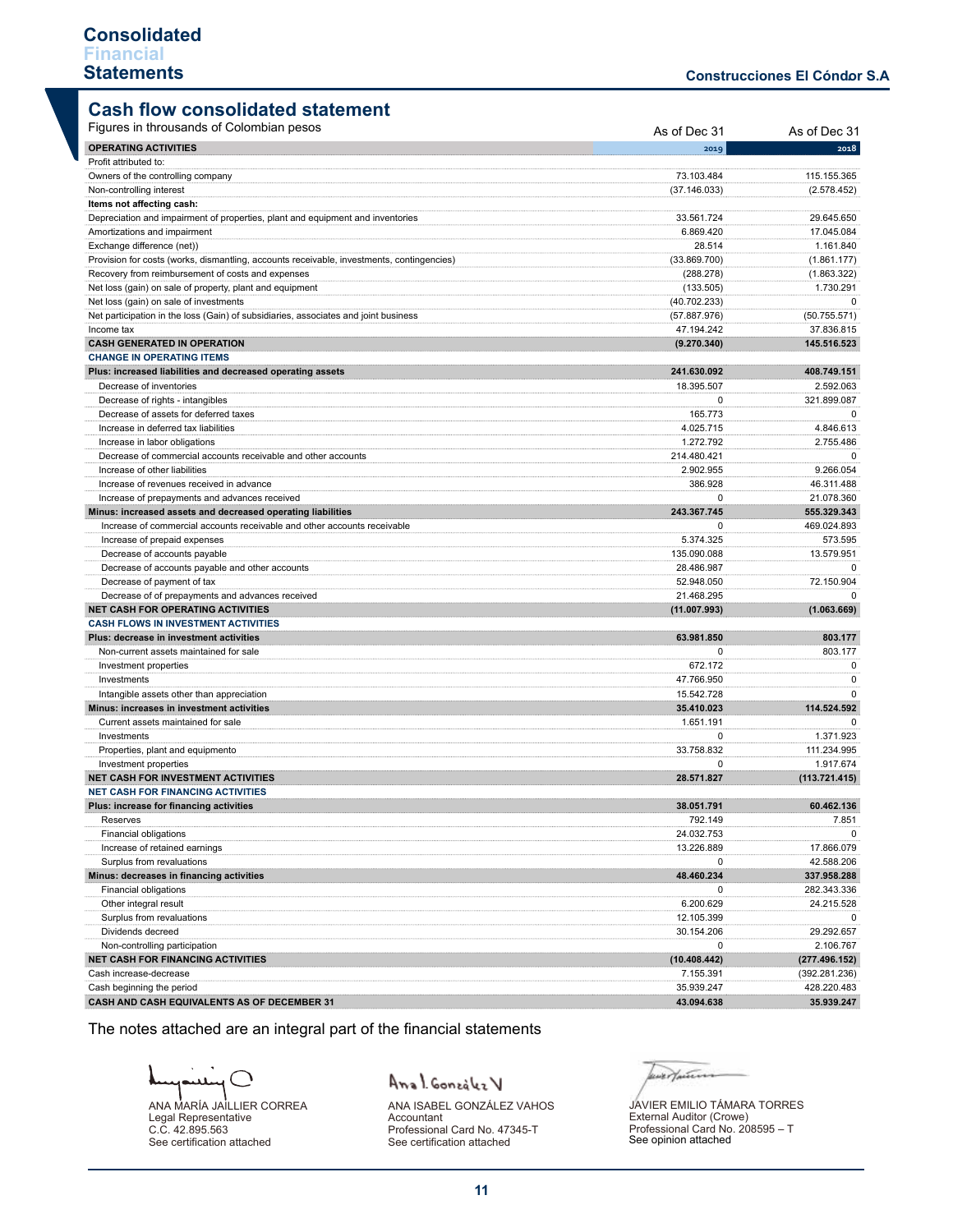# **Changes in equity consolidated statement**

Figures in thousands of Colombian pesos

|                                                   | Subscribed<br>and paid<br>capital | Capital<br><b>Surplus</b> | <b>Earnings</b><br>retained | Results of<br>the period | Result of<br>previous<br>periods | Other<br>integral<br>result | <b>Revaluation</b><br>surplus | Changes in<br>equity |
|---------------------------------------------------|-----------------------------------|---------------------------|-----------------------------|--------------------------|----------------------------------|-----------------------------|-------------------------------|----------------------|
| Balance at december 31, 2017                      | 15.701.606                        | 159.711.695               | 477.170.240                 | 184.908.738              | 3.425.333                        | 33.512.663                  | 47.043.837                    | 921.474.112          |
| Reserves                                          |                                   |                           | 155.623.933                 | (155.616.081)            |                                  |                             | 0                             | 7.852                |
| For transfer to results of previous periods       |                                   |                           |                             | 0                        | 35.787.078                       |                             | 0                             | 35.787.078           |
| Adjustments and reclassifications                 |                                   |                           |                             |                          | 0                                | (24.215.531)                | 0                             | (24.215.531)         |
| Results of the period                             |                                   |                           |                             | 115.155.365              |                                  |                             | 0                             | 115.155.365          |
| Revaluation reclassification                      |                                   |                           |                             | $\Omega$                 | 3.313.773                        |                             | 0                             | 3.313.773            |
| <b>Dividends</b>                                  |                                   |                           |                             | (29.292.657)             | O                                |                             | 0                             | (29.292.657)         |
| Effects of application of IFRS 15-Concessions     |                                   |                           |                             | 0                        | (21.234.772)                     |                             | 0                             | (21.234.772)         |
| <b>Revaluation surplus</b>                        |                                   |                           |                             |                          |                                  |                             | 42.588.206                    | 42.588.206           |
| Balance at december 31, 2018                      | 15.701.606                        | 159.711.695               | 632.794.173                 | 115.155.365              | 21.291.412                       | 9.297.132                   | 89.632.043                    | 1.043.583.426        |
|                                                   |                                   |                           |                             |                          |                                  |                             |                               |                      |
| Balance at december 31, 2018                      | 15.701.606                        | 159.711.695               | 632.794.173                 | 115.155.365              | 21.291.412                       | 9.297.132                   | 89.632.043                    | 1.043.583.426        |
| Reserves                                          |                                   |                           | 115.947.514                 | (115.155.365)            |                                  |                             | 0                             | 792.149              |
| Accumulated profits or / and surplus              |                                   |                           |                             | <sup>0</sup>             | 13.226.889                       |                             | 0                             | 13.226.889           |
| Adjust investments in associates and subsidiaries |                                   | 0                         |                             |                          | 0                                | (6.200.629)                 | 0                             | (6.200.629)          |
| Results of the period                             |                                   | 0                         |                             | 73.103.484               | 0                                |                             | $\Omega$                      | 73.103.484           |
| <b>Dividends</b>                                  |                                   | 0                         | (30.154.206)                | 0                        | 0                                |                             | 0                             | (30.154.206)         |
| <b>Revaluation surplus</b>                        |                                   |                           |                             |                          |                                  |                             | (12.105.396)                  | (12.105.396)         |

**Balance at december 31, 2019 15.701.606 159.711.695 718.587.481 73.103.484 34.518.301 3.096.503 77.526.647 1.082.245.717**

The notes attached are an integral part of the financial statements

ANA MARÍA JAILLIER CORREA Legal Representative C.C. 42.895.563

See certification attached

Anal González V

ANA ISABEL GONZÁLEZ VAHOS Accountant Professional Card No. 47345-T See certification attached

wertan

See opinion attached JAVIER EMILIO TÁMARA TORRES External Auditor (Crowe) Professional Card No. 208595 – T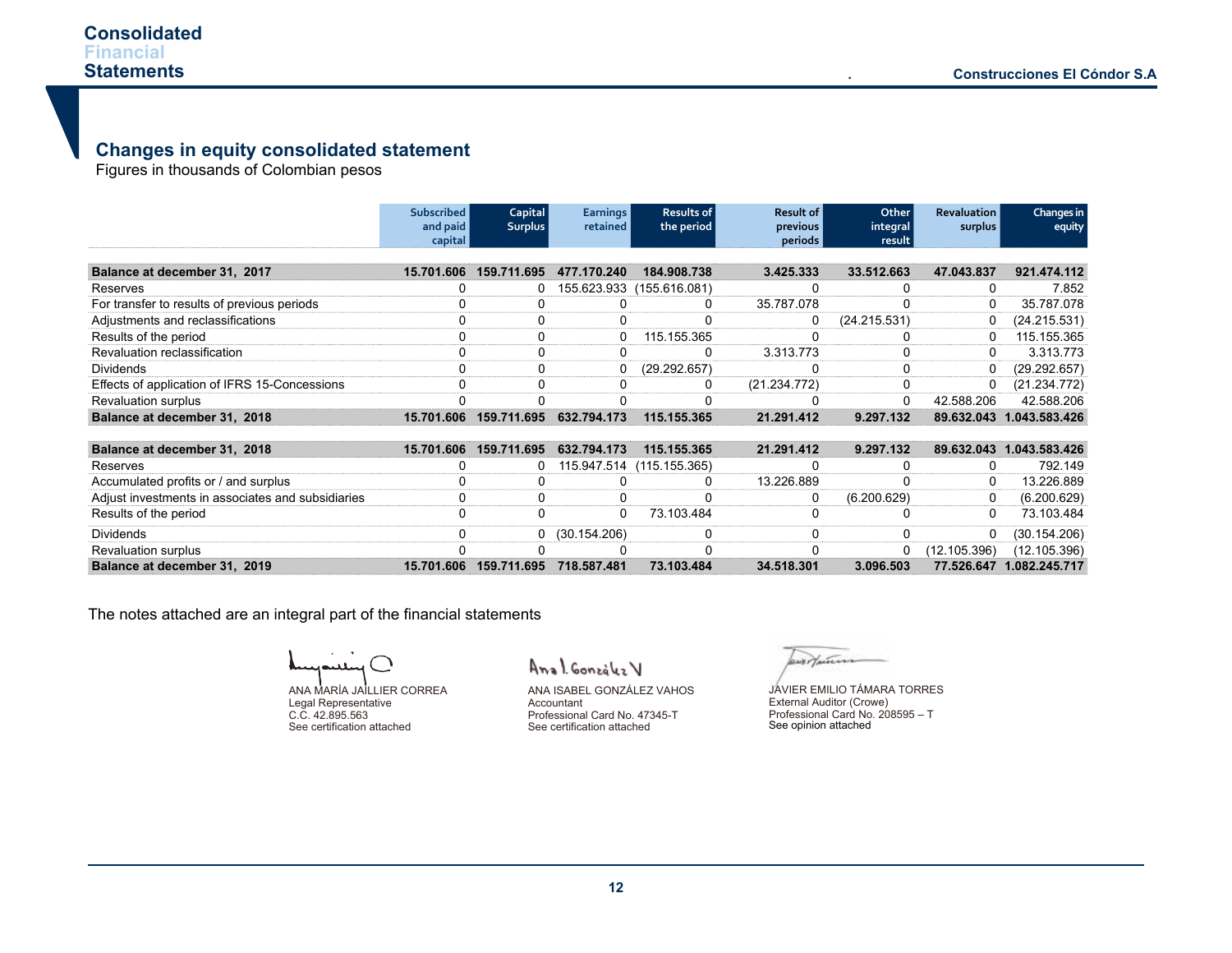# **NOTES TO THE FINANCIAL STATEMENTS As of December 31, 2019, and 2018**

# **Note 1.General information**

# **1.1 Entity and corporate objective**

CONSTRUCCIONES EL CÓNDOR S.A. was initially incorporated through Public Deed No. 510 filed at 11th Notary Public of Medellin, on March 6, 1979. The corporation has undergone several changes the public deeds for which have been filed with the Medellin Chamber of Commerce. The Corporation changed from Limited Liability to stock corporation through Public Deed No. 944 filed with the 7th Notary Public of Medellin on April 8, 1994.

Public deed 3385 dated December 12, 2008 officialized the merger by absorption agreement between the Corporation Construcciones El Cóndor S.A., which absorbed the Corporation Grupo Cóndor Inversiones S.A.

Public deed 2868 dated November 30, 2009 filed with the 7th Notary Public of Medellín officialized the merger by absorption agreement between the Corporation Construcciones El Cóndor S.A., which absorbed the Corporation AGREGADOS SAN JAVIER S.A.

The Corporation's objective is the study, design, planning, contracting, implementation, construction, financing, exploitation, and administration of infrastructure businesses, and the implementation of all activities and work involved in engineering and architecture in all their manifestations, modalities, and specialties, inside and outside the territory of Colombia. The corporate objective also includes mining, construction of all manner of civil works such as dams, overpasses, etc., and the investment and use of the Corporation's resources or availabilities in corporations established in any of the manners authorized by law.

In general, to achieve its corporate objective, the Corporation may perform all the acts that are necessary or related to the implementation of said corporate objective.

Duration: The Corporation's duration extends to March 6, 2079. The Corporation's main place of business is the city of Medellín.

Because the Corporation issues shares and its capital is registered with the Colombian stock exchange (Bolsa de Valores de Colombia), the Colombian Financial Superintendence (Superintendencia Financiera de Colombia) wields exclusive control over the company.

The financial statements were authorized by the Board of Directors on February 26, 2020. The shareholders assembly has the power to modify the financial statements before they are published; the shareholders assembly will authorize the publication of the financial statements on March 31, 2020.

#### **Concesión Cesar - Guajira S.A.S**

The affiliate corporation Concesión Cesar - Guajira S.A.S was established through a private document on June 12, 2015 by the sole shareholder and filed with the Valledupar Chamber of Commerce on November 30, 2015, in book 9, number 00029631.

The sole corporate objective is to enter into and implement the concession agreement in the modality of publicprivate association (PPA), according to the terms established in law 1508 of 2012, derived from the award of process N. VJ-VE-APP-IPV-003-2015, published by the National Infrastructure Agency (Agencia Nacional de Infraestructura) through resolution number 823 dated May 19, 2015, and whose purpose is the construction, rehabilitation, operation, maintenance, and reversion of the road system to connect the Departments of Cesar and La Guajira, according to the concession contract, its attachments, addenda, and other documents that are part of the project.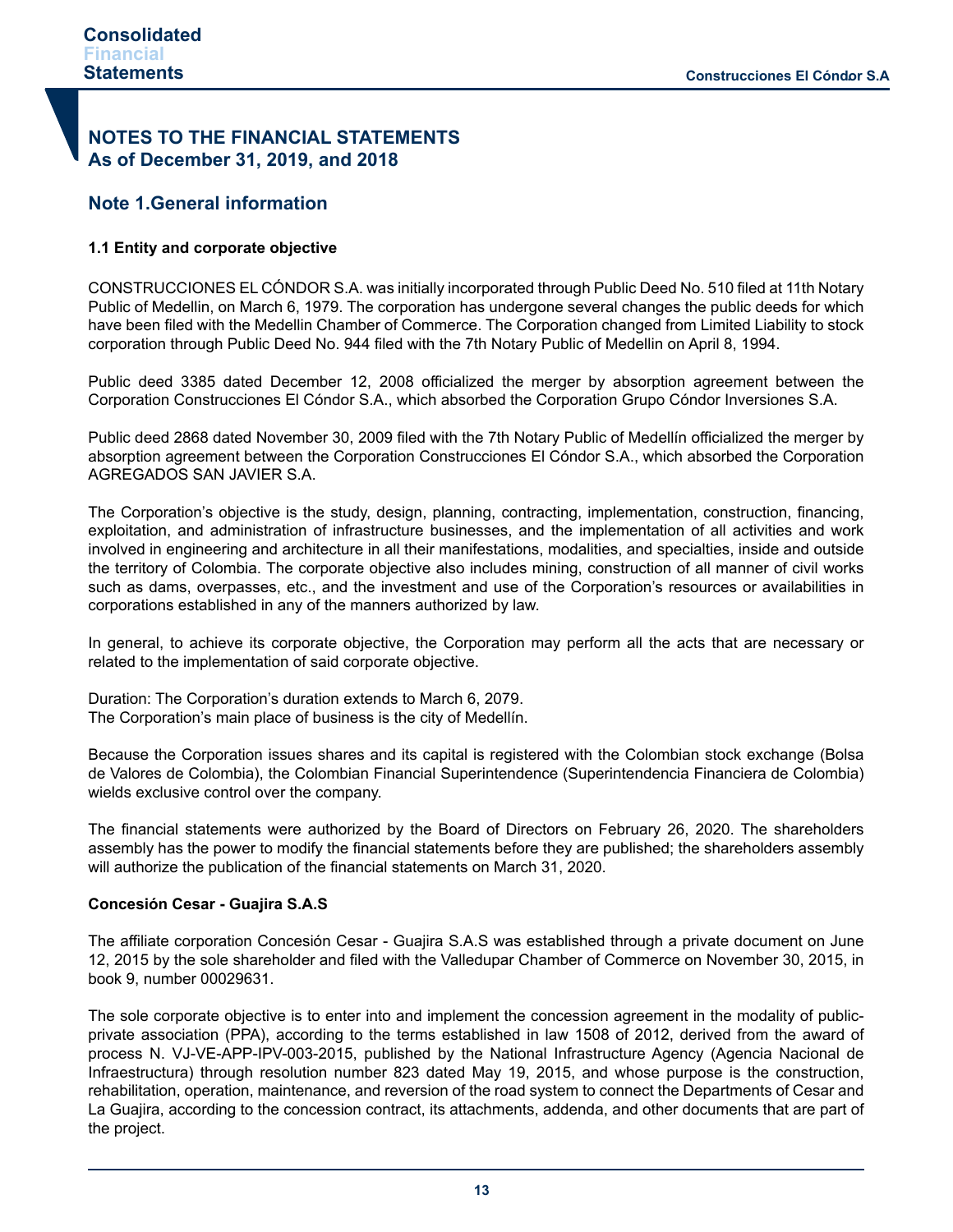As of the date on which these financial statements were prepared, the Corporation's management has concluded that the hypothesis of an ongoing concern is not met for the following reasons:

- 1. The concessionary company was established in June 17, 2015 with the sole purpose of entering into and implementing concession agreement number 006 for the construction, rehabilitation, operation, maintenance, and reversion of the road system to connect the departments of Cesar and La Guajira.
- 2. On June 10, 2017, the National Infrastructure Agency (Agencia Nacional de Infraestructura ANI) and the concessionary company signed a document declaring the occurrence of early termination due to the materialization of the risk consisting of lower total revenue collection, because it was impossible to operate the Río Seco toll station, and the start of the reversion stage;
- 3. On February 18, 2018, the ANI and the concessionary Corporation signed the document for reversion and early termination of the concession agreement
- 4. On December 26, 2018, ANI and the concessionary Corporation signed the document for the liquidation of the concession agreement in the PPA modality number 006 of 2015 between the ANI and Concesión Cesar Guajira S.A.S. for COP 85,235,649.
- 5. Since the concessionary Corporation's sole objective was to implement the concession agreement, and that said agreement was liquidated, the Assembly must declare that the concessionary Corporation no longer meets the definition of ongoing concern.

Therefore, the financial statements have been prepared according to the technical framework that regulates financial information for companies that do not meet the definition of an ongoing concern as established by decree 2101 of 2016. These standards use net liquidation value as the accounting basis.

## **Concesión Vías de las Américas S.A.S.**

The affiliate corporation Vías de las Américas S.A.S was established through private document 0000001 by the Bogotá DC Shareholders Assembly held on August 5, 2010, filed on March 27, 2012 under number 00027547 in book IX, with the Bogotá D.C. Chamber of Commerce of

Through minutes number 0000004 of the General Extraordinary Assembly held in Bogotá DC on October 4, 2011, filed on February 17, 2012 under number 00027276, book IX, the Corporation's main place of business was changed from Bogotá D.C. to Montería.

The Corporation's main objective will be the design, study, planning, financing, exploitation, and administration of infrastructure businesses, and the performance of any and all activities and works inherent to engineering and architecture in all their modalities and specialties, inside or outside the territory of Colombia and under any modality.

#### **Condor Investments USA INC**

Condor Investments USA INC is a company incorporated in 2015 according to the laws of the State of Delaware. The affiliate Condor Construction Corp. is a company incorporated in 2015 according to the laws of the State of Florida. Condor Investments USA INC. is an investment company, and the affiliate is a general contractor for participating in commercial, industrial, and municipal construction projects in the State of Florida.

Construction contracts are based on cost plus margin, fixed cost contracts, fixed cost contracts modified by the provisions on incentives, penalties, times, and materials. The duration of the company's contracts is variable but is usually less than one year.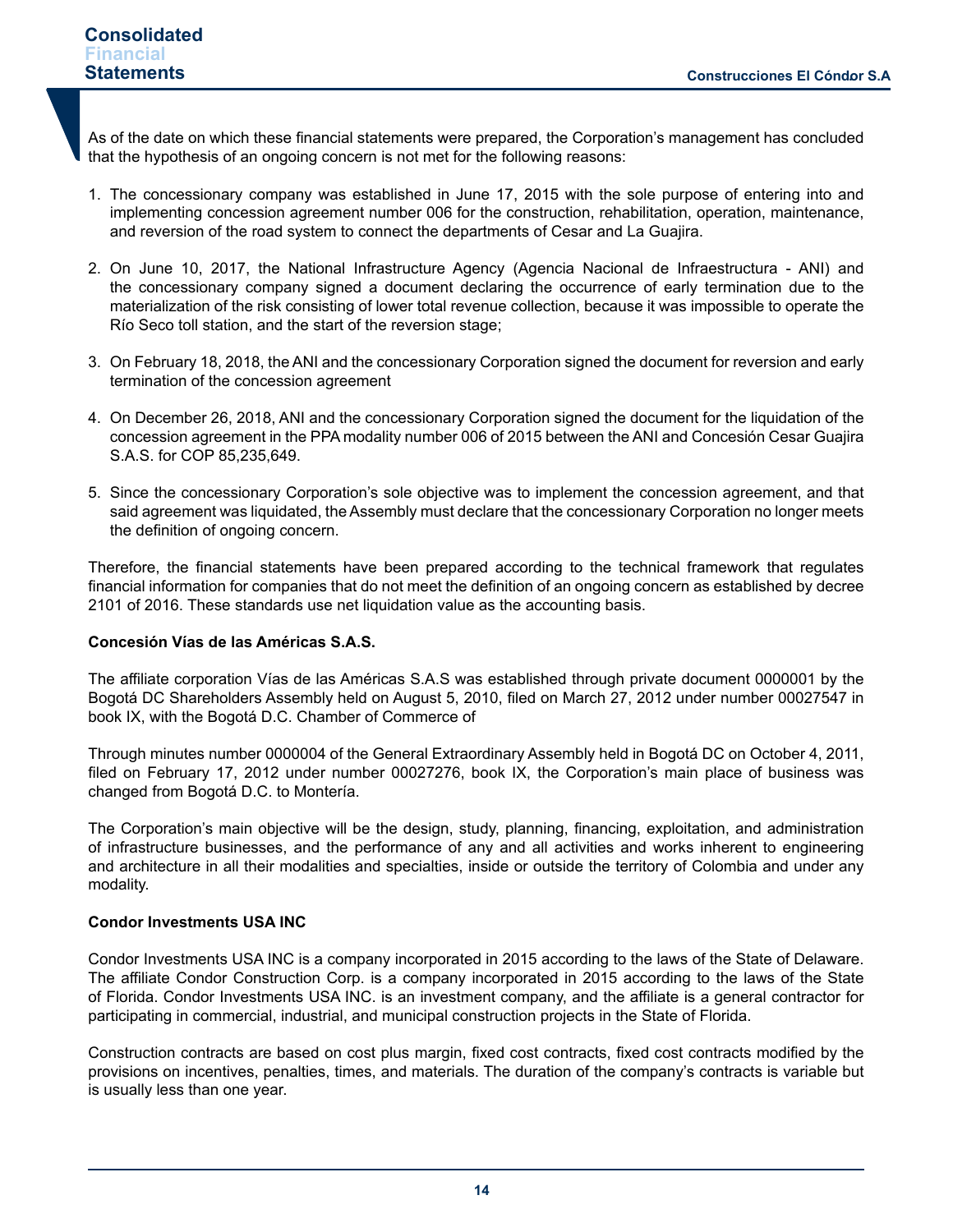# **Note 2. Main accounting policies and practices.**

## **2.1 Summary of the Corporation's main accounting policies**

The accounting principles used by the Corporation are based on the assumption of continuity of the accounting entity, ongoing concern, unless otherwise indicated. The corporation is an entity with a history as an ongoing concern due to the economic movement of its operations and to the time available to continue operating in the future, according to its incorporation documents.

#### **2.2 Bases for consolidation**

The consolidated financial statements include the financial statements for the Corporation, which consists of the controlling entity and its subsidiaries as of December 31, 2019. Control is achieved when the investor is exposed or is entitled to variable revenue from its participation in the receiving entity and has the capability to affect said revenue through its power over the receiving entity.

Specifically, the investor controls the entity that receives the investment if and only if the investor has:

- Power over the entity that receives the investment (i.e., there are rights that grant it the current ability to direct the receiving entity's relevant activities).
- Exposure to or rights over variable revenue from its participation in the entity that receives the investment.
- Ability to use its power over the entity that receives the investment to significantly affect its revenue.

When the investor holds less than a majority of the voting or similar rights of the entity that receives the investment, the investor takes into consideration all relevant events and circumstances when evaluating whether it holds power over that entity, including:

- The existence of a contractual agreement between the investor and the other holders of voting rights in the entity that receives the investment.
- The rights that arise from other contractual agreements.
- The investor's voting rights, potential voting rights, or a combination thereof.

The consolidation of a subsidiary ends when the controlling entity loses control over the subsidiary. The assets, liabilities, revenue, and expenses of a subsidiary purchased or sold during the period are included in the consolidated financial statements from the date on which the controlling entity acquires control over the subsidiary until the date on which the controlling entity stops controlling the subsidiary.

#### **Consolidation procedure**

When preparing the consolidated financial statements, the Corporation combines the financial statements for the parent company, line by line, adding the items that represent assets, liabilities, net equity, income, and expenses having a similar content. The following procedure will be applied for the consolidated financial statements to present the group's financial information as if it were a single economic entity:

- The book value of the investment made by the parent company in its affiliate shall be eliminated together with the part of the affiliate's net equity.
- The non-controlled interest on the results of the consolidated parent company for the reporting period shall be identified.
- The non-controlled interest in the affiliate's net assets shall be identified, separately from the part of the net equity that belongs to the parent company.
- Then, the operations between corporations shall be eliminated.

The composition of the group of corporations subject to consolidation is shown below: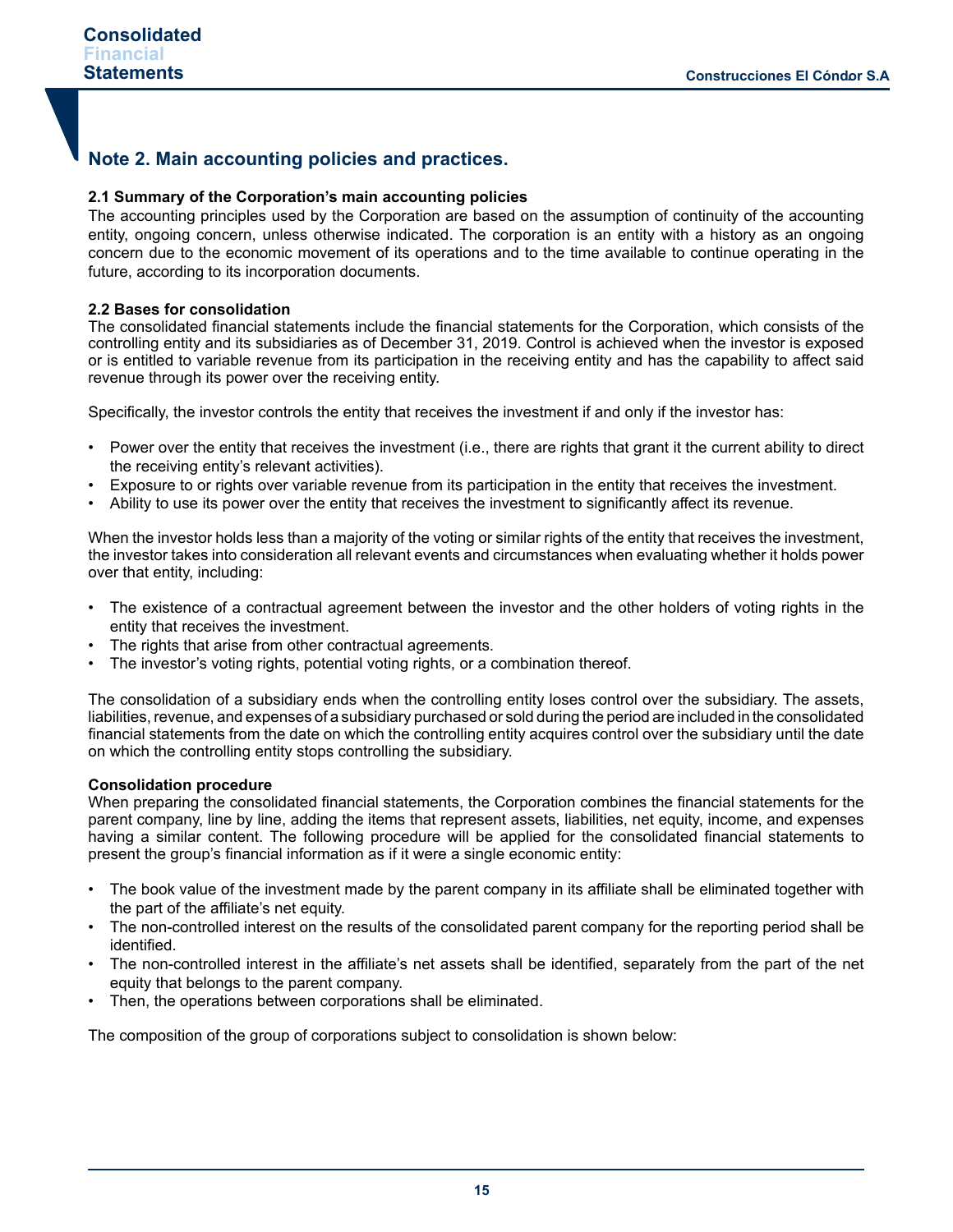

## **2.3 Bases for preparation**

# **2.3.1 Declaration of compliance**

The financial statements have been prepared according to the Accounting and Financial Information Standards (AFIS) accepted in Colombia, as defined in Law 1314 of 2009, and regulated through the Sole Regulatory Decree 2420 of 2015, which are compiled and updated in Decree 2483 of 2018. The AFIS are based on the International Financial Information Standards (IFIS) published by the International Accounting Standards Board – IASB. The underlying standards are those translated into Spanish and published on January 1, 2018.

# **2.3.2 Bases for measurement**

The financial statements have been prepared using reasonable value to measure the assets, liabilities, equity, and results accounts. The reasonable values were:

- Cost
- Sale or market value
- Net present value
- Reasonable value

This is the amount that would be received for the sale of an asset or paid to transfer a liability in an orderly transaction between market participants.

# **2.3.3 Basis for causation accounting**

The company prepares its financial statements, except the information about cash flows, using causation accounting.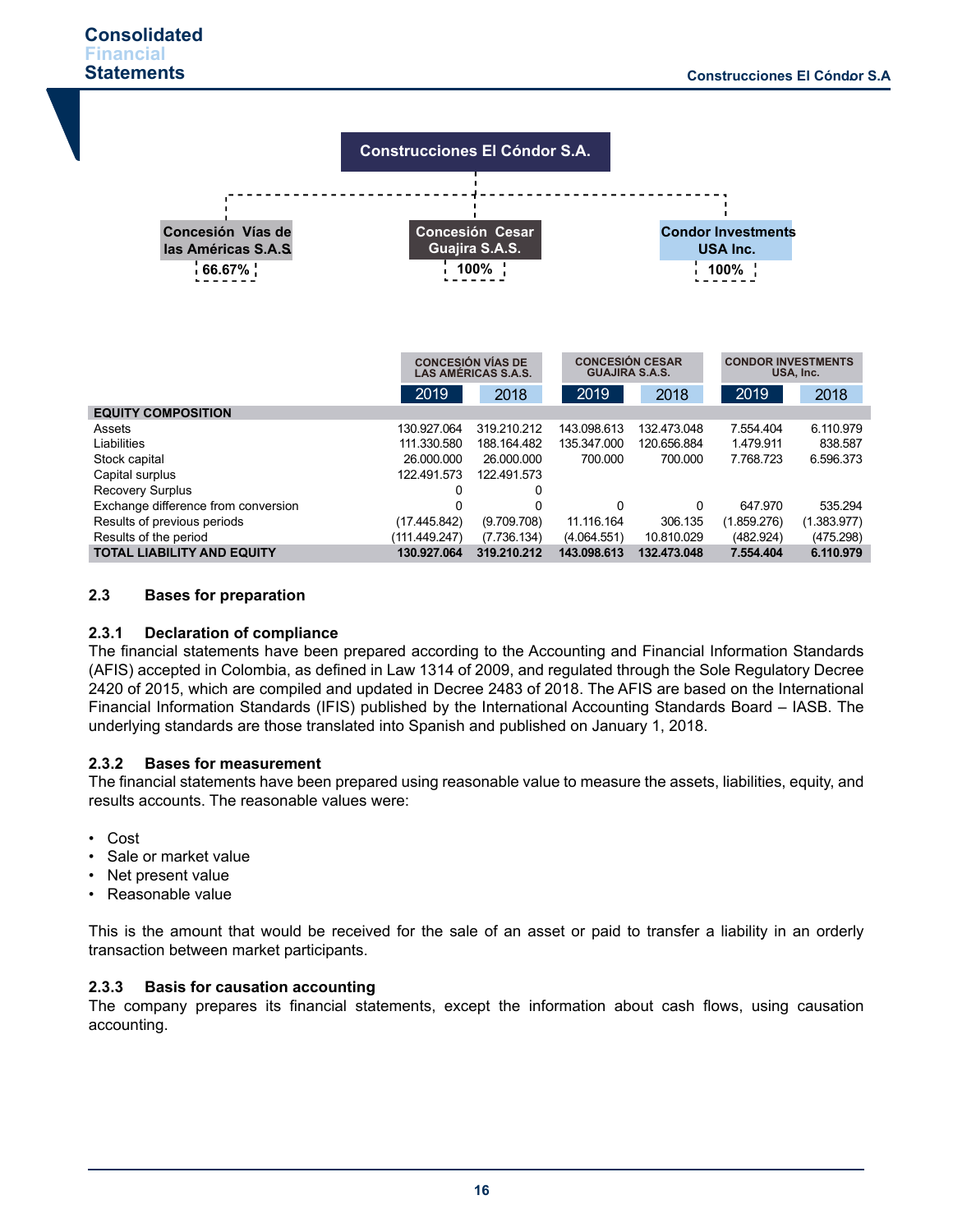## **2.3.4 Operating currency**

CONSTRUCCIONES EL CÓNDOR S.A. will indicate in the headings to the financial statements the use of its operating currency, which is the Colombian peso.

#### **2.3.5 Relative importance and materiality**

Omissions or inaccuracies in the items are material (or have a relative importance) if they can, individually or as a whole, impact the economic decisions made by the users on the basis of the financial statements. Materiality shall depend on the magnitude and the nature of the omission or inaccuracy, judged according to the specific circumstances in which they have occurred.

The evaluations and decisions needed to prepare the financial statements must be based on what is relatively important, for which good professional judgement is needed. The concept of materiality is closely related to the concept of complete disclosure, which only refers to relatively important information.

The financial statements must disclose all relevant items that impact evaluations or decisions.

Materiality or relative importance for Construcciones El Cóndor S.A. in adopting the International Financial Information Standards was defined by management on the basis of profit before taxes, a critical component for the company, at a rate of 8%; this percentage is evaluated at the end of the reporting period.

#### **2.3.6 Current and noncurrent assets and liabilities**

Construcciones el Cóndor S.A. shows its assets and liabilities in the statement of financial position as current and noncurrent. An asset is defined as current when the company expects to trade the asset or intends to sell it or use it in its normal operations; holds the asset mostly for trading purposes; expects to dispose of the asset within the 12 months following the reporting period; over the asset is cash or cash equivalent, unless it is restricted for a period of at least 12 months after the reporting period. All other assets are classified as noncurrent. A liability is defined as current when the company expects to sell the liability during its normal operations or holds it mostly for trading purposes.

#### **2.3.7 Responsibility for the information, estimates, and accounting judgments used**

Preparation of the company's financial statements requires management to make certain judgments and estimates based on experience, historical events, and expectations about the results of future events. Although it is true that these hypotheses are posited with the greatest accuracy possible following the provisions of IFRS 8 – accounting policies, changes in accounting estimates, and errors – any changes to the estimates that might be required in the future will be applied prospectively as of that time, recognizing the fact of the change on the statement of results for the corresponding period.

The estimates carried out as of the date on which the financial statements are presented are shown below:

- Provision for inventory according to the realizable net value (RNV) and/or impairment.
- Impairment of financial assets
- Impairment of the value of nonfinancial assets
- Age premium
- Actuarial calculation
- Provisions and contingencies
- Realizable Net Value for Noncurrent Assets held for Sale
- Measurement of income and expenses related to construction contracts according to the percentage completed
- Deferred taxes

#### **2.3.8 Changes in accounting policies**

Construcciones El Cóndor S.A., will make changes to its accounting policies only if the change is required by another IRFS or leads to the financial statements providing more reliable and relevant information about the facts of the transactions that affect financial position, financial yields, or cash flows.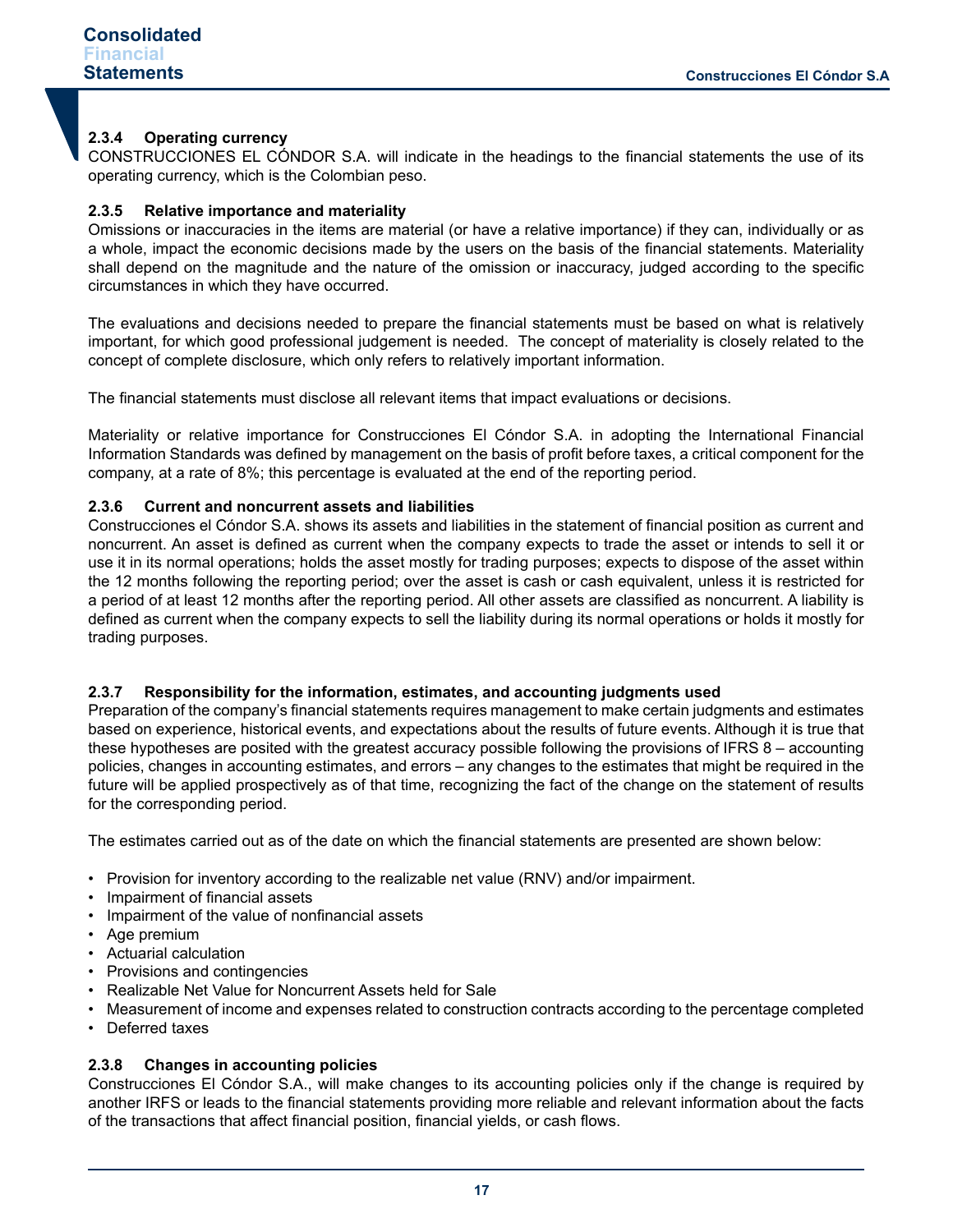A change to an accounting policy will be handled as follows:

- If the change to the policy is voluntary, the starting balances of each component will be adjusted, affecting the oldest previous period as if the policy had always been applied (retroactive application), unless its application is not possible.
- If the policy change is due to the initial application of an IRFS standard, the company will follow the temporary provisions specified in the IRFS if the new IRFS does not include any temporary provisions. Application will be retroactive unless it is impossible to do so. In that case, it will be applied prospectively with the appropriate disclosure.
- If the IRFS is applied early, it will be taken as if it were a change in policy due to the initial application of a new IRFS.
- Changes in accounting estimates will be recognized prospectively affecting the results for the current and future periods.
- Construcciones El Cóndor S.A. will correct material errors from previous periods retroactively in the first financial statements published after the errors are discovered, re-expressing the comparative information for the previous period or periods during which the error occurred, unless it is impossible to determine the resulting effect.

# **2.3.9 Events that took place after the period being reported**

Construcciones el Cóndor S.A. will take into account all favorable or unfavorable events that take place between the end of the reporting period and the date on which the financial statements are approved for publication.

Events indicating conditions that occurred after the reporting period do not require adjustments to the financial information for the reporting period. In that case the event will be disclosed.

#### **2.3.10 Applicable standards**

The IFRS include the Standards and interpretations adopted by the IASB. The list of standards used to prepare these financial statements is shown below: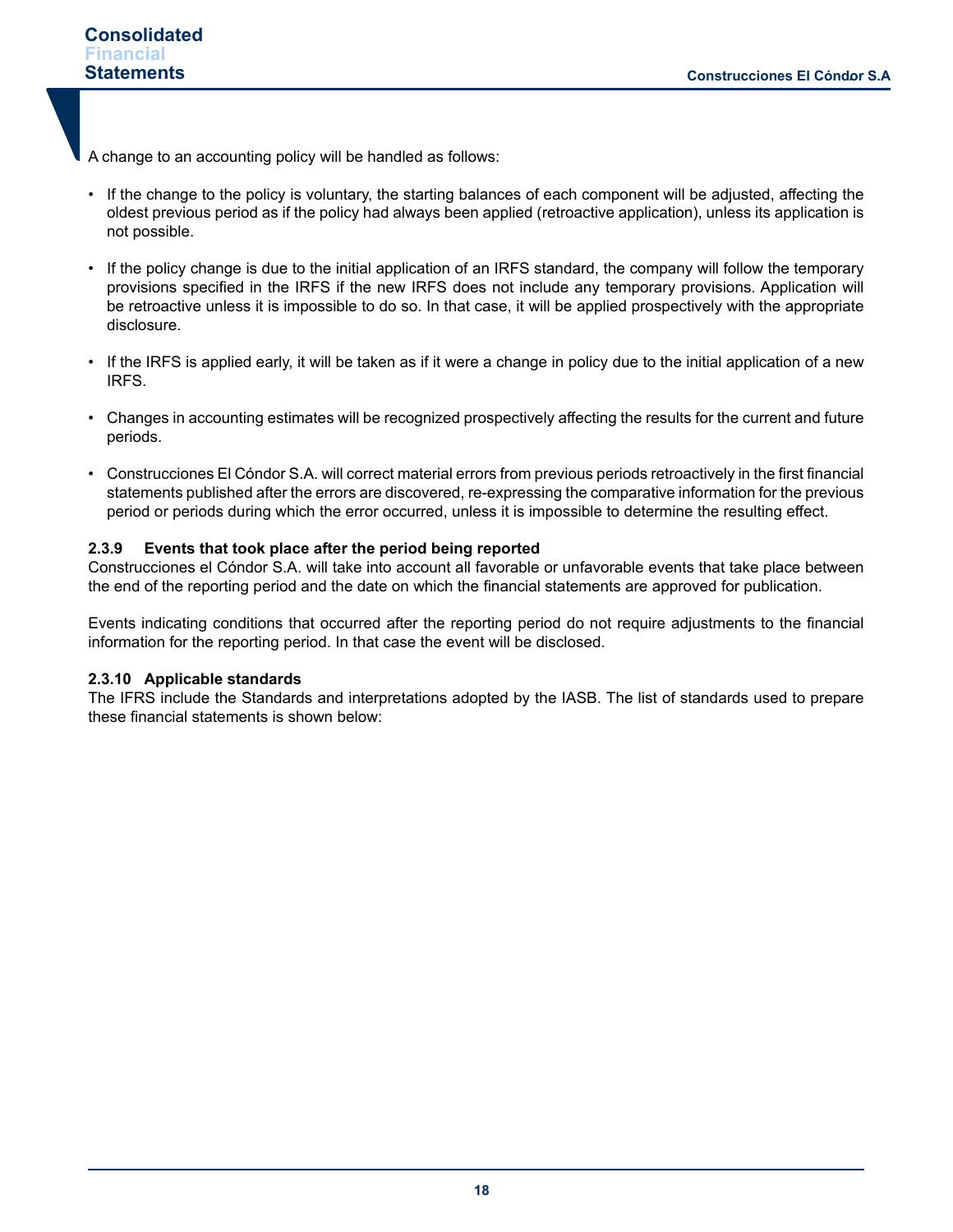|                 | Normas Internacionales de Contabilidad (NIC)                        | <b>Construcciones</b><br>El Cóndor S.A. | las Américas S.A.S. USA INC. | Concesión Vías de Condor Investments |
|-----------------|---------------------------------------------------------------------|-----------------------------------------|------------------------------|--------------------------------------|
| MC 1            | Presentation of financial statements                                | x                                       | x                            | x                                    |
| MC <sub>2</sub> | Inventory                                                           |                                         |                              |                                      |
| MC <sub>7</sub> | Cash flow statement                                                 |                                         | х                            | х                                    |
| MC <sub>8</sub> | Accounting policies, changes in accounting estimates, and errors.   | X                                       | x                            | х                                    |
| MC 10           | Events occurred after the date of the Balance Sheet.                | х                                       | х                            | х                                    |
| <b>MC 12</b>    | Deferred taxes                                                      | x                                       | х                            | х                                    |
| <b>MC 16</b>    | Property, plant and equipment                                       | х                                       | х                            | х                                    |
| MC 19           | Employee benefits                                                   | x                                       | x                            | x                                    |
| MC 21           | Effects of fluctuation in foreign exchange rates                    | x                                       | х                            | х                                    |
| MC 23           | Interest expense                                                    |                                         | х                            | х                                    |
|                 | MC 24 Information to be disclose about related parties.             |                                         | х                            |                                      |
| MC 27           | Consolidated and separate financial statements.                     | x                                       |                              | x                                    |
|                 | MC 28 Investments in associated companies                           |                                         |                              |                                      |
| MC 32           | Financial instruments: Presentation and information to be disclosed | X                                       | x                            |                                      |
| MC 33           | Earnings per share                                                  |                                         |                              |                                      |
| MC 34           | Intermediate financial information                                  | х                                       | х                            | х                                    |
|                 | MC 36 Asset impairment                                              | X                                       | x                            | х                                    |
| <b>MC 37</b>    | Provisions, Contingent assets and contingent liabilities            | х                                       | х                            | х                                    |
| MC 38           | Intangible assets                                                   |                                         | x                            | x                                    |
|                 | MC 39 Financial instruments: Recognition and measurement            | X                                       |                              |                                      |
|                 | MC 40 Investment properties                                         | х                                       |                              |                                      |

|        | <b>International Financial Information Standards (IRFS)</b>                    | El Cóndor S.A. las Américas S.A.S. USA INC. | Construcciones Concesión Vías de Condor Investments |
|--------|--------------------------------------------------------------------------------|---------------------------------------------|-----------------------------------------------------|
|        | <b>IFRS 3</b> Combination of businesses                                        |                                             |                                                     |
|        | <b>IFRS 5</b> Noncurrent assets held for sale, and discontinued operations     |                                             |                                                     |
| IFRS 7 | Financial instruments: information to be disclosed                             |                                             |                                                     |
|        | <b>IFRS 8</b> Operation segments                                               |                                             |                                                     |
|        | <b>IFRS 9</b> Financial instruments                                            |                                             |                                                     |
|        | <b>IFRS 10 Consolidated financial statements</b>                               |                                             |                                                     |
|        | <b>IFRS 11</b> Joint agreements                                                |                                             |                                                     |
|        | IFRS 12 Disclosure of interests in other entities.                             |                                             |                                                     |
|        | <b>IFRS 13 Reasonable value</b>                                                |                                             |                                                     |
|        | IFRS 15 Revenue from ordinary activities derived from contracts with clients X |                                             |                                                     |
|        | IFRS 16 Leases                                                                 |                                             |                                                     |

|        | <b>IAS interpretations</b>                                                       | El Cóndor S.A. las Américas S.A.S. USA INC. | Construcciones Concesión Vías de Condor Investments |
|--------|----------------------------------------------------------------------------------|---------------------------------------------|-----------------------------------------------------|
|        | SIC 29 Service concession agreements: information to be disclosed                |                                             |                                                     |
|        | <b>CAS interpretations</b>                                                       | El Cóndor S.A. las Américas S.A.S. USA INC. | Construcciones Concesión Vías de Condor Investments |
| CINIF1 | Changes in existing liabilities due to dismantling, restoration, and<br>the like |                                             |                                                     |
|        | CINIF10 Intermediate financial information and value impairment.                 |                                             |                                                     |
|        | CINIF12 Service concession agreements                                            |                                             |                                                     |

#### **2.4 Summary of the main accounting policies applied**

#### **2.4.1 Cash and cash equivalents**

The cash and cash equivalents recognized in the financial statements consist of the cash at hand and in bank accounts, term deposits, and other liquid and on-demand investments that do not have any restrictions as to their use during the normal course of operations.

Foreign currency will be recognized at its equivalent value in the legal tender at the time the operations are performed, applying the current rate of exchange to the amount in foreign currency.

Cash, restricted cash, and cash equivalents will be measured subsequently according to their reasonable value. Variations in the reasonable value will be recognized in the statement of results.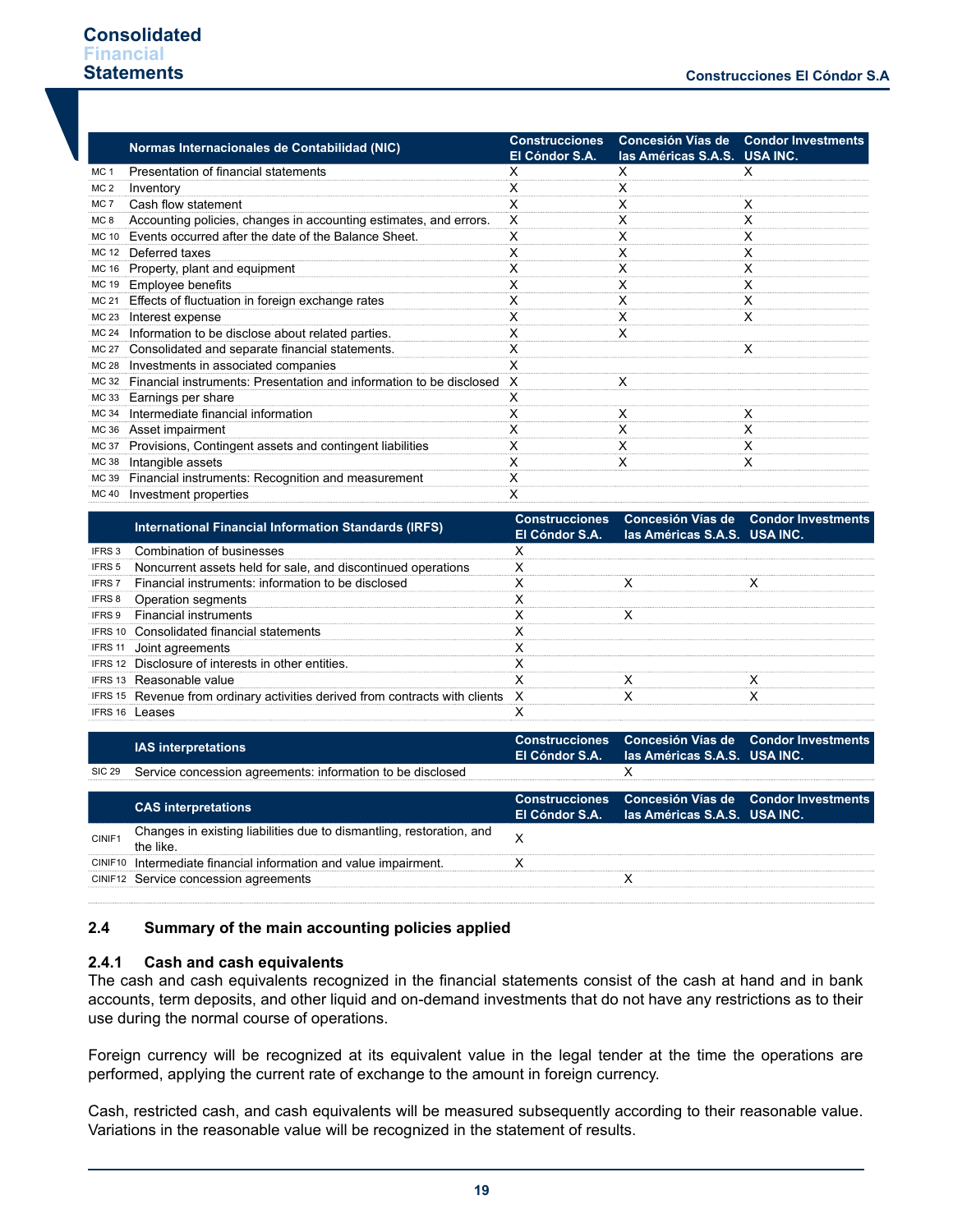## **2.4.2 Financial assets**

The company will recognize a financial asset or a financial liability in its statement of financial position when, and only when, it becomes part of the contractual clauses of the instrument.

The company will classify financial assets according to whether they are later valued at their amortized cost, reasonable value with changes in another integrated result, or at reasonable value with changes in results, based on the following two criteria:

- The business model used by the company to manage financial assets, and
- The characteristics of the financial asset's contractual cash flows.

A financial asset must be valued at its amortized cost if the following two conditions are met:

- The financial asset is held in a business model whose objective is to hold financial assets to obtain the contractual cash flows, and
- The financial asset's contractual terms give rise, on specific dates, to cash flows that are only payments for principal and interest on the outstanding principal balance.

A financial asset must be valued at its reasonable value with changes to another integrated result if the following two conditions are met:

- The financial asset is held under a business model whose objective is achieved by obtaining the contractual cash flows and selling financial assets, and
- The financial asset's contractual terms give rise, on specific dates, to cash flows that are only payments for the principal and interest on the outstanding principal balance.

A financial asset must be valued according to its reasonable value with changes in the results, unless it is valued at its amortized cost or reasonable value with changes in other integrated results. However, the company may make the irrevocable choice, at the time of initial recognition, to present subsequent changes to the reasonable value in another integrated result for specific investments in equity instruments which, otherwise, would be measured at their reasonable value with changes in the results.

The company will classify all financial assets as subsequently measured at their amortized cost.

Except for commercial accounts receivable, at the time of initial recognition, an entity will value a financial asset or a financial liability at is reasonable value, plus or minus, –in the case of a financial asset or a financial liability that is not accounted for at reasonable value with changes in results—, the transaction costs that are directly attributable to the acquisition or issue of the financial asset or the financial liability.

At the time of initial recognition, the company will measure commercial accounts receivable at their transaction price (as defined in IFRS 15), if such commercial accounts receivable do not have a significant financial component, as determined according to IFRS 15.

After their initial recognition, the company will measure a financial asset using:

- Amortized cost.
- Reasonable value with changes to another integrated result.
- Reasonable value with changes to results.

#### **Impairment to the value of financial assets**

At the end of each reporting period, the Corporation determines whether there is any objective evidence to indicate that the value of a financial asset or a group of financial assets is impaired.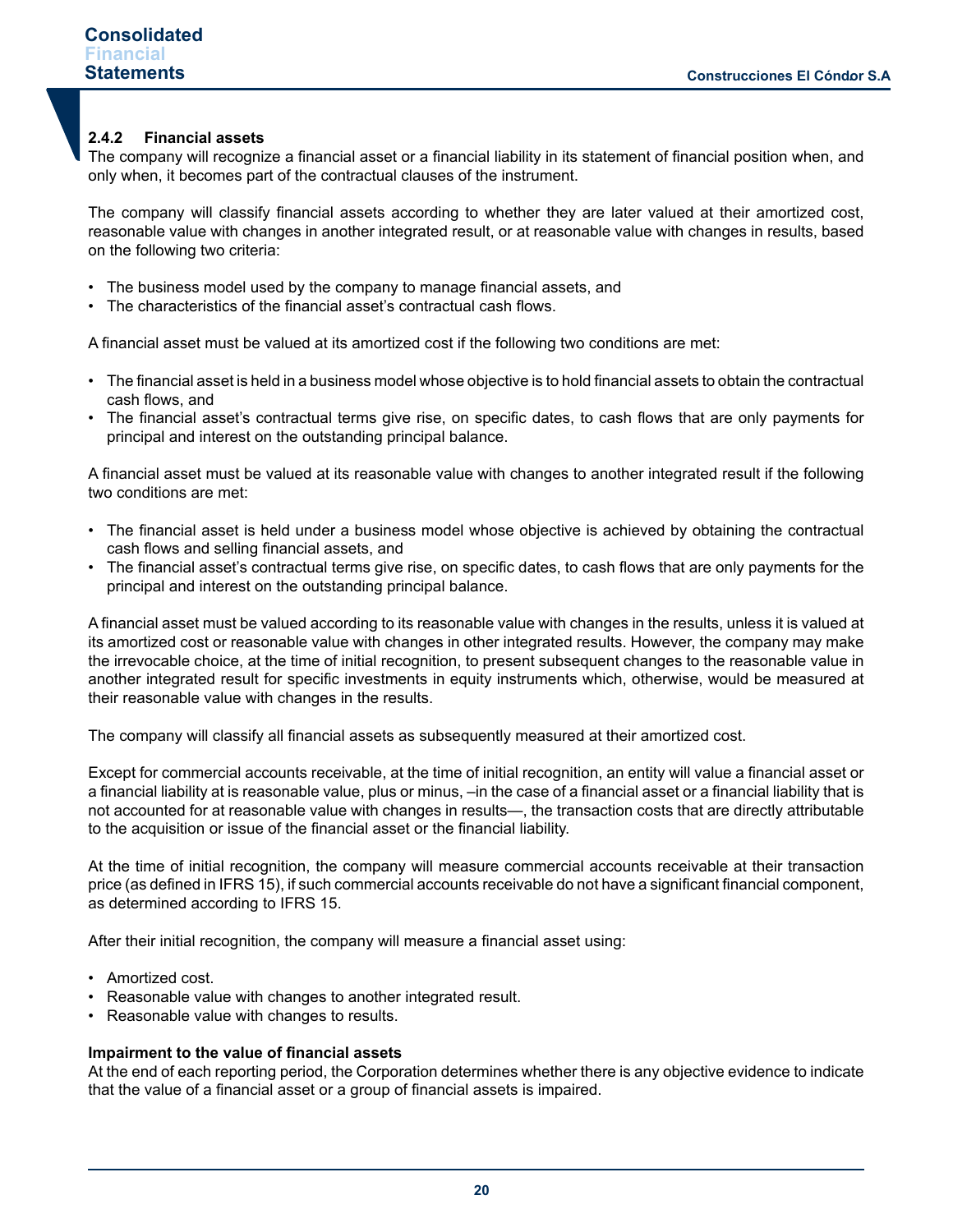The company recognizes expected credit losses using a simplified approach. The expected credit losses from a financial instrument are measured in such a way as to reflect:

- A non-biased weighted probability that is determined by evaluating a range of possible results,
- The value of money over a period of time, and
- Reasonable and verifiable information that is available without disproportionate cost or effort on the date of presentation of past events, current conditions, and forecasts about future economic conditions.

#### **Account write-offs**

The company will write off the accounts a financial asset when, and only when:

- The contractual rights over the financial asset's cash flows expire, or
- The financial asset is transferred.

The company transfers a financial asset if, and only if:

- It transfers the contractual right to receive a financial asset's cash flows, or
- Retains the contractual right to receive the financial asset's cash flows but assumes the contractual obligation to pay them to one or more beneficiaries.

#### **2.4.3 Investments in associated companies and joint ventures**

An associated company is an entity over which the investor has a significant influence. Significant influence refers to the power to intervene in the financial policy and operating decisions of the entity that receives the investment, but without having control or joint control of the receiving entity.

A joint venture is a type of agreement in which the parties have joint control of the agreement and have rights over the net assets of the joint venture. These parties are called participants in the joint venture. Joint control requires the unanimous agreement of the parties that share control.

Construcciones el Cóndor, must use the participation method for later measurement of these investments, provided the company wields a significant influence.

According to the participation method, the investment in the associated company and the joint venture are initially recognized at cost. The book value of the investment is adjusted to recognize changes in the Corporation's participation in the net assets of the associated company or joint venture as of the date of acquisition. The commercial credit related to the associated company or the joint venture includes the book value of the investment. This credit is neither amortized nor subjected individually to value impairment tests.

The financial statement for the associated company and the joint venture are prepared for the same reporting period as the Corporation's. If necessary, appropriate adjustments are made to adapt their accounting policies to the Corporation's accounting policies.

After applying the participation method, the Corporation determines whether it is necessary to recognize a loss due to impairment of the value of the investment that the Corporation has in the associate or the joint venture. On each closing date for the reporting period, the Corporation determines whether there is objective evidence that the investment in the associated company or the joint venture has been impaired. Should such evidence exist, the Corporation determines the amount of impairment as the difference between the recoverable amount from the associated company or joint venture and their respective book values, and then recognizes the loss in the item "Participation in the associated company and joint venture's net profit", in the statement of results.

In the event of loss of significant influence over the associated company or joint venture, or of joint control over the joint venture, the Corporation measures and recognizes and remaining investment at its reasonable value.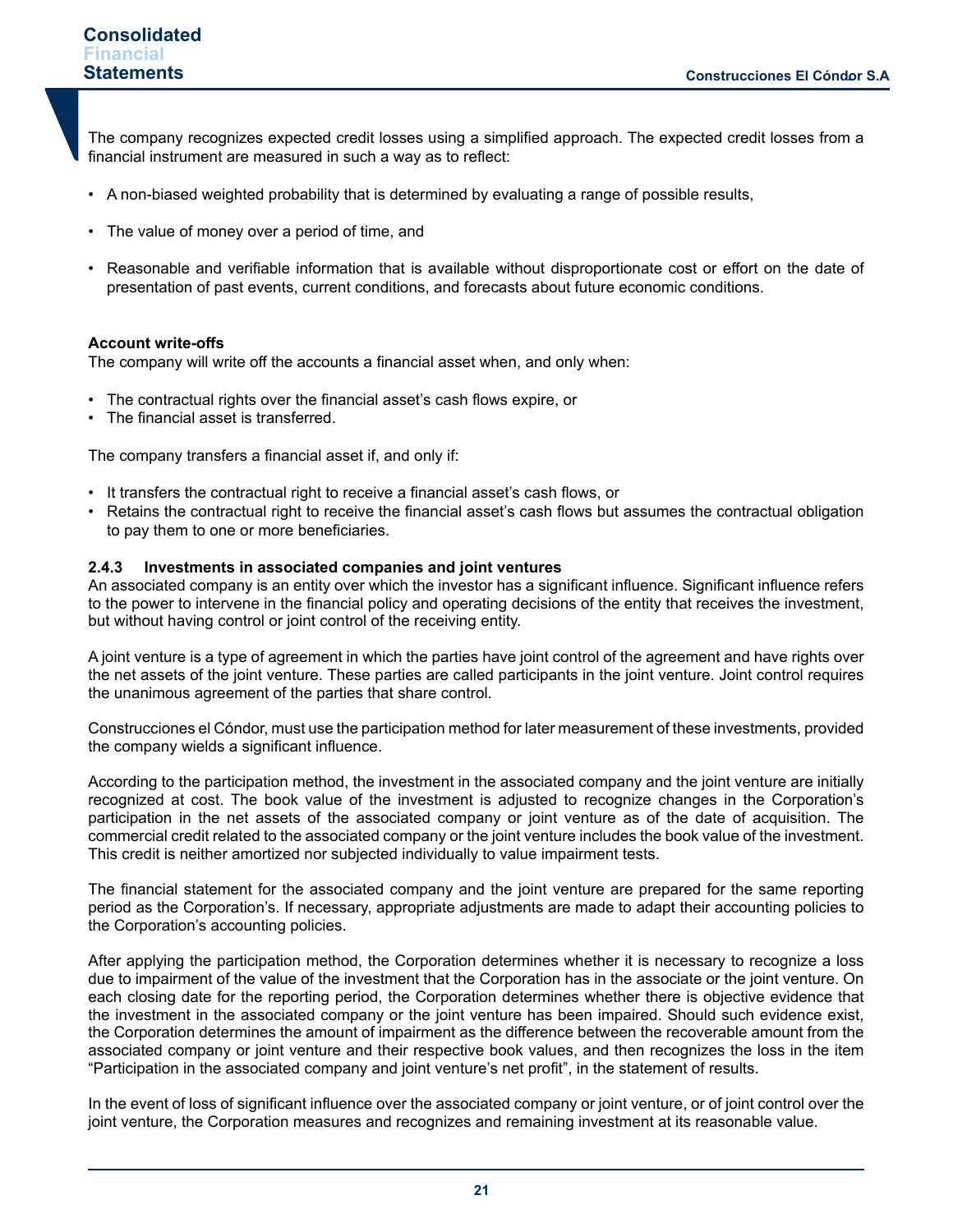# **2.4.4 Joint operations**

A joint operation is an agreement through which the parties that hold joint control of the venture hold rights to the assets and to the obligations with respect to the liabilities related to the joint venture. These parties are called joint operators.

A joint operator will recognize its assets, liabilities, income, and the expenses incurred together.

A joint operator will account for the assets, liabilities, revenue from ordinary activities, and expenses related to its participation in a joint venture, according to the applicable IFRS, specifically with respect to assets, liabilities, income from ordinary activities, and expenses.

The financial information about the joint operation is prepared for the same period as the information for the Corporation. If needed, appropriate adjustments will be made to adapt its accounting policies to the Corporation's accounting policies.

## **2.4.5 Investments in subsidiaries**

A subsidiary is an entity over which the investor has control. Control is attained when the investor is exposed or is entitled to variable profits from its participation in the entity that receives the investment and can affect those profits through its power over the receiving entity. Specifically, the investor controls an entity that receives the investment if, and only if, the investor has:

- Power over the entity that receives the investment (i.e., there are rights that grant the investor the current capability to direct the relevant activities of the entity that receives the investment).
- Exposure or right to variable profits from its participation in the entity that receives the investment.
- Ability to use its power over the entity that receives the investment to significantly affect its profits.

In the initial recognition, the Corporation uses cost to account for investments in subsidiaries. Subsequently, the Corporation applies the participation method to value those investments.

#### **2.4.6 Inventory**

The Company recognizes the inventory when it has control over it, expects to derive future economic benefits from the inventory, and the inventory's cost can be reliably determined.

Inventories are assets kept for sale during the normal course of operation, in the production process to be sold, or as supplies to be used for the production process or to provide services.

Inventories are valued at the lower between cost and the net sales cost. The cost of acquiring the inventories will include purchase price, import duties, and other taxes (that cannot be recovered later from the tax authorities), transportation, storage, and other costs that are directly attributable to the acquisition of inputs and parts. Commercial discounts, price reductions and other similar items will be deducted from the acquisition cost.

Inventories are valued using the weighted average method.

Net realizable value will be determined at least once a year.

#### **2.4.7 Intangible assets and prepaid expenses**

CONSTRUCCIONES EL CÓNDOR S.A. must recognize as an intangible asset all those assets that can be identified, of a nonmonetary nature, and without physical form, if and only if:

- It is likely that the future economic benefits attributed to the asset will go to the company.
- The cost of the asset can be reliably determined.
- Is separable, i.e., it can be separated or split from the company and sold, transferred, assigned for exploitation, leased, or traded, regardless of whether the company intends to perform said separation.
- Arises from contractual rights or from other legal rights, regardless of whether those rights are transferable or can be separated from other rights and obligations.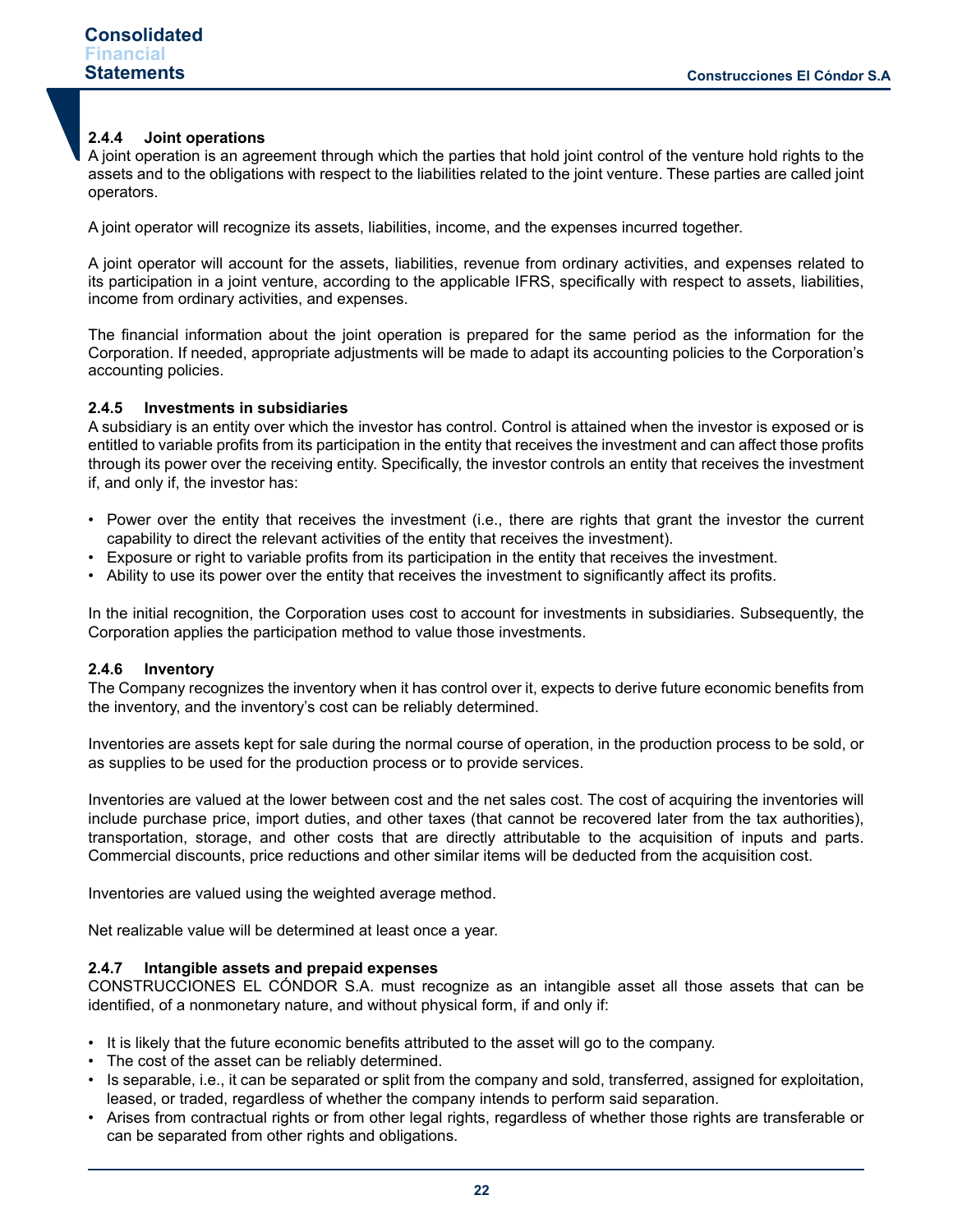Intangible assets acquired separately are initially valued at cost. After the initial recognition, intangible assets are accounted for using the cost model, i.e., cost minus any accumulated amortization and minus any accumulated loss due to impairment of its value.

Internally produced intangible assets, excluding development expenses, are not capitalized and are shown in the statement of results for the period in which they are incurred.

The amortization methods used by CONSTRUCCIONES EL CÓNDOR S.A. will be straight line, production units, or revenue from ordinary activities produced by an activity that includes the use of an intangible asset. Amortization will begin when the asset is at the location and in the condition required to operate as intended by management. This amortization will stop on the earlier between the date on which the asset is classified as held for sale and the date on which the asset is taken off the books.

| شategory                                      | Amortization method                                                            | Useful life.                                  |
|-----------------------------------------------|--------------------------------------------------------------------------------|-----------------------------------------------|
| Insurance and bonds                           | Straight line                                                                  | According to the life of the contract.        |
| Software licenses                             | Straight line                                                                  | vear.                                         |
| Mining rights                                 | Production units                                                               | N/A                                           |
| Operation rights                              | Based on the revenue from ordinary activities<br>associated with the operation | Amortization is expected to end in June 2020. |
| Intangible assets in concession<br>agreements | Straight line                                                                  | Completed amortization in December 2018.      |
|                                               |                                                                                |                                               |

Useful lives and estimates of intangible assets will be reviewed at the end of each reporting period. Any changes will be treated as provided for in IFRS 8.

Profits or losses arising from taking an intangible asset off the books are measured as the difference between the net revenue from the sale and the asset's book value. Such profits or losses are recognized in the statement of results when the asset is taken off the books.

#### **2.4.8 Property, Plant, and Equipment**

Property, Plant, and Equipment is defined as the group of assets of CONSTRUCCIONES EL CÓNDOR S.A., which meet the following criteria:

- Physical or tangible items.
- Available for use by CONSTRUCCIONES EL CÓNDOR S.A. to create future benefits for the Corporation, either through its own use or by leasing them to third parties.
- Their useful life is equal to or greater than 12 months.

CONSTRUCCIONES EL CÓNDOR S.A. will recognize Property, Plant, and Equipment items as assets if, and only if:

- The future economic benefits associated with the asset will go to the Corporation.
- The cost of the asset can be reliably determined.

In addition, it has been decided that any items whose cost exceeds 50 Minimum Legal Monthly Salaries will be recognized as Property, Plant, and Equipment.

A Property, Plant, and Equipment item will be measured according to its cost

The cost will be the price equivalent to cash on the date on which it is recognized. The disbursements that make up the cost are:

- The price of acquisition, including import duties and non-recoverable direct taxes, after deducting any discounts or price reductions.
- All the costs directly involved in putting the asset in place and in the conditions required to operate as intended by management.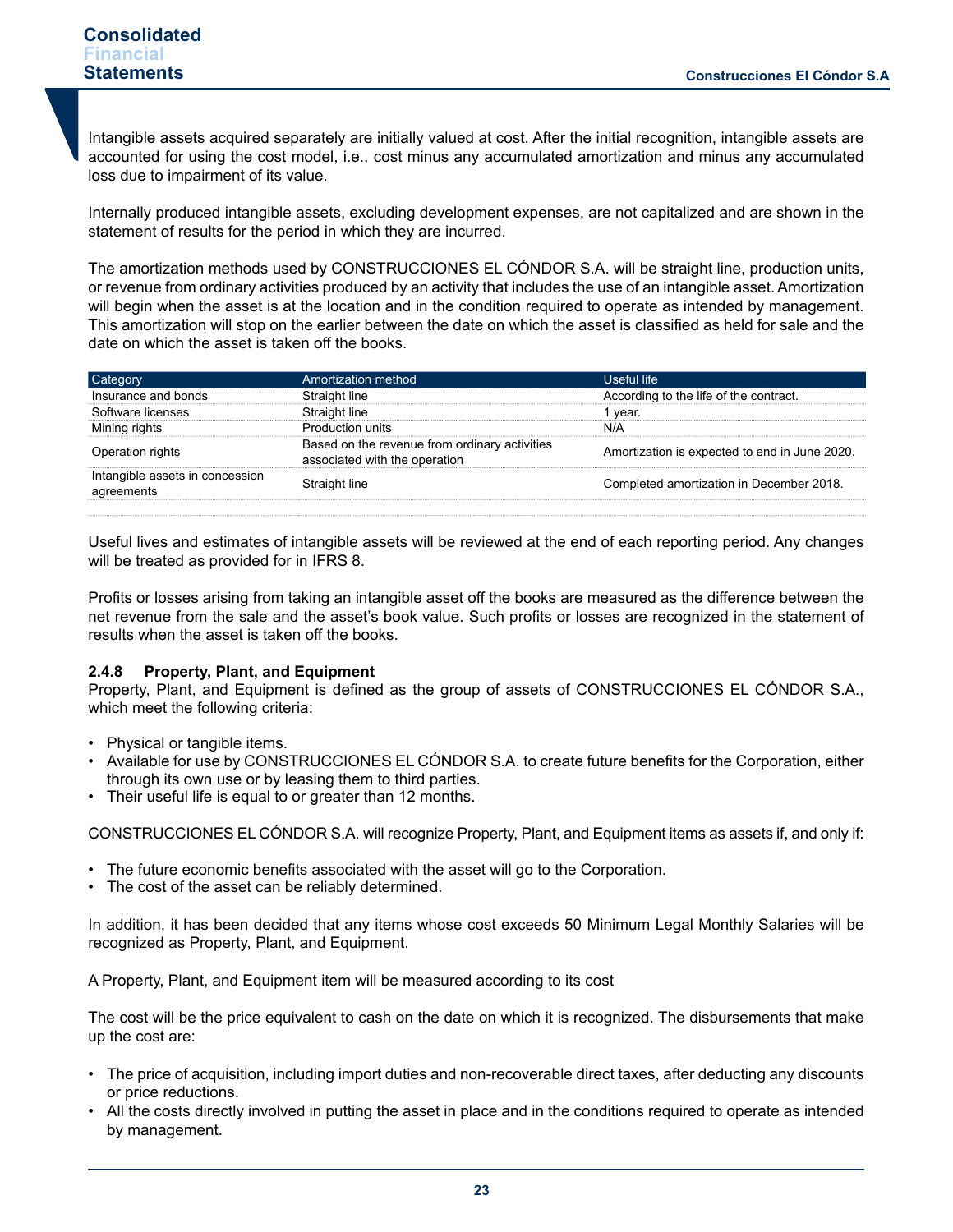• Dismantling costs, according to NIC 37 — Provisions, contingent assets and liabilities.

#### **Disbursements**

The company will recognize disbursements as Property, Plant, and Equipment:

- Additions or major maintenance: These disbursements will be recognized as Property, Plant, and Equipment if they have the effect of increasing the value and/or useful life of the asset or reduce the costs. When these criteria are not met, they will be amortized according to the time of association to the main asset.
- Replacements of Property, Plant, and Equipment: the replaced component will be written off the books.

## **Cost model**

After being recognized as an asset, a Property, Plant, and Equipment item will be accounted for at cost minus accumulated depreciation and accumulated losses due to impairment of its value.

#### **Revaluation model**

After being recognized as an asset, a Property, Plant, and Equipment item whose reasonable value can be reliably determined will be accounted for at its revalued amount, which is its reasonable value at the time of revaluation, minus any loss due to impairment of its value. Revaluations will be carried out frequently enough to ensure that the book value at any time does not differ significantly from the value that could be determined using reasonable value at the end of the reporting period.

#### **Depreciation**

The depreciation of a Property, Plant, and Equipment asset is carried out systematically during its useful life. It is recognized as of the time the asset becomes available for use (whether it is used or not) and will only stop when it is classified as an asset being held for sale and when the asset is taken off the books. The method used will be the straight-line method.

Leased assets will be depreciated using criteria similar to those applied to the set of owned assets.

| <b>Class</b>                                 | Future valuation model | Useful life (years) |  |
|----------------------------------------------|------------------------|---------------------|--|
| Land                                         | Revaluation model*     |                     |  |
| Buildings and constructions**                | Revaluation model*     | 100                 |  |
| Construction in process                      | Cost model             |                     |  |
| Machinery                                    | Revaluation model*     | $5 - 20$            |  |
| Office equipment                             | Cost model             | 10                  |  |
| Computer and communications<br>equipment     | Cost model             |                     |  |
| Fleet and transportation equipment           | Revaluation model*     | $8 - 15$            |  |
| Mines and quarries***                        | Revaluation model*     | 250.000 mt3/Year    |  |
| Property, Plant, and Equipment in<br>transit | Cost model             |                     |  |

\* Valuations will be carried out every 3 to 5 years, and the resulting profits or losses will be recognized in the equity, in another integrated result.

\*\* The useful life of constructions and buildings will be determined using the estimated useful life (100 years) minus the time elapsed since the property was built.

\*\*\* For mines and quarries, a depletion method is used according to the number of cubic meters removed.

The Corporation will use the straight-line depreciation method.

In practice, the residual value of an asset is often insignificant and, therefore, irrelevant for calculating the depreciable amount. As an internal policy, the Corporation estimates 10% of the asset's value as the residual value, for the following classes of assets: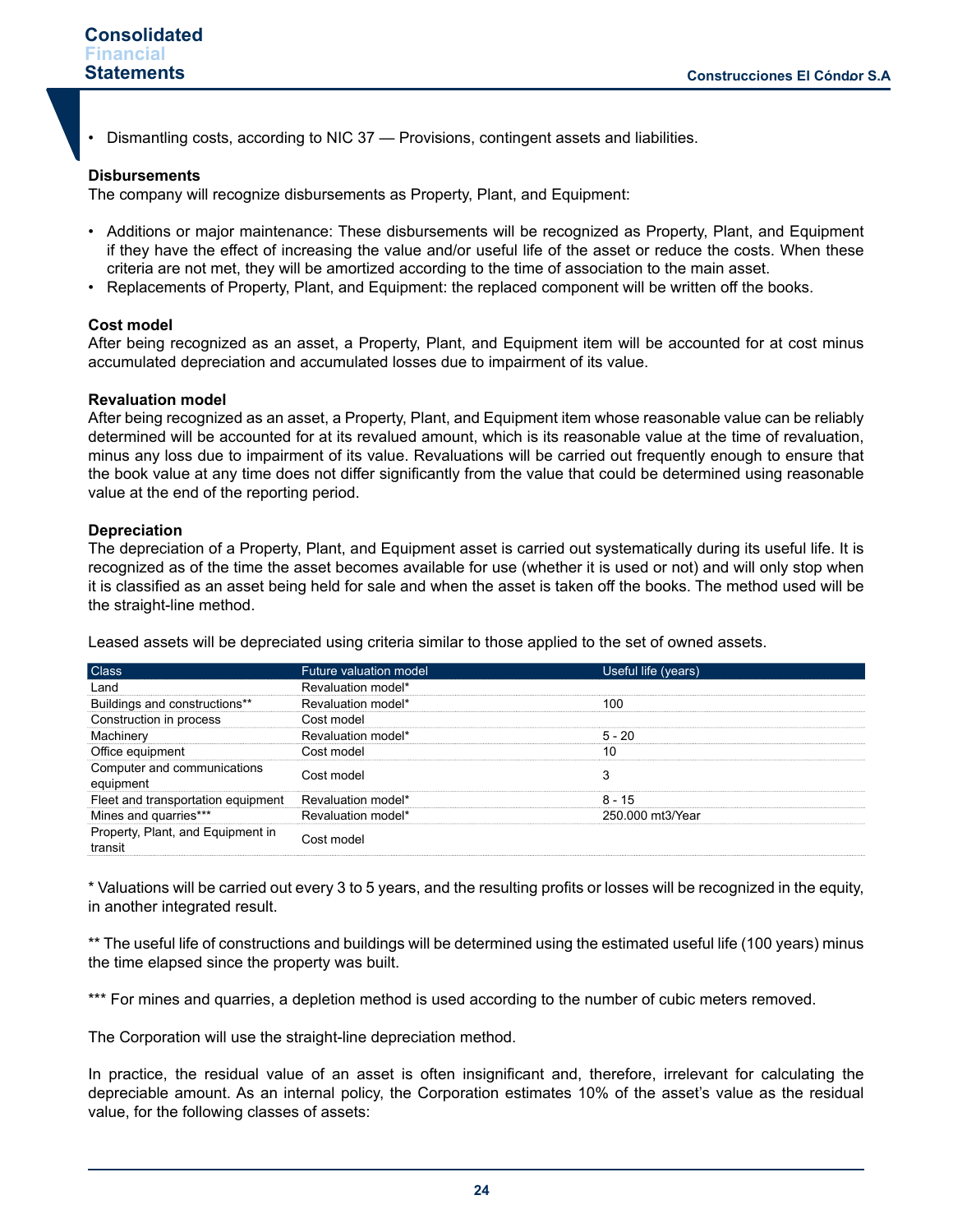- Machinery and equipment
- Fleet and transportation equipment

If there is any indication that there has been a significant change in an asset's depreciation rate, useful life, or residual value, the depreciation of that asset is reviewed, and a prospective adjustment will be made to reflect the new expectations. That review will take place at least at the close of each period being reported.

## **2.4.9 Leases**

The company may decide not to recognize:

- Short-term leases; and
- Leases in which the underlying asset is low value

If the company decides not to apply the requirements of short-term lease o leases in which the underlying asset is low value, the lessor will recognize lease payments as a linear expense during the term of the lease or according to any other systematic method.

#### Identification of a lease and duration of the lease

At the start of the contract, the company will determine whether the contract is or contains a lease. A contract is or contains a lease if it transfers the right to control the use of a specific asset for a specific period of time in exchange for some consideration.

The company will determine the term of the lease as the noncancelable period as well as:

- The periods covered by an option to extend the lease if the lessor is reasonably certain to exercise that option, and
- The periods covered by an option to terminate the lease if it is reasonably certain that the lessor is not going to exercise that option.

When evaluating whether it is reasonably certain that a lessor is going to exercise the option to extend the lease, or is not going to exercise the option of terminating the lease, an entity shall take into consideration all relevant facts and circumstances that give rise to an economic incentive for the lessor to exercise the option of extending the lease or to not exercise the option of terminating it.

A lessor shall again determine whether it is reasonable to exercise an option to extend or not to exercise the option to terminate the lease, when an event or significant change in circumstances occurs such that:

- Is under the lessor's control, and
- Reasonably impact the certainty that the lessor is going to exercise an option not included in the initial definition of the term of the lease or is not going to exercise an option included in the initial definition of the term of the lease.

#### **Recognition**

On the start date, a lessor will recognize an asset for the right of use and an asset for the lease.

#### **Measurement**

On the start date, the company will measure an asset by the right of use, at cost.

The cost of the asset for the right of use will include:

• The amount of the initial valuation of the lease liability.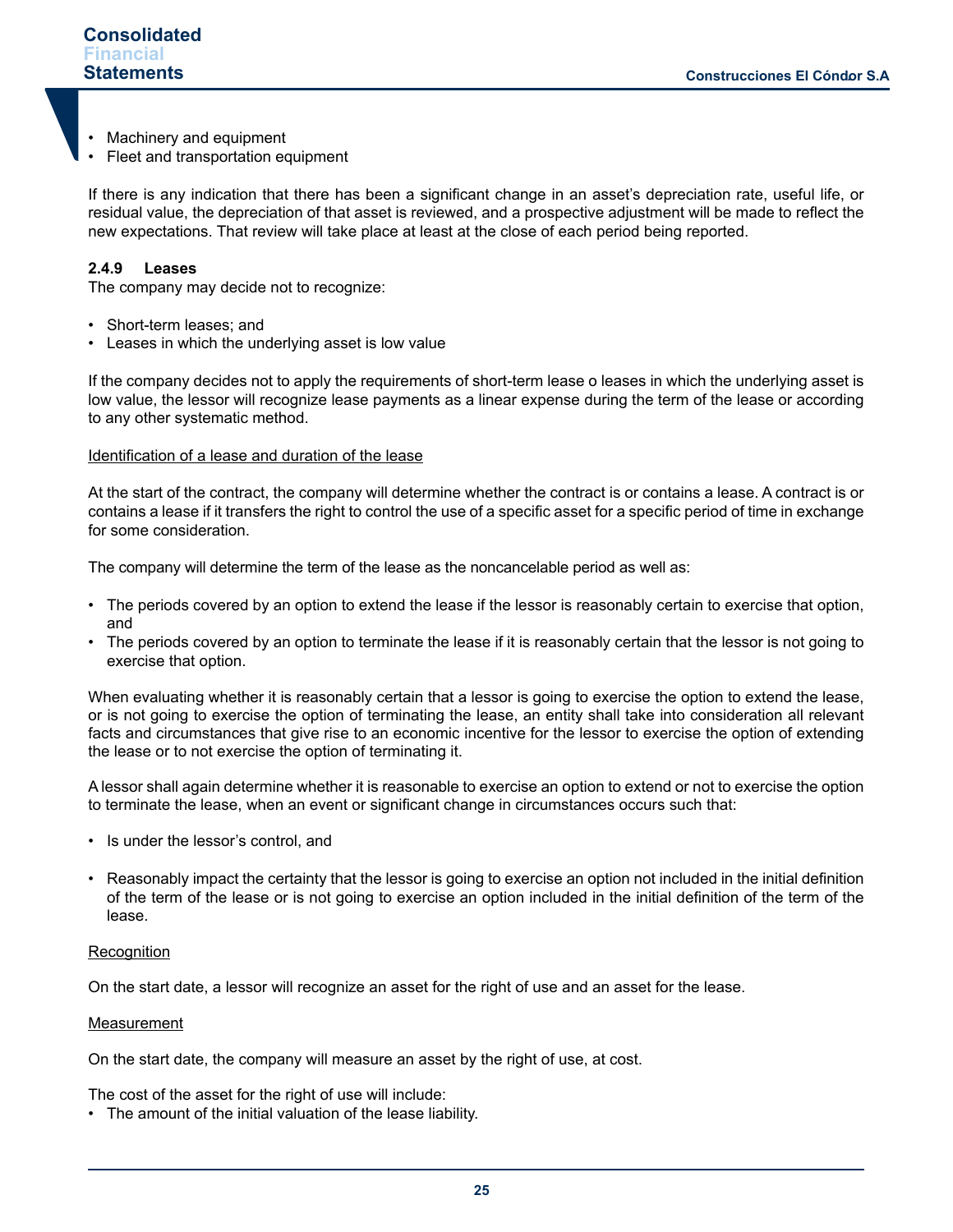- Lease payments made before or as of the start date minus any lease incentives received
- Direct initial costs incurred by the lessor, and
- An estimate of the costs to be incurred by the lessor to dismantle and eliminate the underlying asset, restoring the place where the asset is located, or restoring the underlying asset to the state required by the terms and conditions of the lease, unless these costs are incurred to produce inventory. The lessor acquires obligations as a result of these costs, either on the starting date or as a result of having used the underlying asset during a specific period.

On the start date, the company will measure the liability at the present value of the lease payments that have not been paid on that date. Lease payments will be discounted using the interest rate implicit in the lease if that rate can be easily determined. If that rate cannot be easily determined, the lessor will use the incremental rate for loans from the lessor.

On the start date, lease payments used in the determination of lease liabilities include the subsequent payments for the right to use the underlying asset during the term of the lease that are not paid on the start date:

- Payments minus any incentives for leases receivable
- Variable lease payments that depend on an index or a rate, measured initially using the index or rate on the start date
- Sums that the lessor expects to pay as guarantee for the residual value
- The price of exercising a purchase option if the lessor is reasonably sure to exercise that option, and
- Payments for penalties arising from the termination of the lease, if the term of the lease indicates that the lessor will exercise an option to terminate the lease.

The company, in keeping with its Property, Plant, and Equipment policy, has chosen to measure subsequently the rights of use for the following kinds of assets:

| l Class                            | Subsequent measurement model |
|------------------------------------|------------------------------|
| l and                              | Revaluation model            |
| Constructions and buildings        | Revaluation model            |
| Machinery                          | Revaluation model            |
| Fleet and transportation equipment | Revaluation model            |

In turn, financial liabilities are subsequently measured as follows:

- Increasing the book value to reflect the interest on the liability for the lease
- Decreasing the book value to reflect lease payments made, and
- Measuring again the book value to reflect the new measurements or changes to the lease, and to reflect the essentially fixed lease payments that have been revised.

#### **2.4.10 Cost of loans**

The costs for loans that are directly attributable to the acquisition, construction, or production of an asset that requires a substantial amount of time to be available for its expected use or sale, are capitalized as part of the respective assets. Loan costs include interest and other costs incurred by the entity by entering the loan agreements.

An eligible asset is an asset that requires a substantial amount of time to be ready for use or sold. Construcciones El Cóndor S.A. considers a substantial period of time if it is greater than six months. The company believes that a substantial period is any time greater than six months. The Corporation believes that any agreements that involve an operating license (intangible assets model) meet the requirements to meet the specification of an eligible asset.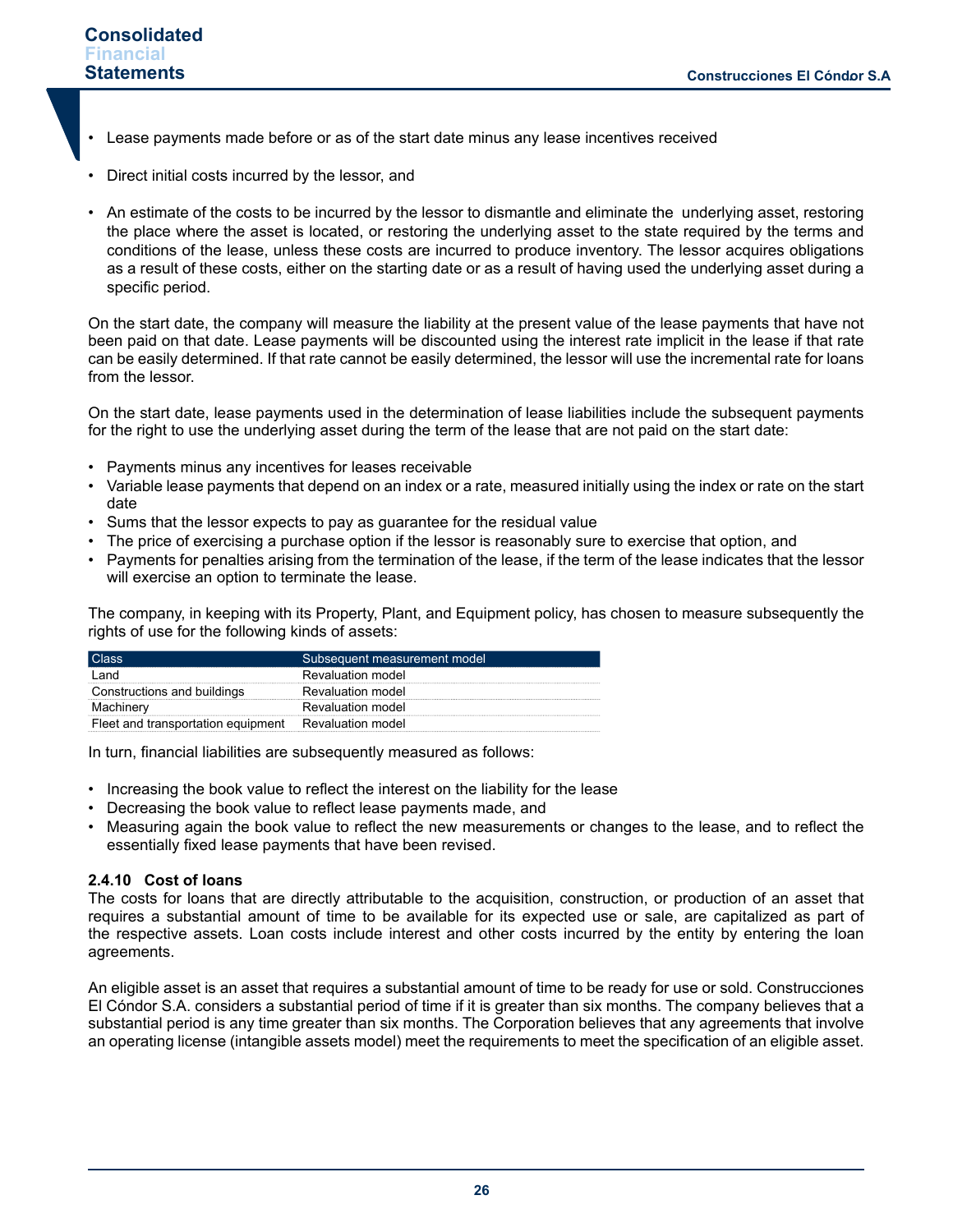### **2.4.11 Investment properties**

Investment properties will be recognized as assets when, and only when:

- It is probable that the future economic benefits associated with such investment properties will go to the entity, and
- The cost of the investment properties can be reliably measured.

Investment properties are initially measured at cost, including transaction costs, and excluding the regular investment property maintenance costs.

After the initial recognition, investment properties are measured using the cost model, taking into consideration the useful economic life for its straight-line depreciation. Any subsequent changes in the measurement model are accounted for when the period changes, as appropriate, and are treated as changes in accounting policies.

Investment properties are taken off the books either when they are sold or when they are permanently withdrawn from service and no economic benefit is expected to be recovered through its sale. The difference between the net revenue from the sale and the book value of the asset is recognized in the statement of results for the period in which the asset is taken off the books.

For a transfer of an investment property to a Property, Plant, and Equipment item, the cost used for subsequent accounting is its reasonable value on the date of the change in use. If a Property, Plant, and Equipment item becomes an investment property, the Corporation must account for it according to the policy defined for property, plant and equipment on the date when the use is changed.

#### **2.4.12 Noncurrent assets held for sale, and discontinued operations**

Noncurrent assets and groups of assets for disposal that are classified as being held for sale are measured at the lower of the book value and the net realizable value (reasonable value minus sale costs). Noncurrent assets are classified as being held for sale if their book value will be recovered mostly through a sale transaction instead of their continued use. This condition is deemed to have been met when the sale is highly probable and the asset or group of assets for disposal are available, in their current state, for immediate sale. Management must be committed to the sale and it should be expected that the sale meets the conditions to be recognized as a sale during the year following the classification.

Property, Plant, and Equipment, and intangible assets, after being classified as being held for sale, are not subject to depreciation or amortization.

#### **2.4.13 Impairment of the value of nonfinancial assets**

On the closing date for each reporting period, Construcciones El Cóndor S.A. checks whether there is any indication that an asset's value might have been impaired. If there is any indication, or when impairment tests are required for an asset, the Corporation must estimate the amount recoverable for that asset. The recoverable amount for an asset is the higher of its reasonable value minus the sales costs, and the value of using either an asset or a cash producing unit. It is estimated for an individual asset, unless the asset does not produce cash flows that are substantially independent from the remaining assets or groups of assets. When the book value of an asset or a cash generating unit exceeds its recoverable value, the asset will be considered impaired and its value is reduced to its recoverable value.

Too determine the value in use, the estimated cash flows are discounted to their present value using a discount rate before taxes that reflect current market assessment of the value of money over a period of time and the asset's specific risks. To determine the reasonable value minus estimated cost of sale), recent market operations, if available, are used, if the most appropriate valuation model is not used.

Losses due to impairment of the assets' value are recognized in the statement of results in the expense categories that relate to the function of the impaired asset, except for previously revalued property in which the surplus from the appreciation was recorded in another integrated result (equity). In that case, the impairment of the value is also recognized in the other integrated result (equity) for up to the amount of any surplus due to appreciation previously recognized.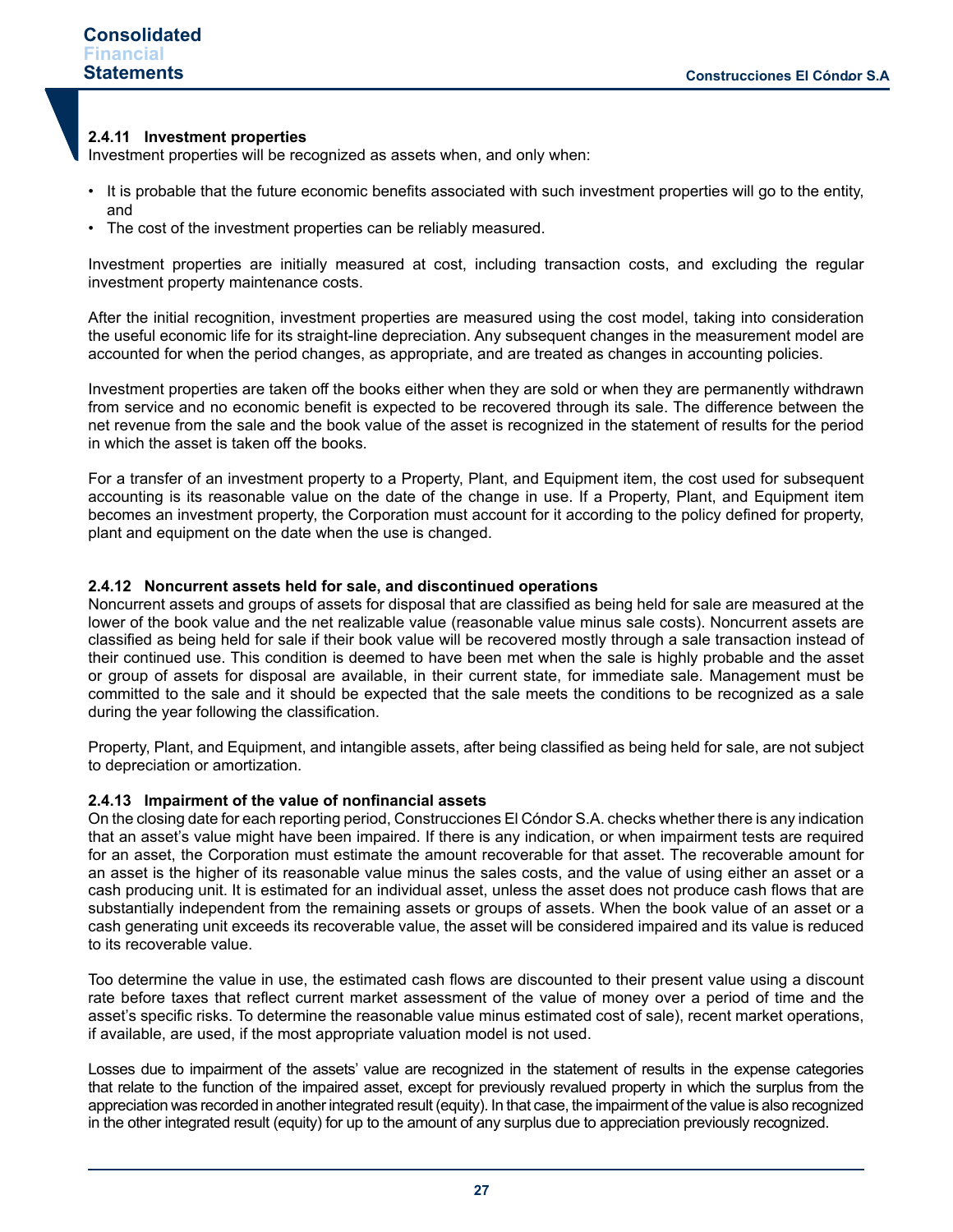On the closing date for each reporting period, an evaluation is performed for assets in general to see if there are any indications that the losses due to value impairment that were previously recognized no longer exist or have decreased. If such indications exist, the Corporation estimates the amount that can be recovered from the asset or cash generation unit. A loss due to impairment that was previously recognized is only reversed if there has been a change in the assumptions used to determine the amount that can be recovered from an asset since the las time the value impairment was recognized. The reversal is limited so the book value will not exceed its recoverable value, or the book value that would have been determined, net of depreciation, if a loss due to impairment had not been recognized for the asset in previous periods. This reversal is recognized in the statement of results, unless the asset is accounted for using its revalued value. In that case, the reversal is treated as an increase in the revaluation.

#### **2.4.14 Current and deferred income tax**

The expense for income taxes for the period includes current income tax and deferred income tax. Deferred taxes are recognized in the results for the period, except for items that are recognized in the equity of another integrated result. In those cases, the taxes are also recognized respectively in the equity or in the integrated results.

Management does regular evaluation of the position taken in the tax returns about situations in which tax laws are subject to interpretation. When appropriate, the Company sets up provisions for the amounts it could expect to pay to the tax authorities.

The provision for deferred taxes is established in its entirety using the liability method based on any temporary differences between the tax bases for assets and liabilities. The deferred taxes are calculated according to the announced tax rates to be applied to the fiscal profits (losses, if any) for the periods in which the asset for deferred taxes is expected to be realized or the deferred tax liability is expected to be paid.

Deferred income tax assets are only recognized to the extent of the likelihood of having future tax benefits vis-a-vis which the temporary differences can be applied.

Asset or liability deferred taxes are offset when there are legally enforceable rights to offset current tax assets against current tax liabilities, and when the asset and liability deferred income taxes relate to the income tax imposed by the same tax authority.

#### **2.4.15 Financial liabilities**

#### Recognition and initial measurement

Financial liabilities are classified as loans, accounts payable to related parties, commercial accounts payable, and other accounts payable. The Corporation determines de classification of financial assets at the time they are initially recognized.

Al financial liabilities are recognized initially at their reasonable value plus directly attributable transaction costs, for loans and accounts payable. The Corporation's financial liabilities include commercial accounts payable, loans, and other accounts payable.

#### Subsequent measurement

After the initial recognition, the company measures financial liabilities as the amortized cost using the real interest rate. Profits and losses are recognized in the statement of results.

#### Account write-offs

A financial liability is written off when the obligation specified in the respective agreement has been paid or cancelled or has expired.

When an existing financial liability is replaced with another from the same lender under substantially different conditions, or if the conditions of an existing liability are substantially modified, that modification is treated as a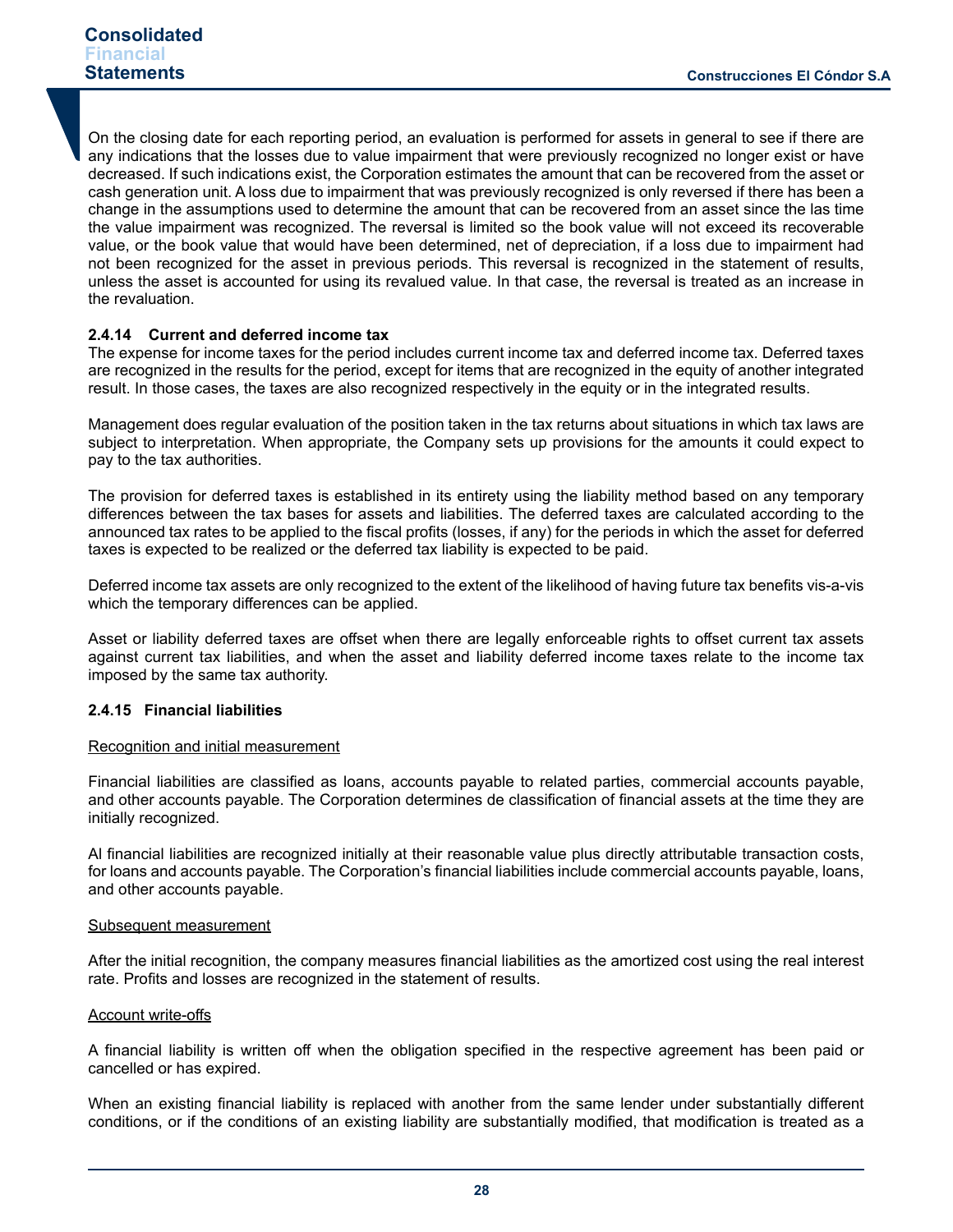write-off of the original liability and the recognition of a new liability, and the difference in their respective book values is recognized in the statement of results.

## **2.4.16 Employee benefits**

On the date of this document, the Corporation has employee benefits that have short- and long-term characteristics.

Short-term employee benefits are those (other than termination) benefits whose payment will be made in full within the twelve months following the close of the period during which the employees have rendered their services. Those benefits are recognized by El Cóndor S.A. on a discounted basis and recognized as an expense as the service is received.

The employee seniority bonus is considered a long-term benefit.

Construcciones El Cóndor S.A. implements a plan defined benefits and uses actuarial assumptions to measure the obligations assumed and the expense for each period. In addition, the Corporation considers the possibility of getting actuarial profits or losses. In addition, obligations are measured according to their discounted values because there is the possibility that they will be met many years after the employees have rendered their services.

## **2.4.17 Provisions, contingent liabilities, and contingent assets**

A contingent liability is created when there is a possible obligation arising from past events and the existence of which must be confirmed just by the future occurrence or not of one or more uncertain events that are not completely under the entity's control, or when there is a current obligation that arises from past events and for which it is not probable that an outflow of resources involving economic benefits will be needed to pay for the obligation, or the amount of which cannot be reliably measured.

When the contingencies are probable, the Corporation sets up a provision using the best estimate possible with the information available at the time. If the contingency is possible, this fact is disclosed in the notes to the financial statements.

#### Contingent assets

A contingent asset is an asset whose nature is possible nature that arises from past events, whose existence must be confirmed only by the occurrence or not of one or more future events that are not entirely under the entity's control. Contingent assets are not recognized in the Statement of Financial Situation. However, under certain circumstances, information about them is disclosed in the Notes.

The entity will not recognize a contingent asset in the statement of financial situation. It will only be disclosed in the Notes.

#### **2.4.18 Revenue from ordinary activities**

The basic principle of IFRS 15 is that an entity recognizes the revenue from ordinary activities in such a way that it represents the transfer of goods or services committed to the clients in exchange for a sum that represents the consideration to which the entity expects to have the right in exchange for those goods or services. Construcciones El Cóndor S.A recognizes the revenue from ordinary activities according to this basic principle by going through the following stages:

- 1. Identify the contract with the client
- 2. Identify the performance obligations in the contract
- 3. Determine the price of the transaction
- 4. Allocate the price of the transaction among the performance obligations
- 5. Recognize the revenue from ordinary activities as the entity meets its performance obligation

The company will recognize revenue from ordinary activities when (or as) it meets a performance obligation by transferring the committed goods or services (i.e., one or several assets) to the client. An asset is transferred when (or as) the client acquires control of that asset.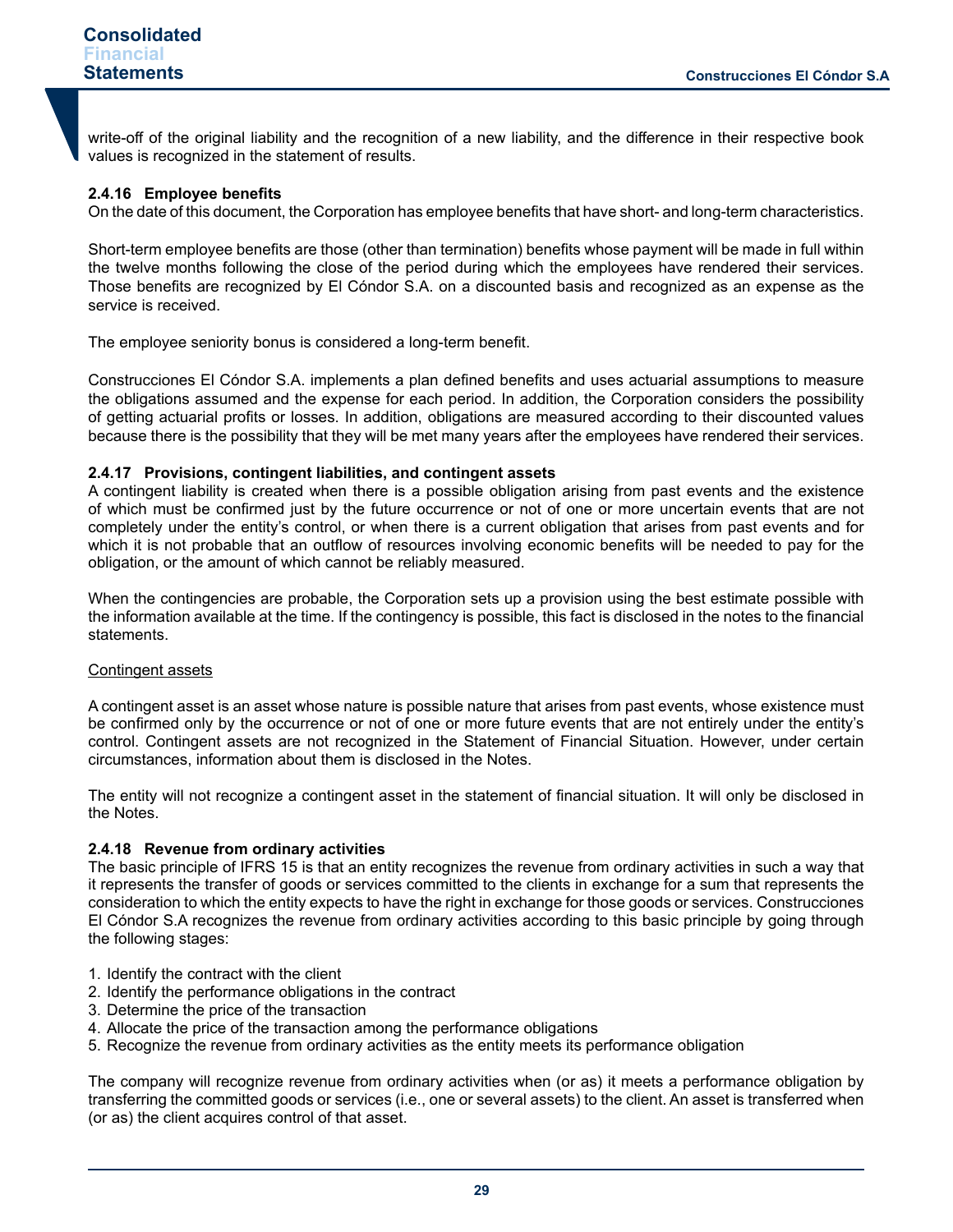For each performance obligation that is identified, the company will determine, at the start of the contract, whether it will meet the performance obligation over a period of time or at a specific time. If an entity fails to meet a performance obligation over a period of time, that obligation is met at a specific time.

The company transfers control of a good or service over a period of time and, therefore, meets a performance obligation and recognized the revenue from ordinary activities over a period of time if one of the following criteria is met:

- The client simultaneously receives and uses the benefits provided by the entity's performance as the entity performs.
- The entity's performance creates or improves an asset (for example, work in progress) that the client controls as it is being created or improved.
- The entity's performance does not create an asset with an alternative use for the entity, and the entity has an enforceable right to be paid for the performance that has been completed until that date.

If a performance obligation is not met over a period of time, the company will meet it at a specific time. To determine the specific time when a client gets control of a committed asset and the company meets an obligation to perform, the company will consider indicators for transferring control including, without limitation:

- The company has a current right to receive payment for the asset —if a client is currently obligated to pay for an asset, that could be an indication that the client has received in exchange the ability to redirect the asset's use and to receive substantially all the remaining benefits.
- The client is legally entitled to the asset —the legal right might indicate what part of a contract can redirect the use of an asset and receive substantially all its remaining benefits, or to restrict access by other entities to those benefits. This is the reason why the transfer of the legal right to an asset might indicate that the client has obtained control of said asset. If an entity maintains the legal right only as protection against the client's failure to pay, the entity's rights will not prevent the client from getting control of an asset.
- The entity has transferred physical possession of the asset —a client's physical possession of an asset might indicate that the client has the ability to redirect the use of the asset and to receive substantially all its remaining benefits, or to restrict access to those benefits by other entities. However, physical possession might not indicate control over an asset.
- The client has the significant risks and rewards of ownership of the asset —transfer to a client of significant risks and rewards of ownership over an asset could mean that the client has acquired the ability to redirect the use of the asset and to receive substantially all the asset's remaining benefits. Nevertheless, when evaluating the risks and rewards of ownership over a committed asset, an entity will exclude any risk that gives rise to a separate performance obligation in addition to the obligation to transfer the asset.
- The client has accepted the asset —the client's acceptance of an asset might indicate that the client has acquired the ability to redirect the use of the asset and receive substantially all its remaining benefits. To evaluate the effect of a contractual clause on the client's acceptance as to when control over an asset is transferred.

For each performance obligation met over a period of time, the company will recognize the revenue from ordinary activities over a period of time, measuring progress towards the full performance of that obligation. The purpose of measuring progress is to represent an entity's performance in transferring control of the goods or services committed to the client (i.e., meeting an entity's performance obligation).

The company will apply a single method to measure progress in each performance obligation that is met over a period of time and will apply it consistently to similar performance obligations in similar circumstances. At the end of each presentation period, an entity will again measure its progress towards total fulfillment of a performance obligation met over a period of time.

Appropriate methods to measure progress include product and resources. To determine the appropriate method to measure progress, the company will consider the nature of the good or service that it is committed to transfer to the client.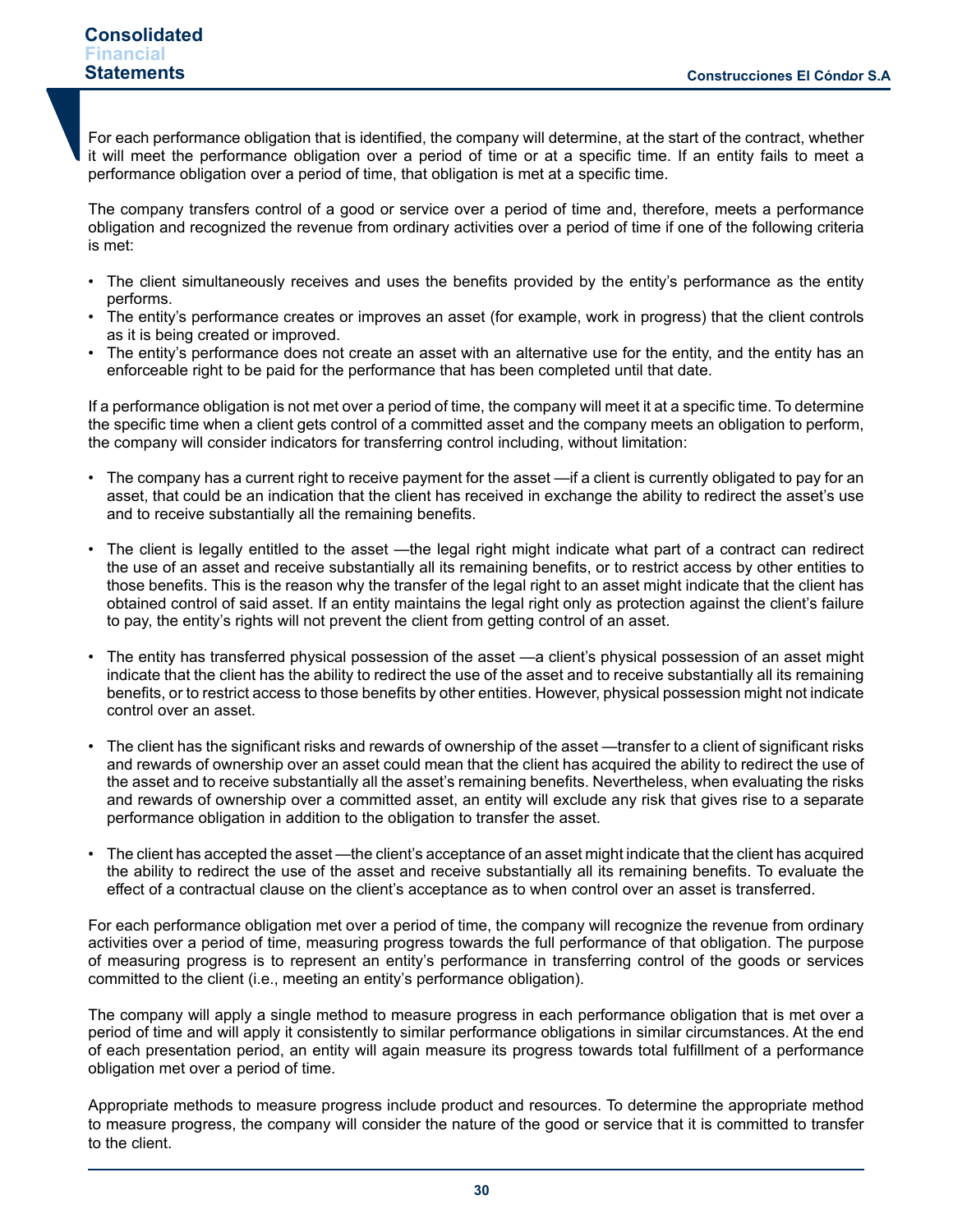## **2.4.19 Measuring reasonable value**

Reasonable value is the price that would be received when selling an asset or paid for transferring a liability in an orderly transaction between market participants. This definition of reasonable value emphasizes that reasonable value is a market-based measurement and not a specific measurement by the company. When measuring reasonable value, a company uses the assumptions that market participants would use to determine the price of the asset or liability under current market conditions, including assumptions about risk. Therefore, the intention of a company to hold an asset or liquidate it, or otherwise meet a liability, is not relevant when measuring reasonable value.

For disclosure purposes, the standard requires that the input data for the techniques used to measure reasonable value be classified in three levels. The reasonable value hierarchy assigns the highest priority to the (unadjusted) prices quoted in active markets for identical assets and liabilities (Level 1 input data) and the lowest priority to nonobservable input data (Level 3 input data).

Level 1 input data are (unadjusted) prices quoted in active markets for assets or liabilities that are identical to those the company can access on the date of measurement. Level 2 input data are different from the quoted prices included in Level 1 which can be directly or indirectly observed for the assets or liabilities. Level 3 input data are non-observable data for the asset or liability.

## **2.4.20 Segmentos de operación**

An operating segment is a component in an entity that carries out business activities from which it can derive income from ordinary activities and incur in expenses, whose operating results are regularly reviewed by the highest authority that makes decisions about the entity's operations, the resources to be assigned to the segment, and evaluate its performance, and about which differentiated financial information is available.

The Corporation currently has two operating segments: construction and investments.

#### **2.4.21 Foreign currency conversion**

The financial statements for Construcciones El Cóndor S.A. are presented in Colombian pesos because that is the company's functional and presentation currency.

#### Transactions and balances

Foreign currency transactions are initially recorded at the respective rates of exchange for their functional currencies on the date of the transaction.

- Monetary assets and liabilities denominated in foreign currency are converted at the rate of exchange of the functional currency on the closing date for the period being reported. Any differences are recorded in the statement of results, except for those items that are recognized in equity. Any tax effects attributable to the differences in rate of exchange of those monetary items are also recorded under equity.
- Nonmonetary items that are measured at their historic cost in foreign currency are recorded using the rate of exchange applicable on the date of the original transaction.
- Nonmonetary items that are measured at their reasonable value in foreign currency are converted using the rate of exchange applicable on the date on which the reasonable value is determined.

#### Conversion of an overseas business

The conversion of results and financial situation of a business in a foreign country is as follows:

- Assets and liabilities in each statement of financial position presented (including comparative numbers), will be converted using the closing rate of exchange on the date of the respective statement of financial situation.
- Income and expenses for each statement in the results for the period and another integrated report will be converted using the rate of exchange applicable on the date of the transaction. For this purpose, the average rate of exchange during the period being reported will be used.
- All the resulting differences will be recognized in another integrated result.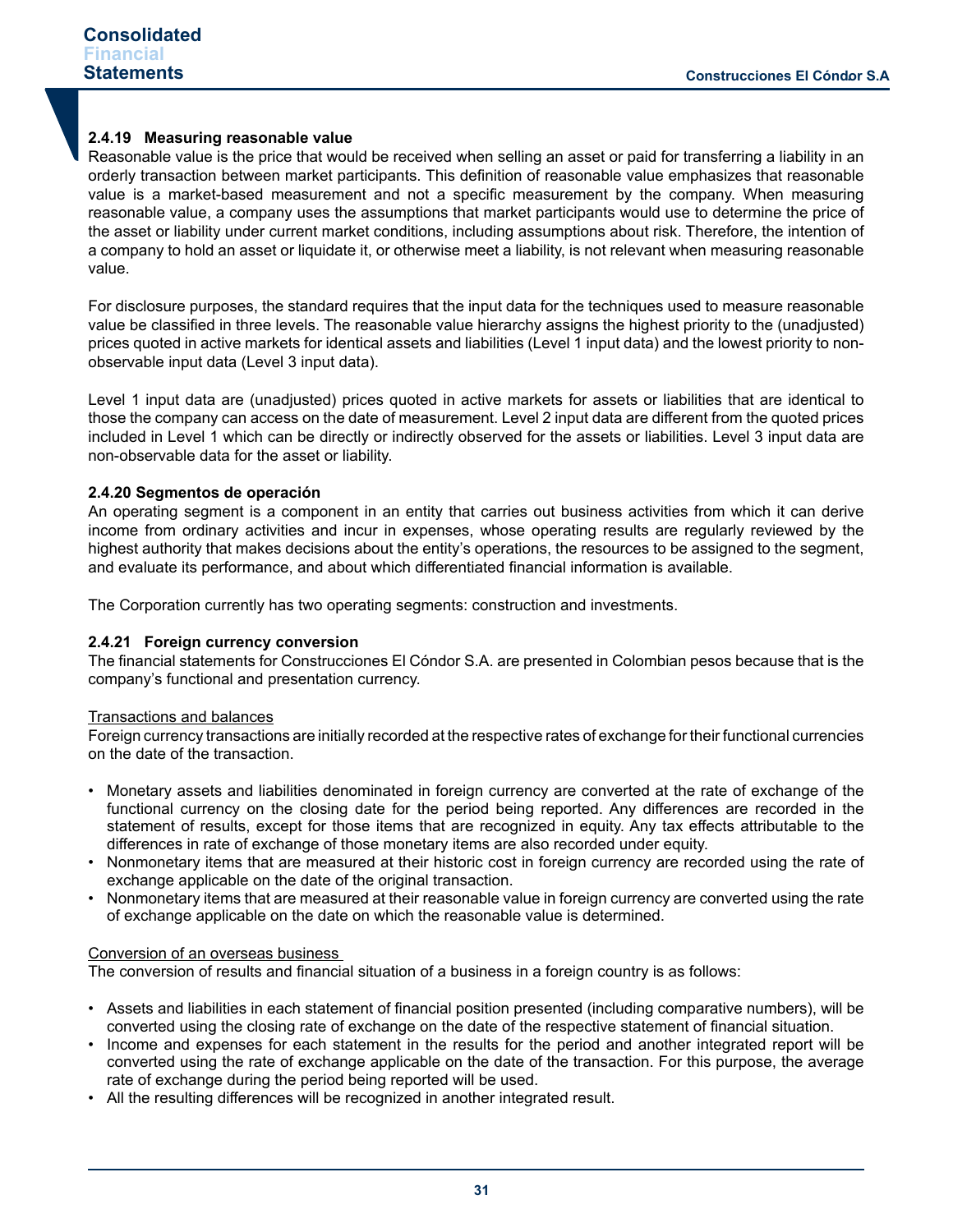#### **2.4.22 Service concession agreements**

Infrastructures that are part of the scope of this interpretation are not to be recognized as items in Property, Plant, and Equipment of the operator' because the service agreement does not grant the operator the right to use them. The operator has access to the operation of this infrastructure to provide the public service on behalf of the grantor, according to the terms set forth in the agreement.

If the operator provides construction or improvement services, the consideration received or to be received by the operator will be recognized at its reasonable value. The consideration may consist of rights over:

- A financial asset, or
- An intangible asset

The operator will recognize the financial asset to the extent that it has an unconditional contractual right to receive from the grantor, or from an entity under the supervision of the grantor, cash or other financial assets for the construction services; and that the grantor has little or no ability to avoid payment, usually because the agreement is legally enforceable. The operator has an unconditional right to receive cash when the grantor guarantees payment to the operator for (a) specific amounts, or amounts that can be determined or (b) the difference, if any, between the amounts received from the users of the public service and the specified or determinable amounts, even when payment is subject to the operator's guaranteeing that the infrastructure meets the specified quality or efficiency requirements.

The operator will recognize an intangible asset to the extent that it receives a right (a license) to charge the users of the public service. The right to make those charges is not an unconditional right to receive cash because the amounts are subject to the level of use of the service by the public.

The nature of the consideration given by the grantor to the operator will be determined by referring to the terms of the contract and to the appropriate contract legislation, should one exist.

#### **2.4.23 Financial risk management**

The company's financial instruments consist mainly of cash, investments, commercial accounts receivable and other accounts receivable, financial obligations, commercial paper, bonds, commercial accounts payable and other accounts payable, and the equity instruments that have been issued.

Through risk management, Construcciones El Cóndor S.A. identifies, evaluates, controls, and monitors the risks to which the organization is exposed and that affect the achievement of its objectives.

The treatment measures are implemented as part of the internal control system, which is a process carried out by the Board of Directors, Top Management, and the rest of the organization's personnel, and is designed to provide a reasonable level of certainty about:

- The effectiveness and efficiency of the operations, including financial and operational yields and the protection of assets against possible losses.
- The reliability, timeliness, and transparency of internal and external financial and nonfinancial information.
- Compliance with the laws, regulations, and policies to which the company is subject.
- Compliance with the requirements established by the company's corporate objective, and fulfillment of the commitments declared by the company in the performance of its corporate objectives, ensuring that the business is carried out in an appropriate manner, maintaining effective controls with respect to conflicts of interest, and fraud or loss situations, and ensuring that the risks are managed and remain at levels acceptable to the organization.

With respect to financial risks, the company is exposed to market risks, credit risk, and liquidity risk, and has evaluated the severity of these risks considering a probability and impact scale set up for the company.

The financial risks for Construcciones El Cóndor are detailed below: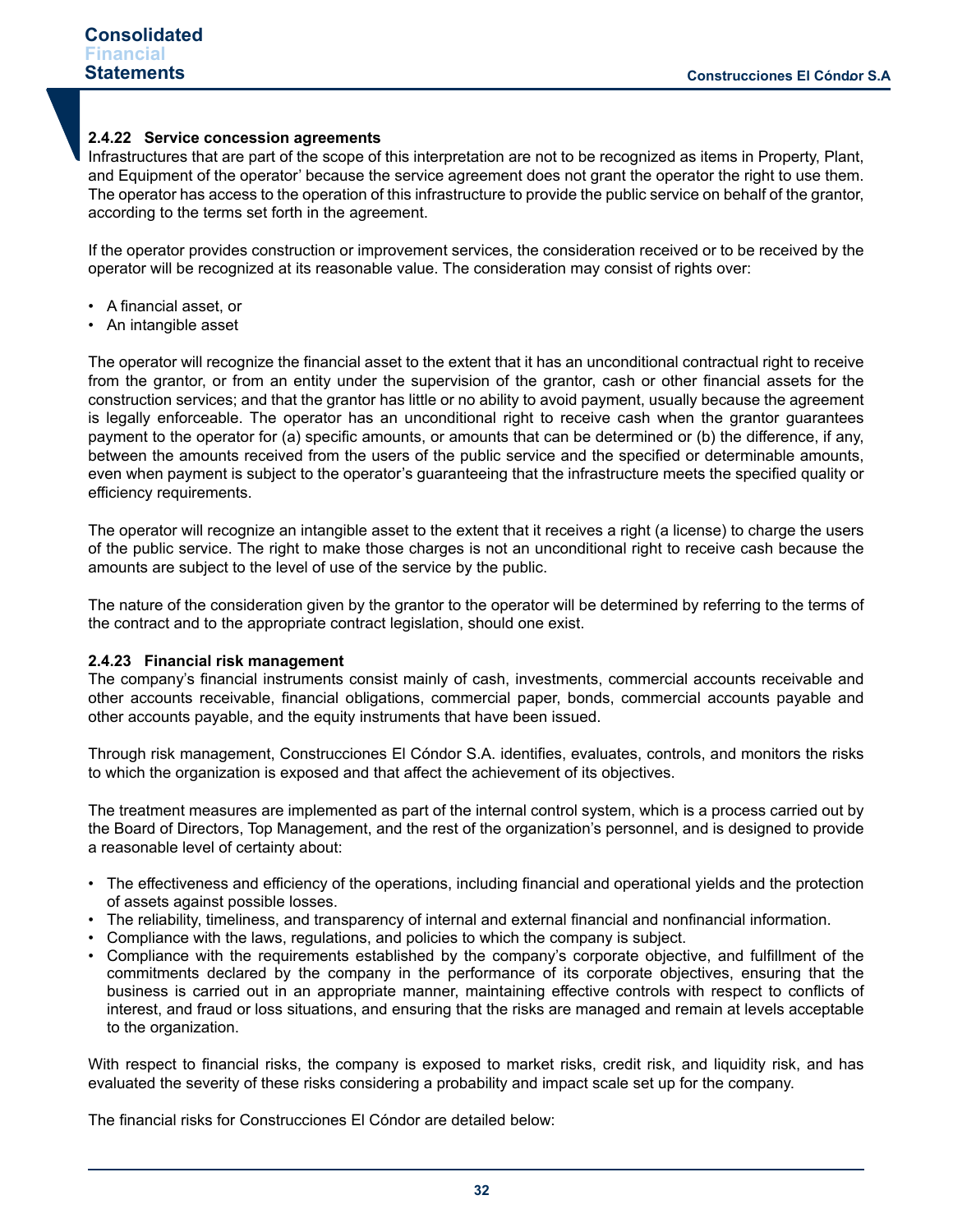#### **Market risk**

Market risk is the risk that the reasonable value or future cash flows from a financial instrument vary because of changes in market prices. Market prices involve three types of risk: interest rate risk, rate of exchange risk, and other price risks.

## **Interest rate risk**

Interest rate risk is the risk that the reasonable value or future cash flows of the financial instrument vary because of changes in the rate of interest in the market. The company's exposure to market interest rate risk relates mainly to short- and long-term financial obligations that have variable rates of interest.

The company is exposed to variations in rates of interest and/or inflation, mainly due to the relevance of working capital financing, which is due to the high cost of the works implemented in this sector. Expectations about inflation as well as liquidity conditions can affect the rates of intervention. Should interest rates increase, the company's financial expenses and its investments in associated companies, joint ventures, and subsidiaries, could increase and affect the company's liquidity and profitability.

In addition, inflation also affects the company because a sustained increase in the price of goods and services forces an increase in rates of interest which makes the company's sources of funding more expensive and limits the company's investment plans.

The company manages interest rate risk by diversifying its fixed and variable interest rate debt. Variable interest financial obligations are indexed to the IBR and DTF plus the respective percentage points.

Interest rate risk sensitivity analysis consists of determining what would the impact of financial expenses on the statement of results be due to a variation (increase/decrease) of 1 percentage point in the indexed rates of interest (IBR or DTF plus percentage points). As of the date of these financial statements, the balance for financial obligations and leases is COP438.679.435 and the impact on the results from a variation of 1 percentage point in the rates of interest would be \$4.386.794.

#### Rate of exchange risk

Rate of exchange risk is the risk that the reasonable value or future cash flows from a financial instrument change due to variations in the rates of exchange. They company's exposure to the rate of exchange risk refers, first, to commercial accounts payable and other accounts payable in foreign currency; and second, to the company's investments overseas.

The biggest risk to the company is the fact that construction machinery and equipment is purchased mostly from foreign suppliers and, therefore, the prices are mostly denominated in dollars. Therefore, a material devaluation of the peso vis-à-vis the dollar would significantly increase the funds that must be spent by the issuer for investments both for maintenance and for growth. This would have a negative impact on the profitability of its projects and would decrease the amount of free cash available for dividends. Notwithstanding the above, the effect of the devaluation would be short-term because the construction market passes this higher cost on to the prices of its offers and offsets the negative effect that an increase in the rate of exchange might have.

At the close of the period, the company has a net exposure in accounts receivable in US dollars of \$953.933. If the rate of exchange were to increase or decrease by 100 pesos, the impact on the results would be \$95.393.

#### Other price risks

The company is not exposed to other price risks because it does not have other financial instruments such as quoted raw materials, investments in shares traded in the stock market, etc.

#### **Credit risk**

Credit risk is the risk that a counterpart will not meet its obligations from a financial instrument or a commercial contract, and that leads to a financial loss. The company is exposed to credit risk because of its operations (specifically due to commercial debtors) and their financial activities, including their deposits in banks and financial institutions, and other financial instruments.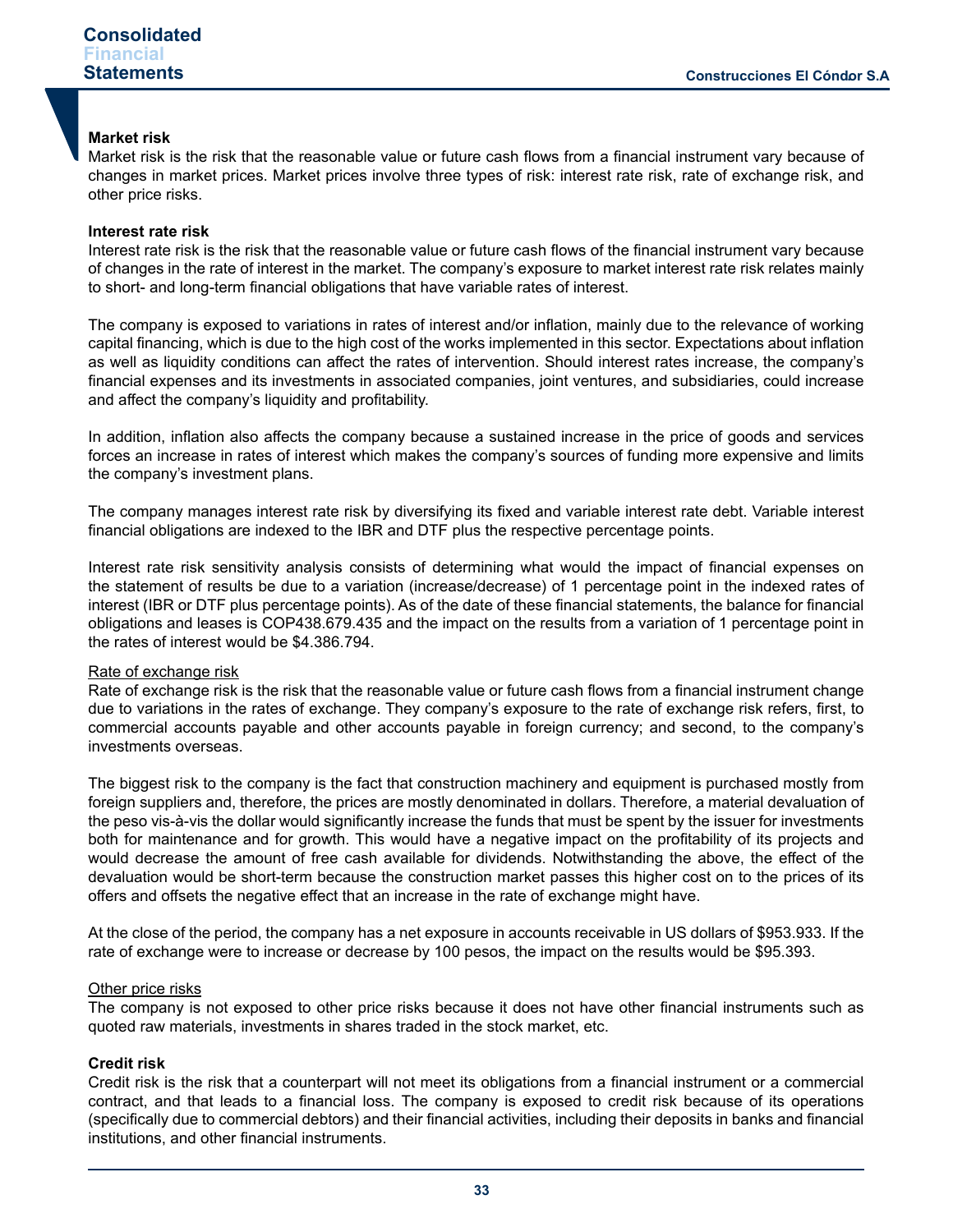#### Cash and cash equivalents

The company's cash is held at AAA-rated financial institutions. The Auditing and Risk Management Committee ensures that the actions of the Treasury follow company policies.

#### Commercial accounts receivable and other accounts receivable

Construcciones El Cóndor S.A. carries out a financial evaluation of the counterpart and the credit risk. The results of that evaluation are brought to the negotiation process with the counterpart. In addition, the company carries out a conciliation of its operations and when any of these risks materializes, takes legal action according to the type of client or third party, and uses the insurance policies, depending on the exposure of the asset, service, or action

Commercial accounts receivable are concentrated mostly in the implementation of works that the company carries out directly or through consortiums whose clients are Concessions which are considered related parties (associates, joint ventures, or subsidiaries) to the company. Therefore, Construcciones El Cóndor S.A. is constantly managing the liquidity of these investments focusing on the following three main components: (i) getting the financial closing for which the company contributes its experience to the concessionary, (ii) getting the disbursement of the resources according to the financial closing, and (iii) the difficulty to determine the total contribution of the company's own capital (equity) to finance the works.

The other Accounts Receivable are mostly the equity contributions made to the concessions (related parties) as subordinates according to each concession contract. The subordinate debt contracts define the rate of interest (indexed to the DTF) to be paid by the resources, with the expectation that the cash flows for interest and principal will return to the company in over 5 years.

In addition, the company implements legal procedures to collect its receivables that are over 150 days past due. Accounts receivable and their due dates are reviewed each year and any necessary accounting and tax provisions are established, as determined by Financial Management and Works Management using all the legal tools and follow-up available.

The book value of commercial accounts receivable and other accounts receivable as of the date on which these financial statements are presented, will be paid according to the following time frames:

| <b>∐tem</b>                                                     | Less than 1 year | Between 1 and 5<br>vears | More than 5 years | Total         |
|-----------------------------------------------------------------|------------------|--------------------------|-------------------|---------------|
| Commercial accounts receivable and other<br>accounts receivable | 741 450 361      | 5958629                  |                   | 747 408 990   |
| Accounts receivable from related parties                        | 255.087.707      | 111 477 028              | 463.627.890       | 830 192 625   |
| Total                                                           | 996 538 068      | 117 435 657              | 463.627.890       | 1.577.601.615 |

#### **Liquidity risk**

Liquidity risk is the risk that the company is unable to pay its financial obligations as they become due. The company's objective in managing liquidity is to guarantee, to the extent possible, that it will always have enough liquidity to meet its obligations under normal or unusual circumstances, without incurring in unacceptable losses or risking the company's reputation.

Working capital liquidity risk could become a reality should the company have to stop construction activities for lack of economic resources. As a contractor, the company has the necessary financial planning and the working capital credit availability required to provide liquidity to the various work fronts. As a requirement to finance 4G projects, financers have established that the loans be disbursed as work progress is documented. This means that the company must perform the work without advances and invoices and receives payment for the work completed and received by the concessionary. The company has internal indicators to follow and control the accounts receivable cycle, the cash spent and accumulated, EBITDA margin, operational revenue, available credit, and needs for additional equity.

The main objective of managing the company's capital is to ensure that the capital maintains a solid credit rating and healthy capital ratios to support the business and maximize shareholder value.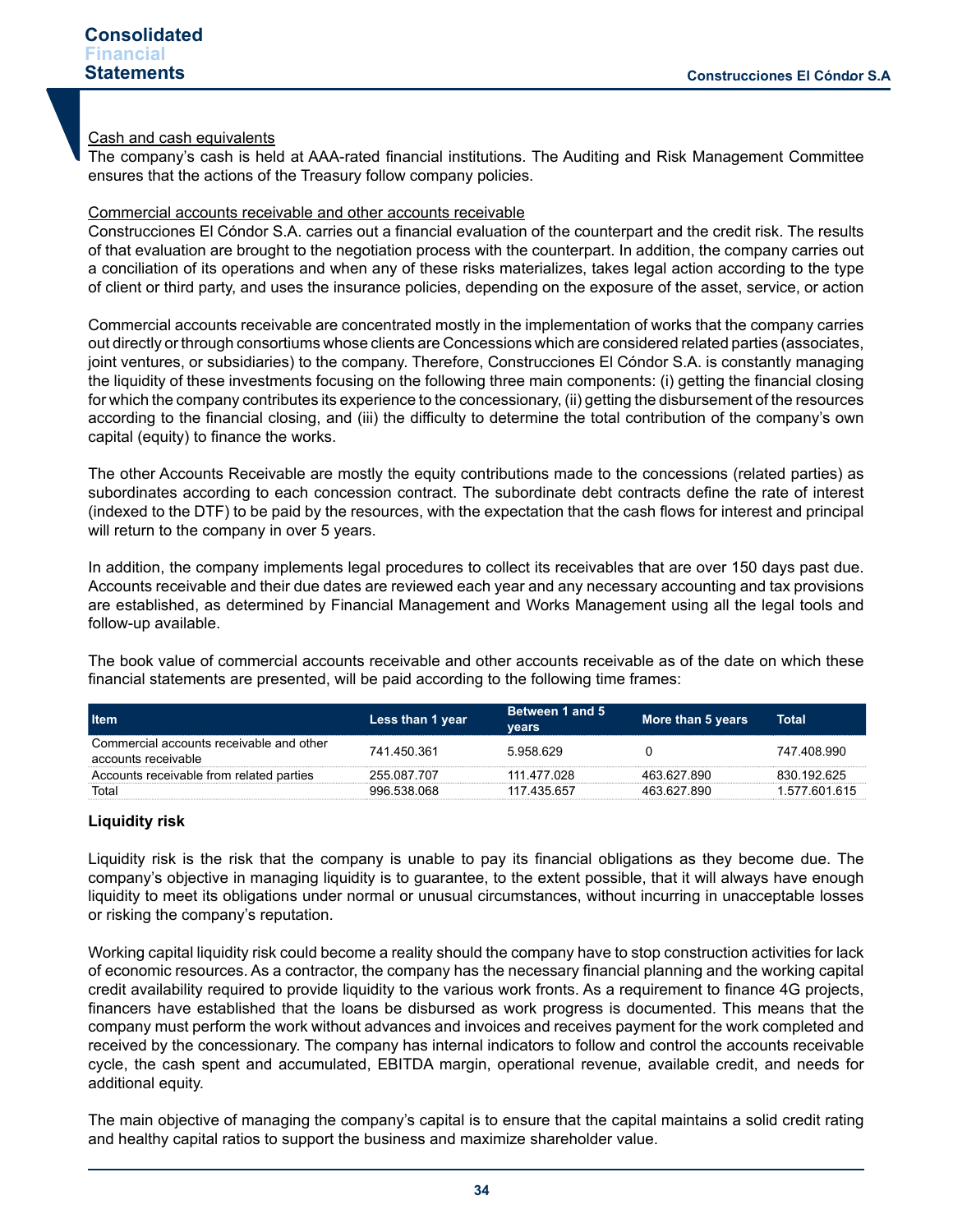The company manages its capital structure and makes the appropriate adjustments according to the changes in economic conditions. To maintain and adjust its capital structure, the company may issue new shares in the stock market or use other financial data.

The book value of commercial accounts payable and other accounts payable as of the date of presentation of these financial statements is expected to be paid within the following time frames:

|                                                           |             | Less than 1 year Between 1 and 5 years | More than 5 years | <b>TOTAL</b> |
|-----------------------------------------------------------|-------------|----------------------------------------|-------------------|--------------|
| Financial obligations                                     | 242 652 867 | 26 666 667                             |                   | 269 319 534  |
| <b>Bonds</b>                                              | 16.960.000  | 257.700.000                            |                   | 274 660 000  |
| Leasing                                                   | 42 378 237  | 131 379 220                            |                   | 173 757 458  |
| Commercial accounts payable and<br>other accounts pavable | 232 925 717 | 1 522 759                              |                   | 234 448 476  |
| Accounts payable from related<br>parties                  | 387 454     | 12 441 878                             |                   | 12 829 332   |
| Total                                                     | 535 304 275 | 429 710 524                            |                   | 965 014 799  |

## **2.4.24 Joint operations**

| <b>Business</b><br>collaboration<br>contracts | <b>Participation</b> | agreement<br>type | <b>Agreement description</b>                                                                                                                                                                                                                                                                                                                                                                                   | <b>Duration</b>                                                                                                                                                                                                                          | <b>Consortium</b>                                                                                                                                                                                 |
|-----------------------------------------------|----------------------|-------------------|----------------------------------------------------------------------------------------------------------------------------------------------------------------------------------------------------------------------------------------------------------------------------------------------------------------------------------------------------------------------------------------------------------------|------------------------------------------------------------------------------------------------------------------------------------------------------------------------------------------------------------------------------------------|---------------------------------------------------------------------------------------------------------------------------------------------------------------------------------------------------|
| Consorcio<br>Autosur                          | 50%                  | consortium        | Maintenance of the section between<br>the Santander general school and<br>the Villavicencio city avenue; to the<br>Transmilenio system belonging to the<br>SOUTH sector of the NQS trunk.                                                                                                                                                                                                                      | 60 months                                                                                                                                                                                                                                | Construcciones el<br>Cóndor S.A. 50%.<br>Construcciones<br>Civiles 50%                                                                                                                            |
| Consorcio<br>Hidroélectrica<br>de Tulúa       | 65%                  | consortium        | Awarded by EPSA S.A. for the<br>construction of civil works, the Alto<br>Tuluá Hydroelectric Power Plant, the<br>Bajo Tuluá Hydroelectric Power Plant,<br>and the construction and improvement<br>of access roads and bridges for both<br>projects                                                                                                                                                             | Until the final settlement                                                                                                                                                                                                               | Construcciones el<br>Cóndor S.A. 65%,<br>Estyma S.A. 35%                                                                                                                                          |
| Consorcio<br>Grupo Ejecutor<br>Hatovial       | 21,109%              | consortium        | The purpose of the consortium is to<br>carry out all the design, construction and<br>services activities included in the new<br>object of the concession contract, and all<br>those subsequently signed between the<br>Department of Antioquia and Sociedad<br>Hatovial SA. Set the rules, parameters<br>and conditions that will govern it, and the<br>conditions of participation of each of the<br>members. | The agreement will be<br>effective from the date of<br>its subscription and until<br>the end of the concession<br>contract signed by Hatovial<br>or until its members decide.<br>the latter case in which<br>unanimity will be required. | Mincivil S.A.<br>51.846%, S.P.<br>Ingenieros<br>S.A.S. 22.216%,<br>Construcciones el<br>Cóndor S.A. 21.109%,<br>Latinco S.A. 1.107%,<br>EDL 3.721%                                                |
| Consorcio<br>Avenida Colón                    | 70%                  | consortium        | Execution of construction works for<br>road infrastructure works Avenida Colón<br>Manizales-Caldas.                                                                                                                                                                                                                                                                                                            | The term of the contract<br>duration and one more year.                                                                                                                                                                                  | Proyectos y Vías S.A.<br>15%, Mainco S.A.<br>15% y Construcciones<br>el Cóndor S.A. 70%.                                                                                                          |
| Consorcio Vial<br>del Sur                     | 27%                  | consortium        | "Southern cross road development.<br>Module 2. Improvement and<br>maintenance of the Tumaco-Pasto-<br>Mocoa corridor<br>Module 1. Construction of the San<br>Francisco - Mocoa variant.                                                                                                                                                                                                                        | The term of execution and<br>settlement of the contract<br>and five more years.                                                                                                                                                          | SONACOL S.A.<br>20%, CASS<br><b>CONSTRUCTORES &amp;</b><br>CIA. S.C.A. 20%, CSS<br><b>CONSTRUCTORES</b><br>20%.<br><b>CONSTRUCCIONES</b><br>EL CONDÓR S.A.<br>27%, PUENTES Y<br>TORONES S.A. 13%. |
| Consorcio<br>Constructor<br>Américas          | 66,67%               | consortium        | The purpose of the Consortium is the<br>celebration and execution of the EPC<br>contract.                                                                                                                                                                                                                                                                                                                      | The term of execution and<br>settlement of the contract.                                                                                                                                                                                 | <b>CONSTRUCCIONES</b><br>EL CONDÓR S.A.<br>66.67%, VALORES Y<br>CONTRATOS 33.33%                                                                                                                  |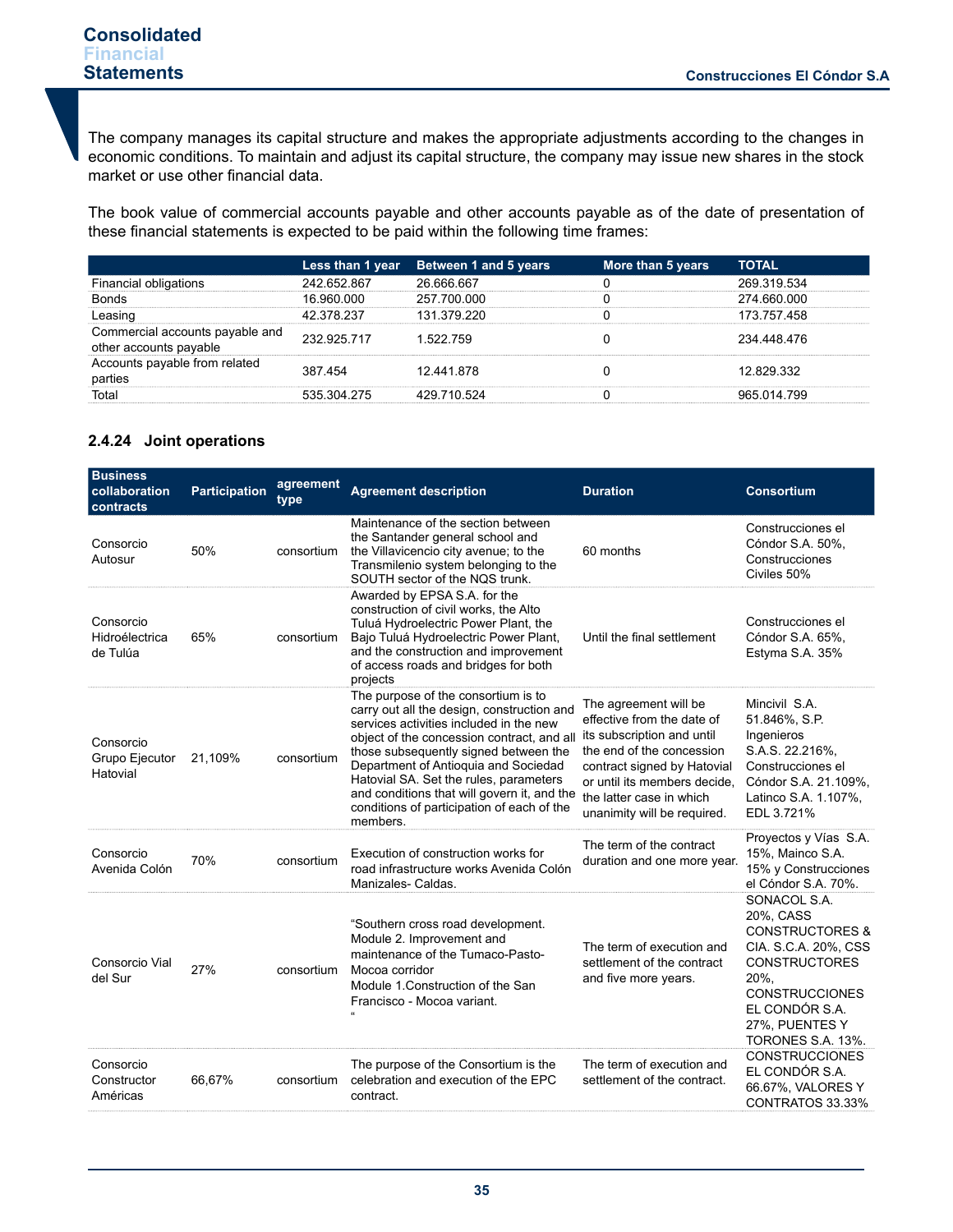# **Consolidated Financial Statements**

| <b>Business</b><br>collaboration<br>contracts     | <b>Participation</b> | agreement<br>type | <b>Agreement description</b>                                                                                                                                           | <b>Duration</b>          | <b>Consortium</b>                                                                                                                                        |
|---------------------------------------------------|----------------------|-------------------|------------------------------------------------------------------------------------------------------------------------------------------------------------------------|--------------------------|----------------------------------------------------------------------------------------------------------------------------------------------------------|
| Consorcio<br>Constructor<br>Pacifico Tres         | 48%                  | consortium        | Final studies and designs, financing and<br>others of the project in accordance with<br>the scope, qualities and specifications<br>required in the concession contract | 72 months                | Consorciados: MHCI<br>26%, Construcciones<br>el Cóndor S.A. 48%,<br><b>MECO 26%</b>                                                                      |
| Consorcio<br>Farallones                           | 50,000%              | consortium        | Final studies and designs, financing and<br>others of the project in accordance with<br>the scope, qualities and specifications<br>required in the concession contract | 72 months                | Construcciones el<br>Cóndor S.A. 50%,<br>Grupo ODINSA S.A.<br>50%.                                                                                       |
| Consorcio Vial<br>los Llanos                      | 11,000%              | consortium        | Final studies and designs, financing and<br>others of the project in accordance with<br>the scope, qualities and specifications<br>required in the concession contract | 72 months                | Construcciones el<br>Cóndor S.A. 11%,<br>Grupo ODINSA S.A.<br>51%, Murcia y Murcia<br>S.A. 30%, SARUGO<br>S.A. 8%                                        |
| Consorcio<br>Francisco Javier 21.105%<br>Cisneros |                      | consortium        | The execution of all the works and<br>activities and all those services required<br>under the EPC contract.                                                            | Until December 31, 2021. | Mincivil S.A.<br>51.817%, S.P.<br>Ingenieros<br>S.AS. 22.216%,<br>Construcciones el<br>Cóndor S.A. 21.105%,<br>Latinco S.A. 1.111%,<br>EDL S.A.S. 3.721% |

Construcciones El Cóndor S.A., in addition to its own assets, liabilities, income, and expenses, recognizes in its accounting those that arise from the contractual agreements, showing in its financial statements the company's share of the joint assets, liabilities, revenue, costs, and expenses. The inclusion of the balances for consortia and temporary unions can be seen in the notes to the financial statements identified with an asterisk (\*).

# **2.4.25 New standards and interpretations for financial reports**

IFRS 17 - Insurance Contracts becomes effective on January 1, 2021. The preliminary analysis of this standard carried out by the company has concluded that the scope of IFRS 17 does not include the operations carried out by the Company and, therefore, Construcciones El Cóndor will not apply the provisions of this standard.

# **Note 3. Cash and cash equivalents**

The total of these items was duly reconciled with the corresponding external information obtained from different financial entities.

|                                                                   | As of Dec 31 | As of Dec 31 |
|-------------------------------------------------------------------|--------------|--------------|
|                                                                   | 2019         | 2018         |
| Cash                                                              | 31.699       | 30.972       |
| Banks                                                             | 14.425.011   | 13.549.221   |
| Joint banking operations (incorporation of consortiums)           | 3.190.360    | 11.345.877   |
| Investment-fixed income joint operations                          | 494.718      | 483 216      |
| Restricted joint operations available (incorporation consortiums) | 400.000      |              |
| Negotiable investments                                            | 14.124.380   | 106.621      |
| Savings accounts                                                  | 164.828      | 587.548      |
| Fiduciary rights                                                  | 10.263.642   | 9.835.792    |
| <b>TOTAL CASH AND CASH EQUIVALENT</b>                             | 43.094.638   | 35.939.247   |
| Note 4. Investments                                               | As of Dec 31 | As of Dec 31 |
|                                                                   | 2019         | 2018         |
| Concesión Pacifico Tres S A S                                     | 43 938 769   | 11 791 043   |

|                                        | 2019       | ,,,,,,     |
|----------------------------------------|------------|------------|
| Concesión Pacifico Tres S.A.           | 43.938.769 | 043<br>791 |
| <b>TOTAL TEMPORARY INVESTMENTS (1)</b> |            |            |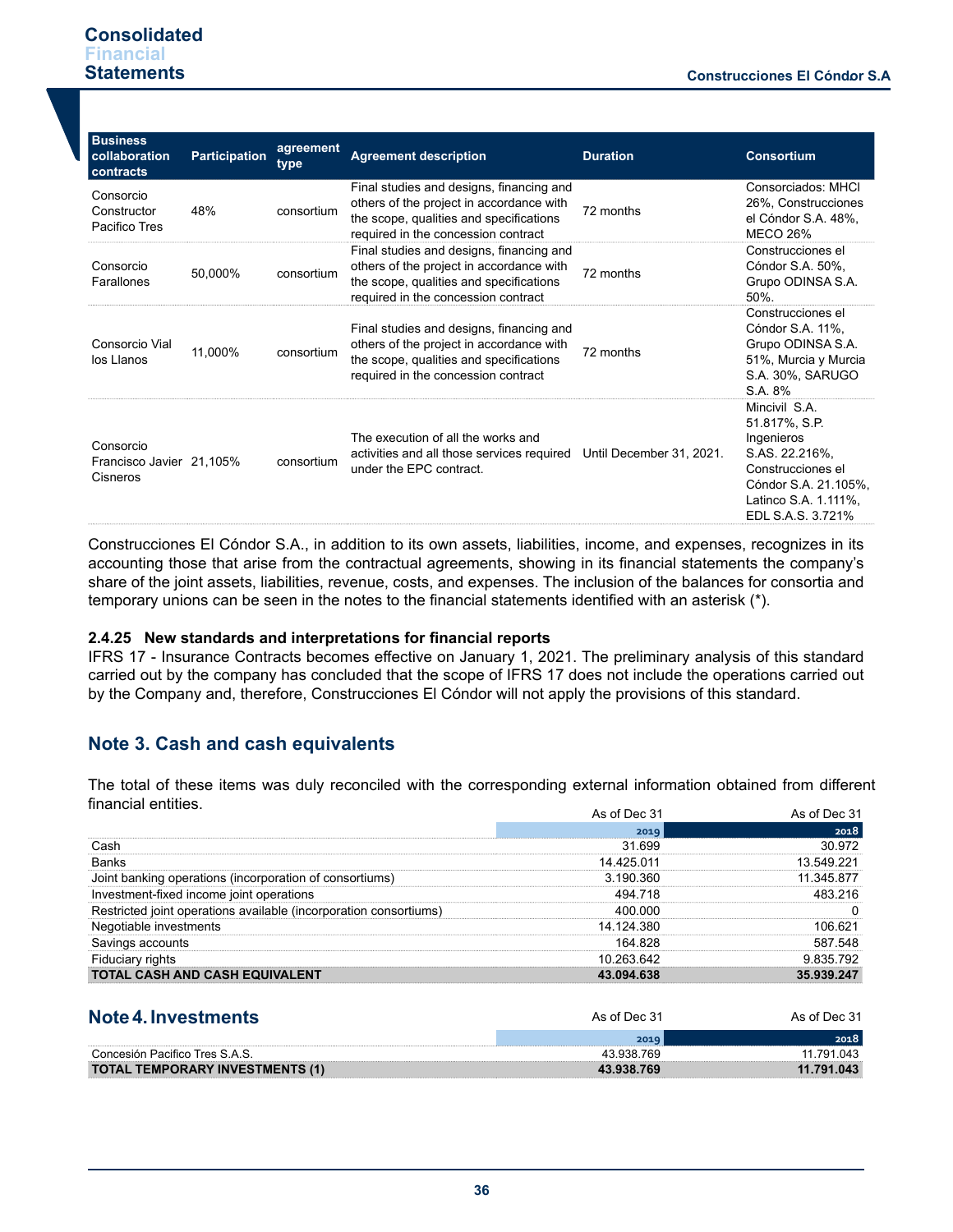# **Permanent investments**

Investments in associates and joint businesses As of Dec 31

|                                                                                                 | Number of<br>shares | Share (%) | 2019       | 2018                | Incorporation<br>domicile      | Corporate purpose                                                                                                                                                                                                                                                                                                                                                    |
|-------------------------------------------------------------------------------------------------|---------------------|-----------|------------|---------------------|--------------------------------|----------------------------------------------------------------------------------------------------------------------------------------------------------------------------------------------------------------------------------------------------------------------------------------------------------------------------------------------------------------------|
| <b>FINANCIAL ASSETS</b><br><b>FINANCIAL</b><br><b>INSTRUMENTS</b>                               |                     |           |            |                     |                                |                                                                                                                                                                                                                                                                                                                                                                      |
| Empresa de Generación y<br>Promoción de Energía de<br>Antioquia S.A. E.S.P.                     | 47.942              |           | 47.942     |                     | 47.942 6 de Nov 2008           | Public Service Company,<br>Public Deed No. 13636                                                                                                                                                                                                                                                                                                                     |
| C.C.I. Marketplace S.A.                                                                         | 2.800.864           | 2,63%     | 35.787     |                     | 35.787 Abr/2007<br>Bogotá      | Website and/or webpage<br>creation, maintenance                                                                                                                                                                                                                                                                                                                      |
| Hidroeléctrica del Río Aures                                                                    | 1.019.450           | 13,03%    | 863.495    |                     | 863.495 Jul/1997<br>Medellín   | Electric power generation and<br>sale through a hydroelectric<br>station in the municipality of<br>Abejorral.                                                                                                                                                                                                                                                        |
| <b>TOTAL INVESTMENTS</b><br><b>INFINANCIAL</b><br><b>INSTRUMENTS</b><br><b>JOINT BUSINESSES</b> |                     |           | 947.224    | 947.224             |                                |                                                                                                                                                                                                                                                                                                                                                                      |
| Constructora Túnel del<br>Oriente S.A.S.                                                        | 2.629.361.939       | 12,66%    | 12.535.778 | 8.702.032 Oct/2011  | Medellín                       | To be a shareholder of Concesión Túnel<br>de AburráOriente S.A. and to develop<br>theactivities necessary to build theworks.                                                                                                                                                                                                                                         |
| Concesión Túnel Aburra<br>Oriente S.A (1)                                                       | 236.700             | 12,51%    | 0          | 23.297.915 dic/1997 | Medellín                       | State concession contract for<br>the design, construction,<br>operation and maintenance of the road<br>connection Aburrá Oriente.                                                                                                                                                                                                                                    |
| Concesión Vial los Llanos<br>S.A.S.                                                             | 550.000             | 11,00%    | 19.596.214 | 19.902.192 abr2015  | Villavicencio                  | Construction of roads and railroads.                                                                                                                                                                                                                                                                                                                                 |
| <b>ASSOCIATES</b>                                                                               |                     |           |            |                     |                                |                                                                                                                                                                                                                                                                                                                                                                      |
| Concesión Aburra Norte<br>S.A. 'Hatovial S.A.'                                                  | 1.582.886           | 21,11%    | 19.294.573 | 15.162.533 oct/1997 | Copacabana                     | Enter and execute a state concession contract<br>of a road project called "Desarrollo Vial<br>del Aburrá Norte" and its complementary road<br>system.                                                                                                                                                                                                                |
| Concesión Ruta al Mar<br>S.A.S. (CORUMAR)                                                       | 350.000             | 50,00%    | 6.573.871  |                     | 3.147.491 sep/2015<br>Medellín | Company with the sole corporate purpose<br>of signing and executing the concession<br>contract under the APP scheme.<br>Construction, improvement, operation,<br>maintenance and reversal of the road<br>system for the connection of the Antioquia-<br><b>Bolivar departments</b>                                                                                   |
| Concesión Vías del Nus<br>S.A.S.                                                                | 25.326.000          | 21,11%    | 26.834.194 |                     | 2.010.889 dec/ 2015 Medellín   | Enter and execute a state concession contract<br>established in article 32 of law 80 of 1993.                                                                                                                                                                                                                                                                        |
| Concesión la Pintada S.A.S.                                                                     | 8.490.799           | 21,15%    | 24.329.118 |                     | 18.050.317 jun/ 2014 Medellín  | The company will have a single corporate<br>purpose execution of a contract with<br>the National Infrastructure Agency to<br>carry out the studies, designs, financing,<br>environmental, property and social<br>management, construction, improvement,<br>rehabilitation, operation, maintenance<br>and reversal of the Connection Highway<br>Concession. Pacific 2 |
| Concesión Pacifico Tres<br>S.A.S.                                                               | 4.800               | 48,00%    | 31.389.139 | 31.745.113 ago/2014 | Bogotá                         | Execute concession contract under the<br>PPP scheme, consisting of studies,<br>designs, financing, environmental, property<br>and social management, construction,<br>improvement, rehabilitation, operation,<br>maintenance and reversal of the Pacific<br>Connection 3 highway concession.                                                                         |
| Transmilenio Carrera 7 SC<br>S.A.S.                                                             |                     |           | 15.000     | 15.000              |                                |                                                                                                                                                                                                                                                                                                                                                                      |
| Deterioro inversión<br>Transmilenio carrera 7 SC<br>S.A.S.                                      |                     |           | $-15.000$  | $-15.000$           |                                |                                                                                                                                                                                                                                                                                                                                                                      |
| Concesionaria Trans NQS<br>Sur                                                                  | 24.990              | 50,00%    | 0          |                     | 0 sep/2003<br>Bogotá           | Execution of civil works design,<br>construction and execution of<br>civil works.                                                                                                                                                                                                                                                                                    |
| Concesionaria Transmilenio<br>del Sur                                                           | 25.000              | 50,00%    | 402.977    |                     | 419.544 Dec/2003-Bogotá        | Execution of civil works design,<br>construction and execution of civil works.                                                                                                                                                                                                                                                                                       |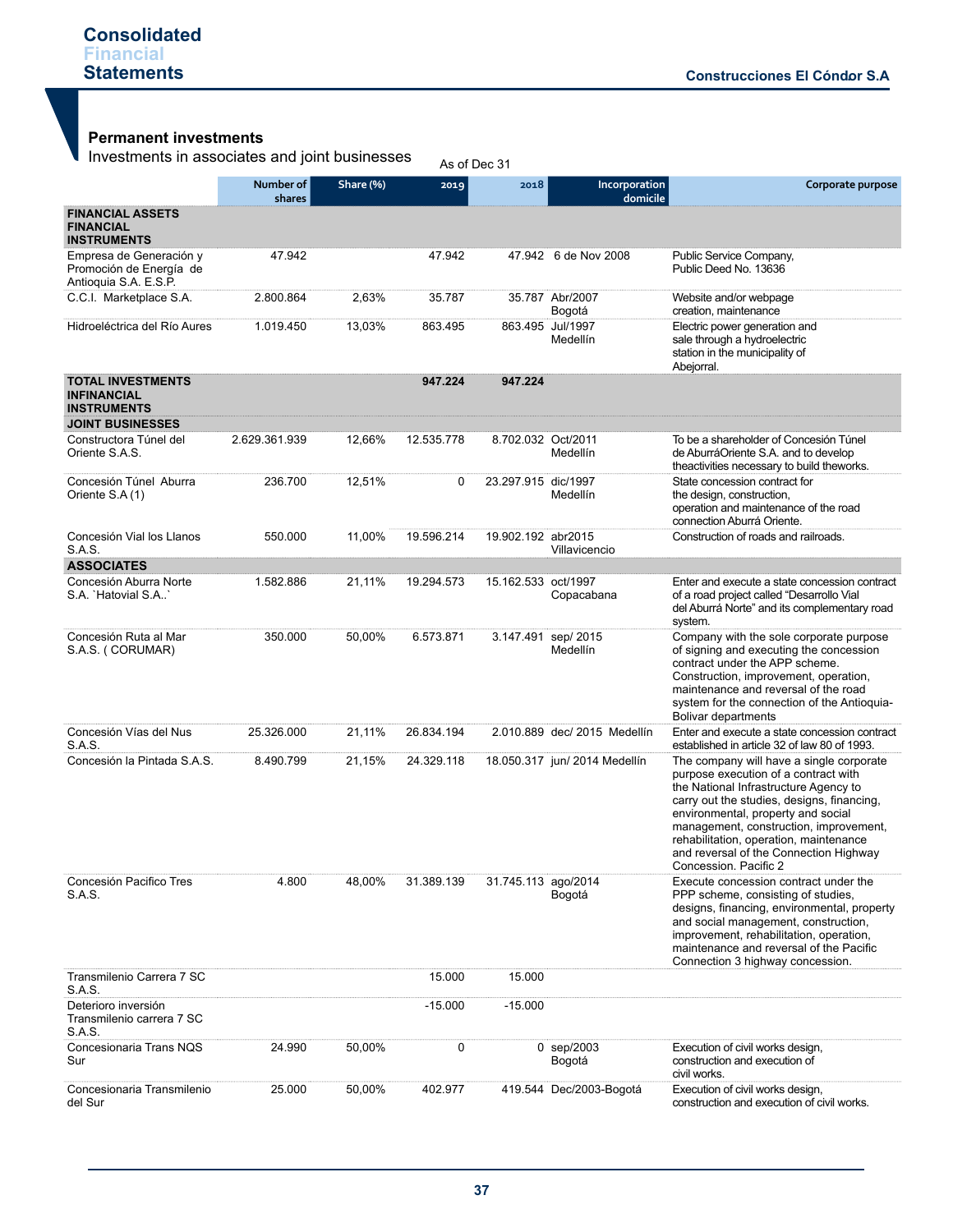|                                                                                 | Number of<br>shares | Share (%) | 2019        | 2018               | Incorporation<br>domicile                 | Corporate purpose                                                                                                                                                                                                                                                                                                                                                                   |
|---------------------------------------------------------------------------------|---------------------|-----------|-------------|--------------------|-------------------------------------------|-------------------------------------------------------------------------------------------------------------------------------------------------------------------------------------------------------------------------------------------------------------------------------------------------------------------------------------------------------------------------------------|
| Agregados Argos S.A.S.                                                          | 1.512.000.000       | 24.00%    | 1.577.038   | 1.427.996 juL/2017 | Medellín                                  | Exploration, exploitation, transformation,<br>transportation and sale of stone materials<br>from mines and quarries.                                                                                                                                                                                                                                                                |
| <b>IINVESTMENTS</b><br><b>OVERSEAS</b>                                          |                     |           |             |                    |                                           |                                                                                                                                                                                                                                                                                                                                                                                     |
| Industrias Selma (2)                                                            | 5.000               | 49,75%    | $\Omega$    | 0                  | Julio 2005 - Islas<br>Vírgenes Británicas | Its corporate purpose is detailed on page of<br>the by-laws: "(5. Capacity and powers"). Here<br>it is stated that its object is not restricted (is<br>indefinite) and the Company<br>has full powers to carry out lawful activities<br>which are not prohibited for commercial<br>companies created under BVI standards in<br>accordance with act of 2004 or any other BVI<br>law. |
| <b>TOTAL INVESTMENTS</b><br><b>IN ASSOCIATES AND</b><br><b>JOINT BUSINESSES</b> |                     |           | 142.532.902 | 123.866.022        |                                           |                                                                                                                                                                                                                                                                                                                                                                                     |
| <b>TOTAL INVESTMENT</b>                                                         |                     |           | 143.480.125 | 124.813.246        |                                           |                                                                                                                                                                                                                                                                                                                                                                                     |

(1) Disposal of the 12.51% interest equivalent to 236,700 ordinary shares that the Seller has in Concesión Túnel Aburrá Oriente S.A.S. For a value of COP \$ 80,454, payment will be made in two installments: 50% at the closing of the transaction and the remaining 50% in the following 18 months at a rate of 7% annual cash. (2) lndustria Selma: Corporation tied to the Company domiciled overseas.

# **Note 5. Commercial accounts receivable and other accounts receivable**

## **a. Commercial accounts receivable and other current accounts receivable**

|                                  | As of Dec 31 | As of Dec 31  |                                       | As of Dec 31 | As of Dec 31 |
|----------------------------------|--------------|---------------|---------------------------------------|--------------|--------------|
|                                  | 2019         | 2018          |                                       | 2019         | 2018         |
| <b>CONCEPTO</b>                  |              |               | <b>DETAIL - RELATED PARTIES</b>       |              |              |
| Domestic clients                 | 94.858.750   | 171.683.644   | Domestic clients                      | 31.605.148   | 22.136.622   |
| Accounts receivable, consortiums | 18.510.068   | 146.280.313   | Income receivable, internal minutes   | 36.641.454   | 91.681.991   |
| Prepayments and advances         | 45.086.878   | 50.531.321    | Debtors                               | 154.750.121  | 71.650.499   |
| Claims                           | 2.344.401    | 2.344.401     | Withholding over contracts            | 32.090.985   | 13.103.954   |
| Accounts receivable, workers     | 84.657       | 286.946       | <b>TOTAL COMMERCIAL ACCOUNTS</b>      | 255.087.707  | 198.573.067  |
| Sundry debtors                   | 87.086.021   | 66.365.442    | <b>RECEIVABLE RELATED PARTIES(**)</b> |              |              |
| Withholding over contracts       | 49.769.967   | 35.440.272    |                                       |              |              |
| Income receivable                | 443.707.818  | 529.859.919   |                                       |              |              |
| Deposits                         | 1.800        | 1.800         |                                       |              |              |
| <b>TOTAL</b>                     | 741.450.361  | 1.002.794.058 |                                       |              |              |

(\*\*) Details of accounts receivable with related parties are found on note 29

#### **Domestic clients**

There are no restrictions or encumbrances, accounts receivable do not guarantee any type of obligation.

|                                                       | As of Dec 31 | As of Dec 31 |
|-------------------------------------------------------|--------------|--------------|
|                                                       | 2019         | 2018         |
| Constructora Kalamary S.A.S.(1)                       | 251.835      | 251.835      |
| Clientes Agregados San Javier                         | 718.855      | 5.526.192    |
| Fideicomiso BBVA Fiduciaria Santa Marta - Paraguachón | 8.594.606    | 16.060.762   |
| Servicios de Ingeniería Civil S.A.                    |              | 283.417      |
| Consorcio Constructor Américas (1)                    | 38.328.451   | 131.396.930  |
| Consorcio Constructor Pacifico 3. (2)                 | 1.708.583    | 16.187.236   |
| Sanchez C. Hermanos S.A.S.                            | 195.709      |              |
| Empresa Minera de Caldas S.A.S.                       |              | 209.244      |
| China Harbour Engineering Company Limited Colombia    | 2.768.202    |              |
| Concesión Vías de las Américas S.A.S. (3)             | 285.709      | 369.955      |
| Cóndor Investments USA INC (4)                        | 1.328.294    | 892.053      |
| ODINSA S.A.S. (5)                                     | 40.197.824   |              |
| Consorcio Minero del Cesar S.A.S.                     |              | 384.738      |
| Consorcio Vial Urabá                                  | 371.512      |              |
| Less than 50 million                                  | 109.170      | 121.281      |
| <b>TOTAL CURRENT DOMESTIC CUSTOMERS</b>               | 94.858.750   | 171.683.644  |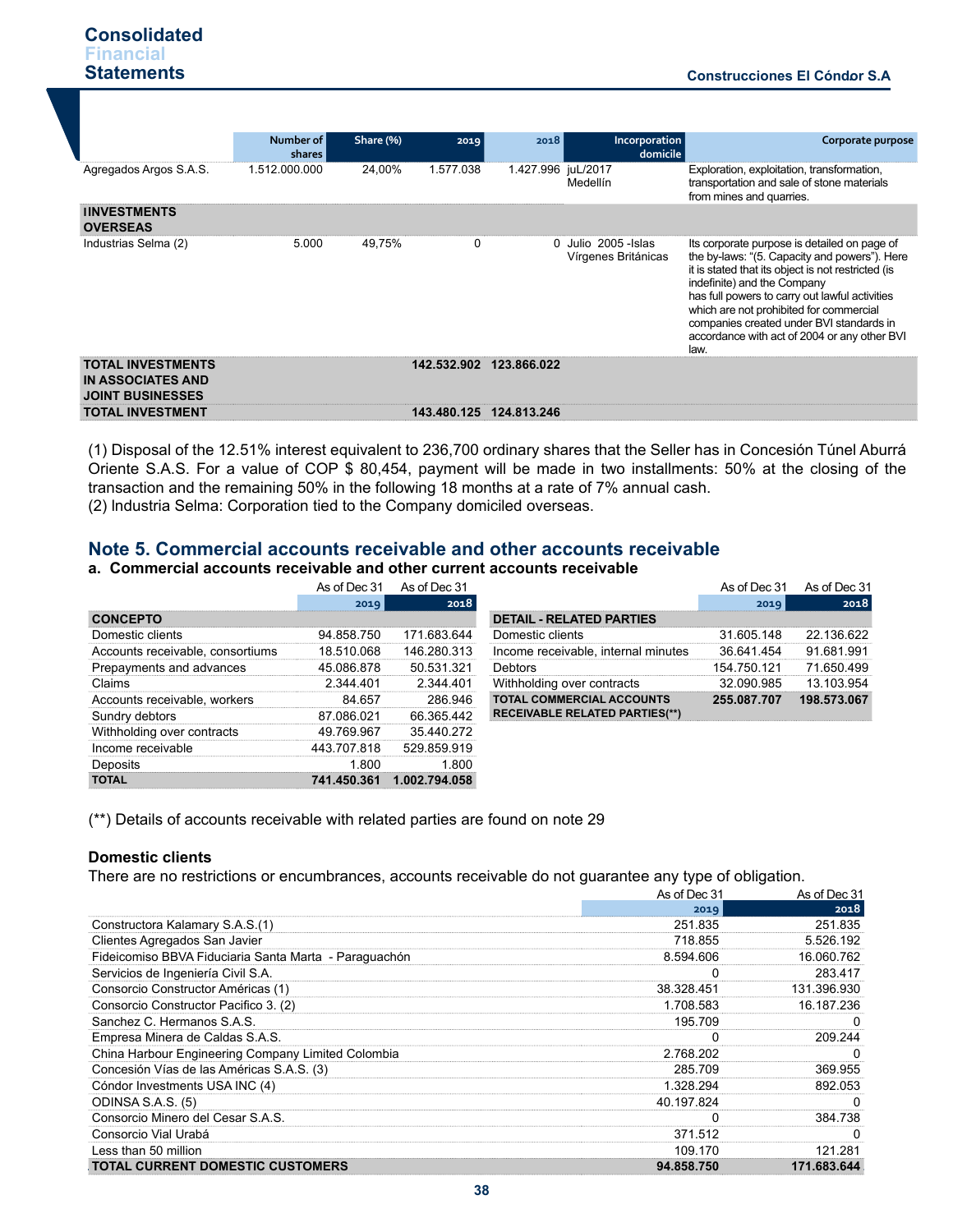(1) These amounts correspond to works executed in the project Américas Cóndor Urabá, Montería, San Marcos, Santa Ana - La Gloria.

(2) The amount corresponds to works executed in La Virginia and Irra.

(3) The value corresponds to the accounts receivable from the Concession to the National Infrastructure Agency (ANI)

(4) The value corresponds to the accounts receivable from Condor Investment for contracts

(5) The balance corresponds to 50% of the sale of the 12.51% share equivalent to 236,700 ordinary shares that the Seller has in Concesión Túnel Aburrá Oriente S.A.S. for a value of COP \$ 80,454

| Accounts receivable of consortiums                                                        | As of Dec 31 | As of Dec 31  |
|-------------------------------------------------------------------------------------------|--------------|---------------|
|                                                                                           | 2019         | 2018          |
| Debtors, joint operations (incorporation of consortiums)                                  | 13 102 628   | 119 209 218   |
| Accounts receivable, related companies in joint operations (incorporation of consortiums) | 488.668      | 1.653.768     |
| Commercial banking accounts, joint operations (incorporation of consortiums)              | 4 918 772    | 25 417 327    |
| TOTAL ACCOUNTS RECEIVABLE, CONSORTIUMS                                                    | 18.510.068   | 146, 280, 313 |

#### **Prepayments and advances**

These advances to contractors are considered financial instruments since, if the contract is not fulfilled, the money is reimbursed by the contractor, according to compliance policies signed between them.

|                                                              | As of Dec 31 | As of Dec 31 |
|--------------------------------------------------------------|--------------|--------------|
|                                                              | 2019         | 2018         |
| Prepayments, joint operations (incorporation of consortiums) | 32.632.851   | 36.893.746   |
| Concesión Ruta al Mar S.A.S.                                 | 249.360      | 124.961      |
| Básculas Prometálicos S.A.                                   | 431.933      | 700.676      |
| Internacional de Eléctricos S.A.S.                           | 495.848      | $\Omega$     |
| SIEMENS S.A.                                                 | 3.631.325    | 5.167.367    |
| G & R. Ingeniería y Desarrollo                               | 298.727      | $\Omega$     |
| CEI Enterprises INC.                                         | 0            | 77.639       |
| Atención Social Integral S.A.S.                              | $\Omega$     | 99.989       |
| Serna Gutiérrez Jairo Rafael                                 | 80.000       | $\Omega$     |
| Mejía Monroy Edgardo Enrique                                 | $\Omega$     | 199.316      |
| MGM Ingeniería y Proyectos S.A.S                             | 178.782      | 2.704.155    |
| Stup de Colombia S.A.S                                       | 166.005      | 0            |
| Inmaq Ltda.                                                  | 281.666      | $\Omega$     |
| Certión S.A.S.                                               | 1.469.597    | 862.825      |
| Anticipo para gastos menores                                 | 56.445       | 0            |
| Montajes y Estructuras Metálicas                             | 52.336       | 67.067       |
| Suministros, Ingeniería y Logistica de San Pablo S.A.S       | 156.000      | $\Omega$     |
| Corporación Lonja Inmobiliaria                               | 0            | 93.524       |
| Corporación de Acero CORPACERO S.A.                          | 84.917       | 0            |
| Ruiz & Ruiz Cnstrucciones Civiles S.A.S.                     | 104.638      | 0            |
| Agencia de Aduanas Aduanimex                                 | 233.459      | $\mathbf 0$  |
| J.C. Ingeniería Eléctrica                                    | 231.071      | 0            |
| Reparaciones y Aplicaciones en Concreto                      | 318.688      | 0            |
| Construcivil ARL S.A.S.                                      | 100.415      |              |
| V&S Comercial S.A.S                                          | 0            | 101.345      |
| Arquitectura + Innovación S.A.S.                             | 68.168       | 0            |
| Eléctricos de Montería Integral S.A.S.                       | 387.361      | 0            |
| Civiltech Ingenieros Consultores S.A.S.                      | 77.993       | $\Omega$     |
| C <sub>2</sub> Estudios S.A.S.                               | $\Omega$     | 98.142       |
| Instalcom S.A.S.                                             | $\Omega$     | 91.281       |
| Concesión Cesar Guajira S.A.S.                               | 1.821.504    | $\Omega$     |
| Internacional de Eléctricos S.A.S.                           | 0            | 1.251.164    |
| J.C. Ingeniería Eléctrica S.A.S.                             | $\Omega$     | 342.956      |
| W.B. Ingeniería de Proyectos S.A.S.                          | 0            | 70.765       |
| Less than 50 million                                         | 1.477.790    | 1.584.403    |
| <b>TOTAL PREPAYMENTS AND ADVANCES (1)</b>                    | 45.086.878   | 50.531.321   |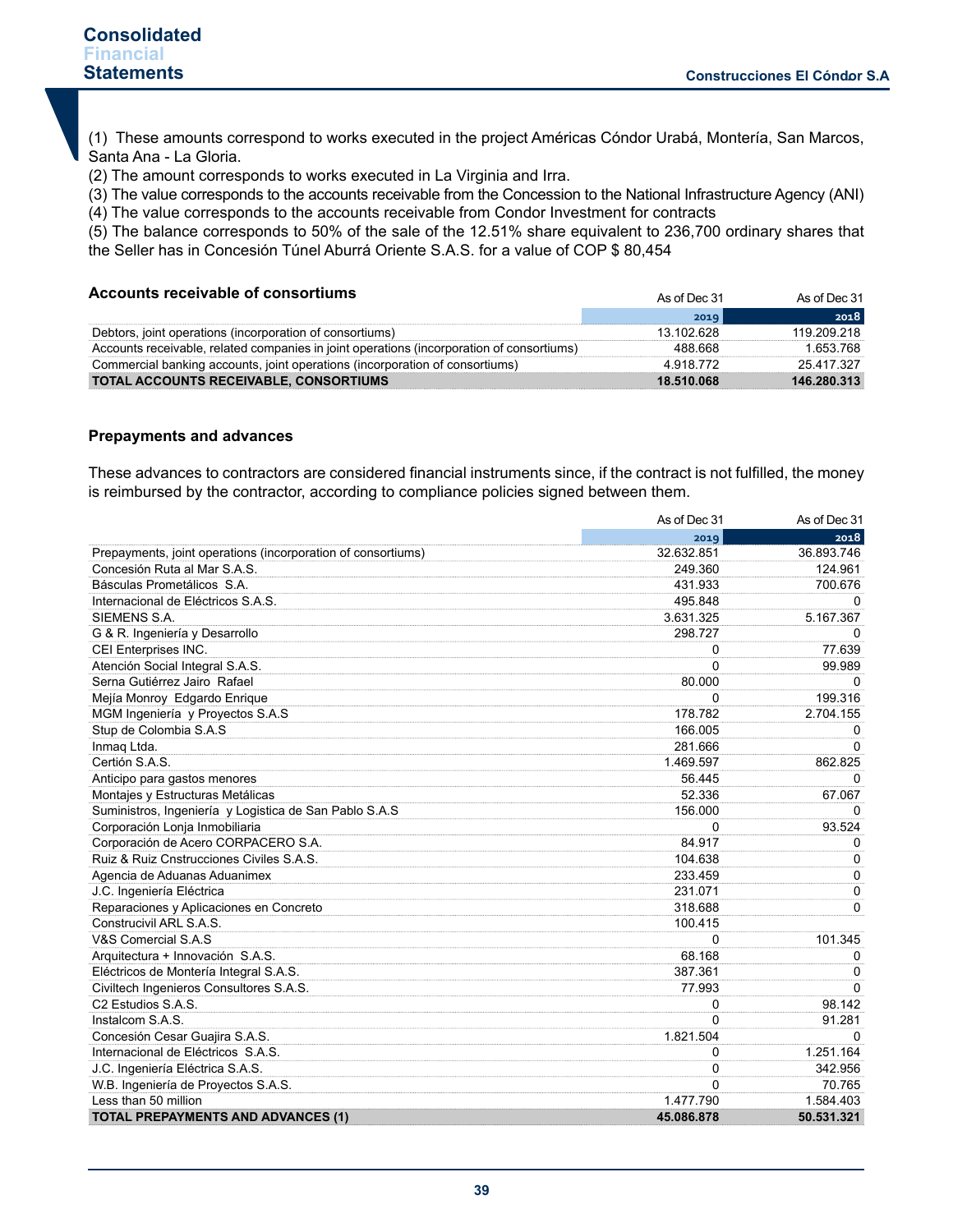(1) Variations among prepayments and short-term advances display the effect of the incorporation of the Consortiums' financial statement, which decreased by: (4.260.895)

| <b>Claims</b>       | As of Dec 31 | As of Dec 31 |
|---------------------|--------------|--------------|
|                     | 2019         | 2018         |
| Claims              | 2.344.401    | 34A          |
| <b>TOTAL CLAIMS</b> | 2.344.401    |              |

(1) Award of Construcciones El Cóndor vs. Metroplús, for interests, overruns and costs; of total claims \$12.167 correspond to payment of inconsistencies.

#### **Accounts receivable, workers**

| Accounts receivable, workers                                   | As of Dec 31 | As of Dec 31 |
|----------------------------------------------------------------|--------------|--------------|
|                                                                | 2019         | 2018         |
| Miscellaneous                                                  | 84 657       | 280 510      |
| Miscellaneous, joint operations (incorporation of consortiums) |              | 6.436        |
| <b>TOTAL ACCOUNTS RECEIVABLE, WORKERS</b>                      | 84 657       | 286.946      |

| Miscellaneous accounts receivable                                                  | As of Dec 31 | As of Dec 31 |
|------------------------------------------------------------------------------------|--------------|--------------|
|                                                                                    | 2019         | 2018         |
| Miscellaneous accounts receivable, joint operations (incorporation of consortiums) | 7.158.627    | 6.345.467    |
| ITAÚ CorpBanca Colombia (mandato Farallones)                                       | 1.750.649    | 1.485.257    |
| Cuenta por cobrar diferentes a leasing (mandato Farallones)                        | 12.587.127   | O            |
| Mandato Farallones (pagos)                                                         | (12.587.127) | 0            |
| Concesión Ruta al Mar (Mandato)                                                    | 237.465      | 196.914      |
| Concesión Ruta al Mar (Mandato- pagos))                                            | (236.726)    | (160.982)    |
| Consorcio APP Llanos                                                               | 203.143      | O            |
| Consorcio Constructor Américas (1)                                                 | 14.221.582   | 11.511.659   |
| Consorcio Avenida Colón (1)                                                        | 1.723.261    | 1.416.621    |
| Consorcio Constructor Pacífico 3 (1)                                               | (291.016)    | 104.007      |
| Consorcio Farallones (1)                                                           | 49.545.293   | 23.284.659   |
| Consorcio Hidroeléctrica de Tuluá (1)                                              | 171.468      | 171.468      |
| Consorcio Mantenimiento OPAIN (1)                                                  | 419.198      | 419.198      |
| Consorcio OMC (1)                                                                  | 100.918      | 100.918      |
| Consorcio Vial del Sur (1)                                                         | 2.698.526    | 2.794.933    |
| Consorcio Grupo Ejecutor Hatovial (1)                                              | 3.549.848    | 4.024.039    |
| Consorcio Constructor de Francisco Javier Cisneros (1)                             | 4.081.427    | 2.693.368    |
| Goimpro S.A.S.                                                                     | 44.051       | 218.111      |
| Gutiérrez Marín Sor Maribel                                                        | 88.300       | 88.300       |
| Leasing Bancolombia S.A.                                                           | 296.807      | 296.807      |
| Concesión Cesar Guajira S.A.S. (2)                                                 | $\Omega$     | 146.200      |
| Vías de las Américas S.A.S. (3)                                                    | 1.175.620    | 11.131.368   |
| Less than 50 million                                                               | 147.579      | 97.130       |
| <b>TOTAL MISCELLANEOUS ACCOUNTS RECEIVABLE</b>                                     | 87.086.021   | 66.365.442   |

(1) Corresponds to consortium certificates and the services provided by Construcciones El Cóndor, as consortium in each of these contracts.

(2) Corresponds to the value to be received from the settlement of the Concession contract by ANI.

(3) Corresponds to Accounts Receivable from P.A. of the Vías da las Américas Concession.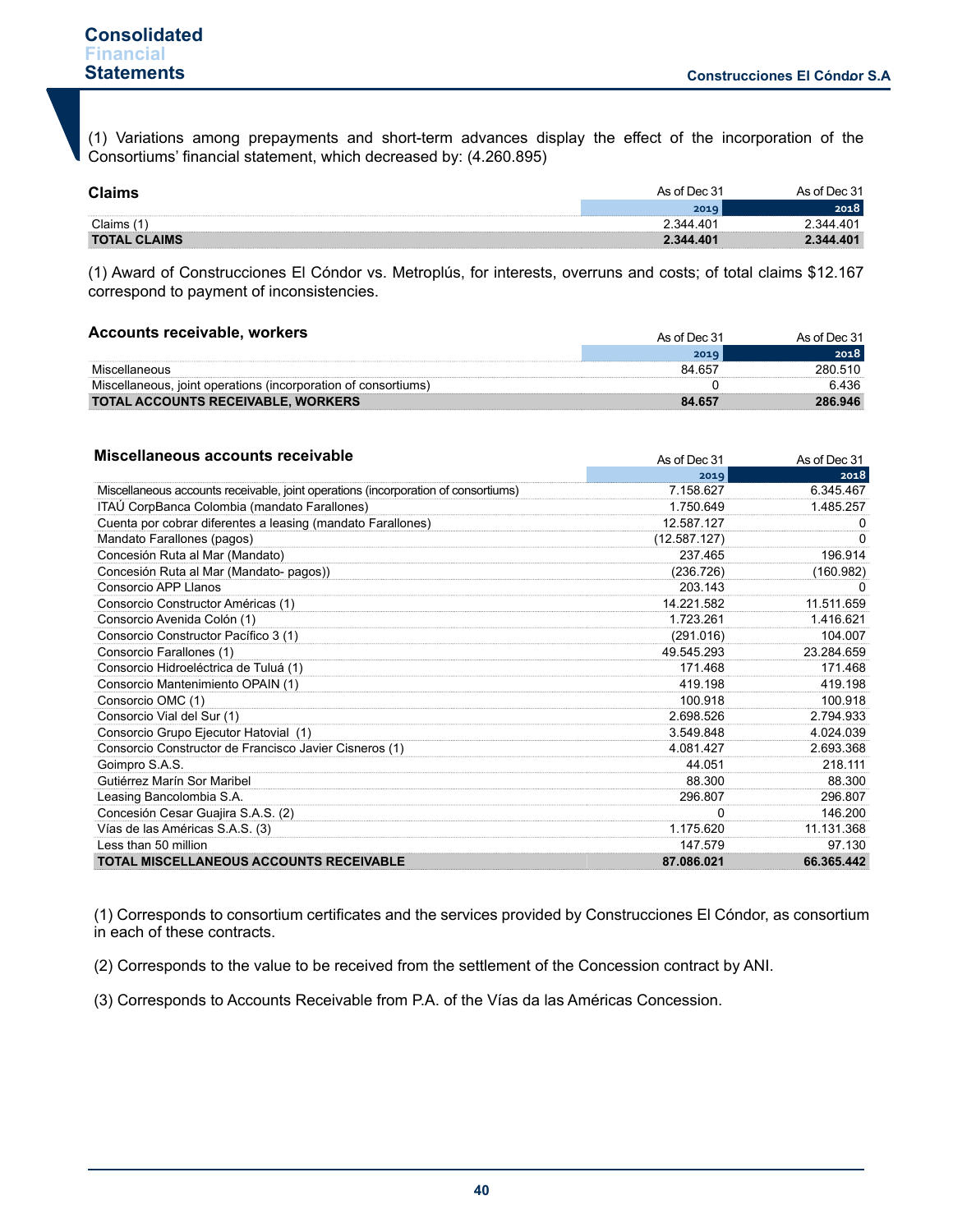# **Withholding over contracts**

These witholdings correspond to discounts made by the Company over partial payments to guarantee payment of salaries, work stability, warranties and other obligations arising from the contractual relation.

|                                                    | As of Dec 31 | As of Dec 31 |  |
|----------------------------------------------------|--------------|--------------|--|
|                                                    | 2019         | 2018         |  |
| Joint operations (incorporation of consortiums)    | 21.493.386   | 13.718.289   |  |
| Metroplús                                          | 1.408        | 1 408        |  |
| China Harbour Engineering Company Limited          | 965810       |              |  |
| C.I. Prodeco                                       |              | 92 492       |  |
| Carbones de la Jaqua S.A.                          | 4.185        | .321.454     |  |
| Consorcio Farallones                               | 199.691      | 199 691      |  |
| Consorcio Grupo Ejecutor Hatovial                  | 155.022      |              |  |
| Consorcio Nuestro Urabá                            | 21 337       | 35.561       |  |
| Consorcio Constructor Pacífico 3                   | 14.058.420   | 9.835.746    |  |
| Agencia Nacional de Infraestructura                | 4.556.738    | 4.556.738    |  |
| Consorcio Constructor Américas                     | 5.400.641    | 5.400.641    |  |
| Fideicomiso BBVA Concesión Santa Marta Paraguachón | 2.913.329    | 278 252      |  |
| <b>TOTAL WITHHOLDING OVER CONTRACTS</b>            | 49.769.967   | 35.440.272   |  |

| Revenues receivable                                               | As of Dec 31 | As of Dec 31 |
|-------------------------------------------------------------------|--------------|--------------|
|                                                                   | 2019         | 2018         |
| Internal minutes (1)                                              | 155 419 353  | 139 781 414  |
| Internal minutes, joint operations (incorporation of consortiums) | 84 804 675   | 118 970 276  |
| Concesión Vías de las Américas S.A.S.                             | 62 425 375   | 221 177 070  |
| Concesión Cesar Guaiira                                           | 140 604 383  | 49.510.606   |
| Others                                                            | 454 032      | 420 553      |
| <b>TOTAL REVENUES RECEIVABLE</b>                                  | 443.707.818  | 529 859 919  |

(1) Internal minutes correspond to works executed but pending invoicing at the end of the period. This balance is primarily represented in the works of Montería, Urabá, Irra, La Guajira and San Pablo Canta Gallo for \$153.867.050 which are in full execution of their construction phase.

| <b>Deposits</b>                                                    | As of Dec 31 | As of Dec 31  |
|--------------------------------------------------------------------|--------------|---------------|
|                                                                    | 2019         | 2018          |
| Luisa Navarro Ballesteros                                          | 1.800        | .800          |
| TOTAL DEPOSITS                                                     | -800         | .800          |
| TOTAL COMMERCIAL ACCOUNTS RECEIVABLE AND OTHER ACCOUNTS RECEIVABLE | 741 450 361  | 1.002.794.058 |

| <b>Assets for current taxes</b>                                 | As of Dec 31 | As of Dec 31 |
|-----------------------------------------------------------------|--------------|--------------|
|                                                                 | 2019         | 2018         |
| Balance in favor of ICA and prepayments to other municipalities |              | 413.960      |
| Self-retention of ICA                                           | 20.158       |              |
| Pre-payment rent                                                | 1.000        | 56.044       |
| Deductible taxes                                                | 2.631.429    |              |
| Self-retention of ICA                                           | 376.375      |              |
| Surplus of private liquidation                                  | 803.224      | 1.702.430    |
| Contributions                                                   | 581.188      | 581.188      |
| Withholding ICA                                                 | 768.454      | 503.157      |
| Pre-payment ICA                                                 | 405.659      | 645.497      |
| Pre-paid surcharge CREE                                         | 77.266       | 1.301.781    |
| Withholding tax                                                 | 17.634       | 4.413        |
| Withholdings Autonomous Patrimony                               |              | 684.069      |
| Withholding and claimins joint operations (*)                   | 44.379       |              |
| <b>TOTAL ASSETS FROM CURRENT TAXES</b>                          | 5.726.767    | 5.892.539    |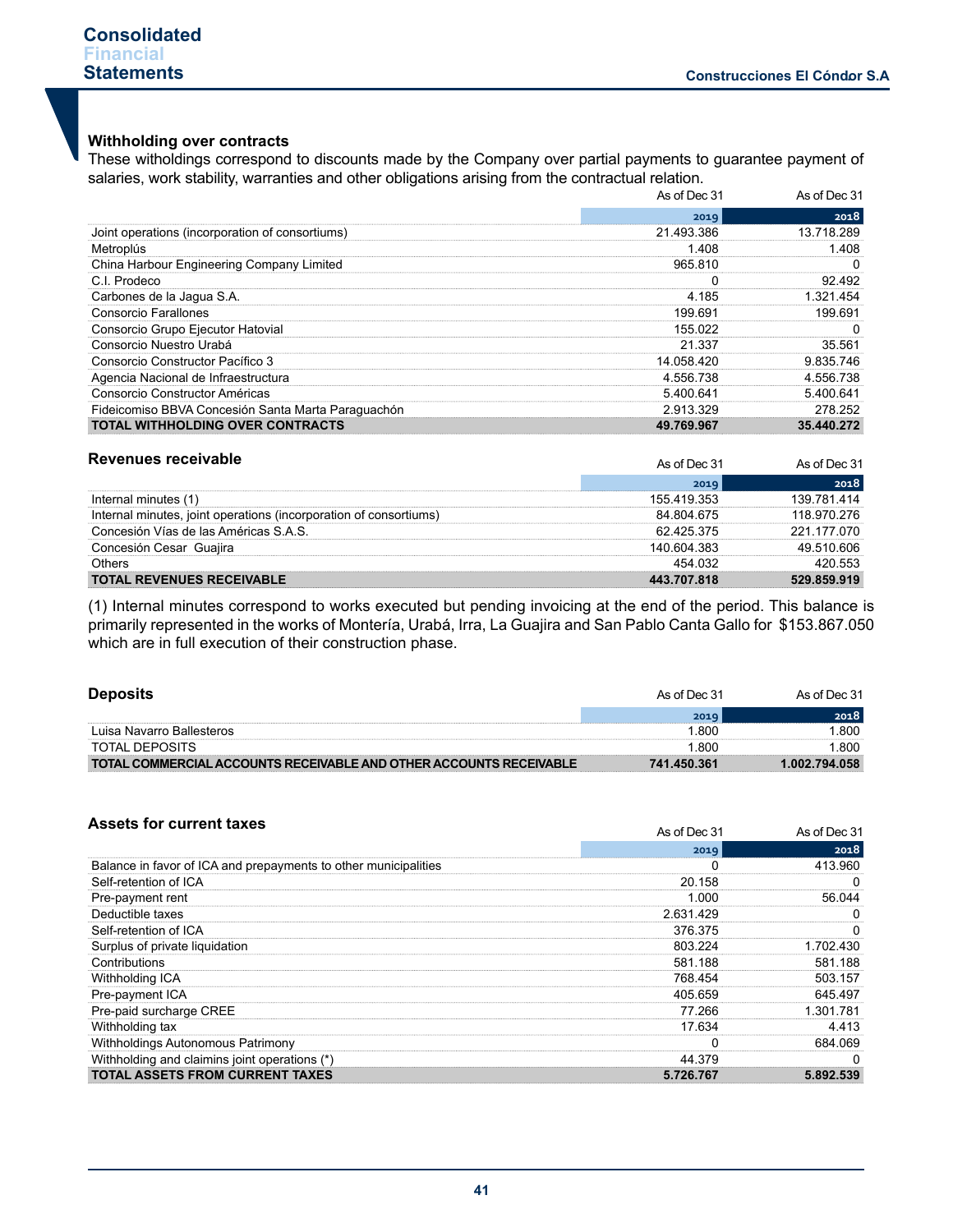|                                                                                               | As of Dec 31 | As of Dec 31 |
|-----------------------------------------------------------------------------------------------|--------------|--------------|
|                                                                                               | 2019         | 2018         |
| <b>DETAIL</b>                                                                                 |              |              |
| Domestic clients                                                                              | 2.386.645    | 2659849      |
| Accounts receivable impairment                                                                | (3.725.133)  | (3.998.338)  |
| Tax and contributions prepayments                                                             | 23 750       | 23 750       |
| Prepayments and advances                                                                      | 208829       | 208829       |
| Debtors                                                                                       | 7.064.538    | 90.352.814   |
| <b>TOTAL COMMERCIAL ACCOUNTS</b><br><b>RECEIVABLE AND OTHER</b><br><b>ACCOUNTS RECEIVABLE</b> | 5.958.629    | 89.246.904   |

|             | As of Dec 31   As of Dec 31 |                                                                            |             | As of Dec 31 As of Dec 31 |
|-------------|-----------------------------|----------------------------------------------------------------------------|-------------|---------------------------|
| 2019        | 2018                        |                                                                            | 2019        | 2018                      |
|             |                             | <b>DETAIL - RELATED PARTIES</b>                                            |             |                           |
| 2 386 645   | 2 659 849                   | Domestic clients                                                           | 111 477 029 | 72 826 189                |
| (3.725.133) | (3.998.338)                 | Debtors Related companies                                                  | 11 912 797  | 11 777 228                |
| 23.750      | 23 750                      | Impairment<br>trade<br>accounts                                            | (8.589.538) | (8.517.748)               |
| 208829      | 208 829                     | receivable related parties                                                 |             |                           |
| 7.064.538   | 90 352 814                  | Debtors related parties                                                    | 459.884.566 | 425 452 293               |
| 5.958.629   | 89.246.904                  | Deposits                                                                   | 420 064     | 420 064                   |
|             |                             | <b>TOTAL COMMERCIAL ACCOUNTS</b><br><b>RECEIVABLE RELATED PARTIES (**)</b> | 575 104 918 | 501.958.026               |

(\*\*) Details of accounts receivable with related parties are found in note21

## **Commercial accounts receivable and other current accounts receivable**

| Commercial accounts receivable and other current accounts receivable |              |              |
|----------------------------------------------------------------------|--------------|--------------|
|                                                                      | As of Dec 31 | As of Dec 31 |
|                                                                      | 2019         | 2018         |
| Departamento de Antioquia                                            | 665.930      | 665.930      |
| Consorcio Minero del Cesar S.A.S.                                    | 384.738      |              |
| Clientes Agregados San Javier                                        | 1.003.230    | 1.470.548    |
| Valores y Contratos                                                  |              | 96.385       |
| Metroplús                                                            | 31.088       |              |
| Castro Tcherassi S.A.                                                | 5.861        |              |
| Hacienda Potreritos                                                  | 7.524        |              |
| Estyma S.A.                                                          | 215.467      | 215.467      |
| Consorcio el Viajano                                                 |              | 125.130      |
| Less than 50 millions                                                | 72.807       | 86.389       |
| TOTAL COMMERCIAL ACCOUNTS RECEIVABLE AND OTHER ACCOUNTS              | 2.386.645    | 2.659.849    |
| <b>RECEIVABLE</b>                                                    |              |              |
| <b>TOTAL ACCOUNTS RECEIVABLE IMPAIRMENT</b>                          | (3.725.133)  | (3.998.338)  |

Impairment represents balances on uncollectible accounts resulting from the pursuit of this corporate objective both contractual through work execution contracts and exploitation and sale of materials.

| <b>Prepaid taxes and contributions</b>       | As of Dec 31 | As of Dec 31 |
|----------------------------------------------|--------------|--------------|
|                                              |              | 2018         |
| Others                                       | 23.750       | 23.750       |
| <b>TOTAL PREPAID TAXES AND CONTRIBUTIONS</b> | 23.750       | 23.750       |

| <b>Prepayments and advances</b>       | As of Dec 31 | As of Dec 31 |
|---------------------------------------|--------------|--------------|
|                                       | 2019         | 2018         |
| Avales Ingeniería Inmobiliaria        | 208829       | 208829       |
| <b>TOTAL PREPAYMENTS AND ADVANCES</b> | 208.829      | 208.829      |

#### **Miscellaneous accounts receivable**

| MISCELLANEOUS ACCOUNTS receivable                                            | As of Dec 31 | As of Dec 31  |  |
|------------------------------------------------------------------------------|--------------|---------------|--|
|                                                                              | 2019         | 2018          |  |
| Itaú CorpBanca (mandato Farallones)                                          | 2.114.623    | 3.825.572     |  |
| Consorcio Amaime                                                             | 1.070.090    | 1 070 090     |  |
| Masering                                                                     | 254.103      | 254 103       |  |
| Agregados del Norte de Colombia                                              | 246.186      | 246 186       |  |
| Concesión Cesar Guajira S.A.S.                                               |              | 81 260 186    |  |
| S.P. Ingenieros                                                              | 99 831       | 99 831        |  |
| Condor Investment USA Inc.                                                   | 3.279.704    | 3596846       |  |
| <b>TOTAL MISCELLANEOUS ACCOUNTS RECEIVABLE</b>                               | 7.064.538    | 90.352.814    |  |
| TOTAL COMMERCIAL ACCOUNTS RECEIVABLE AND OTHER ACCOUNTS<br><b>RECEIVABLE</b> | 5.958.629    | 89.246.904    |  |
| TOTAL COMMERCIAL ACCOUNTS RECEIVABLE                                         | 583 328 382  | 1 798 464 595 |  |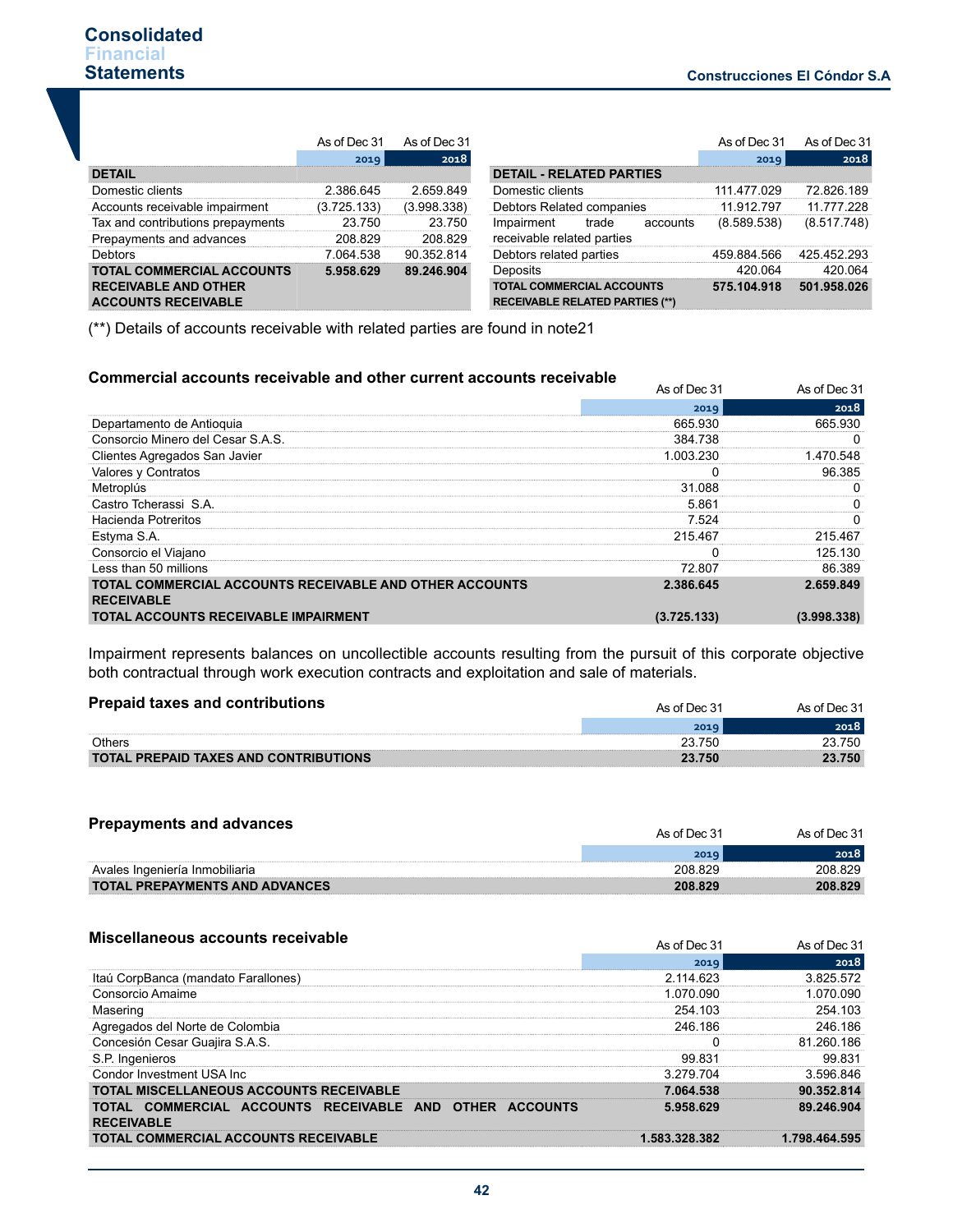# **Note 6. Inventories**

The Company does not have inventories pledged as collateral in the fulfillment of debts.

|                                                                           | As of Dec 31 | As of Dec 31 |
|---------------------------------------------------------------------------|--------------|--------------|
|                                                                           | 2019         | 2018         |
| Contracts in execution                                                    | 17.078.840   | 21.546.944   |
| Contracts in execution of ioint operations (incorporation of consortiums) | 1 765 568    |              |
| Materials, spare parts and accessories                                    | 32 317 228   | 21 813 188   |
| Inventories of joint operations, net (incorporation of consortiums)       |              | 13 213 327   |
| airment of net realizable value (1)                                       | -899 746     | -710 879     |
| Advances                                                                  | 34 636 273   | 40.576.225   |
| Promise of sale                                                           | 12.786.105   | 26 263 925   |
| <b>TOTAL INVENTORIES</b>                                                  | 104 307 222  | 122 702 729  |

(1) Adjustments to the net realization value of inventories and the poor condition of some of these.

# **Note 7. Prepaid expenses and intangible**

| <b>Short-term prepaid expenses</b>                                | As of Dec 31 | As of Dec 31 |
|-------------------------------------------------------------------|--------------|--------------|
|                                                                   | 2019         | 2018         |
| Insurance and bonds                                               | 3.840.100    | 4 684 416    |
| Prepaid expenses, joint operations (incorporation of consortiums) | 384 742      | 460 165      |
| Other charges, joint operations (incorporation of consortiums)    | 55 551       | 39.358       |
| Autonomous Equity                                                 | 412 533      | 397417       |
| <b>TOTAL SHORT-TERM PREPAID EXPENSES</b>                          | 4.692.925    | 5.581.356    |

## **Long-term prepaid expenses**

|                                                                   | As of Dec 31  | As of Dec 31 |
|-------------------------------------------------------------------|---------------|--------------|
|                                                                   | 2019          | 2018         |
| Insurance, bonds and deferred charges                             | 28 7 14       | 368 413      |
| Prepaid expenses, joint operations (incorporation of consortiums) | 3.134         | 248 667      |
| Other charges, joint operations (incorporation of consortiums)    |               | 11 115       |
| <b>TOTAL LONG-TERM PREPAID EXPENSES</b>                           | 31.848        | 628.196      |
| <b>TOTAL DEFERRED</b>                                             | 4 7 2 4 7 7 3 | 6.209.552    |

## **Long-term intangibles**

|                                                | <b>Derechos Mineros</b> | <b>Operating Rights</b> | <b>TOTAL 2018</b> |
|------------------------------------------------|-------------------------|-------------------------|-------------------|
| Acquisitions operating rights                  |                         | 27 248 410              | 27 248 410        |
| Acquisitions made business combination         | 4 926 533               |                         | 4 926 533         |
| Amortizations mining rights                    | (63.640)                |                         | (63.640)          |
| Amortizations operating rights                 |                         | (11.695.367)            | (11.695.367)      |
| <b>TOTAL LONG TERM INTANGIBLES - YEAR 2018</b> | 4.862.893               | 15.553.043              | 20.415.936        |
|                                                |                         |                         |                   |
|                                                | <b>Mining Rights</b>    | <b>Operating Rights</b> | TOTAL 2019        |
| Previous year balance                          | 4 862 893               | 15 553 042              | 20.415.935        |
| Mining rights amortizations                    |                         | (15.553.043)            | (15.553.043)      |
| <b>TOTAL LONG TERM INTANGIBLES - YEAR 2019</b> | 4 862 893               | 15 553 042              | 4862892           |
| <b>TOTAL INTANGIBLES</b>                       |                         |                         | 4.862.892         |

Mining rights were registered in the merger through absorption of Concesión Red Vial del Cesar, and correspond to mining rights to exploit the following sources of materials: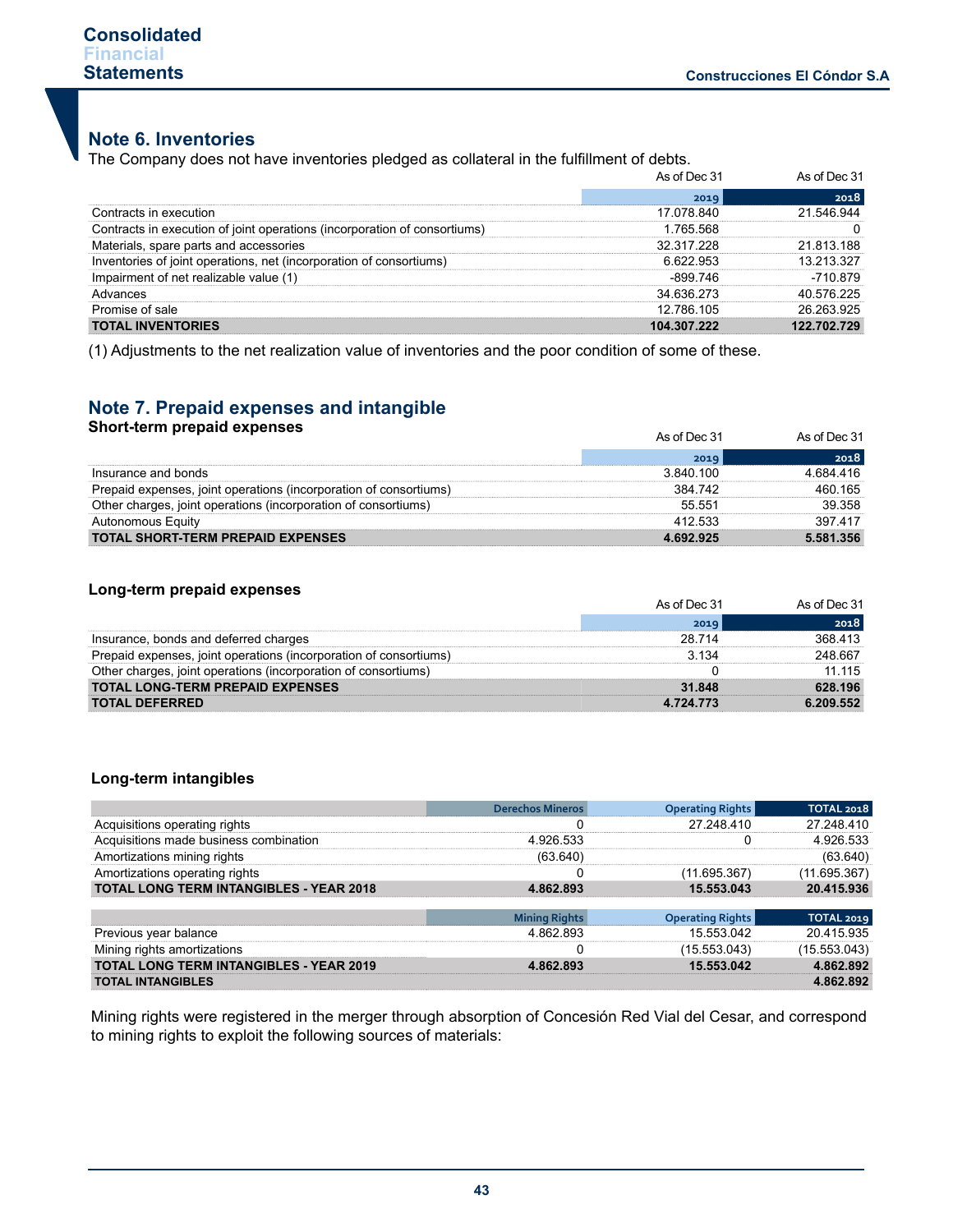# **Consolidated Financial Statements**

**Mining proceeding control Source Type Of Contract Contract Title No Beneficiary Resolution Authorized area (ha) Type of exploitation Mining registry Stage Effective terms of current stage PTO approval Polices Total authorized volume (m3) Concessioned minerals Environmental** Code No. Registration Completion and accurrent approval issued Terms volume minerals and license **date** npletion **Times current approval** Issued Terms<br>date **Internal Stage** "Pailitas (La Floresta)" Concession<br>contract contract 0254 - 20 Construcciones Res. No. 003477 of El Cóndor S.A. August 27, 2014 ANM Concession contract No. 0254-20 Cóndor-CRVC cession Registered at RMN 513,80 C/R HGME-03 17-ago-06 17/08/2033 Exploitation 17-ago-33 Approved: Writ PARV-0856 of June 20, 2014 Yes 17-Aug-<sup>20</sup> 96.840 Gravel and sand rivers Underway Maracas Concession  $control = 0260 - 20$ El Cóndor S.A. of January 29, 2016 Concession contract No. 0260-20 Construcciones Resolution No. 00479 Cóndor-CRVC cession Registered at RMN 122,35 C/R HGCG-04 06-may-06 15/05/2036 Exploitation 15-may-36 Approved: **Technical** opinion 058-  $2007$  of June  $Y_{\text{ess}}$ 15, 2007 Amended: Writ 1110 of 2014 16-may-<br>20 <sup>20</sup> 176.956 Sand and gravel from rivers and quarries Resolution No. 0822 of September, 2008 – Environmental license granted. Resolution No. 1065 of August 25, 2015 – Environmental license amended. Repeal was filed. Resolution 0075 of February, 2016, settles repeal. L.A. amendment is firm. Cession of El Cóndor to CRVC underway. Last action: response to requirements from corpocesar was given San Diego Concession contract 0262 - 20 Construcciones Resolution 000086 El Cóndor S.A. of January 17, 2014 Concession contract No. 0262-20 Cóndor-CRVC cession Registered at RMN 70,29 R/C HGCG-02 13-jun-06 12/06/2034 Exploitation 13-jun-34 Approved: **Technical** opinion CT-059-2007 Amendedo: Writ PARV No. 0757 of July 28, 2015 Yes 13-jun-20 234.000 Sand and gravel from rivers and quarries Resolution 822 of 2008, license amendment proceeding underway to include quarry materials Chiriaimo Concession **Concession** LES-11081 CONCESIÓN RED VIAL DEL CESAR S.A.S. Concession contract No. LES-11081 Resolution 001123 of March 31, 2016 Cóndor-CRVC cession Registered at RMN 39,75 R LES-<br>11081 22-sep-11 21/09/2031 Construction and assembly 21/09/2019 No. 0654 of Writ PARV May 14, 2014 Yes 22-sep-20 57.302 Sand and gravel from rivers and quarries Underway Caracolicito Concession concession IHT-16461 Construcciones Resolution No.000098 El Cóndor S.A. Concession contract No. IHT-16461 January 22, 2014 Condor-CRVC cession Registered at RMN 335,85 R IHT-<br>16461 <sup>16461</sup> 10/07/2008 09/07/2038 Exploitation 09-jul-38 **Technical** opinion PARV-0694 of August 1, 2014 Yes 10-jul-20 60.000 Sand and gravel from rivers Writ 104 of 2015 – L.A. proceeding is begun. Visit was made. Minute of requirements. Response to requirements. Environmental feasibility opinion. Previous consultation underway. First pre-consultation meeting held on July 10, 2016, but no indigenous groups attended. Determination from Mininterior (Ministry of Justice) is expected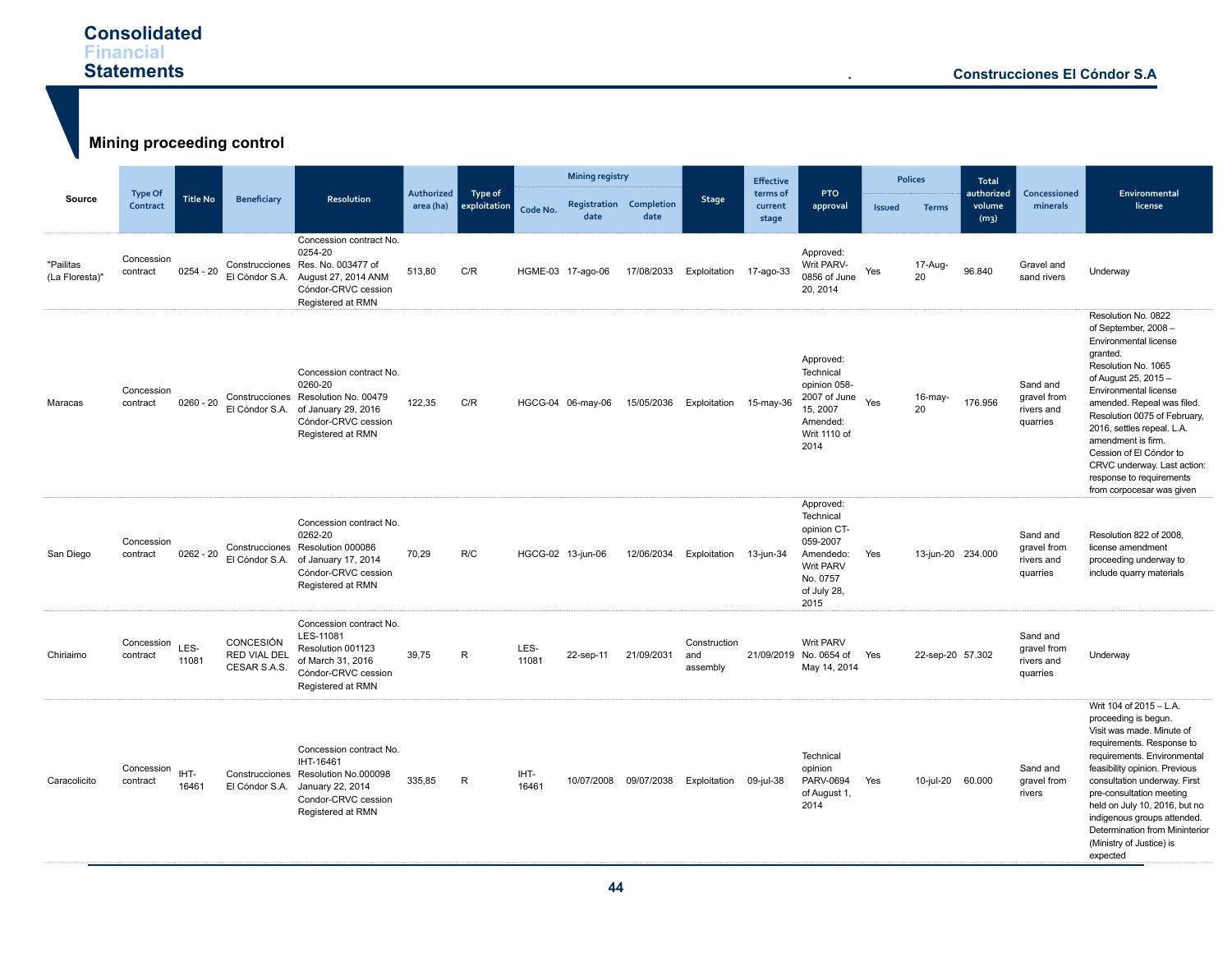Г

All intangible assets are measured after their initial recognition by the costs model. The methods used to amortize intangible assets are:

| Intangible asset | <b>Amortization method</b>               |
|------------------|------------------------------------------|
| Mining rights    | Protection units                         |
| Operation rights | Based on revenues from normal activities |

## **Assets for deferred taxes**

The deferred tax was found using the liability method and the tax rate to which the differences are expected to revert.

|                                                                | As of Dec 31  | As of Dec 31 |
|----------------------------------------------------------------|---------------|--------------|
|                                                                | 2019          | 2018         |
| Deferred taxes for provisions                                  | 365 190       | 608<br>571   |
| Deferred taxes for financial obligations                       | 8 7 8 1 1 4 1 | 7 763 667    |
| Other deferred taxes                                           | 5 263 651     | 202.533      |
| Deferred taxes                                                 | 391 495       | 304 137      |
| <b>TOTAL ASSETS FOR DEFERRED TAXES</b>                         | 14 801 477    | 26841945     |
| TOTAL EXPENSES PAID IN ADVANCE, INTANGIBLES AND DEFERRED TAXES | 24.389.142    | 53.467.433   |

# **Note 8. Non current assets held for sale**

|                                               | As of Dec 31  | As of Dec 31 |
|-----------------------------------------------|---------------|--------------|
|                                               | 2019          | 2018         |
|                                               | 137 995       | 995          |
| equipment<br>hinerv<br>and                    | 8 0 9 1 4 6 0 | 406          |
| Cars, vans and camperos                       | 58.000        | 847          |
| Others transportation equipment               | 198 455       | 96.538       |
| Impairment                                    | (5.955.547    | (4.427.613)  |
| <b>TOTAL NON CURRENT ASSETS HELD FOR SALE</b> | 2 530 363     | 79 172       |

(1) Corresponds to: Pailitas lot located in La Floresta village, which will be given as a donation; North America lot located in the Municipality of Bello, disused or unproductive machinery and transport equipment.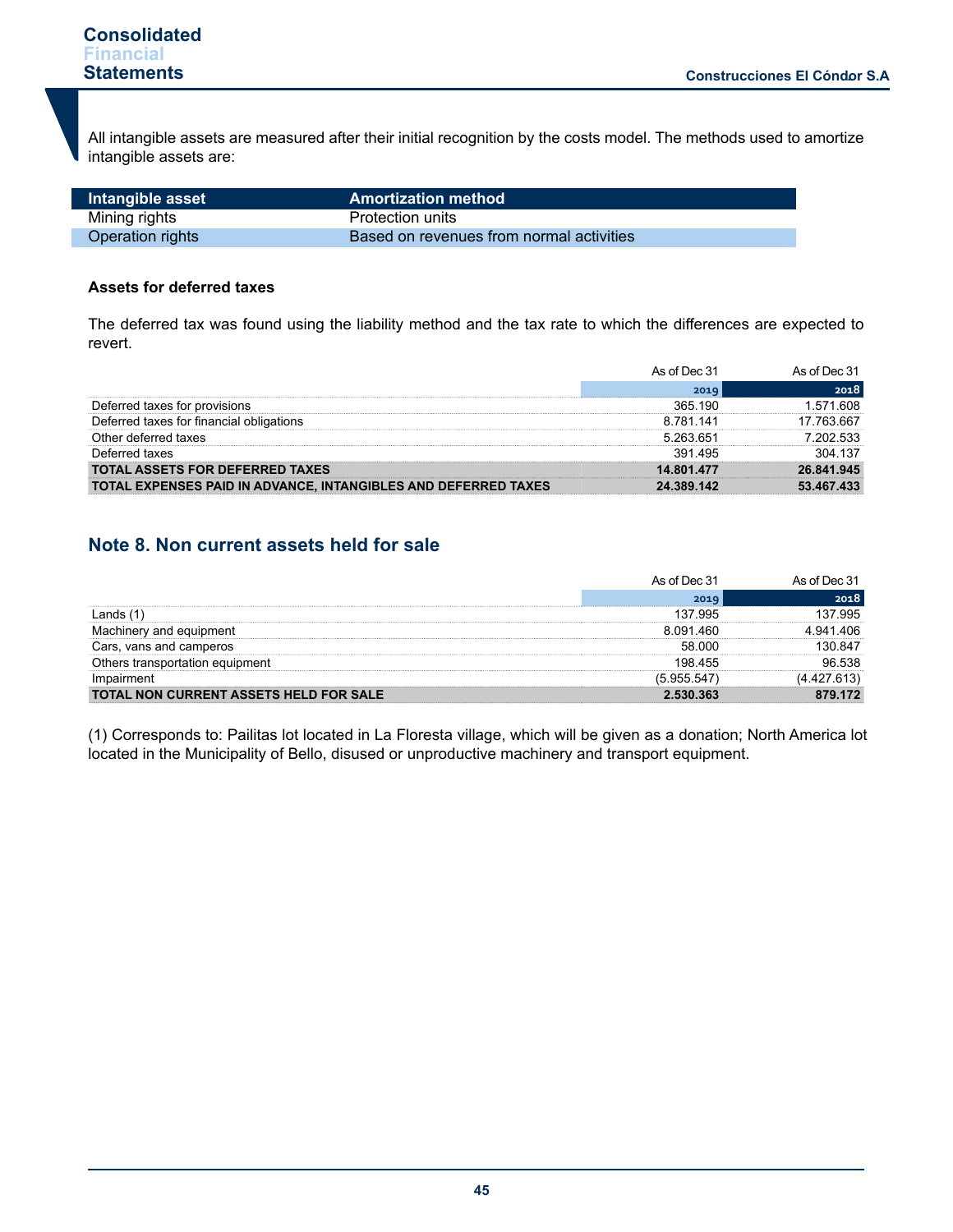$\overline{a}$ 

# **Note 9. Properties, plant and equipment**

|                                                              |             |                                |                                      |                      | <b>OWN AND LEASING</b>     |                                    |                      |             |                               |                |
|--------------------------------------------------------------|-------------|--------------------------------|--------------------------------------|----------------------|----------------------------|------------------------------------|----------------------|-------------|-------------------------------|----------------|
|                                                              | Lands       | Contruction<br>and edification | <b>Machinery</b><br>and<br>equipment | Equipo de<br>oficina | Office<br><b>Furniture</b> | <b>Transportation</b><br>equipment | <b>Mining Assets</b> | concessions | Joint<br>operations<br>assets | <b>Totales</b> |
| Balance as of Dec 31 2018                                    | 12.849.846  | 10.678.391                     | 187.582.648                          | 1.029.620            | 381.846                    | 100.901.651                        | 58.054.594           | 0           | 49.502.004                    | 420.980.600    |
| Balance depreciation and<br>impairment as of Dec 31.<br>2018 | 0           | (152.016)                      | (3.695.644)                          | (579.147)            | (367.491)                  | (887.797)                          | 0                    | 0           | (5.976.252)                   | (11.658.347)   |
| Balance as of Dec 31 2018                                    | 0           | $\mathbf 0$                    | 0                                    | $\Omega$             | 0                          | 0                                  | 0                    | 963.530     | 0                             | 963.530        |
| Value in books as of Dec 31,<br>2018                         | 12.849.846  | 10.526.375                     | 183.887.004                          | 450.473              | 14.355                     | 100.013.853                        | 58.054.594           | 963.530     | 43.525.752                    | 410.285.782    |
| Acquisitions                                                 | 0           | 17.811.391                     | 19.130.616                           | $\Omega$             | 0                          | 2.576.058                          | 0                    | 0           | 0                             | 39.518.065     |
| additions                                                    | 0           | $\mathbf 0$                    | 0                                    | $\mathbf 0$          | 0                          | 0                                  | 69.212               | 0           | 0                             | 69.212         |
| Prepayments                                                  | (1.755.000) | $\mathbf 0$                    | 0                                    | $\mathbf 0$          | 0                          | 0                                  | 0                    | 0           | 0                             | (1.755.000)    |
| Revaluation                                                  | 0           | 0                              | (206.754)                            | 0                    | 0                          | 0                                  | 0                    | 0           | 0                             | (206.754)      |
| Tansfer to MPV                                               | 0           | $\mathbf 0$                    | (4.084.663)                          | 0                    | 0                          | (201.469)                          | 0                    | $\Omega$    | 0                             | (4.286.132)    |
| Withdrawals                                                  | $\mathbf 0$ | 0                              | (21.560)                             | $\mathbf 0$          | (6.826)                    | (919.702)                          | 0                    | 0           | 0                             | (948.088)      |
| Impairment                                                   | (137.995)   | 0                              | (448.646)                            | $\Omega$             | 0                          | (33.719)                           | $\mathbf 0$          | 0           | 0                             | (620.360)      |
| Depreciation                                                 | 0           | (515.798)                      | (13.968.641)                         | (94.405)             | (8.203)                    | (9.728.953)                        | (1.177.747)          | 0           | 0                             | (25.493.747)   |
| Depreciation, transfer,<br>withdrawal and others             | 0           | 0                              | 501.624                              | 0                    | 8.548                      | 123.455                            | 0                    | 0           | 0                             | 633.627        |
| Sale                                                         | 0           | 0                              | (2.420.261)                          | 0                    | (1.722)                    | (391.800)                          | 0                    | 0           | 0                             | (2.813.783)    |
| Other Changes                                                | 0           | 93.574                         | (1.865.810)                          | $\mathbf 0$          | 0                          | (334.400)                          | 0                    | 0           | (1.753.366)                   | (3.860.002)    |
| Concessions                                                  | 0           | 0                              | 0                                    | 0                    | 0                          | 0                                  | 0                    | 93.575      | 0                             | 93.575         |
| <b>Totales</b>                                               | 10.956.851  | 27.915.542                     | 180.502.909                          | 356.068              | 6.152                      | 91.103.323                         | 56.946.059           | 1.057.105   | 41.772.386                    | 410.616.395    |

On December 31, 2018 Construcciones El Cóndor S.A. value the following kinds of property, plant and equipment: land, constructions and buildings, machinery and equipment, transportation equipment and mining assets. The reasonable value such assets was determined by the following independent firms: AGS Gestión Contable S.A.S., Juan David Chavarría Avalúos and Avatec Ingeniería.

The reasonable value of land, constructions and buildings was determined by referring to market-based evidence. This means that the valuations carried out by the asset layers were based on active market prices. For the valuation, level 2 entry data were used.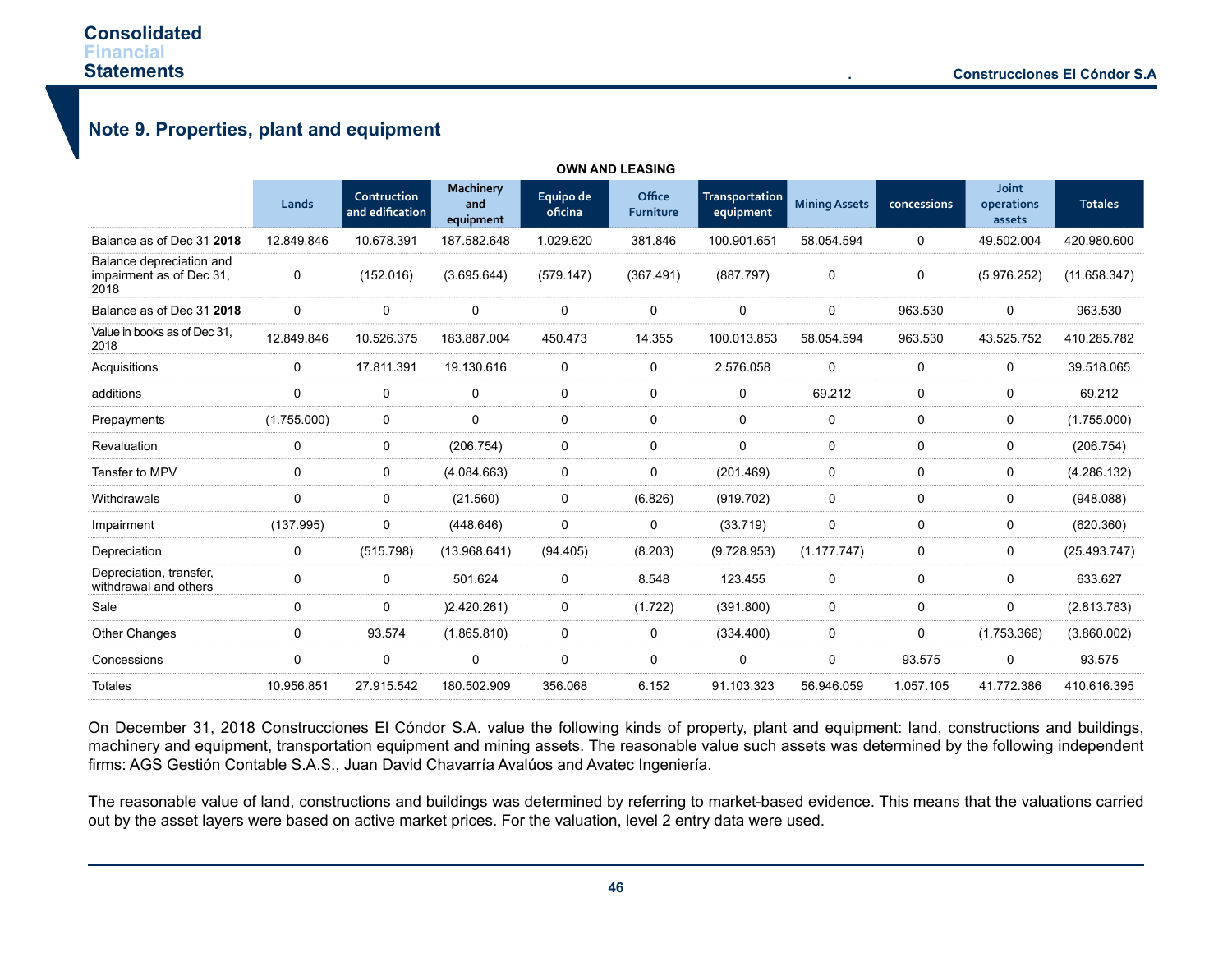The fair value of machinery and equipment and transport equipment was determined using the cost approach, in which the Ross Heidecke methodology was used, this method, part of the fact that a new good provides its services to satisfaction, but after certain time its deterioration becomes visible and intolerable; it is for this reason that initially the loss in value of the property is small and accelerates as its useful life elapses. Level 2 input data were used for the assessment.

The fair value of mining assets was determined by applying the income approach, which uses the discounted cash flow method to measure the ability of the asset to generate future wealth, cash flows are discounted at an interest rate determined by the CAPM methodology. Level 3 input data were used for the assessment.

| The sums that would have been<br>accounted by the costs model are: | Land I     | <b>Edification</b> | The revaluation surplus recognized in<br>another integral result is: | Land I      | <b>Edification</b> |
|--------------------------------------------------------------------|------------|--------------------|----------------------------------------------------------------------|-------------|--------------------|
| Historical cost                                                    | 12.281.331 | 15.881.566         | <b>Revaluation surplus</b>                                           | \$2.568.515 | \$1.050.177        |
| Depreciation                                                       |            | (547.051)          |                                                                      |             |                    |
| Value in books                                                     | 12.281.331 | 15 334 515         |                                                                      |             |                    |

These values cannot be distributed to shareholders until the elements related to properties, plant and equipments are realized.

|                                                                                      |             |              | 2019            |
|--------------------------------------------------------------------------------------|-------------|--------------|-----------------|
|                                                                                      | Cost        | Depreciation | <b>Net Cost</b> |
| Lands                                                                                | 11.094.846  |              | 11.094.846      |
| Quarries                                                                             | 56.946.060  |              | 56.946.060      |
| Goods leased                                                                         | 204.746.257 | (14.419.100) | 190.327.157     |
| Constructions and buildings                                                          | 7.226.023   | (341.892)    | 6.884.132       |
| Machinery and equipment                                                              | 71.989.059  | (7.709.240)  | 64.281.660      |
| Office equipment                                                                     | 1.029.620   | (613.486)    | 1.152.222       |
| Computers and communications equipment                                               | 371.532     | (268.995)    | 100.443         |
| Transportation equipment                                                             | 43.919.060  | (5.035.017)  | 39.024.936      |
| Reversible asset                                                                     |             |              | 180 376         |
| Accumulated impairment                                                               | (1.147.823) |              | (1.147.823)     |
| Properties, plant and equipment - joint operations<br>(incorporation of consortiums) | 53.376.983  | (11.604.597) | 41.772.386      |
| TOTAL PROPERTIES, PLANT AND EQUIPMENT                                                | 449.551.618 | (39.992.328) | 410.616.395     |

|                                                                                      |             |              | 2018            |
|--------------------------------------------------------------------------------------|-------------|--------------|-----------------|
|                                                                                      | Cost        | Depreciation | <b>Net Cost</b> |
| Lands                                                                                | 12.849.846  |              | 12.849.846      |
| Quarries                                                                             | 58.054.594  |              | 58.054.594      |
| Advance constructions and buildings                                                  | 1.637.164   |              | 1.637.164       |
| Goods leased                                                                         | 230.562.051 | (4.133.682)  | 226.428.369     |
| Constructions and buildings                                                          | 5.478.179   | 125.506      | 5.603.685       |
| Machinery and equipment                                                              | 35.972.423  | 168 125      | 36.140.548      |
| Office equipment                                                                     | 1.399.406   | (519.081)    | 880.325         |
| Computers and communications equipment                                               | 469.029     | (354.934)    | 114.095         |
| Reversible asset                                                                     | 2.095.193   | (1.553.060)  | 542.133         |
| Accumulated impairment                                                               | (546.676)   |              | (546.676)       |
| Transportation equipment                                                             | 25.336.658  | (280.711)    | 25.055.947      |
| Properties, plant and equipment - joint operations<br>(incorporation of consortiums) | 49.502.004  | (5.976.252)  | 43.525.752      |
| TOTAL PROPERTIES, PLANT AND EQUIPMENT                                                | 422.809.871 | (12.524.089) | 410.285.782     |

The Company has established in its policy the following life of its assets, which was determined by homogenous group.

| <b>Fixed Assets</b>                      | Life (years) |
|------------------------------------------|--------------|
| Constructions and buildings              | 40 a 100     |
| Machinery and equipment                  | 5 a 20       |
| Office equipment                         | 10           |
| Computers and communications equipment 3 |              |
| Fleet and transportation equipment       | 8 a 15       |
| Mines and quarries                       | 60           |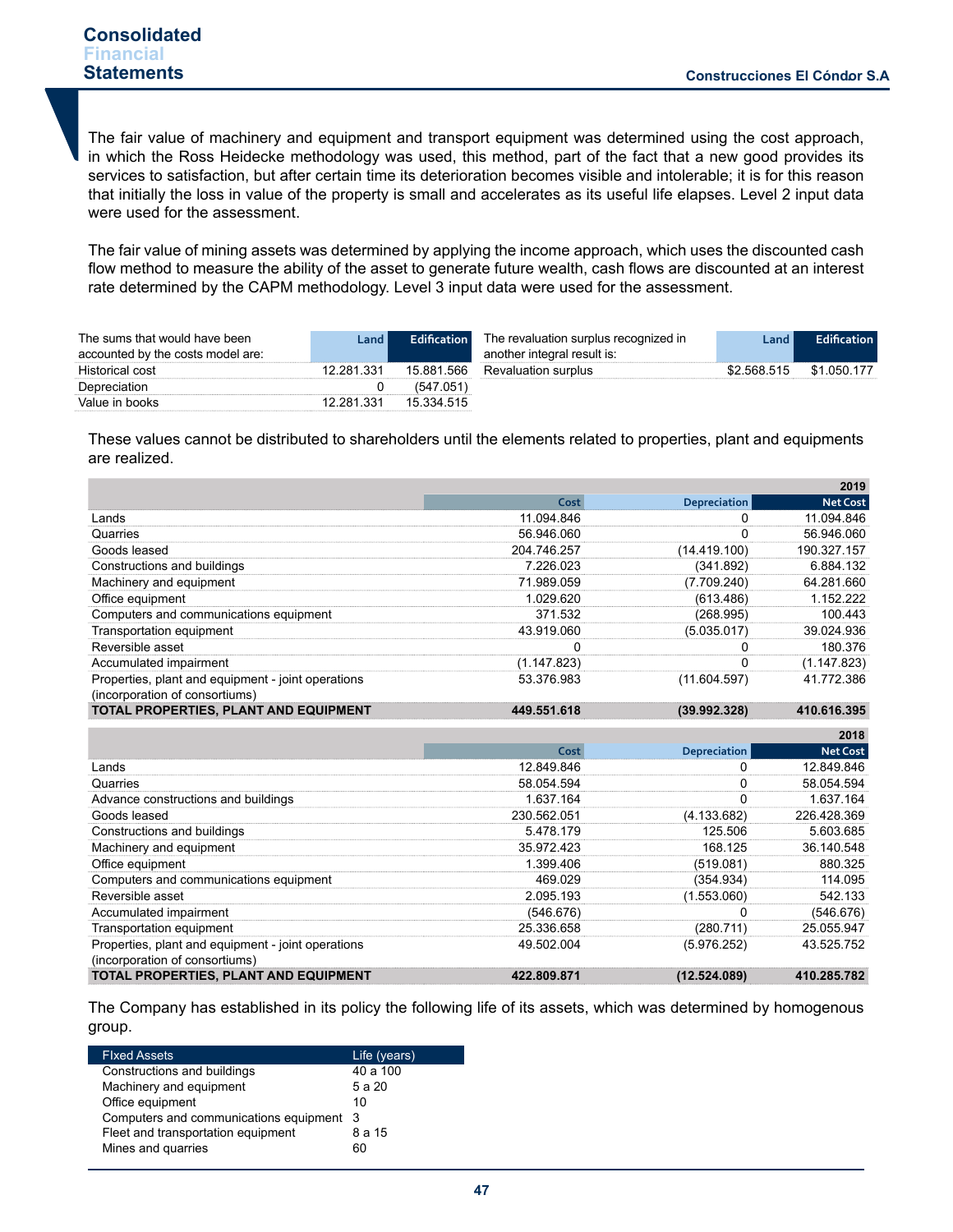As an internal policy, the Company adopts a par value of zero for buildings, computers and office equipment. The par value for the fleet and transportation equipment is 10% of the asset's initial cost.

The Corporation has formalized the insurance policies to cover possible risks that are subject to different elements related to property and equipment.

The Company solely has title restrictions over the assets it acquires through financial leasing.

# **Note 10. Investment properties**

| Real estate investment properties  |            | .686.83  |
|------------------------------------|------------|----------|
| Impairment investment properties   | <b>NSV</b> | രറ       |
| <b>TOTAL INVESTMENT PROPERTIES</b> |            | .408.048 |

Several assets of the Company: Two lands in the municipality of Copey meet the IAS 40 criteria to be recognised as investment properties.

The assets of Construcciones El Cóndor S.A. registered as properties, plant and equipment do not guarantee any type of obligation.

# **Note 11. Financial obligations**

As of December 31, 2019 and December 31, 2018, there were no delinquent financial obligations.

#### **Short-term financial obligations**

|                                                                | <b>Maturity</b> | Rate                     | 2019         | 2018         |
|----------------------------------------------------------------|-----------------|--------------------------|--------------|--------------|
| Banco BBVA<br>(1)                                              | 14-May-20       | DTF+3.15% TA             |              | 44.592.236   |
| Banco de Bogotá<br>(2)                                         | 21-Dec-20       | IBR+3.75%                | 6.000.000    |              |
| Bancolombia (2)                                                |                 | 28-Sep-20 IBR NATV+2.95% | 8.962.650    | $_{0}$       |
| Banco de Occidente                                             | 19-Nov-19       | <b>IBR+2 5%TV</b>        | 0            | 15.000.000   |
| Banco de Occidente (3)                                         | 22-Mar-20       | IBR+3.25% TV             | 49.892.000   | 34.892.000   |
| Banco de Bogotá<br>(4)                                         | 17-Apr-20       | DTF+2.35% TA             | 20.000.000   | $\Omega$     |
| Banco de Bogotá (4)                                            | $2$ -Jan- $20$  | IBR+2.95%MV              | 19.996.078   | 20.000.000   |
| Banco Santander (4)                                            | 3-Jan-20        | IBR+3.25%EA              | 10.000.000   |              |
| Banco de Bogotá                                                | 13-Feb-20       | <b>IBRMV+2.22%</b>       |              | 0            |
| Bancolombia (5)                                                | 15-Oct-19       | IBR +2.4% MV             |              | 34,000,000   |
| Banco ITAU (6)                                                 | 18-Mar-20       | IBR+4.261%TV             | 13.000.000   | $\mathbf{0}$ |
| Bancolombia (6                                                 | 18-Jul-20       | IBR NAMV+3%              | 110.404.583  |              |
| Commercial papers placement (7)                                |                 |                          | 16.960.000   | 300.000.000  |
| Financial Obligations Vías de las Américas                     |                 |                          | 4.397.556    | 9.675.003    |
| Obligations of joint operations (incorporation of consortiums) |                 |                          | <sup>0</sup> | 11.984.363   |
| <b>TOTAL FINANCIAL OBLIGATIONS</b>                             |                 |                          | 259.612.867  | 470.143.602  |

New loans were made for: (1) cancellation of credits and working capital; (2) working capital; 3) equity contribution to Concesión Pacífico 3; (4) working capital; (5) loan renewal (6) repurchase of commercial papers (7) Issuance of commercial papers.

The issuance of commercial papers called series A358 have the following conditions:

| Subserie                                                  |                       |
|-----------------------------------------------------------|-----------------------|
| Value awarded in the series                               | \$100,000,000,000     |
| Nominal value of each commercial paper                    | \$1,000,000           |
| Yield rate                                                | % FA                  |
| Date of issue                                             | 27-mar-2019           |
| Periodicity of interest payments                          | <b>Expired period</b> |
| Date payment of interest and capital<br>(expiration date) | 20-mar-2020           |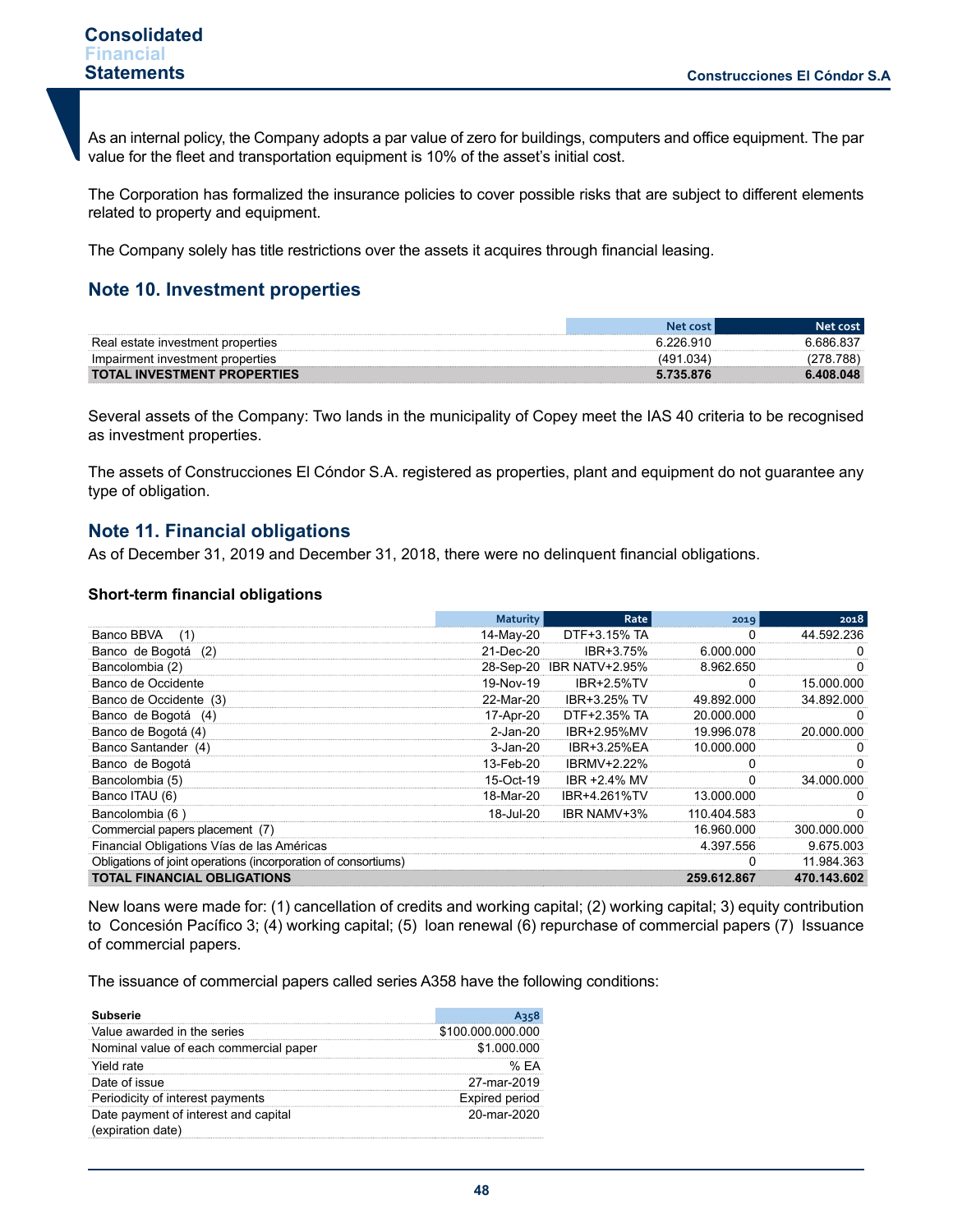On December 9, 2019, a repurchase of commercial papers from sub-series A358 was made with a nominal value of \$ 33,040,000.

On December 11, 2019, a repurchase of commercial papers from sub-series A358 was made with a nominal value of \$ 50,000,000.

#### **Short - term commercial financing companies**

| Snort - term commercial imancing companies                                |             | As of Dec 31 |  |  |
|---------------------------------------------------------------------------|-------------|--------------|--|--|
|                                                                           | 2019        | 2018         |  |  |
| Leasing joint operations (incorporation of consortiums)                   | 7 263 963   | 19.606.528   |  |  |
| Leasing de Occidente                                                      | 853 994     | 213 268      |  |  |
| Corpbanca                                                                 | 4 514 031   | 2 043 194    |  |  |
| Banco de Bogotá                                                           | 1 842 124   | 1 713 843    |  |  |
| Banco Bilboa Vizcaya Argentaria                                           | 441 105     | 406.541      |  |  |
| <b>Bancolombia</b>                                                        | 27 463 020  | 41 138 295   |  |  |
| <b>TOTAL SHORT-TERM COMMERCIAL FINANCING COMPANIES</b>                    | 42.378.237  | 65.121.669   |  |  |
| TOTAL SHORT-TERM FINANCIAL OBLIGATIONS AND COMMERCIAL FINANCING COMPANIES | 301.991.104 | 535.265.271  |  |  |

#### **Long-term financial obligations**

As of Dec 31

|                                                   | 2019        |            |
|---------------------------------------------------|-------------|------------|
| Banco de Bogotá                                   |             | റററ        |
| peraciones coniuntas(incorporación de consorcios) |             | 15 515 637 |
|                                                   | 16 666 667  |            |
| alombia.                                          | ३ ३३३ ३३३   |            |
| nlombia                                           | _ 6 666 667 |            |
| placement<br>าercial<br>papers                    | 257.700.000 |            |
| <b>TOTAL LONG-TERM FINANCIAL OBLIGATIONS</b>      | 284.366.667 | 35.515.637 |

#### (1) Working capital.

(2) Issuance of commercial papers: ordinary bonds in the second market, for eighty-one thousand five hundred million pesos (\$ 81,500,000,000), under the following conditions:

| Term        |        |
|-------------|--------|
| of issue    | 119    |
|             |        |
|             |        |
| ment<br>res |        |
|             | the ex |
|             | P ecns |
|             |        |

(2) Issuance of commercial papers: ordinary bonds in the second market, for one hundred sixty-seven thousand two hundred million pesos (\$167,200,000,000), under the following conditions:

| Term                |                                      |
|---------------------|--------------------------------------|
| of issue.           | 10-DIC-2<br>019                      |
| Due date            | 10-.II IN.<br>ገ21                    |
| of return           |                                      |
| pavment<br>interest |                                      |
| rei                 | 'he ex                               |
| est Pavment Dates   | 10 MAR, 10 JUN, 10 SEP Y 10 DIC each |
|                     |                                      |
|                     |                                      |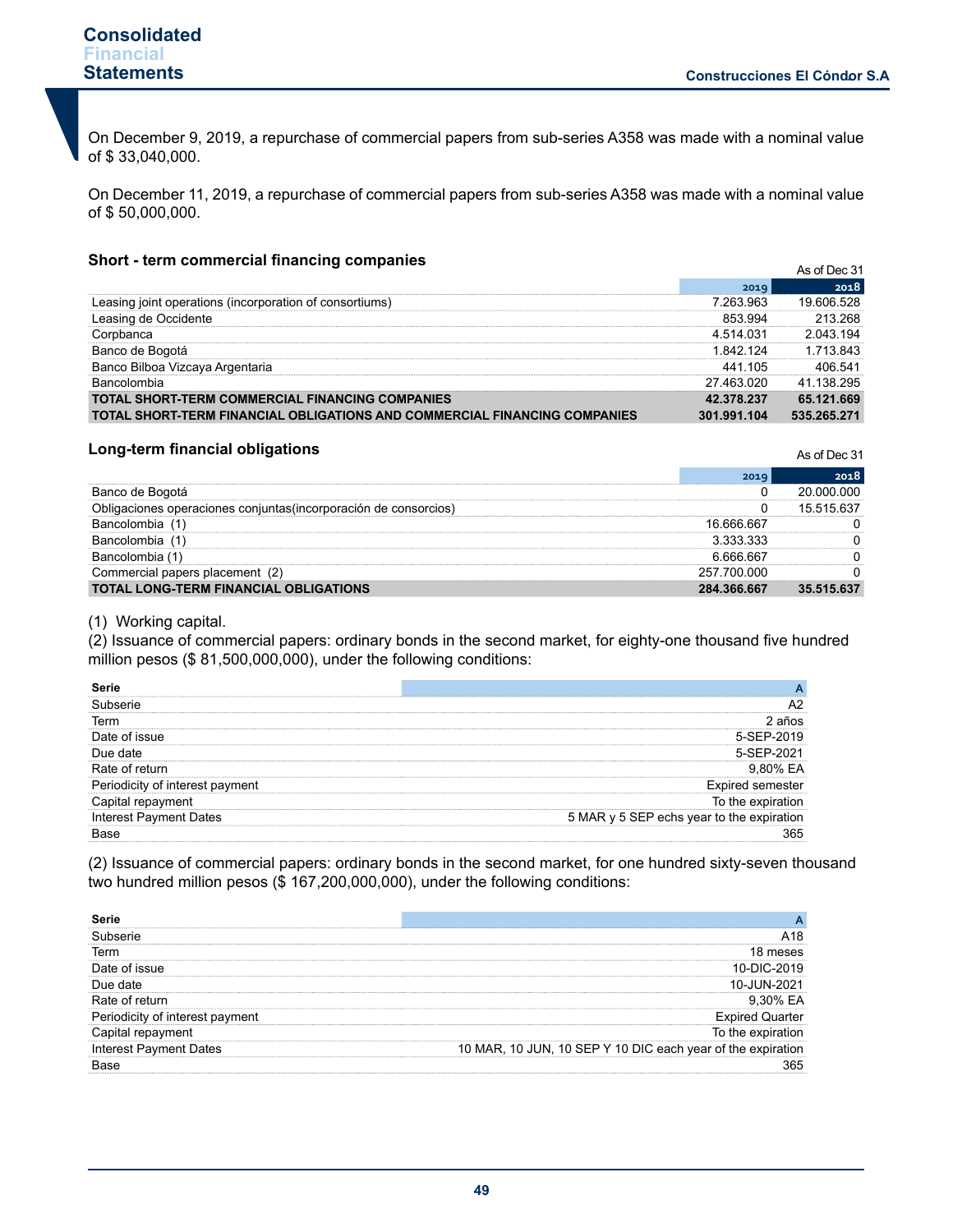(2) Issuance of commercial papers: ordinary bonds in the second market, for nine billion pesos (\$ 9,000,000,000), under the following conditions:

| Tern     |                                      |
|----------|--------------------------------------|
| of issue | 19                                   |
|          |                                      |
|          |                                      |
| interest |                                      |
|          | ne e                                 |
| Dates    | 10 MAR, 10 JUN, 10 SEP Y 10 DIC each |
|          |                                      |

## **Commercial finance companies**

As of Dec 31

As of Dec 31

|                                                                                    |             | 2018        |
|------------------------------------------------------------------------------------|-------------|-------------|
| Leasing joint operations (incorporation of consortiums)                            | 19.476.410  | 11 602 410  |
| Banco de Bogotá                                                                    | 7 027 848   | 8 938 693   |
| Banco Bilboa Vizcaya Argentaria                                                    | 1 484 060   | 1 943 642   |
| Leasing Banco de Occidente                                                         | 3681228     | 900.964     |
| <b>Bancolombia</b>                                                                 | 83 927 425  | 93 851 190  |
| Banco CorpBanca de Colombia                                                        | 15 782 249  | 5 686 431   |
| <b>TOTAL LONG-TERM COMMERCIAL FINANCING COMPANIES</b>                              | 131.379.220 | 122 923 330 |
| TOTAL LONG-TERM FINANCIAL OBLIGATIONS AND COMMERCIAL FINANCING<br><b>COMPANIES</b> | 415.745.887 | 158.438.967 |
| <b>TOTAL FINANCIAL OBLIGATIONS</b>                                                 | 717.736.991 | 693 704 238 |

# **Note 12. Commercial accounts payable and other accounts payable**

Accounts payable to suppliers take 45 days.

|                                                                                     | 2019        | 2018        |
|-------------------------------------------------------------------------------------|-------------|-------------|
| Domestic                                                                            | 21.073.259  | 25.977.449  |
| From overseas                                                                       | 167.088     | 17.849      |
| Suppliers, joint operations (incorporation of consortiums)                          | 5.806.984   | 3.770.372   |
| Costs and expenses payable (1)                                                      | 20.903.843  | 38.192.572  |
| Acreedores oficiales -impuestos                                                     | 2.244.567   | 2.124.298   |
| Other account payable                                                               | 17.331      | 16.734      |
| Account payable with shareholders                                                   | 187.440     | 187.440     |
| Contractors                                                                         | 9.128.164   | 24.402.126  |
| Others (2)                                                                          | 56.434.505  | 37.030.554  |
| Shareholder dividends                                                               |             | (133)       |
| Payroll withholdings and contributions                                              | 2.628.967   | 2.559.519   |
| Accounts payable, joint operations (incorporation of consortiums)                   | 93.116.909  | 206.981.498 |
| Patrimonio Autónomo                                                                 | 21.216.661  | 32.641.197  |
| TOTAL CUENTAS POR PAGAR COMERCIALES Y OTRAS CUENTAS POR PAGAR<br><b>CORTO PLAZO</b> | 232.925.717 | 373.901.476 |

(1) Financial liability was recognized for issuance of commercial papers

(2) This value includes accounts payable: to pension and severance funds, consortia.

| Accounts payable to current related parties         |         | As of Dec 31 |
|-----------------------------------------------------|---------|--------------|
|                                                     | 2019    | 2018         |
| TOTAL COMMERCIAL ACCOUNTS PAYABLE AND OTHER CURRENT | 387.454 | 3.861.082    |
| <b>ACCOUNTS PAYABLE</b>                             |         |              |

(\*\*) Details of accounts payable of related parties are found in note 29.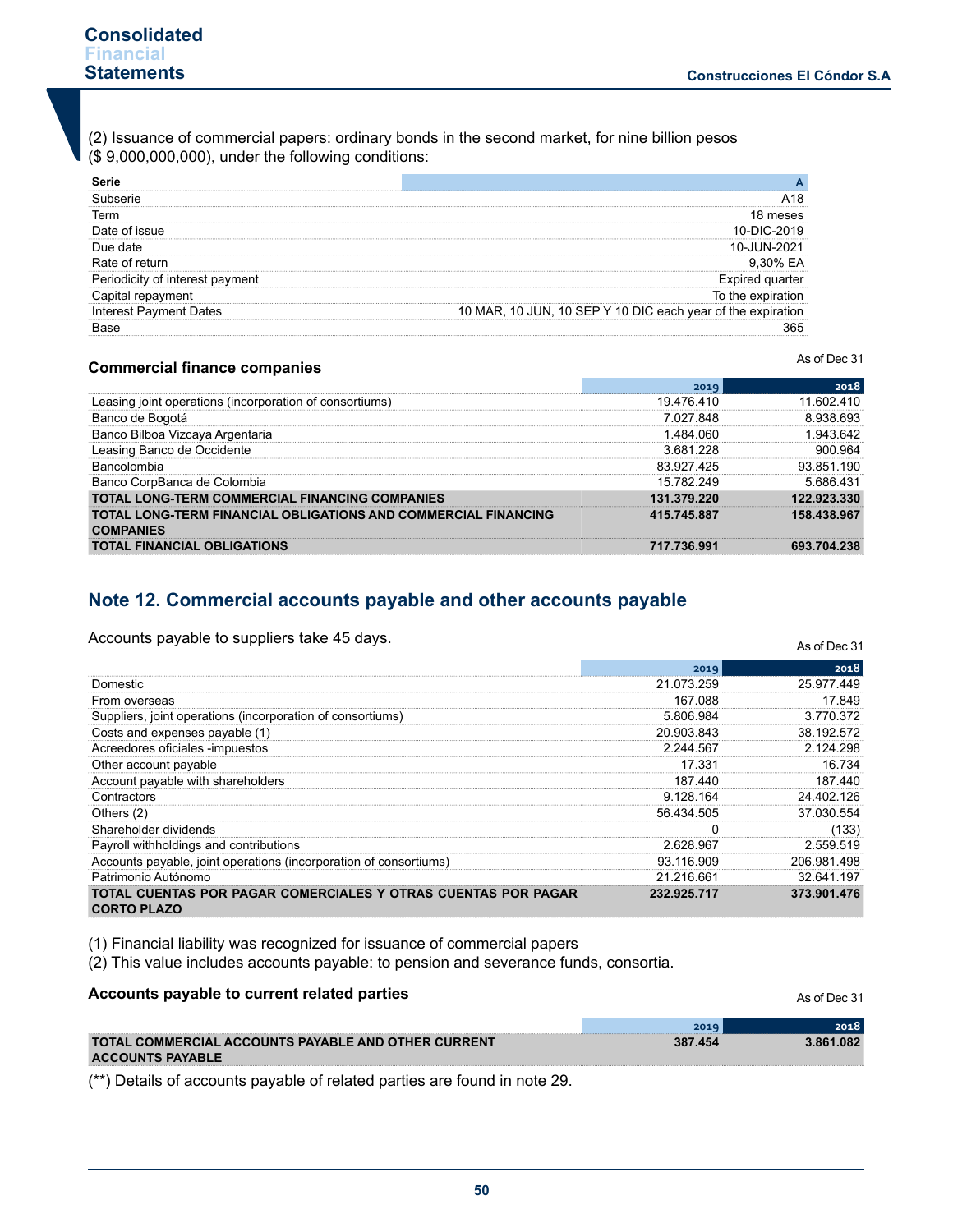As of Dec 31

# **Commercial accounts payable and other non-current accounts payable**

| <u>oommercial accounts payable and other holl-current accounts payable</u> |           | As of Dec 31 |
|----------------------------------------------------------------------------|-----------|--------------|
|                                                                            | 2019      | 2018.        |
| Costs and expenses payable                                                 | 481 002   | 4 802 894    |
| Accounts payable joint operations (incorporation of consortiums)           | 1 041 757 | 90723        |
| TOTAL COMMERCIAL ACCOUNTS PAYABLE AND OTHER ACCOUNTS PAYABLE (**)          | 1.522.759 | 4.893.617    |

(\*\*) Details of accounts payable are found in note 29.

# **Note 13. Current taxes**

| NOTE 13. GUITENT TAXES                                                   | As of Dec 31 |            |  |
|--------------------------------------------------------------------------|--------------|------------|--|
|                                                                          | 2019         | 2018       |  |
| Income tax                                                               | 4 679 504    | 9968161    |  |
| Industry & commerce tax and others                                       | 748          | .393       |  |
| Industry & commerce tax, joint operations (incorporation of consortiums) |              | 164        |  |
| Tax on value-added                                                       | 429.648      | 441        |  |
| Other liabilities (2495)                                                 |              |            |  |
| Tax on value, joint operations (incorporation of consortiums)            | 266 034      | 136 በ79    |  |
| <b>TOTAL CURRENT TAXES</b>                                               | 5.376.076    | 11.129.883 |  |
| <b>TOTAL TAXEA</b>                                                       | 5.376.076    | 11.129.883 |  |

# **Note 14. Other liabilities**

| <b>Short term</b>                                                   |            | As of Dec 31 |
|---------------------------------------------------------------------|------------|--------------|
|                                                                     | 2019       | 2018         |
| Costs and expenses                                                  | 68.278.131 | 112.804.351  |
| Costs and expenses, joint operations (incorporation of consortiums) | 19.986.107 | 7 208 274    |
| Industry & commerce tax                                             | 2 589 938  | 3 230 762    |
| Income tax and tax on wealth CREE                                   | 499387     | 488 604      |
| Contingencies                                                       | 556 852    | 1479224      |
| For labor obligations                                               | (1.452)    | (1.334)      |
| Dismantling of mines and quarries                                   | 221 473    | 221 473      |
| Labor - retirement pension - actuary calculation                    | 220.876    | 197 884      |
| Other provisions, joint operations (incorporation of consortiums)   | 1 047 040  | 1 286 599    |
| Autonomous equity                                                   |            | (3.256)      |
| <b>TOTAL SHORT-TERM OTHER LIABILITIES AND PROVISIONS</b>            | 93.398.351 | 126.912.580  |

## **Long term**

|                                                                        |            | .           |
|------------------------------------------------------------------------|------------|-------------|
|                                                                        | 2019       | 2018        |
| Other liabilities and provisions for contingencies (autonomous equity) | 3.253.678  | 1.176.349   |
| <b>TOTAL LONG-TERM OTHER LIABILITIES AND PROVISIONS</b>                | 3.253.678  | 1.176.349   |
| <b>TOTAL OTHER LIABILITIES AND PROVISIONS</b>                          | 96.652.029 | 128.088.930 |

The processes qualified as possible are those whose probability of existence of the current obligation is between 20% and 50%.

| Nature of the process | Office                                                    | Instance | % Share of Condor                      | Contract                                       |
|-----------------------|-----------------------------------------------------------|----------|----------------------------------------|------------------------------------------------|
| Direct repair         | Tribunal Administrativo De Antioquia                      | First    | 21%                                    | Hatovial, Gehatovial Y Cocan                   |
| Direct repair         | Tribunal Administrativo De Antioquia                      | First    | 100%                                   | Agregados San Javier                           |
| Labor ordinary        | Juzgado Octavo Laboral Del Circuito De<br>Barranguilla    | First    | Condor is no longer<br>part of the CMC | Consorcio Minero Del Cesar                     |
| Labor ordinary        | Juzgado Tercero Laboral Del Circuito De<br>Barranguilla   | First    | part of the CMC                        | Condor is no longer Consorcio Minero Del Cesar |
| Labor ordinary        | Juzgado Laboral De Oralidad Del Circuito De<br>Chiriguaná | First    | part of the CMC                        | Condor is no longer Consorcio Minero Del Cesar |
| Labor ordinary        | Juzgado 13 Laboral De Circuito                            | Second   | part of the CMC                        | Condor is no longer Consorcio Minero Del Cesar |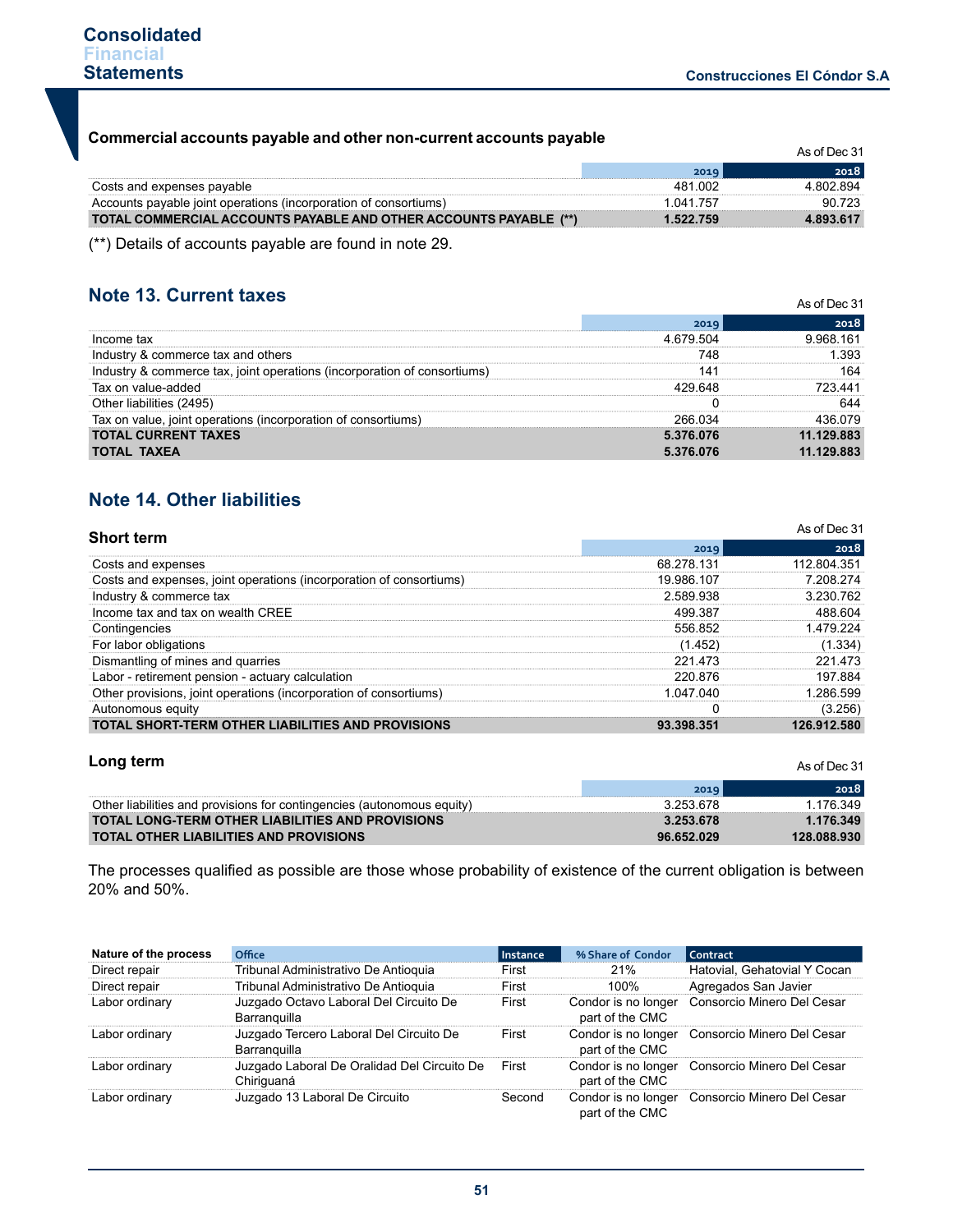#### **Construcciones El Cóndor S.A .**

As of Dec 31

# **Consolidated Financial Statements**

| Nature of the process               | Office                                                       | Instance | % Share of Condor                      | Contract                     |
|-------------------------------------|--------------------------------------------------------------|----------|----------------------------------------|------------------------------|
| Labor ordinary                      | Juzgado Laboral De Oralidad Del Circuito De<br>Chiriguaná    | First    | Condor is no longer<br>part of the CMC | Consorcio Minero Del Cesar   |
| Direct repair                       | Juzgado Septimo Administrativo Del Circuito<br>De Valledupar | First    | 100%                                   | Concesion Red Vial Del Cesar |
| Labor ordinary                      | Juzgado Trece Laboral Del Circuito De<br>Barranguilla        | First    | Condor is no longer<br>part of the CMC | Consorcio Minero Del Cesar   |
| Labor ordinary                      | Juzgado Octavo Laboral Del Circuito De<br>Barranguilla       | First    | Condor is no longer<br>part of the CMC | Consorcio Minero Del Cesar   |
| Labor ordinary                      | Juzgado 13 Laboral Del Circuito De<br>Barranquilla           | First    | Condor is no longer<br>part of the CMC | Consorcio Minero Del Cesar   |
| Labor ordinary                      | Juzgado Segundo Laboraldel Circuito De<br>Monteria           | First    | 100%                                   | Vias De Las Americas         |
| Labor ordinary                      | Juzgado Segundo Laboral Del Circuito De<br>Pasto             | First    | 33%                                    | Consorcio Vial Del Sur       |
| Direct repair                       | Tribunal Administrativo Del Cesar                            | First    | 100%                                   | Concesion Red Vial Del Cesar |
| Extracontractual civil<br>liability | Juzgado Civil Del Circuito De Apartado-<br>Antioquia         | First    | 100%                                   | Vias De Las Americas         |
| Labor ordinary                      | Juzgado 27 Laboral Del Circuito Bogota                       | First    | Condor is no longer<br>part of the CMC | Consorcio Minero Del Cesar   |
| Labor ordinary                      | Juzgado Primero Laboral Del Circuito De<br>Barranquilla      |          | Condor is no longer<br>part of the CMC | Consorcio Minero Del Cesar   |
| Labor ordinary                      | Juzgado 8 Laboral Del Circuito                               | First    | Condor is no longer<br>part of the CMC | Consorcio Minero Del Cesar   |
| Popular action                      | Tribunal Administrativo De Antioquia Oralidad                | First    | 100%                                   | Agregados San Javier         |
| Labor ordinary                      | Juzgado 8 Laboral Del Circuito Barranquilla                  | First    | Condor is no longer<br>part of the CMC | Consorcio Minero Del Cesar   |

# **Note 15. Prepayments and advances received**

## **Short term**

|                                                                                      | 2019       | 2018       |
|--------------------------------------------------------------------------------------|------------|------------|
| Consorcio Constructor Américas (1)                                                   | 13.792.627 | 22.121.181 |
| Inversiones Sistori y Sossa S.A.S.                                                   | 120,000    | 100.000    |
| Agregados Argos S.A.S.                                                               | 436876     |            |
| Hernán Gómez Uribe y Cía.,                                                           |            | 707 876    |
| Consorcio Farallones                                                                 | 5.082.979  | 5 082 979  |
| Consorcio Constructor Pácifico 3 (2)                                                 | 2.815.658  |            |
| Construmarca Itda. (anticipo contratos y otros)                                      |            | 320 101    |
| Fideicomiso BBVA Fiduciaria Santa Marta Paraguachon                                  | 4.795.060  | 9 901 786  |
| Other                                                                                | 2 344 447  | 294 207    |
| Prepayments and advanced, joint operations (incorporation of consortiums)            | 563.138    | 504.686    |
| Contract guarantee, joint operations (incorporation of consortiums)                  | 10.235.494 | 12.371.650 |
| Revenues received for third parties, joint operations (incorporation of consortiums) | 6 781 809  | 25.034.974 |
| <b>TOTAL SHORT-TERM PREPAYMENTS AND ADVANCES RECEIVED</b>                            | 46.968.088 | 76.439.440 |

(1) EL anticipo corresponde a Transversal de las Américas Contrato de Concesión 008 de 2010-Corredor Vial del Caribe, para las obras en Montería, Urabá y San Marcos.

(2) El anticipo corresponde al Contrato EPC entre Concesión Pacífico 3 S.A.S. y Consorcio Constructor Pacífico3 (construcción)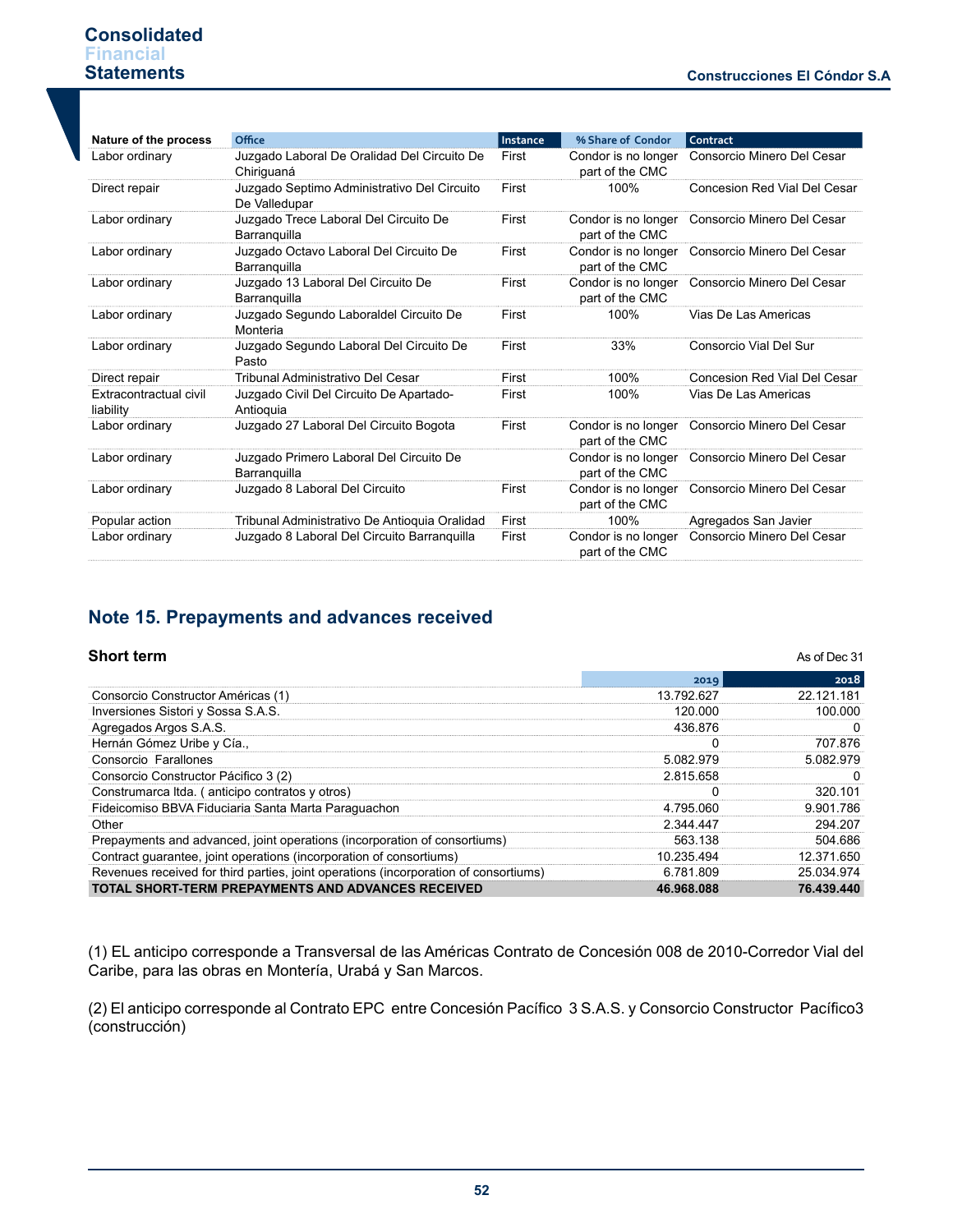**Long term**

|                                                                     |            | As of Dec 31 |
|---------------------------------------------------------------------|------------|--------------|
|                                                                     | 2019       | 2018         |
| Withhold of contracts                                               | 4.775.679  | 3 313 704    |
| Contract quarantee, joint operations (incorporation of consortiums) | 15 725 071 | 9 183 990    |
| <b>TOTAL LONG-TERM PREPAYMENTS AND ADVANCES</b>                     | 20.500.750 | 12.497.693   |
| <b>TOTAL PREPAYMENTS AND ADVANCES</b>                               | 67.468.838 | 88.937.133   |

# **Note 16. Income received in advance**

|                                                                            |            | As of Dec 31 |
|----------------------------------------------------------------------------|------------|--------------|
|                                                                            |            | วกาห         |
| Income received in advance joint operations (incorporation of consortiums) |            | 802.521      |
| <b>TOTAL INCOME RECEIVED BY ADVANCE</b>                                    | 43.315.534 | 71.802.521   |

# **Note 17. Liability for deferred tax**

The deferred tax was found using the liability method and using the tax rate at which the differences are expected to be reversed.

|                                                     |            | As of Dec 31 |
|-----------------------------------------------------|------------|--------------|
|                                                     | 2019       | 2018         |
| Deferred taxes for revaluation                      | 62 033 898 | 73 387 332   |
| Deferred taxes for investments                      | 14.084.953 | 11 374 207   |
| Diferred taxes fos properties, plant and equipments | 4 490 741  | 3.862.806    |
| <b>TOTAL LIABILITY FOR DEFERRED TAX</b>             | 80.609.592 | 88.624.346   |

# **Note 18. Equity**

|                                     | 2019          | 2018          |
|-------------------------------------|---------------|---------------|
| Stock capital                       | 15.701.606    | 15 701 606    |
| Premium from stock placement (2)    | 159.711.695   | 159 711 695   |
| Reserves                            | 718 587 481   | 632 794 173   |
| Retained earnings                   | 34.518.301    | 21 291 411    |
| Other integral result               | 80 623 149    | 98 929 177    |
| Profit before other integral result | 73 103 484    | 115 155 366   |
| <b>TOTAL EQUITY</b>                 | 1.082.245.717 | 1.043.583.428 |

(1) The authorized capital of the Company is represented in 1,400,000,000 stocks with a par value of \$25 pesos each, of which to this date 628,064,220 stocks are subscribed and paid, and of these, 53,698,400 correspond to own stocks reacquired.

(2) In 2012, a total of 114,900,500 stocks were issued at a sales price per stock of \$1.415 pesos and a par value of \$25 pesos per stock. The amount of this issuance reached the sum of \$162.584.208 represented by a capital increase of \$2.872.513 and a premium from the stock placement of \$159.711.695.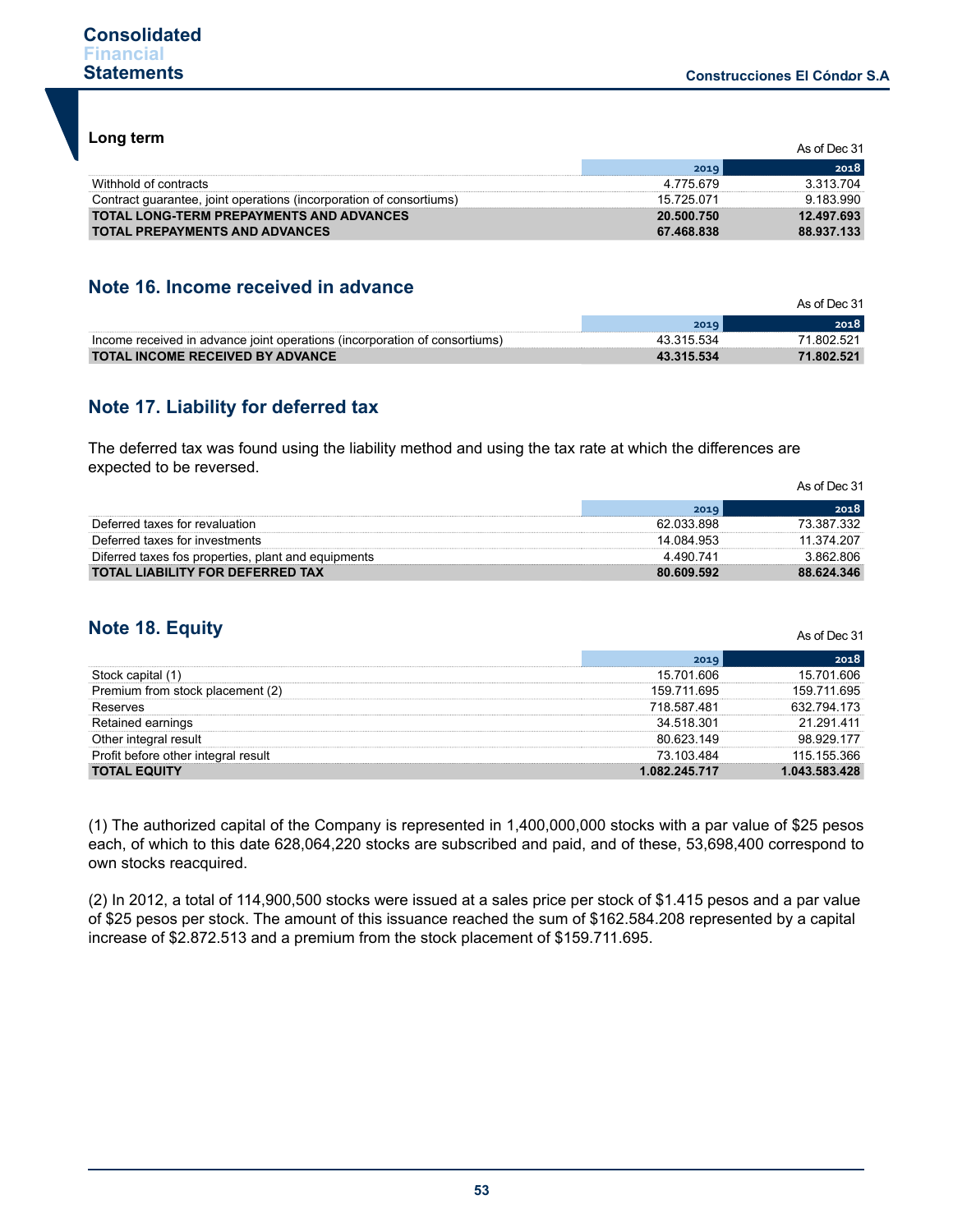As of Dec 31

# **Note 19. Revenues from normal activities**

|                                                    | 2019        | 2018          |
|----------------------------------------------------|-------------|---------------|
| Oficina Central                                    | 67.683      | 45.011        |
| U.E.N Maquinaria y Equipo                          | 152.829     | 363.599       |
| Agregados San Javier (1)                           | 6.515.036   | 9.178.105     |
| Concesión Pácifico 3                               | 403         | 0             |
| Consorcio Vial del Sur                             | $\Omega$    | 4.707.992     |
| Américas Cóndor (Montería) (2)                     | 4.697.412   | 8.757.100     |
| Américas Cóndor (Urabá) (2)                        | 47.380.655  | 105.744.823   |
| Américas Cóndor (San Marcos)                       | $\Omega$    | 47.592        |
| Consorcio Constructor Américas                     | 108.293     | 6.015.494     |
| San Pablo Cantagallo (2)                           | 27.104.844  | 1.514.151     |
| Pavimentación Prodeco (3)                          | 0           | 19.166.517    |
| Caucheras                                          | 0           | (590)         |
| Consorcio Farallones (4)                           | 183.779.108 | 241.407.937   |
| Consorcio Constructor Pacífico 3 (4)               | 42.600.860  | 41.486.831    |
| Consorcio de Francisco Javier Cisneros (4)         | 25.198.889  | 10.517.698    |
| Cesar Guajira-Obra (4)                             | O           | 33.694.905    |
| Unidad de servicios transversales -UST-            | 3.273.865   | 569.738       |
| Concesión Cesar Guajira                            | 0           | 5.950         |
| Concesión Ruta al Mar                              | 29.995      | 20.786        |
| Obra Antioquia Bolivar (4)                         | 169.315.699 | 205.592.483   |
| Consorcio APP Llanos                               | 510.890     | 490.752       |
| La Virginia (4)                                    | 704.673     | 17.634.736    |
| IRRA(4)                                            | 79.009.422  | 119.162.961   |
| San Onofre (4)                                     | 163.181.278 | 55.805.496    |
| Américas Cóndor Santa Ana la Gloria                | 0           | 280.317       |
| Materials research and development                 | 9.156       | 0             |
| La Guajira (5)                                     | 59.483.960  | 23.398.998    |
| Concesión Vías de las Américas (6)                 | (8.305.487) | 140.356.772   |
| Obra Vinus (7)                                     | 48.366.968  | <sup>0</sup>  |
| Autonumous Equity (8)                              | 9.897.172   | 16.163.570    |
| Condor Investment (8)                              | 9.899.023   | 0             |
| Consorcio Grupo Ejecutor Hatovial (GEHATOVIAL) (9) | 13.306.108  | 5.350.780     |
| <b>TOTAL REVENUES FOR ORDINARY ACTIVITIES</b>      | 886.288.734 | 1.067.480.504 |

(1) Agregados San Javier: The most important revenues derived from the material sold to Argos, with an average monthly invoicing of \$541 millions, EEstructuras y Pavimentos with an average annual invoicing of \$147 millions.

(2) Revenues perceived from the San Pablo Cantagallo, Urabá and Montería works correspond to their execution in the construction phase of the Transversal Concession of the Americas.

(3) Corresponds to the execution of the contract with Carbones de La Jagua S.A. and C.I. Prodeco S.A., whose purpose is: pavement repair works on the internal roads of the La Jagua mine, the Calenturitas mine and the La Jagua de Ibirico - La Loma (Cesar) road to the entrance to the Calenturitas mine.

(4) These revenues correspond to the beginning of the Concessions' works in which the Company has a share: Irra and La Virginia are fronts of Concesión Pacífico 3; Antioquia- Bolívar corresponds to Concesión Ruta al Mar; Cesar - Guajira corresponds to the Concession with the same name; Consorcio Francisco Javier Cisneros corresponds to the execution of works of the Concesión Vías del Nus and Consorcio Farallones corresponds to Concesión La Pintada.

(5) These revenues correspond of the 011-2018 and 015-2018 contract´s with Santa Marta Paraguachón Concession, for \$ 18,649,203,725 and \$ 140,677,146,837 respectly. The latter expires on the 25th. August 2021.

(6) Income from internal acts due to the progress of the Concesión Vías de las Américas S.A.S. who executes work according to the Concession Contract 008 of 2010 for the construction, rehabilitation, expansion, improvement and conservation of the Transversal Road Project of the Americas and the preparation of the definitive studies and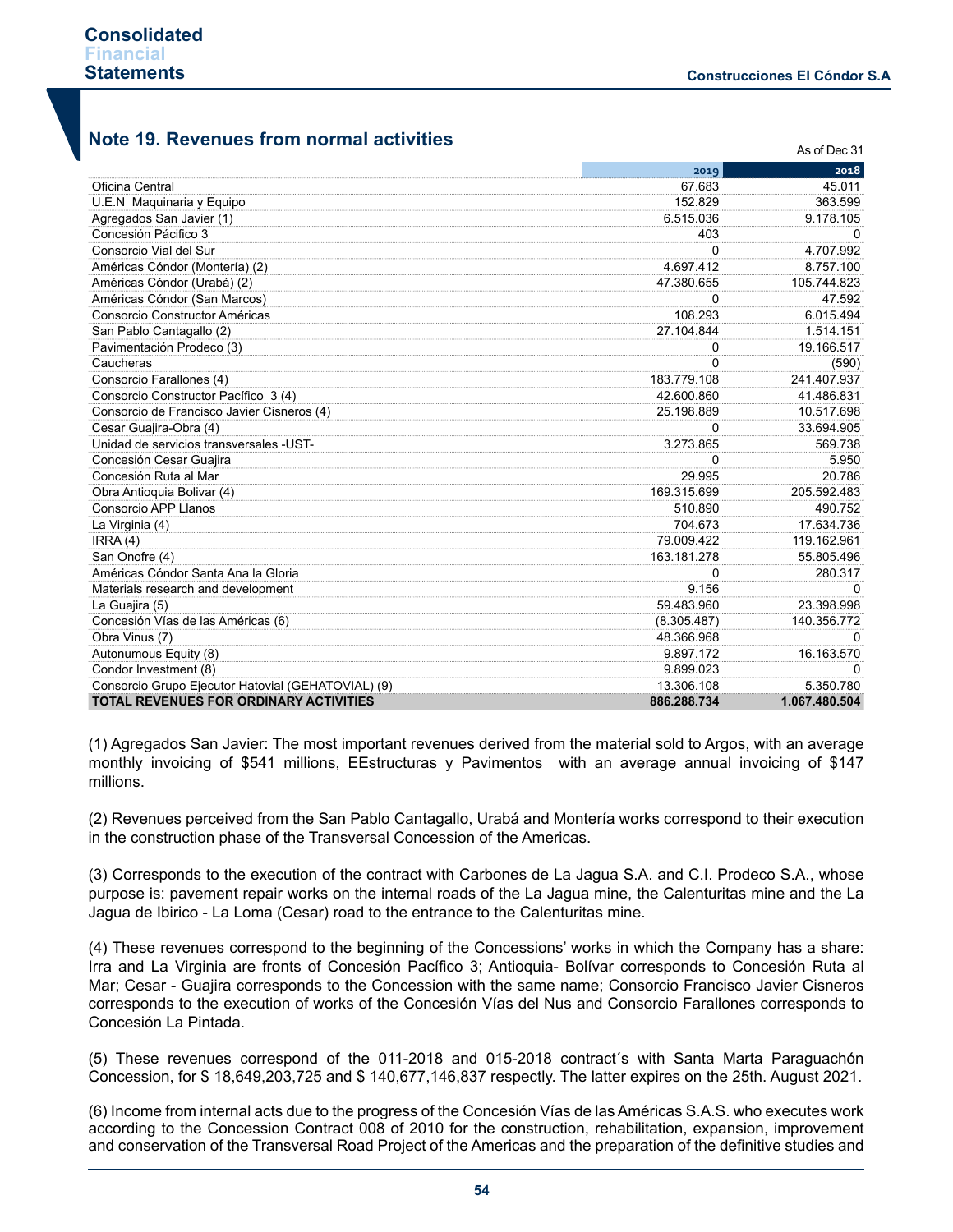As of Dec 31

As of Dec 31

designs, the property, social and environmental management, obtaining and / or modification of environmental licenses, financing, operation and maintenance of the works, in the "Transversal of the Americas Sector 1" Road Corridor, called the Caribbean Road Corridor.

(7) VINUS; corresponds to the execution of contract 001 of 2016 signed between the Vías del Nus SAS Concession and the Francisco Javier Cisneros Consortium made up of Construcciones el Cóndor, EDL S.A.S, Latinco S.A., Mincivil S.A. and SP Ingenieros S.A.S, whose purpose is to carry out the studies, designs, supply, construction, rehabilitation and improvement of the road corridor called Vías del Nus. Where we have a 21,105% stake and execute functional units 1A and 1B.

(8) Income from the consolidation process.

(9)Gehatovial: These revenues correspond to the execution of contract 504 of 2019 whose purpose is the construction of the foundation piles of bridges 1 and 3 of the La Seca road interchange (Sector 15) for the Aburra Norte road development project, It is signed with the Consortium Grupo Executor Hatovial GEHATOVIAL.

# **Note 20. Operating costs**

|                              | 201 Q       | 2018            |
|------------------------------|-------------|-----------------|
| cost and services provided   | 252 786 907 | 214 779<br>.570 |
| luction or operation costs   | 43.855.949  | 57 826 542      |
| Direct labor                 | 70.673.646  | 69 683 172      |
| Indirect costs               | 363 180 454 | 464 886 878     |
| Indirect Labor               | 51.353.220  | 872             |
| Service contracts            | 37 428 265  | 28.896.167      |
| าdor Investment USA          | 8617201     | 4 629 742       |
| งnomous Eauitv               |             | 4 206 235       |
| <b>TOTAL OPERATING COSTS</b> | 827 895 643 | 178<br>894.382  |

# **Note 21. Administration expenses**

|                                                                      | 2019       | 2018       |
|----------------------------------------------------------------------|------------|------------|
| Employee benefits (1)                                                | 23.010.348 | 22.422.944 |
| Fees                                                                 | 2.734.057  | 3.522.497  |
| Taxes                                                                | 575.723    | 978.999    |
| Leases                                                               | 914.331    | 103.875    |
| Contributions, insurance, services, legal                            | 1.385.727  | 1.023.938  |
| Services                                                             | 510.649    | 475.665    |
| Insurance                                                            | 0          | 6.023      |
| Gastos legales                                                       | 15.698     | 40.026     |
| Maintenance, furnishings                                             | 139.102    | 163.003    |
| Furnishings and facilities                                           | 96.205     | 4.448      |
| <b>Travel expenses</b>                                               | 1.648.242  | 2.408.631  |
| Depreciations                                                        | 1.016.452  | 699.405    |
| Impairment fleet and transport equipment                             | 120.858    | 4.995.163  |
| Construction cost                                                    | 0          | 9.383      |
| Direct Labor                                                         | $\Omega$   | 9.140      |
| Indirect costs                                                       | 0          | (198)      |
| Amortizations                                                        | 1.486.558  | 1.230.454  |
| Impairment                                                           | 862.100    | 1.667.126  |
| Entertaining and public relations expenses                           | 29.528     | 43.991     |
| Miscellaneous                                                        | 3.974.667  | 3.699.321  |
| Autonomous equity and concessions                                    | 0          | 18.964     |
| <b>TOTAL ADMINISTRATION EXPENSES</b>                                 | 38.520.246 | 43.522.798 |
| <b>Employee benefits (1)</b>                                         | 2019       | 2018       |
| Integral salary                                                      | 6.053.193  | 5.852.194  |
| Wages                                                                | 6.771.449  | 7.020.413  |
| Extralegal premium                                                   | 0          | 115.107    |
| <b>Bonuses</b>                                                       | 2.525.094  | 2.445.738  |
| Others (legal benefits, contributions to social security and others) | 7.660.612  | 6.989.492  |
| <b>TOTAL EMPLOYEE BENEFITS</b>                                       | 23.010.348 | 22.422.944 |
|                                                                      |            |            |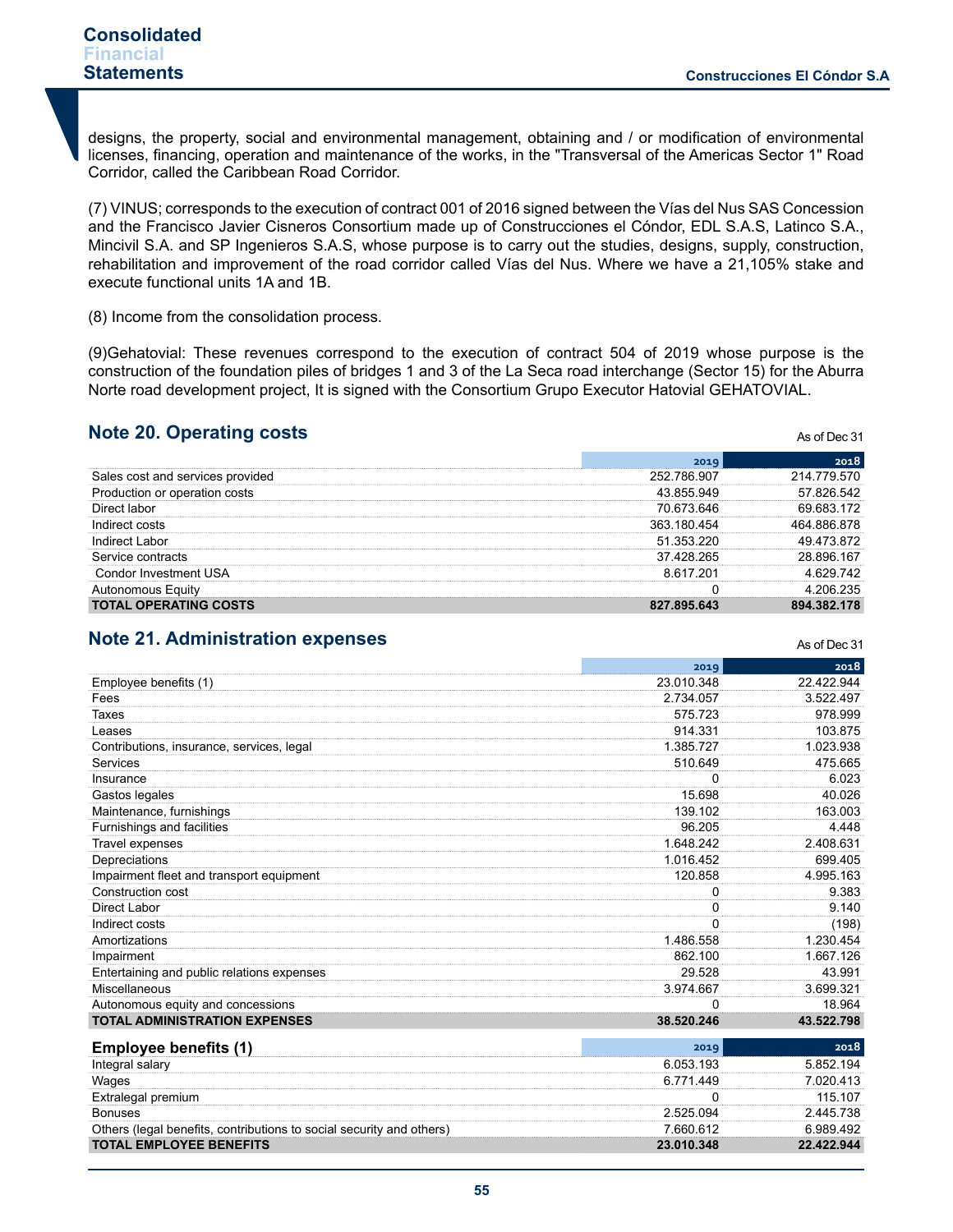# **Note 22. Other revenues**

| NOLE ZZ. OTHER TEVERIUSS                               |             | As of Dec 31 |
|--------------------------------------------------------|-------------|--------------|
|                                                        | 2019        | 2018         |
| Leases                                                 | 355.098     | 408 874      |
| Recoveries                                             |             | 590          |
| Reimbursement of other costs                           | 1.617.831   | 3 738 552    |
| Reimbursement of provisions                            | 2.009.431   | 1871628      |
| Indemnizations-disabilities                            | 351 029     | 383.492      |
| Revenues of previous periods                           | 1.719.725   | 450 325      |
| Devolución en ventas                                   |             | (1.577)      |
| Services                                               | 11 940      | 520 565      |
| Other sales                                            | 4 145       | 4 0 1 9      |
| Miscellaneous                                          | 1.815.669   | 025 752      |
| Profit (loss) on sale of property, plant and equipment | (1.123.923) | 368 305      |
| <b>TOTAL OTHER REVENUES</b>                            | 6.760.945   | 9.770.525    |

# **Note 23. Other expenses**

| NOTE Z2. OTHER EXPENSES                         |           | As of Dec 31 |  |
|-------------------------------------------------|-----------|--------------|--|
|                                                 | 2019      | 2018         |  |
| Costs and expenses of previous periods          | 139.404   | 400.768      |  |
| Lien on financial movements                     | 13.182    | 8.387        |  |
| Loss from sale of property, plant and equipment | 300       | 9.415        |  |
| Non-deductible expenses                         | 2.769.562 | 51.097       |  |
| Indemnizations and lawsuits                     | 76.537    | 324.250      |  |
| Fines, sanctions and litigations                | 683.637   | 86.714       |  |
| Donations                                       | 946.060   | 948.559      |  |
| Others                                          | 252.742   | 5.506.482    |  |
| Other expenses                                  | 622.429   | 449.501      |  |
| Taxes assumed                                   | 21 727    | 164.898      |  |
| Losses                                          | 129.351   | 106.012      |  |
| Asset impairment loss                           | 8.627     | 8.241        |  |
| Autonomous equity                               |           | 353.973      |  |
| <b>TOTAL OTHER EXPENSES</b>                     | 5.663.559 | 8.418.297    |  |

# **Note 24. Other gains and losses**

| NULE 24. ULTER GAINS AND IUSSES                   | As of Dec 31 |            |
|---------------------------------------------------|--------------|------------|
|                                                   | 2019         | 2018       |
| Profit from sale of property, plant and equipment | 614 348      | 934 599    |
| Profit from sale of investments                   |              | (975.997)  |
| Loss from sale of property, plant and equipment   | '710.884     | 1.994.212  |
| Removal of property, plant and equipment          |              | (10.146)   |
| Othera (1                                         | 40 702 233   |            |
| Miscellaneous                                     |              | 11 087 504 |
| Autonomous equity                                 |              | '53'       |
| <b>TTOTAL OTHER GAINS AND LOSSES</b>              | 40 605 697   |            |

(1) Profit on the sale of investment in the Abrurrá Oriente Tunnel Concession for \$ 80,454,613 costs attributable to the sale were \$ 39,752,380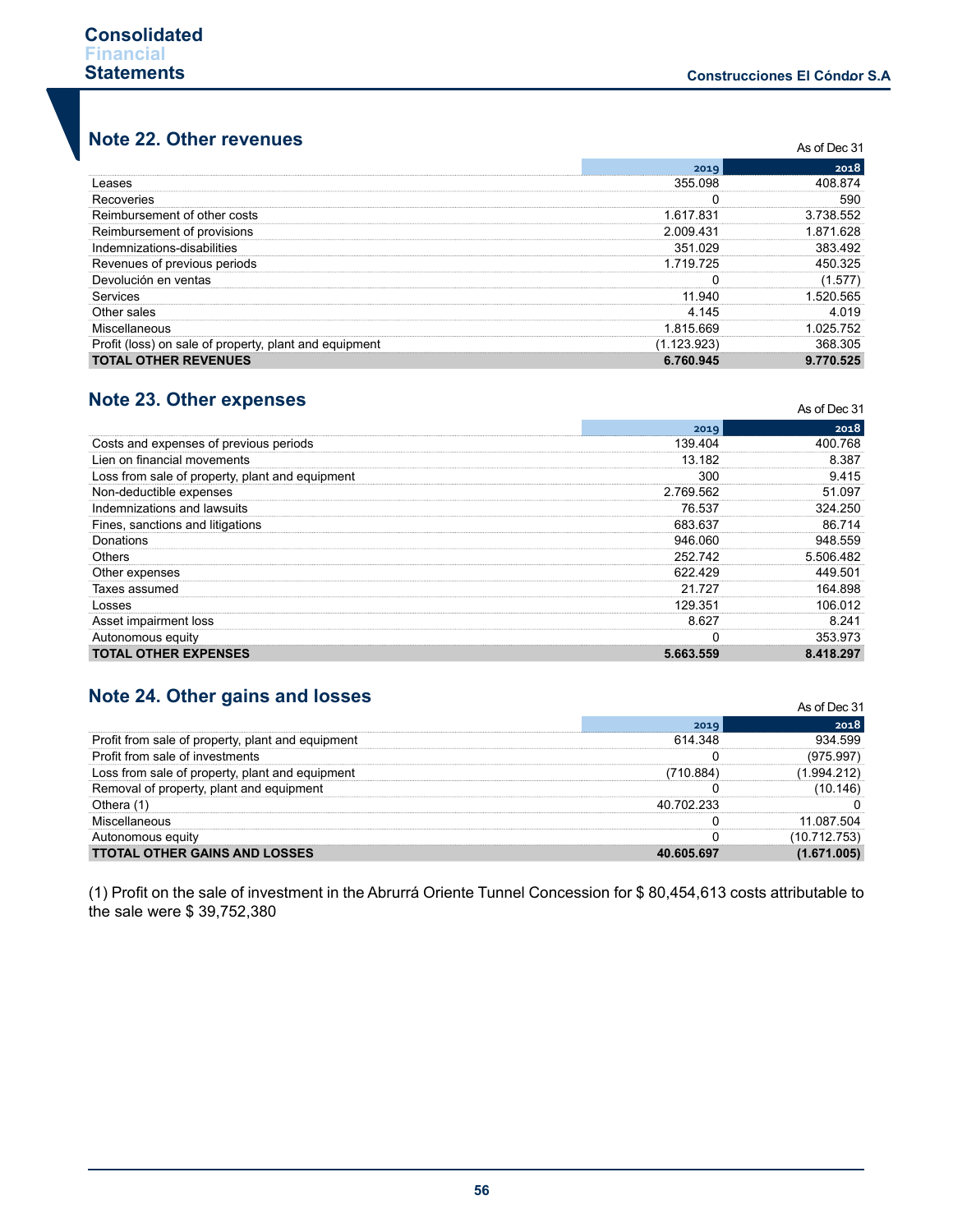## **Construcciones El Cóndor S.A .**

| <b>Note 25. Financial revenues</b>                        | As of Dec 31 |            |
|-----------------------------------------------------------|--------------|------------|
|                                                           | 2019         | 2018       |
| Concesión Vías de las Américas S.A.S                      | 4.393        | 7.533      |
| Exchange difference                                       | 298.539      | 349.220    |
| Other banking expenses                                    | 291.333      | 408.617    |
| Fideicomiso sociedad Fiduciaria de Occidente              | 1.263.738    | 1.388.087  |
| Patrimonios Autónomos Fiduciaria Bancolombia S.A.         | 17.922.515   | 14.775.123 |
| Patrimonios Autónomos Administrados por Davivienda        | 3.345.905    | 2.090.207  |
| Concesión Pacífico Tres S.A.S.                            | 19.011.499   | 12.998.882 |
| Concesión Cesar Guajira S.A.S.                            | 2.240        | 0          |
| Patrimonios Autónomos Administrados por Davivienda- VINUS | 0            | 51.009     |
| Deceval                                                   | 0            | 45.000     |
| Agregados Argos S.A.S.                                    | 0            | 14.709     |
| Odinsa S.A.S.                                             | 105.777      | 0          |
| Industria Selma international                             | 157.318      | 182.024    |
| Banco Bilboa Vizcaya Argentaria                           | $\Omega$     | 1.870.941  |
| Valores Bancolombia                                       | 471.676      | 367.570    |
| Others minor                                              | 140.320      | 79.051     |
| Autonomous equity and concessions                         | 361.962      | 767.591    |
| <b>TOTAL FINANCIAL REVENUES</b>                           | 43.377.214   | 35.395.564 |

| <b>Note 26. Financial expenses</b>                  |            | As of Dec 31 |
|-----------------------------------------------------|------------|--------------|
|                                                     | 2019       | 2018         |
| Lien on financial movements                         | 5.349.693  | 4.181.799    |
| Exchange difference                                 | 327.053    | 1.511.060    |
| <b>Bank fees</b>                                    | 7.856.931  | 7.491.342    |
| <b>Banking expenses</b>                             | 22.354     | $-79.882$    |
| Commercial paper issuance expenses                  | 0          | 1.775.105    |
| Bank guarantees                                     | $\Omega$   | 7.433.244    |
| <b>Others</b>                                       | 9.836.145  | $\Omega$     |
| Banco BBVA                                          | 3.905.671  | 5.159.800    |
| Bancolombia                                         | 26.433.994 | 16.843.446   |
| Banco Santander de Negocios                         | 846.264    | 648.461      |
| Oleoducto Bicentenario de Colombia S.A.S.           | 242.130    | $\Omega$     |
| ODINSA S.A.                                         | 498.610    | 1.548.401    |
| Banco de Bogotá                                     | 3.950.953  | 2.476.106    |
| Deceval                                             | 9.742.305  | 4.825.973    |
| Cartera Colectiva Abierta                           | 495.661    | 4.448.410    |
| Fundación Sarmiento Palau                           | 273.750    | $\Omega$     |
| Fondo de Inversión Colectiva Abierta Occibonos      | $\Omega$   | 32.887       |
| Fondo de Inversión Colectiva Abierta Occirenta      | 101.894    | 460.851      |
| Fondo de Inversión Colectiva Abierta Renta liquidez | 172.260    | 1.152.147    |
| Sociedad Mutual Ser Empresa Solidaria               | 54.750     | 0            |
| Billy 1182 S.A.S.                                   | 54.750     | $\mathbf 0$  |
| Comunidad Nuestra Señora de la Caridad              | 54.750     | $\Omega$     |
| Inversiones Bibi S.A.S.                             | 54.750     | 0            |
| compañía Mundial de Seguros S.A.                    | 96.852     | 0            |
| Fundación Carulla AEIOTU                            | 62.821     | $\mathbf 0$  |
| Inversiones P. Gaviria S.A.S.                       | 265.578    | 0            |
| W. Isaza S.A.S                                      | 265.578    | 0            |
| Londoño Diaz Dinora                                 | 88.689     | $\Omega$     |
| Industrias de Aluminio Arquitectónico               | 265.578    | 0            |
| Davivienda                                          | 870.414    | $\Omega$     |
| Old Mutual Compañía de Seguros de Vida S.A.         | 0          | 61.250       |
| Old Mutual Compañía Fondo de Pensiones Obligatorias | 0          | 56.875       |
| Dirección de Impuestos y Aduanas Nacionales         | $\Omega$   | 51.692       |
| Pensiones y cesantias Protección                    | 1.120.277  | 1.087.917    |
| Banco de Occidente                                  | 3.569.405  | $\Omega$     |
| Itaú Corpbanca Colombia S.A.                        | 1.446.446  | 332.931      |
| Concesión Cesar Guajira                             | 71.068     | 2.866        |
| Concesión Vías de las Américas                      | 55.727     | 162.251      |
| Servicio Nacional de Aprendizaje SENA               | 52.276     | 0            |
| Banco de Occidente                                  | 0          | 1.575.834    |
| Others minor                                        | 244.906    | 124.298      |
| Autonomous equity                                   | 939.143    | 1.629.092    |
| <b>TOTAL FINANCIAL EXPENSES</b>                     | 79.689.426 | 64.994.156   |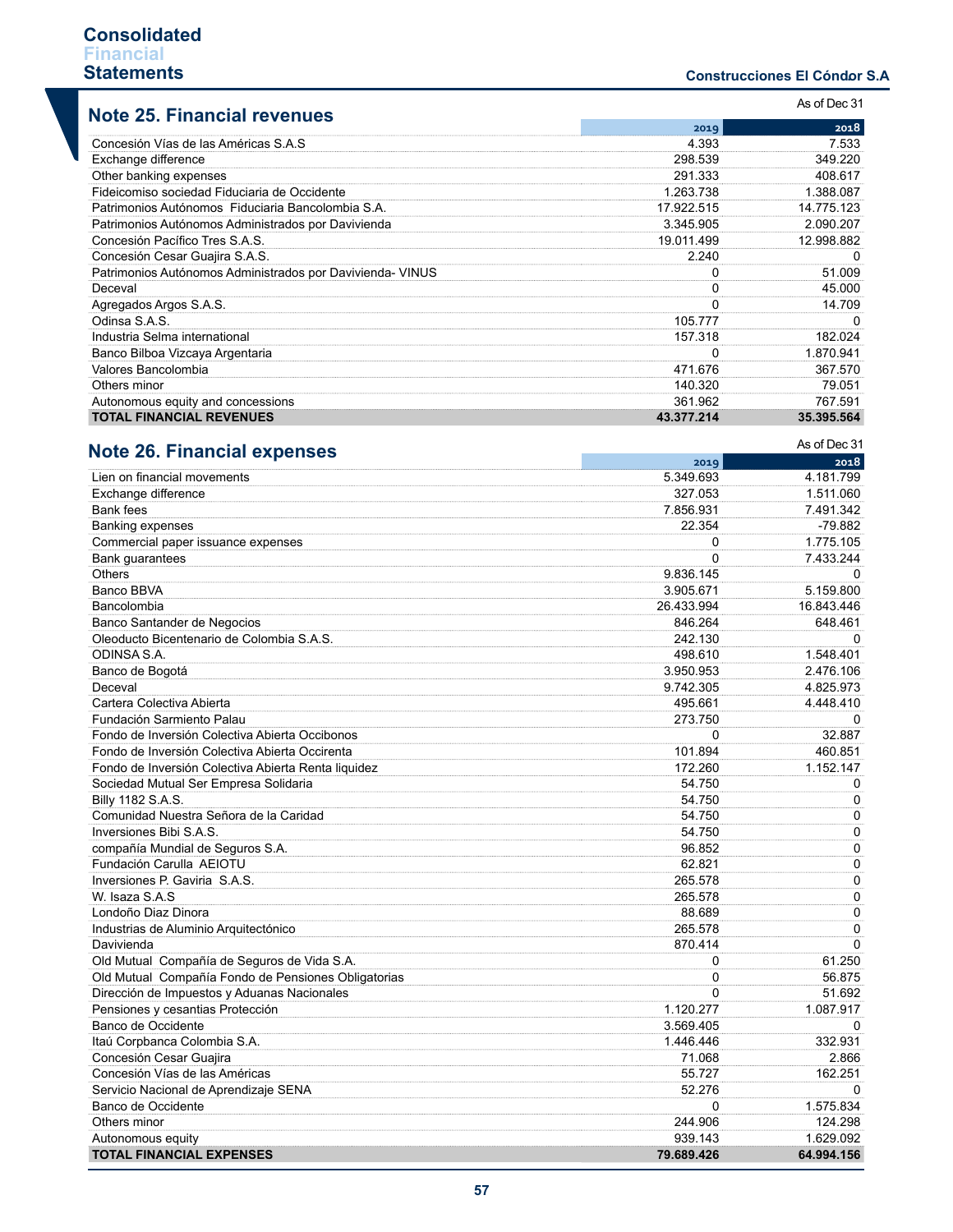# **Note 27. Equity method gain (loss)**

|                                        | As of Dec 31 |             |
|----------------------------------------|--------------|-------------|
|                                        | 2019         | 2018        |
| Concesión Aburrá Norte Hatovial        | 6 177 751    | 968 199     |
| Concesión la Pintada S.A.S.            | 12 077 496   | 8 464 372   |
| Concesión Pacífico Tres S.A.S.         | 31.791.752   | 42 051 274  |
| Concesión Ruta al Mar S.A.S.           | 3426381      | (5.041.304) |
| Constructora Túnel del Oriente S.A.S.  | 3875062      | 2.500.613   |
| Concesión Túnel Aburrá Oriente S.A.    | 150.901      | 179 በ16     |
| Concesión Transmilenio del Sur         | 16.567       | (9.478)     |
| Concesión Vial de los Llanos           | (305.978)    | (173.473)   |
| Concesión Vías del Nus                 | 562 133      | 312897      |
| Agregados Argos S.A.S                  | 149 044      | 503 455     |
| <b>TOTAL EQUITY METHOD GAIN (LOSS)</b> | 57.887.976   | 50.755.571  |

# **Note 28. Taxes**

The following details the calculation of taxes, including fiscal obligations.

|                                             |            | As of Dec 31 |
|---------------------------------------------|------------|--------------|
|                                             | 2019       | 2018         |
| Taxable liquid income                       | 98.841.266 | 107 213 235  |
| Presumptive income                          | 12 627 744 | 29.978.948   |
| Net income taxable                          | 98.841.266 | 107 213 235  |
| <b>TOTAL PROVISION FOR INCOME TAX</b>       | 32.617.618 | 35 380 368   |
| <b>TOTAL TAX ON OCCASIONAL EARNING</b>      | 6.391.608  |              |
| Environmental investment discount 255 art   | -279 161   |              |
| TOTAL PROVISION FOR INCOME TAX. CONCESSIONS | 458 153    | 392 481      |
| Surcharge income tax                        |            | 4 256 529    |
| Deferred tax                                | 8 006 024  | (2.192.561   |
| <b>TOTAL PROVISION FOR INCOME TAX</b>       | 47.194.242 | 37.836.817   |

# **Note 29. Transactions with related parties**

During 2019, operations with related companies have taken place, which have been reviewed and approved by the Audit Committee. The purpose is to verify if they meet the standards and are treated similar to the treatment given to independent third parties.

#### **Remuneration of key management personnel**

The remuneration granted during the year to key management personnel is described below:

| The remaindance granted damig are your to Key management personnel is accomped below. |           | As of Dec 31 |
|---------------------------------------------------------------------------------------|-----------|--------------|
|                                                                                       | 2019      | 2018         |
| Short-term emplovee benefits                                                          | 4 075 024 | 3.178.962    |
| <b>TOTAL REMUNERATION OF KEY MANAGEMENT PERSONNEL</b>                                 | 4.075.024 | 3.178.962    |

Amounts detailed correspond the values recognized as expenses during the period Transactions with other entities of interest (investments in corporations).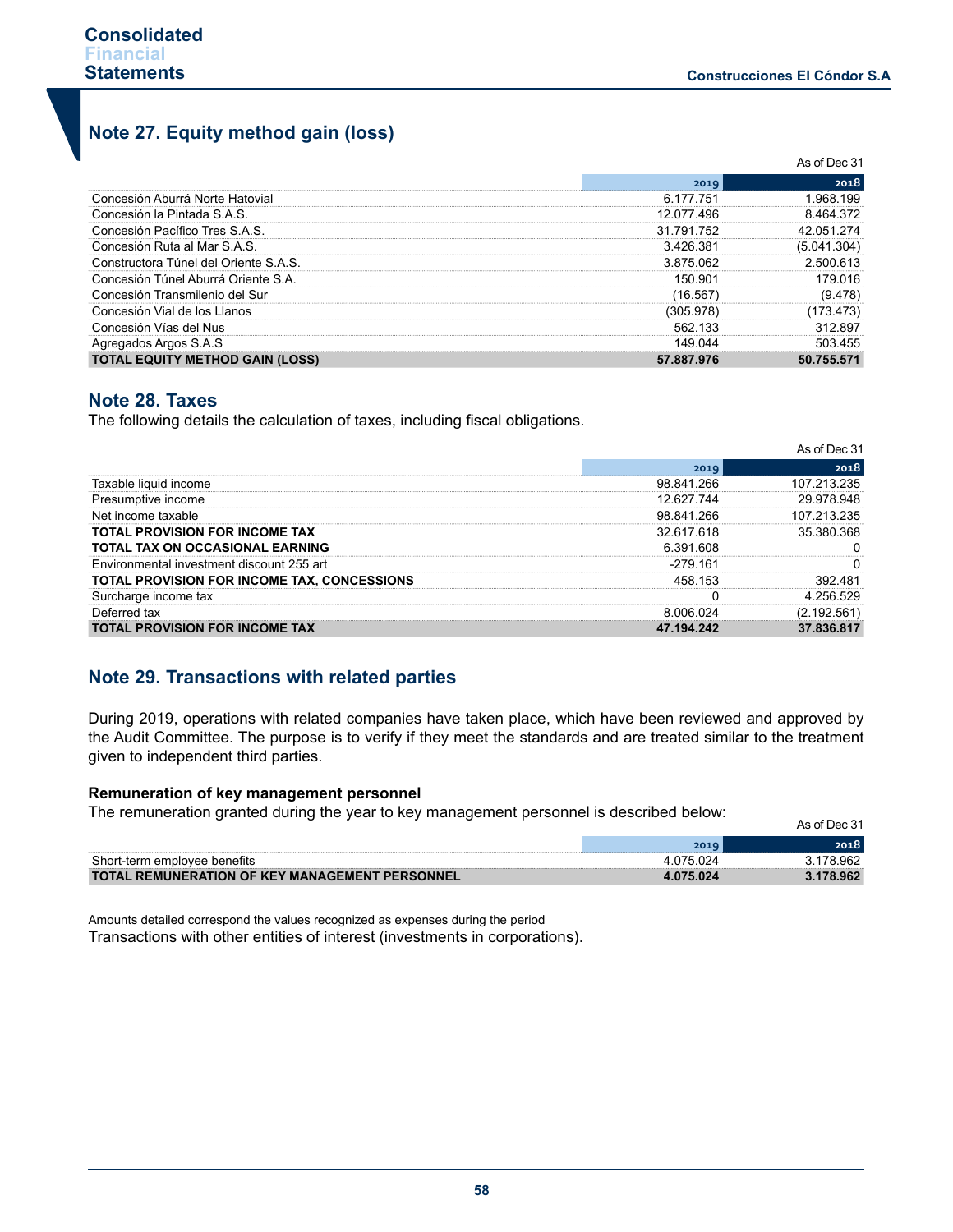# **Operations with related companies period January-December 2019 - values expressed in thousands of pesos**

|                                                                |               |               | <b>Dividends</b> | Sales of                 | Subordinary |                    | <b>Accounts</b> | Share     | <b>Revenues</b>  | <b>Minutes of</b>      | <b>Expenses</b> | Internal       |
|----------------------------------------------------------------|---------------|---------------|------------------|--------------------------|-------------|--------------------|-----------------|-----------|------------------|------------------------|-----------------|----------------|
| Company                                                        | N° Shares     | <b>Shares</b> | Cash             | supplies and<br>services | debt        | <b>Other loans</b> | payable         | purchased | from<br>interest | works and<br>others    | and costs       | <b>Minutes</b> |
| Concesión Aburra Norte<br><b>Hatovial S.A</b>                  | 1.582.886     |               | 1.414.035        |                          |             |                    | 8.580.796       |           |                  |                        |                 |                |
| Concesión La Pintada S.A.S                                     | 8.490.799     |               |                  |                          | 26.077.950  |                    |                 |           |                  |                        |                 |                |
| Concesión Vial Los Llanos<br>S.A.S                             | 550.000       |               |                  |                          |             |                    |                 |           | 16.385           |                        |                 |                |
| Constructora Túnel del Oriente<br>S.A.S                        | 2.629.361.939 |               |                  | 39.021                   |             |                    | 16.147.472      |           |                  |                        |                 |                |
| Concesión Túnel Aburra<br>Oriente S.A                          | 0             |               |                  |                          |             |                    |                 |           |                  |                        |                 |                |
| Concesión Pacifico Tres S.A.S                                  | 4.800         |               |                  |                          |             |                    |                 |           | 19.011.499       |                        |                 |                |
| Concesión Vías de las<br>Américas S.A.S                        | 173.342       |               |                  | 71.560                   |             |                    |                 |           |                  | 8.233.927              | 1.501.706       | 6.556.506      |
| Concesión Vías del Nus S.A.S                                   | 25.326.000    |               |                  |                          | 28.010.157  | 1.311              |                 |           |                  |                        |                 |                |
| Concesión Cesar Guajira S.A.S                                  | 700.000       |               |                  |                          | (606.257)   | 4.340.046          |                 |           | 12.824.649       |                        |                 |                |
| Concesión Ruta Al Mar S.A.S                                    | 350.000       |               |                  | 55.633                   | 62.795.006  | 642.523            | (275.254)       |           |                  |                        | 2.131.807       |                |
| Industria Selma S.A                                            | 5.000         |               |                  |                          |             |                    |                 |           | 157.318          |                        |                 |                |
| Concesión Transmilenio del<br>Sur                              | 25.000        |               |                  |                          |             |                    |                 |           |                  |                        |                 |                |
| Trans NQS Sur                                                  | 24.990        |               |                  |                          |             |                    |                 |           |                  |                        |                 |                |
| Condor Investment USA Inc.                                     | 2.621.000     |               |                  |                          |             |                    |                 | 1.172.350 |                  |                        |                 |                |
| Agregados Argos S.A.S                                          | 1.512.000.000 |               |                  | 6.490.312                |             |                    |                 |           |                  |                        |                 | 52.107         |
| P.A Fiduciaria Bancolombia<br>Concesión Cesar Guajira<br>#8127 |               |               |                  |                          |             |                    |                 |           |                  |                        |                 |                |
| P.A Fiduciaria Bancolombia<br>Concesión la Pintada #7102       |               |               |                  | 988                      |             |                    |                 |           | 6.301.736        |                        |                 |                |
| P.A Fiduciaria Bancolombia<br>Concesión Pacifico Tres #7114    |               |               |                  | 1.424.936                |             |                    |                 |           |                  | 23.247                 |                 | 1.056.590      |
| P.A Fiduciaria Bancolombia                                     |               |               |                  |                          |             |                    |                 |           |                  | 11.620.780 385.460.933 | 103.574         | (62.682.158)   |
| Concesión Ruta Al Mar #10134                                   |               |               |                  |                          |             |                    |                 |           |                  |                        |                 |                |
| P.A Fiduciaria Davivienda<br>Concesión Ruta Al Mar #57864      |               |               |                  |                          |             |                    |                 |           |                  |                        |                 |                |
| P.A Fiduciaria De Occidente                                    |               |               |                  |                          |             |                    |                 |           |                  |                        |                 |                |
| Concesión Los Llanos #421759                                   |               |               |                  |                          |             |                    |                 |           | 1.263.738        |                        |                 |                |
| P.A Fiduciaria Bancolombia                                     |               |               |                  |                          |             |                    |                 |           |                  |                        |                 |                |
| Concesión Vias del Nus<br>#12201                               |               |               |                  |                          |             |                    |                 |           | 3.345.905        |                        |                 |                |

1.Disposal of the 12.51% interest equivalent to 236,700 ordinary shares that the Seller has in Concesión Túnel Aburrá Oriente S.A.S. for a value of COP \$ 80,454 the payment will be made in two cash: 50% with the closing of the transaction and the remaining 50% in the following 18 months at a rate of 7% Cash Annual.

#### **Accounts receivable current related parties**

As of Dec 31

|                                                                                                       | 2019        | 2018        |
|-------------------------------------------------------------------------------------------------------|-------------|-------------|
| Domestic clients                                                                                      | 31 605 148  | 22 136 622  |
| Income receivable, internal minutes                                                                   | 36 641 454  | 91 681 991  |
| Debtors, related parties                                                                              | 154 750 121 | 71 650 499  |
| Withholding over contracts                                                                            | 32 090 985  | 13 103 954  |
| ACCOUNTS RECEIVABLE AND OTHER ACCOUNTS<br><b>COMMERCIAL</b><br><b>TOTAL</b><br><b>RECEIVABLE (**)</b> | 255.087.707 | 198.573.067 |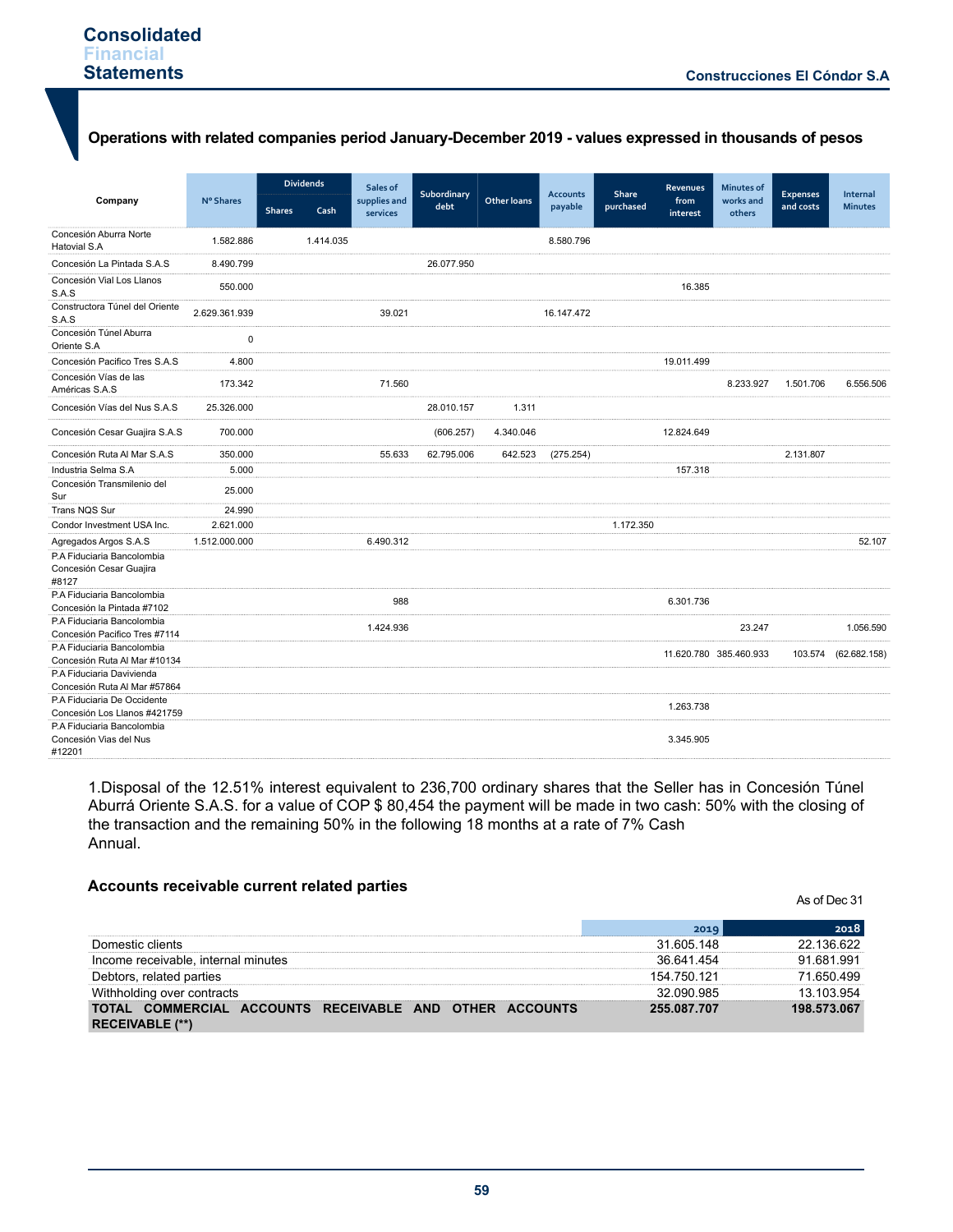As of Dec 31

**Domestic clients, related parties**

|                                                          | 2019       | 2018       |
|----------------------------------------------------------|------------|------------|
| Patrimonios Autónomos la Pintada                         |            |            |
| Patrimonio Autónomo Pacífico Tres (1)                    |            |            |
| Concesión Ruta al Mar S.A.S.                             |            | 406        |
| Patrimonios Autónomos Fiduciaria (Concesión Ruta al Mar) | 30.990.180 | 20 262 956 |
| Concesión Vías de las Américas S.A.S.                    | 424 887    |            |
| TOTAL DOMESTIC CLIENTS, RELATED PARTIES                  | 31.605.148 | 22 136 622 |

(1)Collections corresponding to the provision of services, sale of supplies and execution of work.

## **Income receivable, internal minutes, related parties**

|                                                            |            | 2018       |
|------------------------------------------------------------|------------|------------|
| P.A. Concesión Pacífico Tres                               | 056 590    |            |
| P.A. Concesión Ruta al Mar S.A.S.                          | 25 016 275 | 87 704 055 |
| Concesión Vías de las Américas S.A.S.                      | 10.568.589 |            |
| TOTAL INCOME RECEIVABLE, INTERNAL MINUTES, RELATED PARTIES | 36.641.454 | 91.681.991 |

#### **Debtors, related parties**

|                                      | 2019        | 2018       |
|--------------------------------------|-------------|------------|
| Concesión Pacifico tres S.A.S.       | 154 047 699 | 71 596 861 |
| Patrimonios Autónomos Ruta al Mar    | 648 720     | 6.197      |
| Concesión Vias del Nus S.A.S.        | 48 752      | 47441      |
| Cóndor Construction Corp.            | 4 ዓ50       |            |
| <b>TOTAL DEBTORS RELATED PARTIES</b> | 154.750.121 | 71.650.499 |

#### **Withholding over contracts, related parties**

|                                                           | 2019        | 2018        |
|-----------------------------------------------------------|-------------|-------------|
| Patrimonios Autónomos Concesión Ruta al Mar               | 32.090.985  | 13.103.954  |
| <b>TOTAL WITHHOLDING OVER CONTRACTS, RELATED PARTIES</b>  | 32.090.985  | 13.103.954  |
| <b>TOTAL ACCOUNTS RECEIVABLE. CURRENT RELATED PARTIES</b> | 255.087.707 | 198 573 067 |

#### **Accounts receivable, non-current related parties**

| Accounts receivable, non-current related parties |             | As of Dec 31 |
|--------------------------------------------------|-------------|--------------|
|                                                  | 2019        | 2018         |
| Domestic clients                                 | 111 477 029 | 72826189     |
| Commercial banking accounts                      | 11 912 797  | 11 777 228   |
| Accounts receivable impairment                   | (8.589.538) | (8.517.748)  |
| Accounts receivable                              | 459 884 566 | 425 452 293  |
| Deposits                                         | 420 064     | 420 064      |
| TOTAL ACCOUNTS RECEIVABLE, RELATED PARTIES (**)  | 575.104.918 | 501.958.026  |

#### **Domestic clients, related parties**

|                                                    | 2019        | 2018       |
|----------------------------------------------------|-------------|------------|
| Patrimonio Autónomo La Pintada                     | 10 795 015  | 934 401    |
| Concesión Pacífico Tres S.A.S.                     | 49 626 822  | 31 946 128 |
| Patrimonio Autónomo Pacífico Tres S.A.S.           | 5.679.163   | 5 679 163  |
| Patrimonio Autónomo/ Concesión Ruta al Mar         | 34 909 293  | 24 101 968 |
| Concesión Vial los Hanos                           | 23.961      | 8.723      |
| Patrimonio Autónomo (Concesión Vial los Llanos)    | 3 331 747   | 2 156 471  |
| Patrimonio Autónomo (Concesión Vías del Nus)       | 7 088 814   | 3977122    |
| Concesión Aburrá Norte Hatovial                    | 22 214      | 22.213     |
| <b>TOTAL DOMESTIC CLIENTS, RELATED PARTIES (1)</b> | 111.477.029 | 72.826.189 |

(1) Corresponds to interest on subordinated debt.

As of Dec 31

As of Dec 31

As of Dec 31

As of Dec 31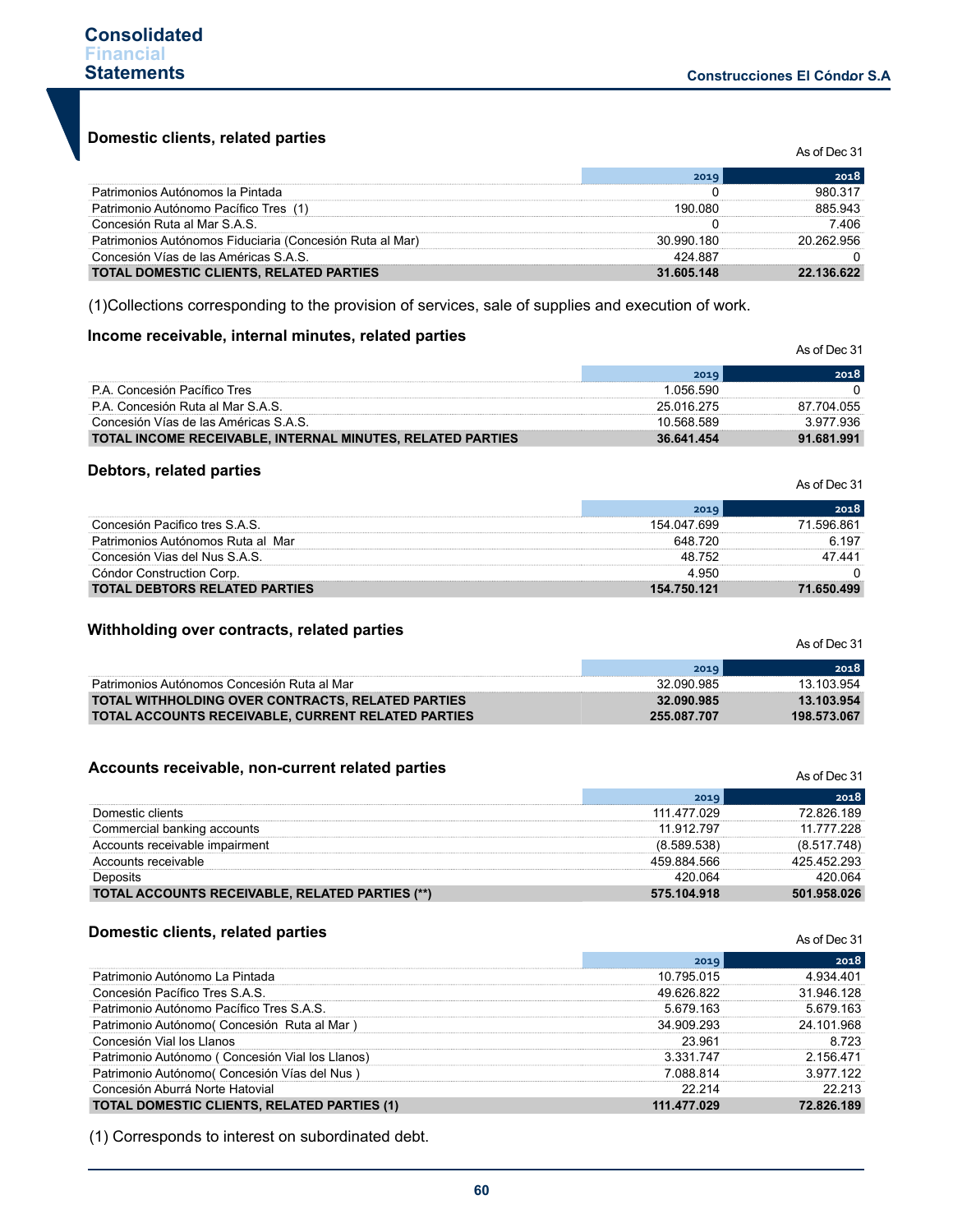| Commercial banking accounts, related parties - Industrias Selma (1) |            |            |
|---------------------------------------------------------------------|------------|------------|
| Industrias Selma (1)                                                | 2019       | 2018       |
| Loans                                                               | 8 452 685  | 8 382 038  |
| Interests                                                           | 3.460.112  | 3 395 190  |
| <b>TOTAL COMMERCIAL BANKING ACCOUNTS, RELATED PARTIES</b>           | 11.912.797 | 11.777.228 |

#### **Accounts receivable impairment - Industrias Selma**

| Accounts receivable impairment - industrias Seima |             | As of Dec 31 |
|---------------------------------------------------|-------------|--------------|
| Industrias Selma Internacional                    | 2019        | 2018         |
| Loans                                             | 5.165.733   | 5.122.559    |
| Interests                                         | 3423805     | 3 395 189    |
| <b>TOTAL ACCOUNTS RECEIVABLE IMPAIRMENT</b>       | 8.589.538   | 8.517.748    |
| <b>TOTAL IMPAIRMENT ACCOUNT RECEIVABLE</b>        | (8.589.538) | (8.517.748)  |

(1) Industrias Selma, a company domiciled abroad, has balances for loans which are restated in Colombian pesos at the market representative rate and are detailed below.

#### Additional to these are loans for US \$415.

| Type of transaction, operation, contract or business | Loan in foreign currency      | Loan in foreign currency      |
|------------------------------------------------------|-------------------------------|-------------------------------|
| Amount of operation                                  | USD \$2.674.210.09            | USD \$364.123.21              |
| Date of operation                                    | August 14, 2014               | March 12, 2014                |
| Balance of operation                                 | USD \$2.173.583               | USD \$364.123.21              |
| Conditions of the operation                          | $LIBOR +2$                    | $LIBOR +2$                    |
| Date of payment                                      | August 14, 2019               | March 12, 2019                |
| Accounts receivable I.D.                             | Industrias Selma COR          | Industrias Selma COR          |
| Creditor I.D.                                        | Construcciones El Cóndor S.A. | Construcciones El Cóndor S.A. |
| Obligations of parties: guarante granted or received | Promissory note               | Promissory note               |

| Type of transaction, operation, contract or business | Loan in foreign currency      | Loan in foreign currency      |
|------------------------------------------------------|-------------------------------|-------------------------------|
| Amount of operation                                  | <b>USD \$1.085</b>            | USD \$40.495.89               |
| Date of operation                                    | October 8, 2014               | November 12, 2014             |
| Balance of operation                                 | <b>USD \$1.085</b>            | USD \$40.495.89               |
| Conditions of the operation                          | $LIBOR +2$                    | $LIBOR +2$                    |
| Date of payment                                      | October 8, 2019               | November 12, 2019             |
| Accounts receivable I.D.                             | Industrias Selma COR          | Industrias Selma COR          |
| Creditor I.D.                                        | Construcciones El Cóndor S.A. | Construcciones El Cóndor S.A. |
| Obligations of parties: guarante granted or received | Promissory note               | Promissory note               |

## **Debtors related parties and subordinated loans**

| Deptors related parties and subordinated loans              |             | As of Dec 31 |  |  |
|-------------------------------------------------------------|-------------|--------------|--|--|
|                                                             | 2019        | 2018         |  |  |
| Concesión la Pintada S.A.S.                                 | 78 407 029  | 52 329 083   |  |  |
| Concesión pacifico Tres                                     | 110 049 162 | 192.500.000  |  |  |
| Concesión Ruta al Mar                                       | 191 369 904 | 128 574 896  |  |  |
| Concesión Vías del Nus                                      | 80 058 472  | 52 048 315   |  |  |
| <b>TOTAL DEBTORS RELATED PARTIES AND SUBORDINATED LOANS</b> | 459.884.566 | 425.452.294  |  |  |

Interest will be recognized on these securities as they correspond to debts with companies in which Construcciones El Cóndor S.A. is a shareholder.

| <b>Deposits</b>                                         |             | As of Dec 31 |
|---------------------------------------------------------|-------------|--------------|
|                                                         | 2019        | 2018         |
| Trans NQS Sur                                           | 420.064     | 420.064      |
| <b>TOTAL DEPOSITS</b>                                   | 420.064     | 420.064      |
| TOTAL ACCOUNTS RECEIVABLE, RELATED PARTIES, NON-CURRENT | 575.104.918 | 501.958.027  |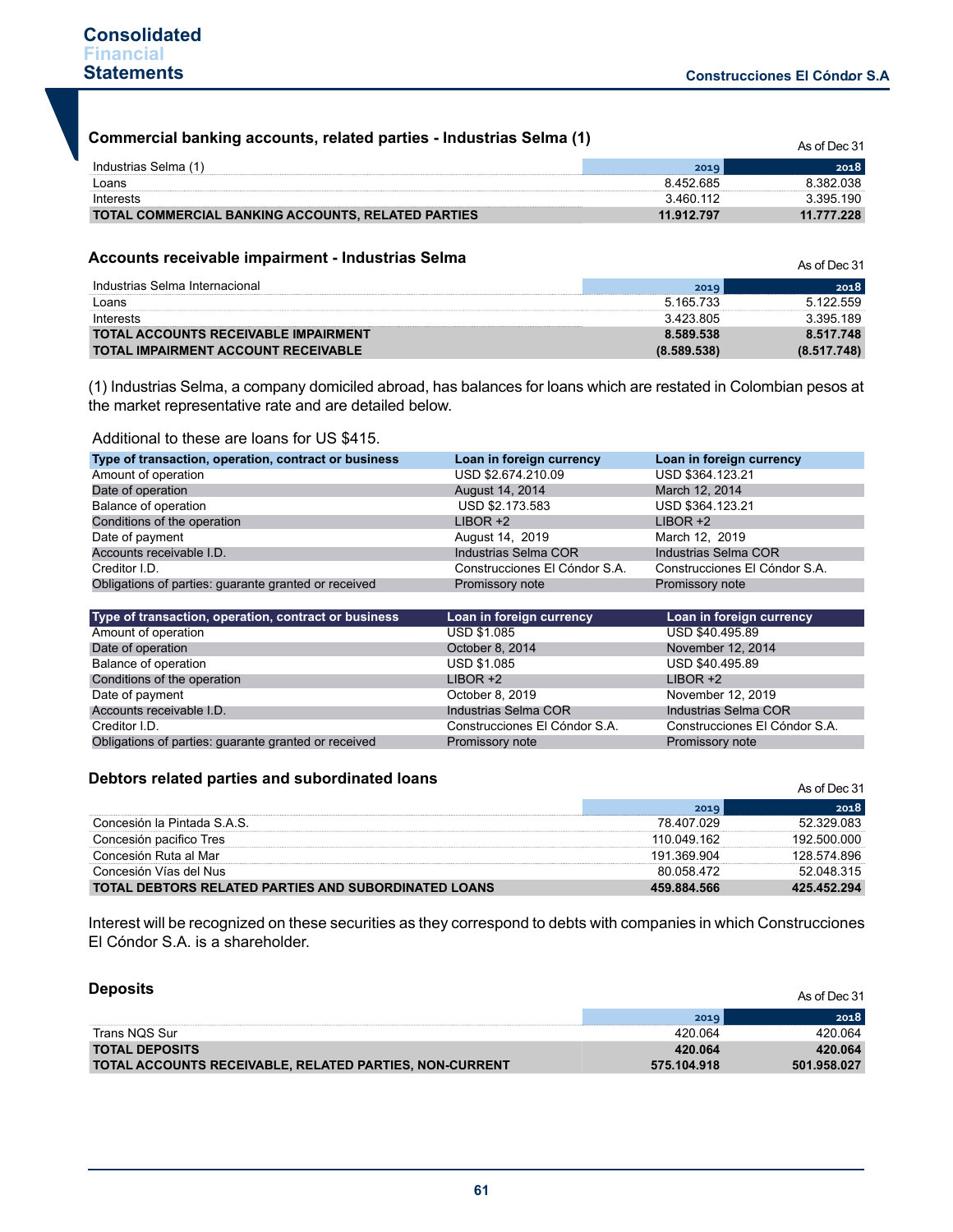As of Dec 31

 $AD = 21$ 

Deposits correspond to payments made to corporations with the purpose of gaining a future capitalization, and correspond to equity contributions derived from the projects' cash flow needs.

The Company does not recognize implicit financing for miscellaneous accounts receivable and deposits due to the levels of uncertainty held pertaining to the time in which these accounts receivable shall be paid; this is the reason why no terms or interests are established thereof

The deposits correspond to payments made to the companies, with the objective of future capitalization and correspond to Equity contributions derived from the cash flow needs of the projects.

#### **Accounts payable, related parties, current**

|                                                  |         | 2018         |
|--------------------------------------------------|---------|--------------|
| Concesión Aburrá Norte Hatovial                  |         | በጸ2<br>3 861 |
| Concesión Vías del Nus                           | 8 805   |              |
| Concesión Ruta al Mar                            |         |              |
| TOTAL ACCOUNTS PAYABLE, RELATED PARTIES, CURRENT | 387 454 | 3.861.082    |

#### **Accounts payable, related parties, non-current**

|                                                      |            | AS OI DEC 31 |
|------------------------------------------------------|------------|--------------|
|                                                      | 2019       | 2018         |
| Concesión Aburrá Norte Hatovial                      | 12.441.878 |              |
| TOTAL ACCOUNTS PAYABLE, RELATED PARTIES, NON-CURRENT | 12.441.878 |              |
| <b>TOTAL ACCOUNTS PAYABLE</b>                        | 12.829.332 | 3.861.082    |

The company does not recognize implicit financing due to the levels of uncertainty that exist regarding the time in which this account payable will be canceled, therefore, no terms or interest are established for this account.

# **Note 30. Reclasificaciones**

To compare this financial statements as of December 31, 2019, reclassification was performed in some figures of the financial information as of December 31, 2018.

# **Note 31. Highlights**

(1) Claim presented to the Society Transmilenio NQS Sur S.A.S. for greater permanence in work and other cost overruns during the execution of the mercantile offers for the execution of the NQS Sur to the Transmilenio System, in the amount of \$ 20.280.131.

#### **Concesión Cesar Guajira S.A.S**

On December 26, 2018, ANI (Agencia Nacional de Infraestructura) and Concesión Cesar-Guajira S.A.S. signed a liquidation minute with reservations of Concession Contract No. 006 of 2005. In said minute, the ANI acknowledged the sum of \$85.235.649.395 for the liquidation; however, the Concessionaire claims \$147.050.560.353. According to the Liquidation Minute, ANI would pay the amount acknowledged with the resources available in the Autonomous Equity managed by Fiduciaria Bancolombia through the PA CESAR-GUAJIRA. On December 27 and 28, 2018 and on January 8 and 14, 2019, the Fiduciary, in compliance with the Liquidation Minute of Concession Contract No. 006 of 2015, made transfers in favor of the Concessionaire for \$70.113.783.646,88, \$461.996.308,00 and \$4.260.807,39 respectively, with the surplus of the subaccounts of the ANI Account and the Subaccounts of Property, Environmental Compensations and Networks.

On November 25, 2019, the ANI and the Concessionaire signed a new conciliation agreement for the payment of the amount of the bilateral liquidation act with qualifications and which was not covered with the resources of the Trust. The new conciliation agreement that includes the will to pay the amount of \$ 14,539,548,261.05 through TES treasury securities, was approved by the Arbitration Court by Order No. 42 of December 10, 2019. In the same act the Concession Cesar - Guajira gives up the claim for the lawsuit associated with the payment of the GMF in controversy for the amount of \$ 212,438,879.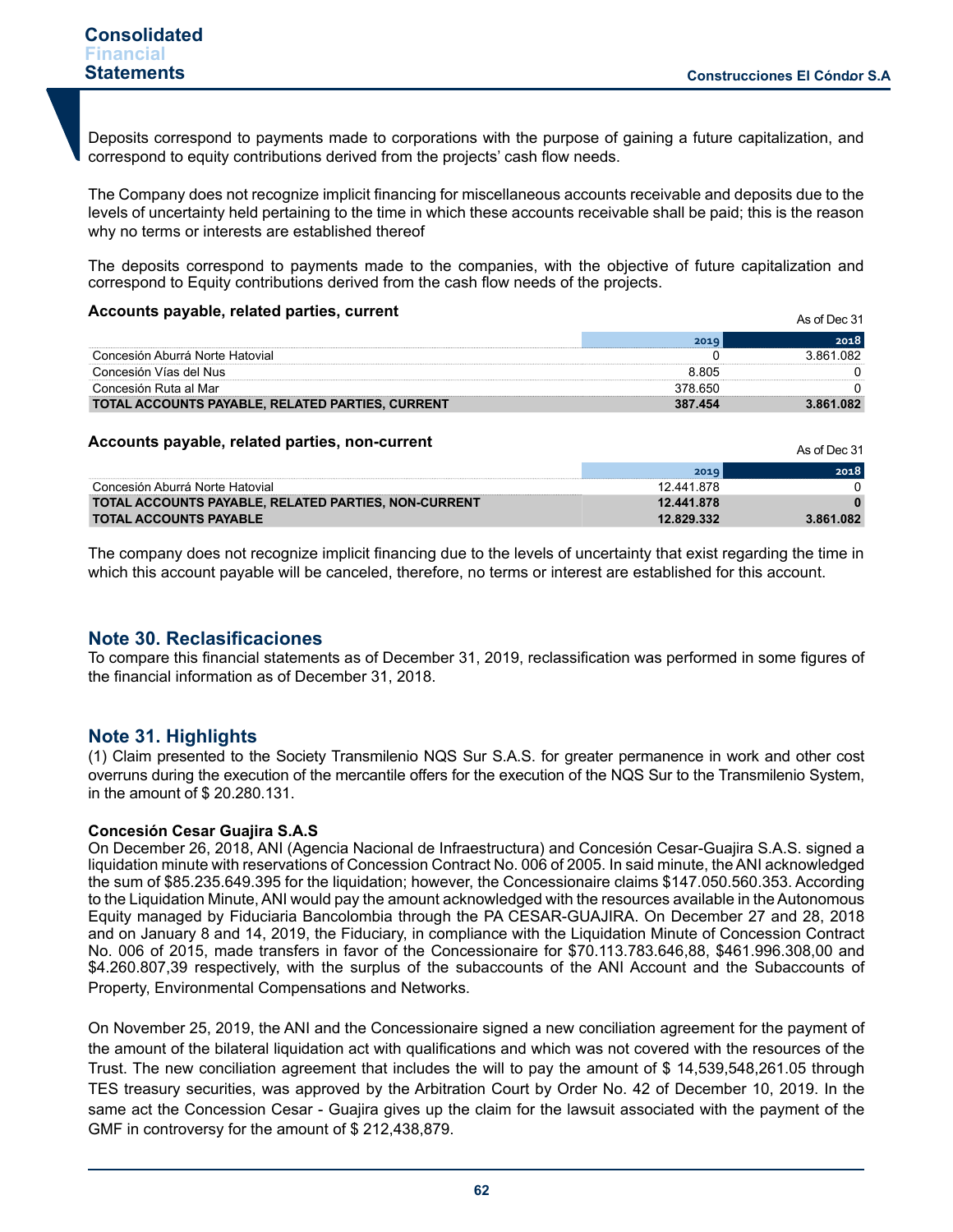# **Consolidated Financial Statements**

By Order No. 43 of December 10, 2019, the Court declares the evidentiary stage of the arbitration process closed and sets the date for the presentation of closing arguments on January 31, 2020, later the hearing for the presentation of the allegations was modified for the February 14, 2020. By communication dated January 21, 2020, the National Infrastructure Agency presented terms of offering the TES Treasury Securities for the payment of the conciliation agreement approved by the Arbitration Court by Order No. 42 of December 10, 2019, the same communication was answered by the legal representative of the Concession and Constructions El Cóndor on January 31, 2019, the process is underway between the ANI and the Ministry of Finance for the deposit of the Titles, which will be used for the benefit of Construcciones El Cóndor SA, as the endorsement signed by the Cesar - Guajira SA Concession, and in the terms s approved by the Arbitration Court.

On October 4, 2018, the Cesar Guajira Concession presented before the Arbitration Court a written reform of the arbitration claim, in the sense of seeking recognition of the costs and the resulting value of the settlement formula of the Contract, in said claim it is intended: "That Concession Contract No. 006 of 2015 be liquidated ... as proven in this process and that the amounts owed to the Cesar Guajira SAS Concession be established by the Court and that, consequently, it be condemned to the National Infrastructure Agency to pay the sum of one hundred eighty-eight thousand four hundred and thirty-seven million nine hundred twenty-three thousand one hundred and seven pesos (\$ 188,437,923,107) for the month of August, as settlement of Concession Contract No. 006 of 2015 2018, or what is proven within this process; Additionally, the court was asked to order the National Infrastructure Agency to pay up-to-date or monetarily corrected (in order to avoid the effects of the loss of the purchasing power of money), of the sums resulting from its charge since the month of September 2018 to the date on which the Arbitration Award is issued. To date, the Arbitration Court has admitted the lawsuit and is going through each of its procedural stages and is pending to present final conclusion arguments for February 14, 2020, for which it is possible that an Arbitration Award will be held in the first semester. 2020.

# **Tax reform Law 2010 of 2019**

In order to correct the declaration of unconstitutionality of Law 1943 of 2018, the Government approved the Law of Economic Growth, the following are the most relevant aspects:

Taxes for legal entities.

\* Income tax rate: Gradual reduction is maintained

| Year              | Rate |
|-------------------|------|
| 2.020             | 32%  |
| 2021              | 31%  |
| 2.022 en adelante | 30%  |

Decrease of 1.5% in the presumptive income for the years 2019 and 2020; for 2021, it will be 0%.

- Changes to the reduction of taxes paid, fees and contributions, because those will be 100% deductible as long as they have been actually paid and are causally related, except income tax, ICA will have a 50% tax discount for 2019 and 2020, and the \$X1000 is still 50% deductible
- Deduction of contributions to employee education is maintained
- \* The deduction benefit of the first job is included, consisting of a 120% deduction of the payments for salaries made to eligible employees.
- The VAT discount is maintained for real productive fixed assets.
- \* The dividend tax is still in force, but the applicable rates are modified via withholding.
- \* The maximum percentage is maintained against discounted costs, deductions and taxes that can be borne without electronic invoices:

| Year        | Rate |
|-------------|------|
| 2.020       | 30%  |
| 2021        | 20%  |
| 2.022 ahead | 10%  |